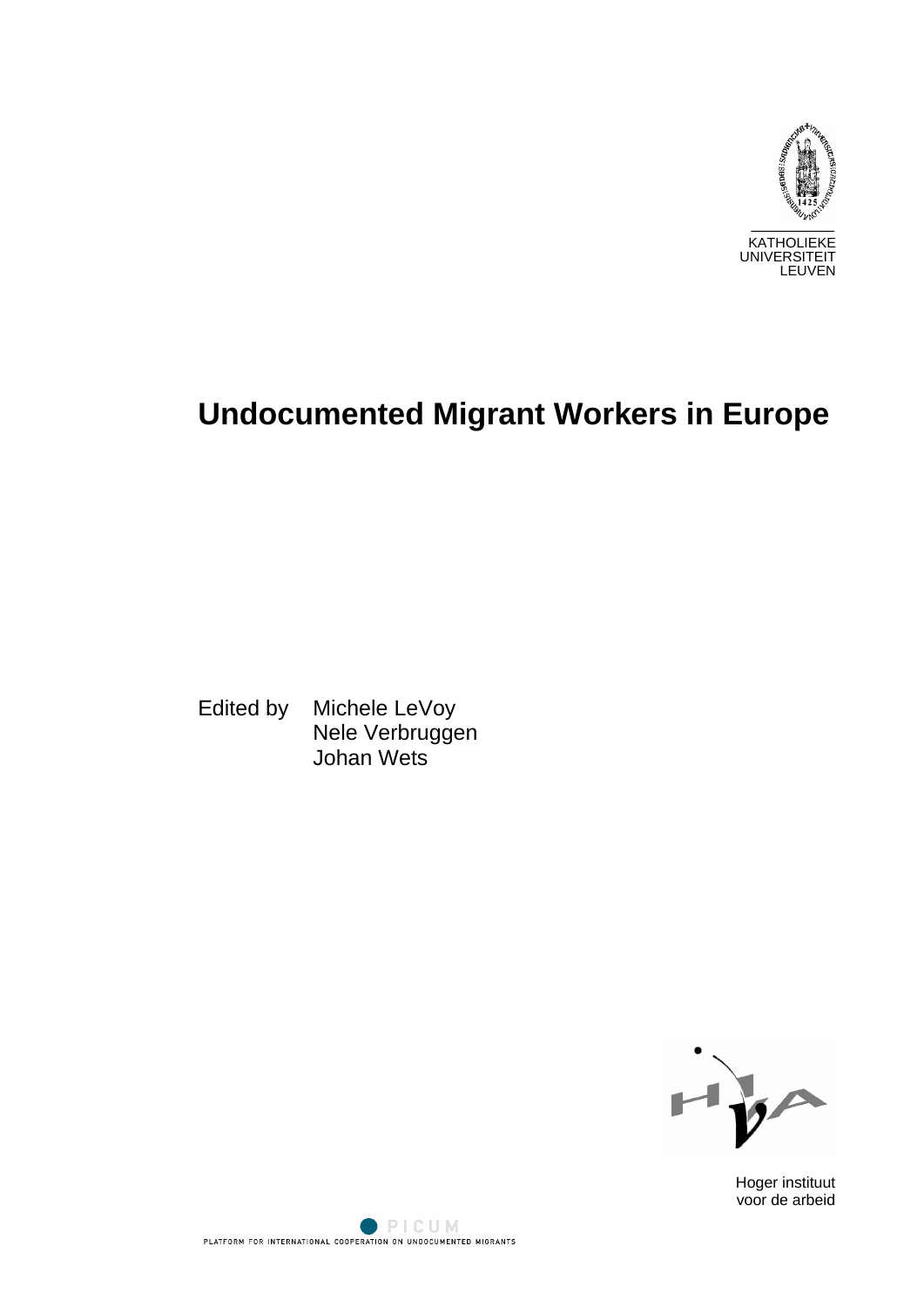This report is based on proceedings of a conference organized by PICUM, the Platform for International Cooperation on Undocumented Migrants:

Undocumented Migrant Workers 26 May 2003 European Parliament, Brussels, Belgium

Edited by Michele LeVoy, Nele Verbruggen and Johan Wets January 2004 Layout: Ann Groffils (HIVA) Cover: Liesbeth Villa (HIVA) Printing: HIVA

All parts of this publication may be reproduced or used without permission of the authors. You are kindly invited to inform PICUM of the use that is made of this material.

To order this publication, please contact:

**PICUM** Gaucheretstraat 164 1030 Brussels Belgium Tel: +32 (2) 274.14.39 Fax: + 32 (2) 274.14.48 Email: administration@picum.org http://www.picum.org

ISBN: 90-5550-352-5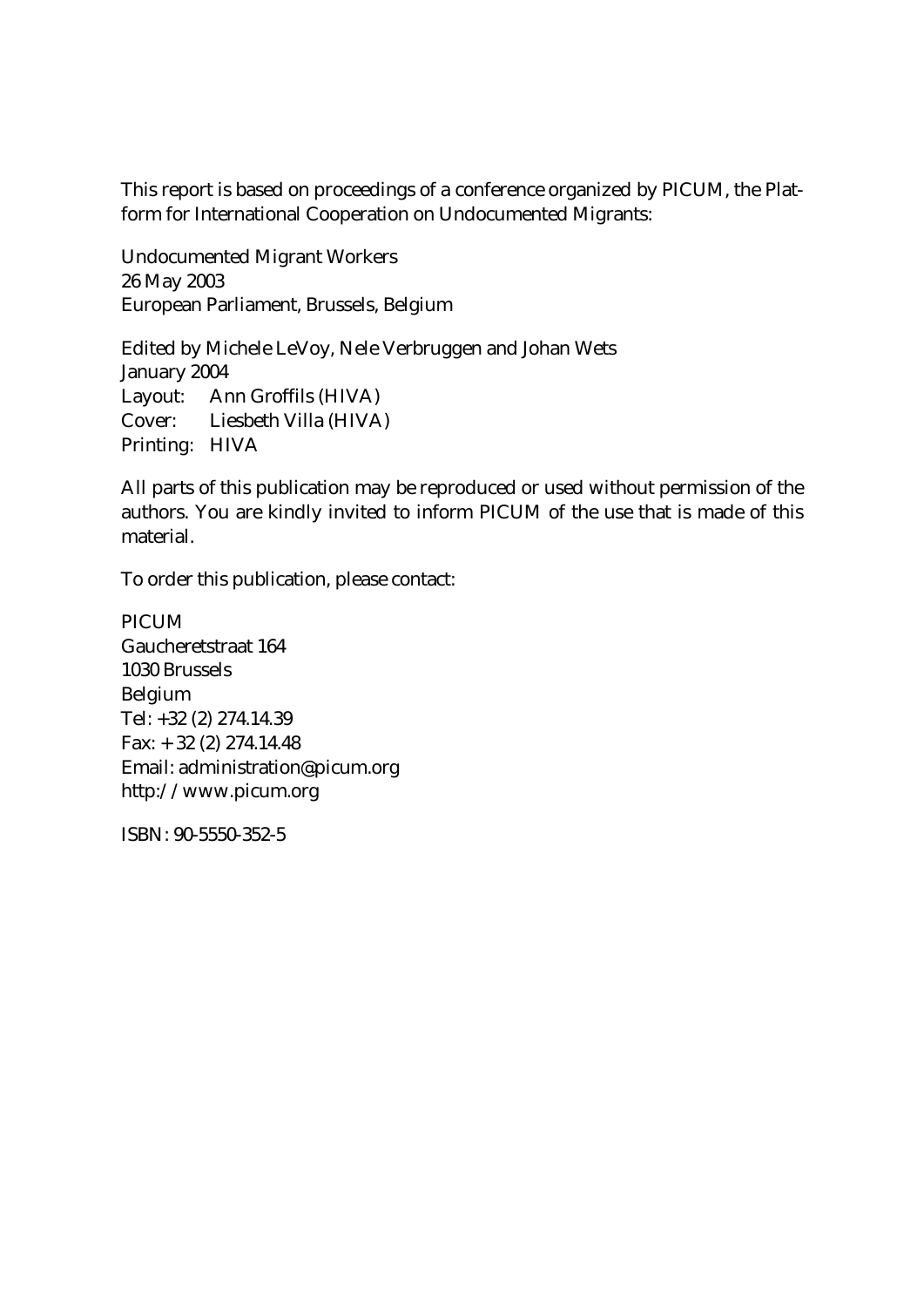# *TABLE OF CONTENTS*

| <b>Glossary of Acronyms</b>                                                                                | ix               |
|------------------------------------------------------------------------------------------------------------|------------------|
| Acknowledgments                                                                                            | xi               |
| Introduction                                                                                               | $\mathbf{1}$     |
| 1. Migration Dynamics                                                                                      | $\mathbf{1}$     |
| 2. The Context                                                                                             | $\boldsymbol{2}$ |
| 3. PICUM's Focus on Undocumented Migrant Workers                                                           | 3                |
| 4. Overview of the Report                                                                                  | 4                |
| Part 1 / Policy Makers' Approaches to Undocumented Workers                                                 | 7                |
| Chapter 1/ Globalization, Migration and Exploitation: Irregular<br>Migrants and Fundamental Rights at Work | 9                |
| 1. Globalization and Mobility                                                                              | 9                |
| 1.1 Growing Demand for Migrant Labour                                                                      | 10               |
| 1.2 Labour Insertion of Irregular Migrants<br>1.3 Fundamental Policy Dilemmas                              | 11<br>12         |
| 1.4 Discrimination                                                                                         | 14               |
| 1.5 Gender and Migration                                                                                   | 15               |
| 2. The Importance of Standards                                                                             | 16               |
| 2.1 Fundamental Rights at Work                                                                             | 16               |
| 2.2 The International Labour Standards on Migrant Workers                                                  | 17               |
| 2.3 A Set of International Standards                                                                       | 17               |
| 3. Comprehensive Policy Responses Required                                                                 | 19               |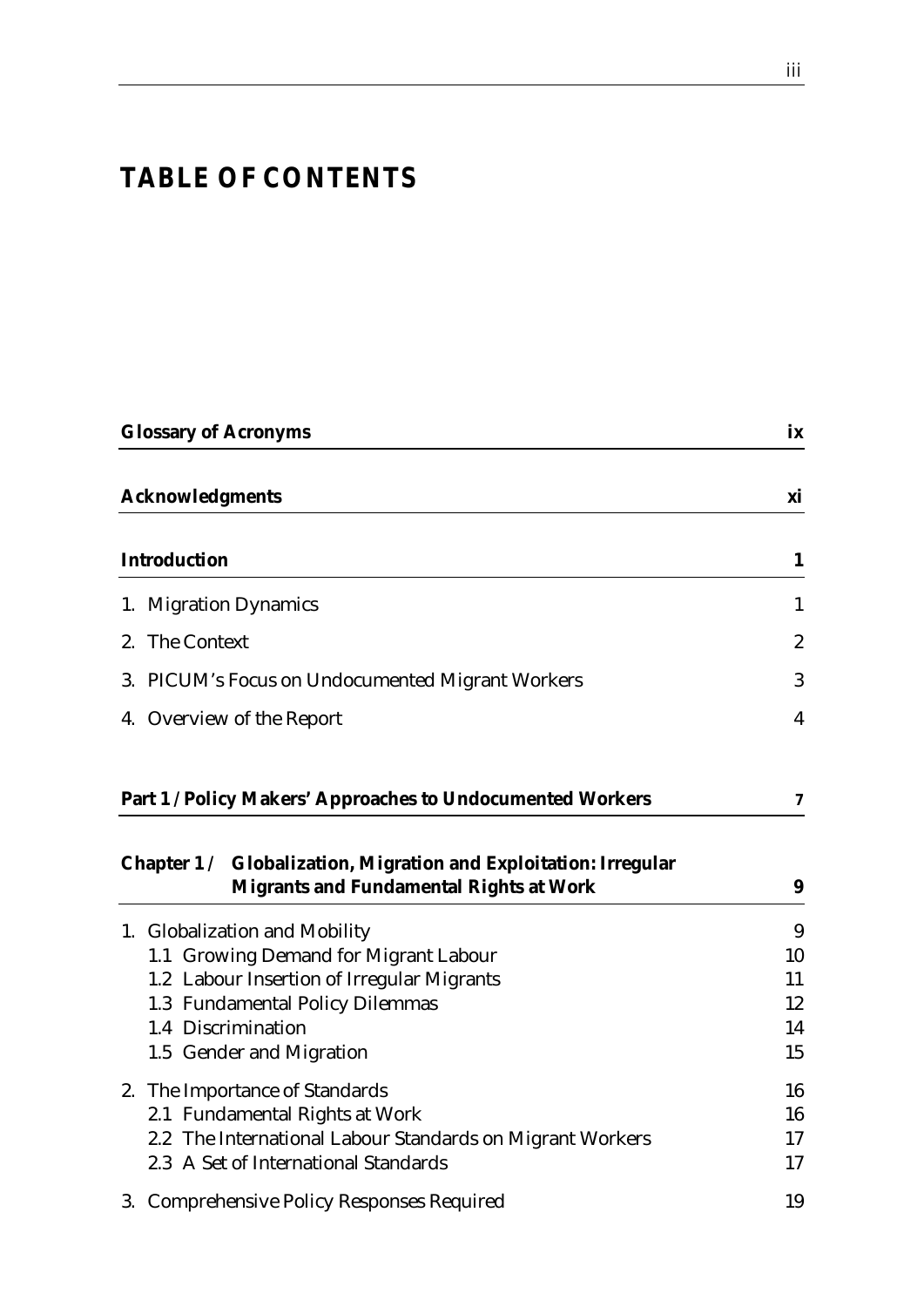|                                               | 3.1 Cobbling Policy Lacunae                                        | 21 |
|-----------------------------------------------|--------------------------------------------------------------------|----|
| 3.2 The Role of Social Partners, ILO and NGOs |                                                                    | 22 |
| 3.3 Conclusion                                |                                                                    | 23 |
| Chapter $2/$                                  | Migratory Policies and the Evolution of Work in                    |    |
|                                               | the European Union: Where Undocumented Migrants                    |    |
|                                               | Fit into this System                                               | 25 |
|                                               | Chapter 3 / Protective and Repressive Measures in EU Member States | 31 |
|                                               |                                                                    |    |
|                                               | Part 2 / Situation in Selected Sectors                             | 39 |
|                                               |                                                                    |    |
|                                               | Chapter 4 / The Exploitation of Migrants in European Agriculture   | 41 |
|                                               | Chapter 5 / Undocumented Migrants in the Construction Sector       |    |
|                                               | in Europe                                                          | 47 |
| Chapter $6/$                                  | Undocumented Domestic Workers in Private                           |    |
|                                               | Households: An Overview of Demand and State Response               | 53 |
| 1. Overview of Sector                         |                                                                    | 53 |
|                                               | 2. Why Is It That 'Illegal' Workers Are So Common in the Domestic  |    |
| <b>Work Sector?</b>                           |                                                                    | 54 |
| 3. Working Conditions                         |                                                                    | 55 |
| 4. State Response                             |                                                                    | 56 |
|                                               | Part 3 / What Rights for Undocumented Migrant Workers?             | 57 |
| Chapter $7/$                                  | <b>Right to Fair Working Conditions</b>                            | 59 |
|                                               |                                                                    |    |
|                                               | Chapter 8 / Forced Labour and Migrant Workers                      | 61 |
|                                               | 1. Standards Against Forced Labour                                 | 61 |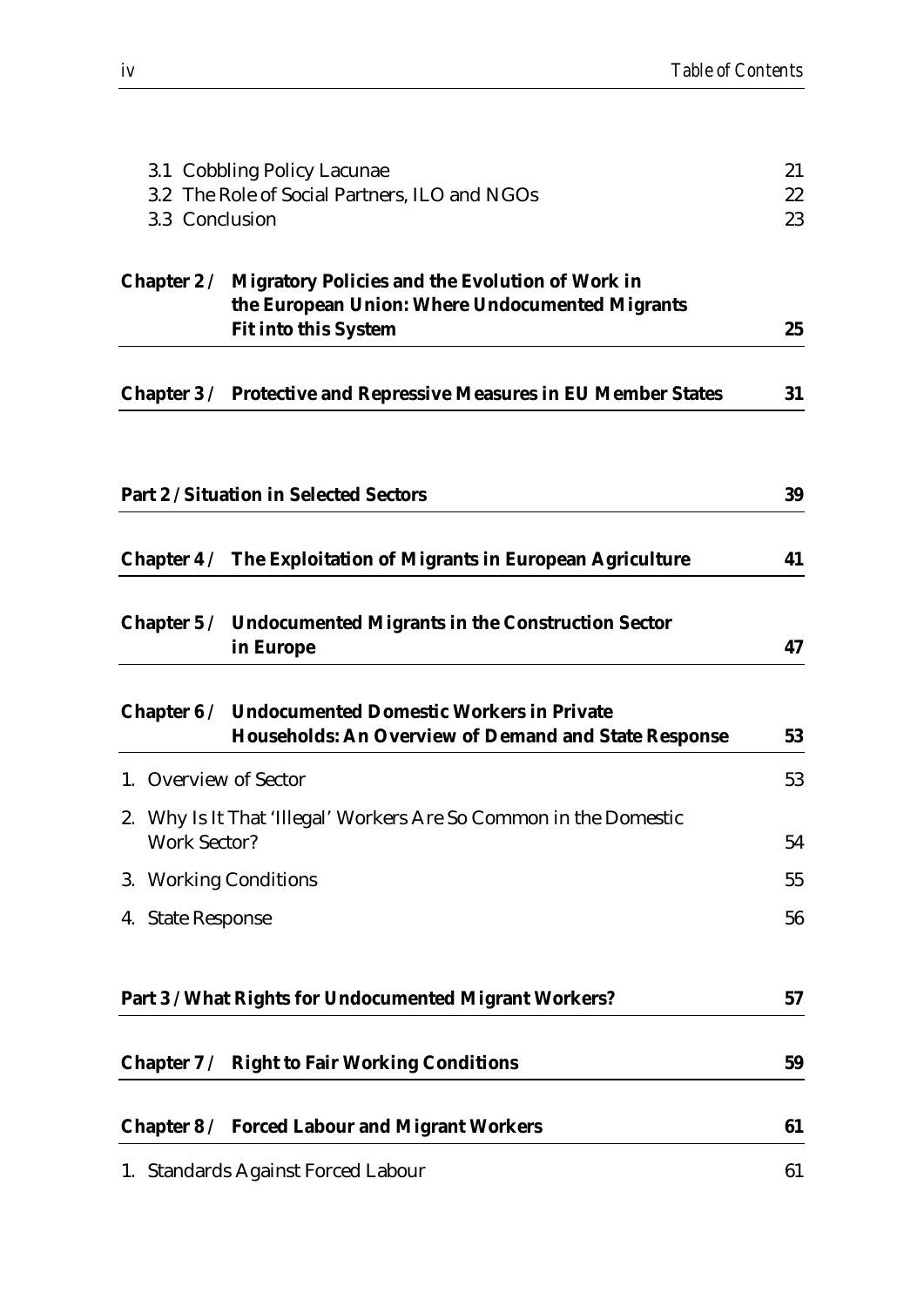|    | 2. Definitional and Strategic Dilemmas                                                                                                                                       | 63                   |
|----|------------------------------------------------------------------------------------------------------------------------------------------------------------------------------|----------------------|
|    | 3. Strategies                                                                                                                                                                | 64                   |
|    | The Situation of Undocumented Persons in the U.S.:<br>Chapter $9/$<br><b>A Practical Overview</b>                                                                            | 67                   |
|    | 1. Introduction                                                                                                                                                              | 67                   |
|    | 2. Labour Situation and the Rights of Undocumented Workers                                                                                                                   | 69                   |
| 3. | <b>Welfare Benefits for Undocumented Migrants</b>                                                                                                                            | 71                   |
|    | 4. Primary, Secondary and Post-Secondary Education                                                                                                                           | 73                   |
|    | 5. Documenting the Undocumented, Social Security Payments and Taxes<br>5.1 False Documents<br>5.2 National Identification Documents<br>5.3 Social Security Numbers and Taxes | 74<br>74<br>75<br>76 |
|    | 6. Driver's Licenses                                                                                                                                                         | 77                   |
|    | 7. Obstacles to Obtaining Legal Status for Undocumented Persons                                                                                                              | 78                   |
|    | 8. Conclusion                                                                                                                                                                | 79                   |
|    | Chapter 10 / Regularization of Undocumented Migrant Workers:<br>What Are the Advantages? What Are the Inconveniences?<br><b>What Are the Criteria?</b>                       | 81                   |
|    | 1. Without Papers But Not Without Rights<br>1.1 Family<br>1.2 Education<br>1.3 Health                                                                                        | 82<br>82<br>83<br>83 |
|    | 2. Regularization of Undocumented Migrants: A Godsend?                                                                                                                       | 84                   |
|    | 3. A Call for the Regularisation of All Illegal Residents in Europe                                                                                                          | 85                   |
|    | Chapter 11 / The Devil is in the Detail: Lessons to Be Drawn From<br>the UK's Recent Exercise in Regularising<br><b>Undocumented Workers</b>                                 | 89                   |
|    | 1. The Concession                                                                                                                                                            | 90                   |
|    | 2. General Difficulties                                                                                                                                                      | 93                   |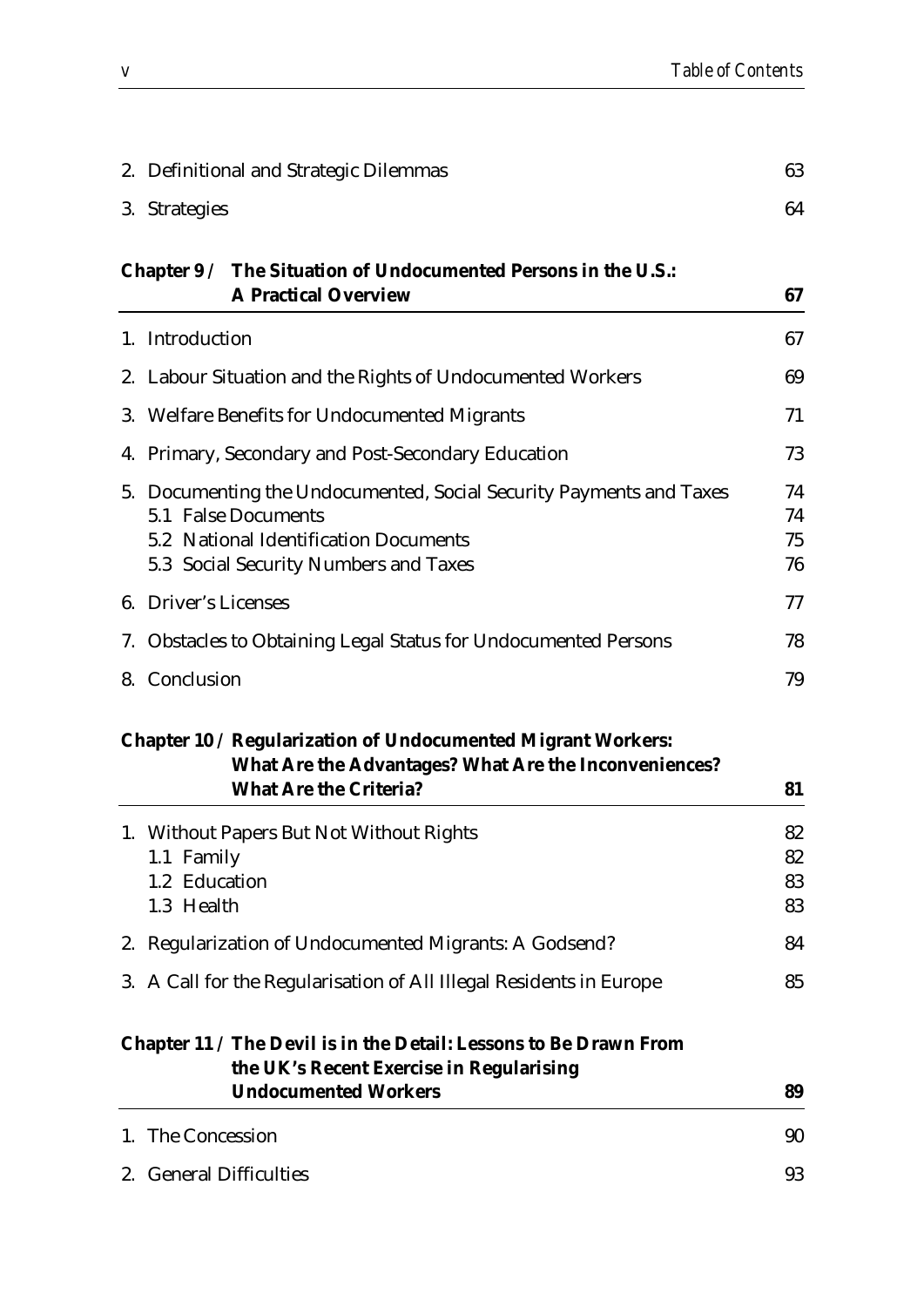| 3. The Devil Is In the Detail                                                                                                                                  | 95         |
|----------------------------------------------------------------------------------------------------------------------------------------------------------------|------------|
| 4. Conclusions and Recommendations                                                                                                                             | 100        |
| 5. References                                                                                                                                                  | 101        |
| Part 4 / Role and Position of Various Actors                                                                                                                   | 103        |
| Chapter 12 / Social Inspection: A Blessing or Punishment for the<br><b>Undocumented Worker?</b>                                                                | 105        |
| Chapter 13 / Representing Undocumented Migrant Workers in<br><b>Industrial Tribunals: Stimulating NGO Experiences</b><br>from Germany                          | 107        |
| 1. Supposed Exclusion: An Obstacle to the Implementation of Workers'<br>Rights                                                                                 | 107        |
| 2. Making a Claim: The Legal and Juridical Framework in Germany                                                                                                | 108        |
| 3. Empowerment: NGO Experiences                                                                                                                                | 109        |
| 4. References                                                                                                                                                  | 111        |
| Chapter 14 / Trade Union Practices in Europe                                                                                                                   | 113        |
| Chapter 15 / What a Union Can Do for Undocumented Workers                                                                                                      | 115        |
| 1. CITE – Foreign Workers' Advice Center                                                                                                                       | 118        |
| Part 5 / Conclusions and Recommendations                                                                                                                       | 119        |
| Chapter 16 / Conclusions                                                                                                                                       | 121        |
| 1. The Situation of Undocumented Migrant Workers in Europe: General<br>Deterioration of Workers' Rights<br>1.1 How Do the Authorities React To This Situation? | 121<br>122 |
| 1.2 Why Are Undocumented Migrant Workers So Desired?                                                                                                           | 122        |
| 1.3 Danger of a General Downgrade of Workers' Rights                                                                                                           | 123        |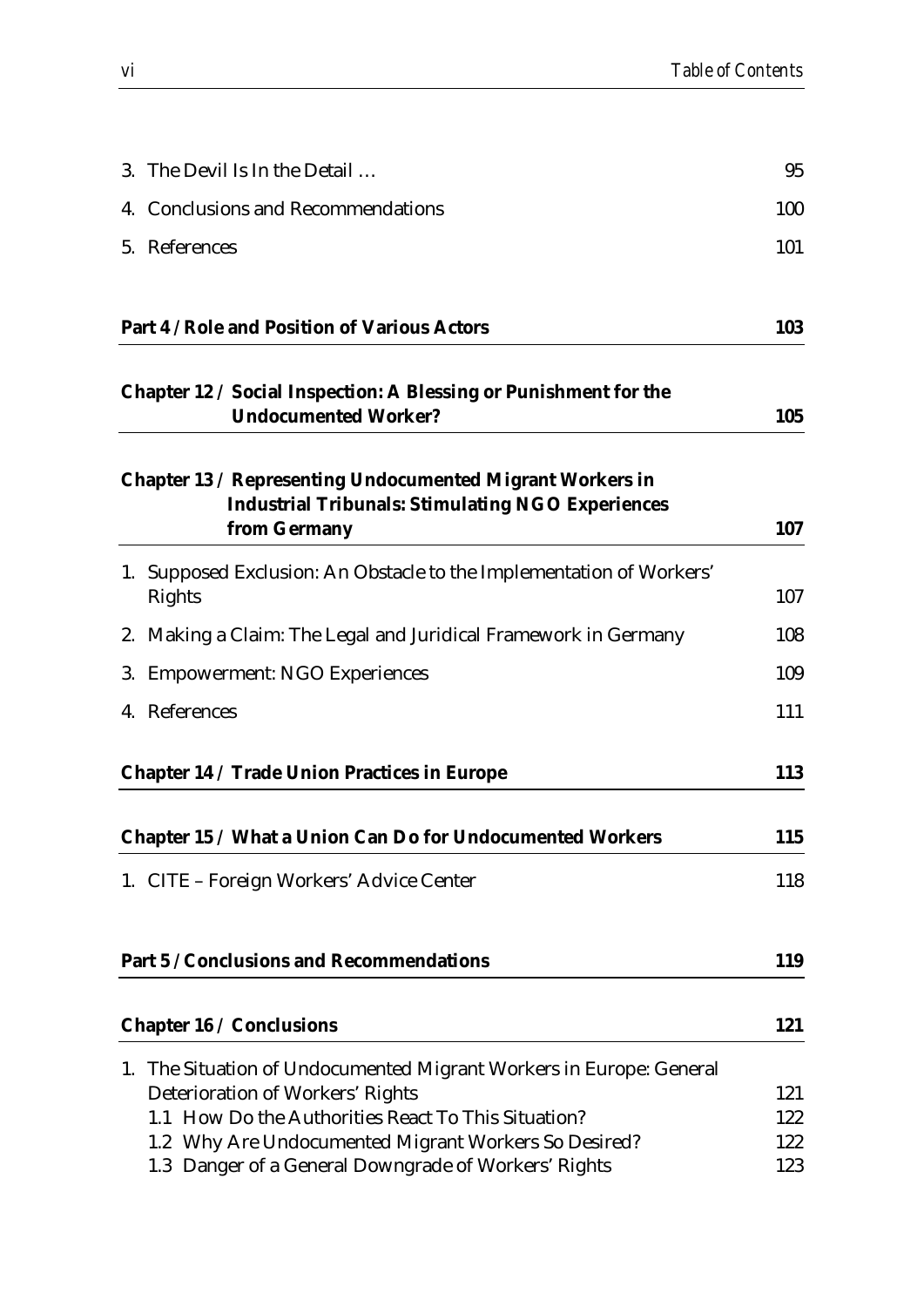| 2. Standards: Models to Guarantee Workers' Rights               | 123 |
|-----------------------------------------------------------------|-----|
| 3. Reaching the Level of Standards: How to Protect Undocumented |     |
| Workers                                                         | 124 |
| 3.1 Basic Social Rights                                         | 124 |
| 3.2 Regularisation                                              | 125 |
| 3.3 Actors                                                      | 125 |
| Chapter 17 / Recommendations                                    | 127 |
| Epilogue                                                        | 131 |
| Annexes                                                         | 133 |
| 1. List of Participants                                         | 133 |
| 2. Resources on Undocumented Migrant Workers                    | 143 |
| 2.1 Some Useful Websites                                        | 143 |
| 2.2 Selected Publications                                       | 145 |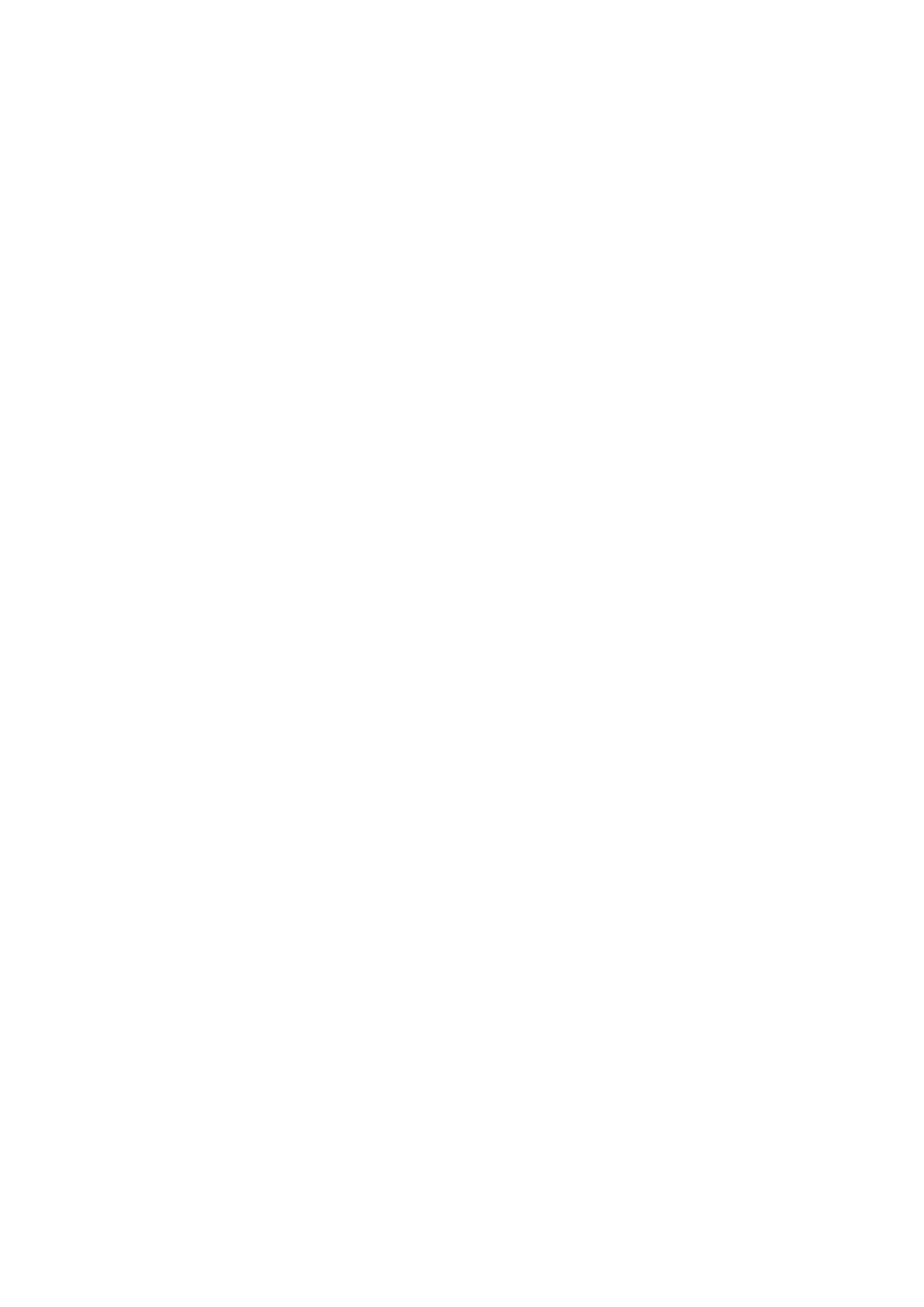# *GLOSSARY OF ACRONYMS*

| <b>AFL-CIO</b>    | American Federation of Labour-Congress of Industrial Organizations                            |  |
|-------------------|-----------------------------------------------------------------------------------------------|--|
|                   | (U.S. trade union confederation)                                                              |  |
| <b>ALJ</b>        | <b>Administrative Law Judge</b>                                                               |  |
| <b>AME</b>        | Aide Médicale d'Etat (French health care for undocumented mi-                                 |  |
|                   | grants)                                                                                       |  |
| <b>BCIS</b>       | Bureau of Citizenship and Immigration Services (U.S. public institu-                          |  |
|                   | tion)                                                                                         |  |
| CCOO              | Comisiones Obreras (Spanish trade union)                                                      |  |
| <b>CGIL</b>       | Confederazione Generale Italiana del Lavoro (Italian trade union)                             |  |
| <b>CGT</b>        | Confederación General de Trabajo (Spanish trade union), Confédéra-                            |  |
|                   | tion Générale du Travail (French trade union)                                                 |  |
| <b>CISL-CESIL</b> | Italian trade union confederation                                                             |  |
| <b>CITE</b>       | Centro de Información para Trabajadores Extranjeros (Spanish For-                             |  |
|                   | eign Workers' Advice Center)                                                                  |  |
| <b>ECHR</b>       | European Convention for the Protection of Human Rights and                                    |  |
|                   | <b>Fundamental Freedoms</b>                                                                   |  |
| <b>ETUC</b>       | <b>European Trade Union Confederation</b>                                                     |  |
| <b>FNV</b>        | Federatie Nederlandse Vakbeweging (Dutch trade union confedera-                               |  |
|                   | tion)                                                                                         |  |
| <b>ICCPR</b>      | <b>International Covenant on Civil and Political Rights</b>                                   |  |
| <b>ICESCR</b>     | International Covenant on Economic, Social and Cultural Rights                                |  |
| <b>ICFTU</b>      | <b>International Confederation of Free Trade Unions</b>                                       |  |
| <b>ICMW</b>       | International Convention for the Protection of the Rights of All Mi-                          |  |
|                   | grant Workers and the Members of Their Families                                               |  |
| <b>ILO</b>        | <b>International Labour Organisation</b>                                                      |  |
| IOM               | <b>International Organization for Migration</b>                                               |  |
| <b>IRCA</b>       | Immigration Reform and Control Act of 1986 (U.S. legislation)                                 |  |
| <b>LPR</b>        | <b>Lawful Permanent Residents</b>                                                             |  |
| <b>NLRB</b>       | National Labour Relations Board (U.S. institution)                                            |  |
| <b>OECD</b>       | Organisation for Economic Co-operation and Development                                        |  |
| OMI               | Office des Migrations Internationales (French public institution)                             |  |
| <b>PRWORA</b>     | Personal Responsibility and Work Opportunity Reconciliation Act of<br>1996 (U.S. legislation) |  |
|                   |                                                                                               |  |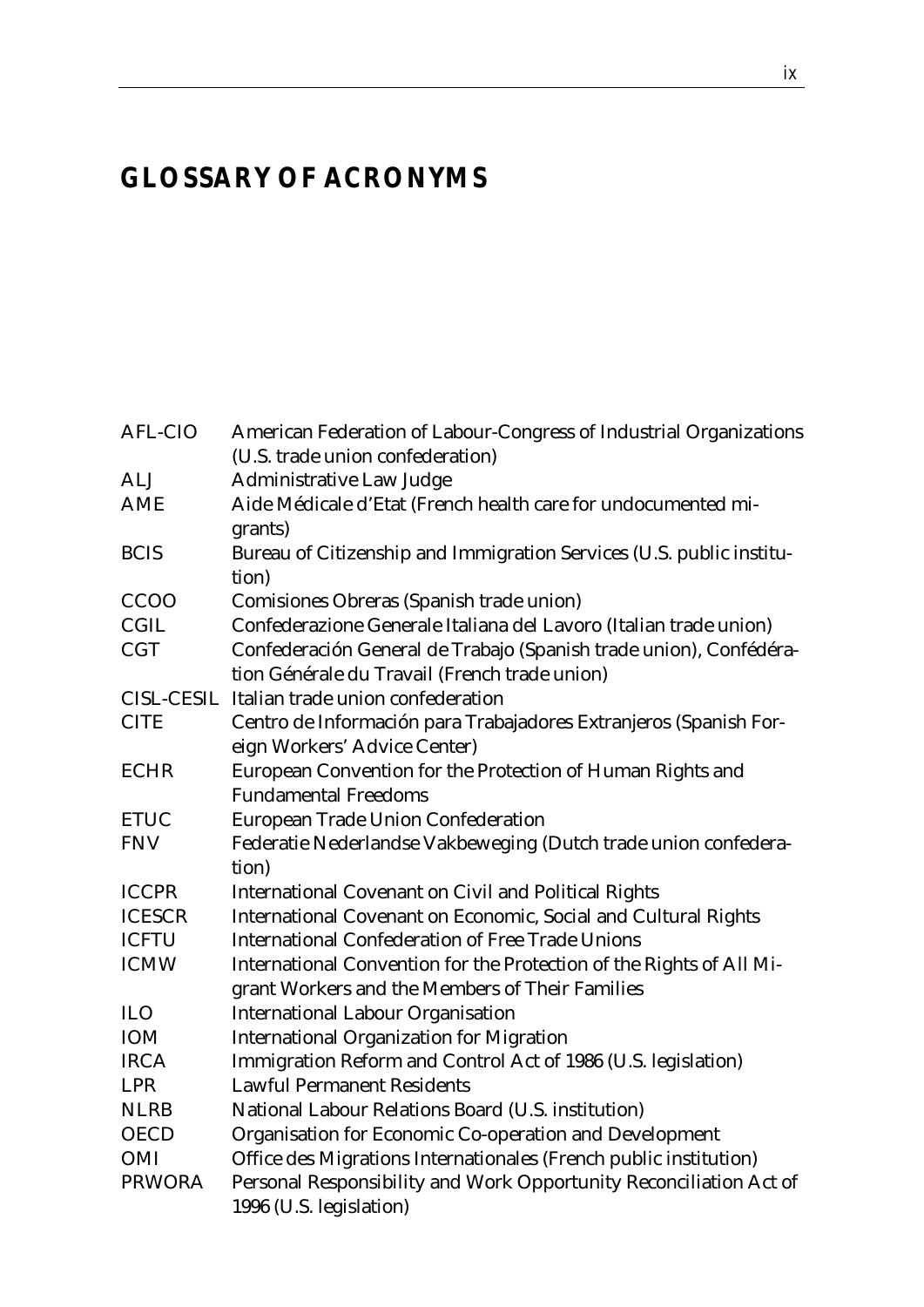| <b>SAPs</b>    | <b>Structural Adjustment Programs</b>                       |
|----------------|-------------------------------------------------------------|
| <b>SSA</b>     | Social Security Administration (U.S. public institution)    |
| <b>SUD-PTT</b> | French trade union                                          |
| <b>TGWU</b>    | Transport and General Workers Union (British trade union)   |
| <b>UDHR</b>    | <b>Universal Declaration of Human Rights</b>                |
| <b>UGT</b>     | Unión General de Trabajadores (Spanish trade union)         |
| <b>UNICE</b>   | Union of Industrial and Employers' Confederations of Europe |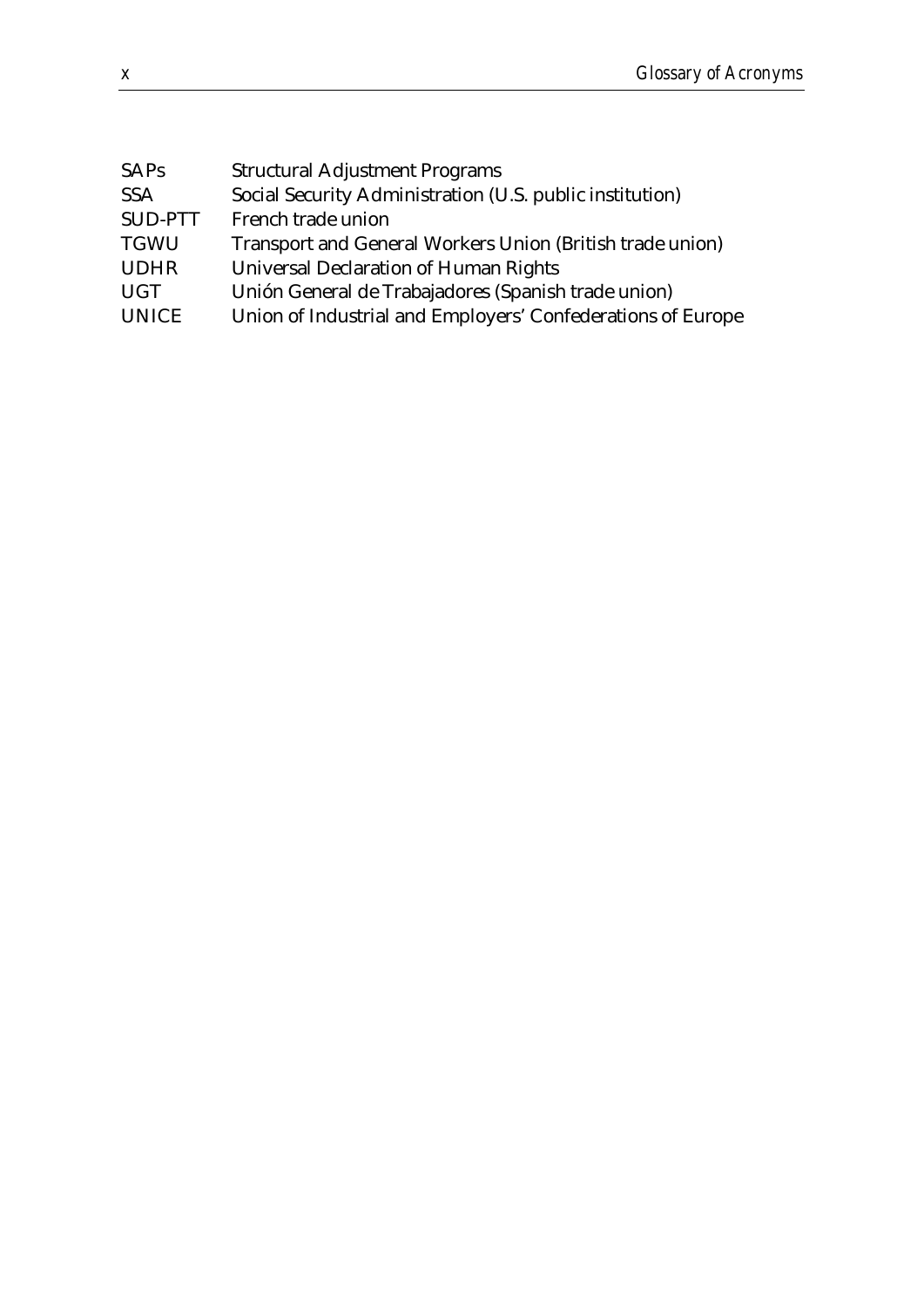# *ACKNOWLEDGMENTS*

PICUM would like to thank the following foundations for their financial support for the conference: NOVIB (Oxfam Netherlands), King Baudouin Foundation (Belgium), Belgian Federal Ministry of Social Affairs and ACV (Belgium).

PICUM is very grateful to Anne van Lancker, MEP, for inviting us to hold the conference at the European Parliament. We extend our gratitude to Francis Bordon for all practical arrangements.

Members of the preparatory working group and other members of the PICUM network gave constructive support in elaborating the conference program. PICUM would like to thank Amaya Fernandez, Alain Morice, Myriam de Feyter, Nicholas Bell, Emma Martin Diaz, Maria Helena Bedoya, Didier Vanderslycke, Johan Wets, Norbert Cyrus and Marijke Bijl. Thanks also to Rian Ederveen and Wilfried Gepts for their comments on the report.

PICUM would also like to thank all of the speakers at the conference: Patrick Taran, Bridget Anderson, Lucy Rix, Bernd Honsberg, Nicholas Bell, Alain Morice, Roger Plant, Anna Gallagher, Claudia Cortes Diaz, Didier Verbeke, Norbert Cyrus, Ghassan Saliba and Wahid. Special thanks also to Godelieve van Heteren and Alima Boumediene-Thiery, moderators at the conference.

We would also like to thank all those who dedicated their time and efforts for the practical organization of this conference: Jo Adriaens, Stéphanie Fonseca, Frédérique Delcourt, Timbo Ibrahima, Brita Pohl, Joke Gelade, Simone Sergeant and Shaju Hendrikx. Thanks also to Géraldine Herbiet and Isabelle Ledent for interpretation during the conference.

| Nele Verbruggen          | Michele LeVoy           | Johan Wets         |
|--------------------------|-------------------------|--------------------|
| <b>PICUM Coordinator</b> | <b>PICUM Researcher</b> | <b>PICUM Chair</b> |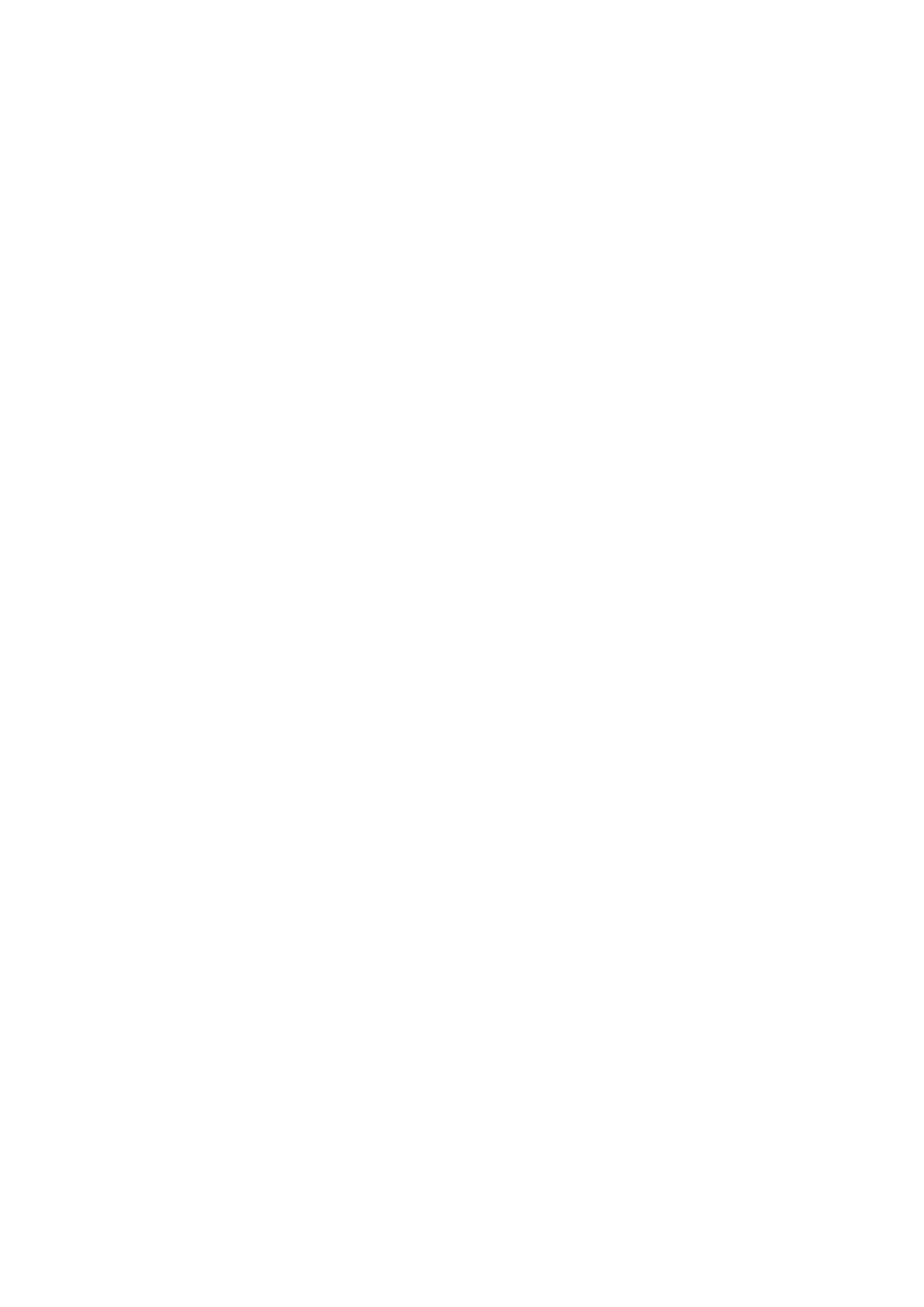# *INTRODUCTION*

#### **1. Migration Dynamics**

Starting in the late 1980s, Western Europe began to be transformed into a continent of immigration. Immigration has now become a political issue in all of the countries affected by it and has found its place on the political agenda. The discussion has become politicized and emotionalized, largely due to the growing influx of refugees and asylum seekers coming from developing countries.

Large-scale migration from countries in the South (as well as from countries in the East) is to a large extent a matter of the exportation of their problems. These problems include violence, poverty, high unemployment and a significant population growth (despite child mortality). An average global population growth rate of 1.4 per cent per year may not sound like a large number, but, at this rate, nearly 90 million people will be added to this year's population. The less developed countries are accountable for more than 90% of the world's population growth. The impact of growth rates can best be seen by looking at the time it takes for a population to double in size. Many countries in the South are facing a population doubling time of thirty years or less. Twice as many people will need twice as much food and water, along with adequate houses, schools, hospitals, jobs, roads, etc. This accelerates the degradation of the environment, strains finite resources and gives rise to social ills, such as poverty and unemployment. To accommodate all new workers coming into the labour force and to reduce unemployment, the world will have to create 500 million new jobs over the next 10 years, according to the International Labour Organisation (ILO).

This is not only unlikely; it is impossible. A large share of the current and future generations of labourers in the South has the choice between unemployment and migration to work. This work can be found in the region, or further away, in the industrialised world.

There, no legal front doors are open and the legal 'side doors' are only accessible to a small number of migrants. As a result, 'back doors' are increasingly being used. The flip side of shielding Europe from unwanted migration is not a decline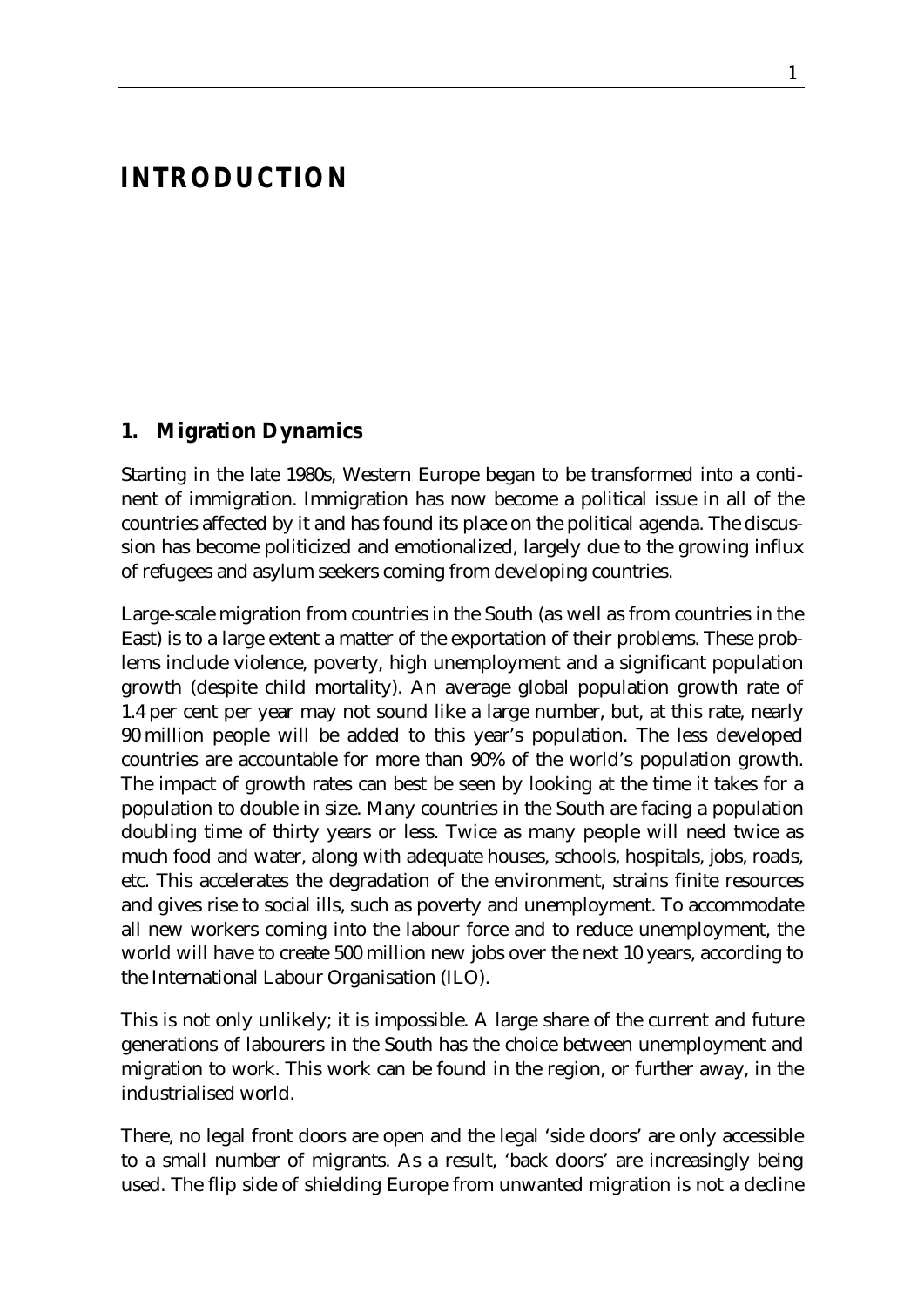in the number of entrances. If the possibilities to legally enter the continent are restricted, new forms of immigration and residence in the grey zone between legality and illegality emerge. In addition, large numbers of migrants cross the borders illegally and are smuggled into the country. Society and the political world react in different ways. Migration policies are elaborated and the link with problems in the home countries is made. But the unwelcome pressure of migration cannot be relieved by migration policies, regularisations, border controls or development assistance. Although fighting the causes of unwanted, large-scale migration is indispensable, it will not lead to less migration on the short-term. Europe will undoubtedly bear the burden of dealing with a permanent migration pressure and the presence of illegal migrants.

#### **2. The Context**

There is growing evidence that hundreds of thousands of undocumented workers work in Europe on a daily basis. The unprotected status of these workers often leads to various problems: they often work long hours in dangerous and/or unhygienic conditions; many do not receive their wages or receive less than was agreed upon; and workers are fired without being given due notice. If an industrial accident occurs, the lack of official proof of employment renders it complicated and often impossible to have any health care refunded. If an undocumented worker is apprehended, s/he will most likely be deported without being able to claim his/her wages.

Undocumented workers are often unwilling to protest against these bad conditions, since their main aim is to have work, regardless of the conditions. For example, they well know that filing a complaint against an employer would have negative consequences on their chances of employment. There are several institutions and bodies that traditionally protect and monitor employment rights and working conditions. Yet access to most of these established institutions is problematic for those without legal status. Not all trade unions are convinced of the necessity of including undocumented workers, and labour legislation is in many cases not applicable to undocumented migrants.

This problem is far-reaching. It is a question of social exclusion: why are so many people today in a democratic Europe deprived of their basic social rights? It is a question of workers' rights: why do certain workers have no rights and are completely unprotected against any form of exploitation? It is a question of economic organization: why do we accept the claims by certain industries that they structurally need this type of labour? It is a question of North-South relations, and a question of consumer awareness: the only way to have cheaper products available at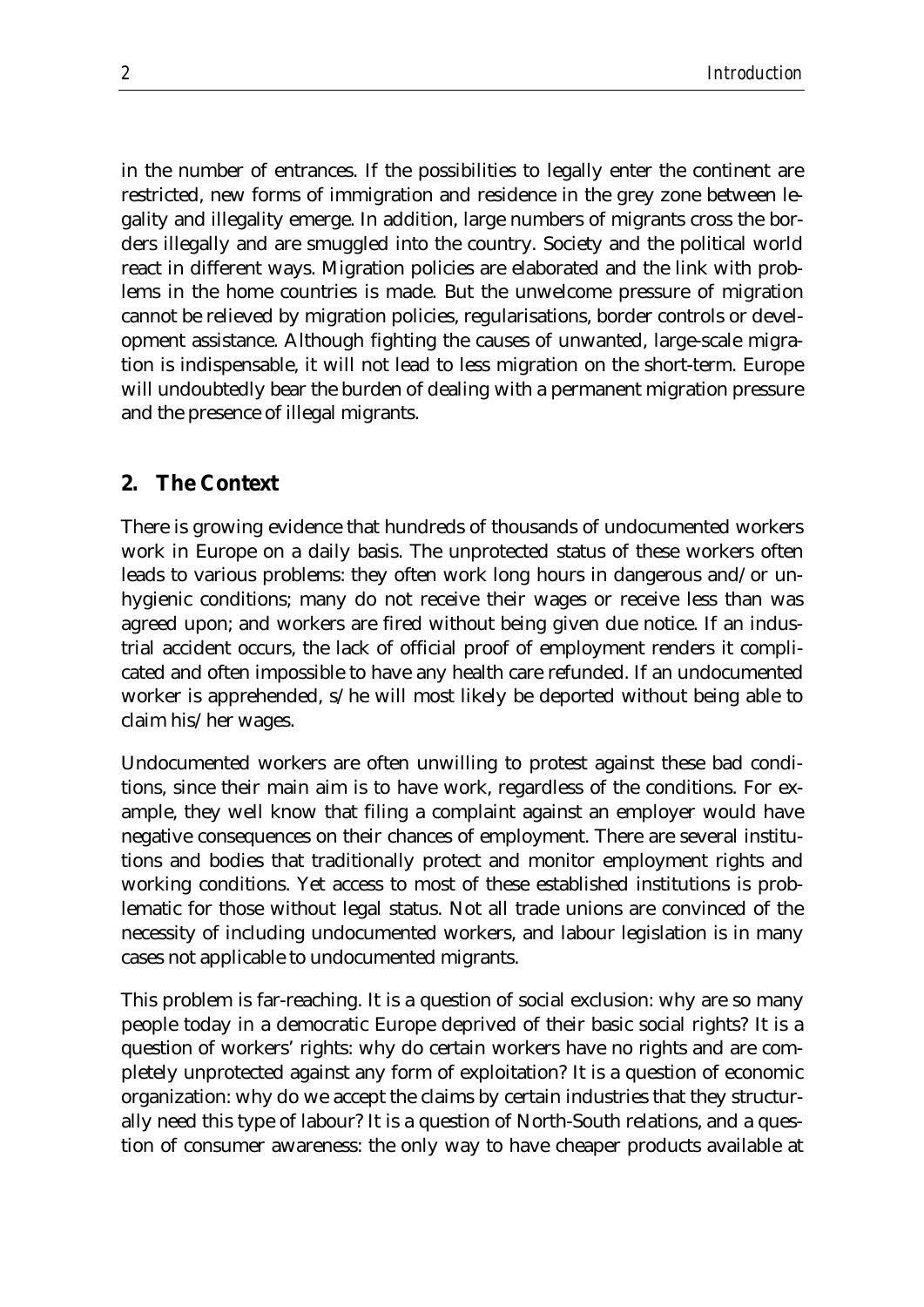any given moment is to generalize slavery.1 How far do we as consumers want to go?

### **3. PICUM's Focus on Undocumented Migrant Workers**

These issues were addressed at the international conference on undocumented migrant workers, held by PICUM, the Platform for International Cooperation on Undocumented Migrants, on May 26, 2003, at the European Parliament in Brussels. Nearly 200 participants came together from 20 countries in Europe, including undocumented workers, researchers, European and local policymakers, activists, representatives of trade unions, employers' organizations and migrant worker organizations, as well as social inspectors. The conference aimed to provide opportunities to exchange expertise and information; to stimulate networking; to address the situation of undocumented migrant workers in various sectors of the economy; and to look for solutions with all actors involved.

The conference corresponded to one of PICUM's main objectives as a nongovernmental organization, to promote respect for the human rights of undocumented migrants in Europe. PICUM seeks to achieve this aim by gathering information on law and practice regarding social rights, detention and deportation of undocumented migrants and the possibilities of regularization of their residence; by providing its members and other interested parties with expertise, advice and support; by strengthening networking amongst organisations dealing with undocumented migrants in Europe; and by formulating recommendations for improving the legal and social position of these immigrants, in accordance with the national constitutions and international treaties.

The main aim of PICUM's actions concerning undocumented migrant workers is to find appropriate ways to protect them. These actions will first be directed at PICUM member-organizations, which are mainly NGOs that provide assistance to undocumented migrants. To tackle this issue, however, new coalitions should be made in a field in which the organizations often do not have prior expertise. Therefore it is a challenge for PICUM to involve different partners from the beginning, including trade unions, employers' organizations, researchers, migrant worker organizations, social inspectors, activists, relevant policy makers and undocumented workers themselves. The conference brought together actors from these fields in order to provide opportunities for them to exchange experience and expertise and to 'stimulate' networking.

<sup>&</sup>lt;u>.</u> 1 Terray E. (2002), "L'économie du travail illégal", in *Le goût amer de nos fruits et légumes: l'exploitation des migrants dans l'agriculture intensive en Europe*, Limans: Forum Civic Européen, p. 124.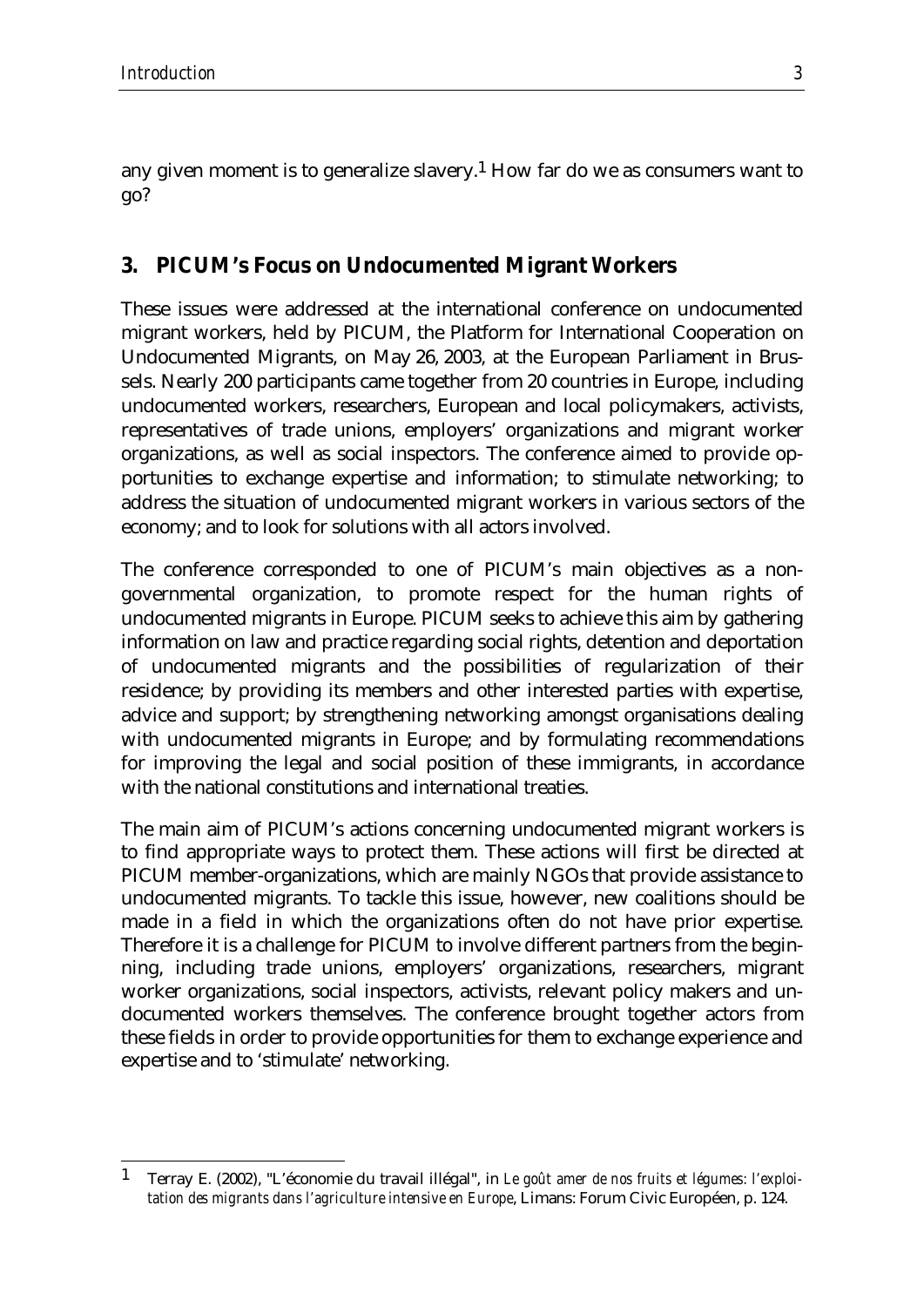### **4. Overview of the Report**

This report is based on the proceedings of the international conference on undocumented migrant workers. It contains contributions from all of the speakers, as well as conclusions and recommendations that were formulated afterwards.

Part 1 aims to shed light on the international forces that have contributed to the widespread phenomenon of international migration and deterioration of working conditions for undocumented migrants. The current situation in Europe – where governments tolerate a large-scale incorporation of undocumented workers in various sectors of the economy – is analyzed. Elements for viable, sustainable migration management are proposed, and various facets of policies adopted by EU Member States towards undocumented workers are revealed. This overview provides a backdrop for understanding the presence of undocumented workers in the several sectors of the economy in Europe, which is discussed in Part 2.

In Part 2, labour conditions faced by undocumented workers in agriculture, construction and domestic work are highlighted. These are by no means the only sectors which utilize undocumented labour, but were focused upon at the conference and included in this report.

The issue of basic social rights, with a focus on the right to fair working conditions, is analyzed in Part 3 from various points of view. This part begins with an overview of the highest standards of labour rights, as outlined in various international treaties and conventions. The second chapter of this part (Chapter 8) outlines minimum standards to protect workers from forced labour, and discusses strategies that can be developed in this matter. In Chapter 9, a synopsis is given of undocumented migrants' rights and access to services in the United States, with particular focus on labour rights. Lastly the pros and cons of regularization campaigns and permanent regularization measures are debated, considering recent measures in France and the United Kingdom.

Part 4 profiles several actors who contribute in different ways to promoting undocumented workers' rights. The part includes examples of supportive measures they have taken to foster undocumented workers' basic social rights. One such actor is the labour inspector, who may be viewed rather dubiously due to his/her role in revealing the existence of undocumented workers to the authorities (which oftentimes results in deportation). Yet social inspection activities may also be seen in a positive light in that they aim to prevent human trafficking. A concrete example of protection of undocumented workers is given with the presentation of a German NGOs work in making claims on behalf of undocumented workers for remuneration of unpaid wages. Several trade unions in Europe have carried out different initiatives to support undocumented workers, and some are highlighted. Particular focus is made on a Spanish trade union's activities.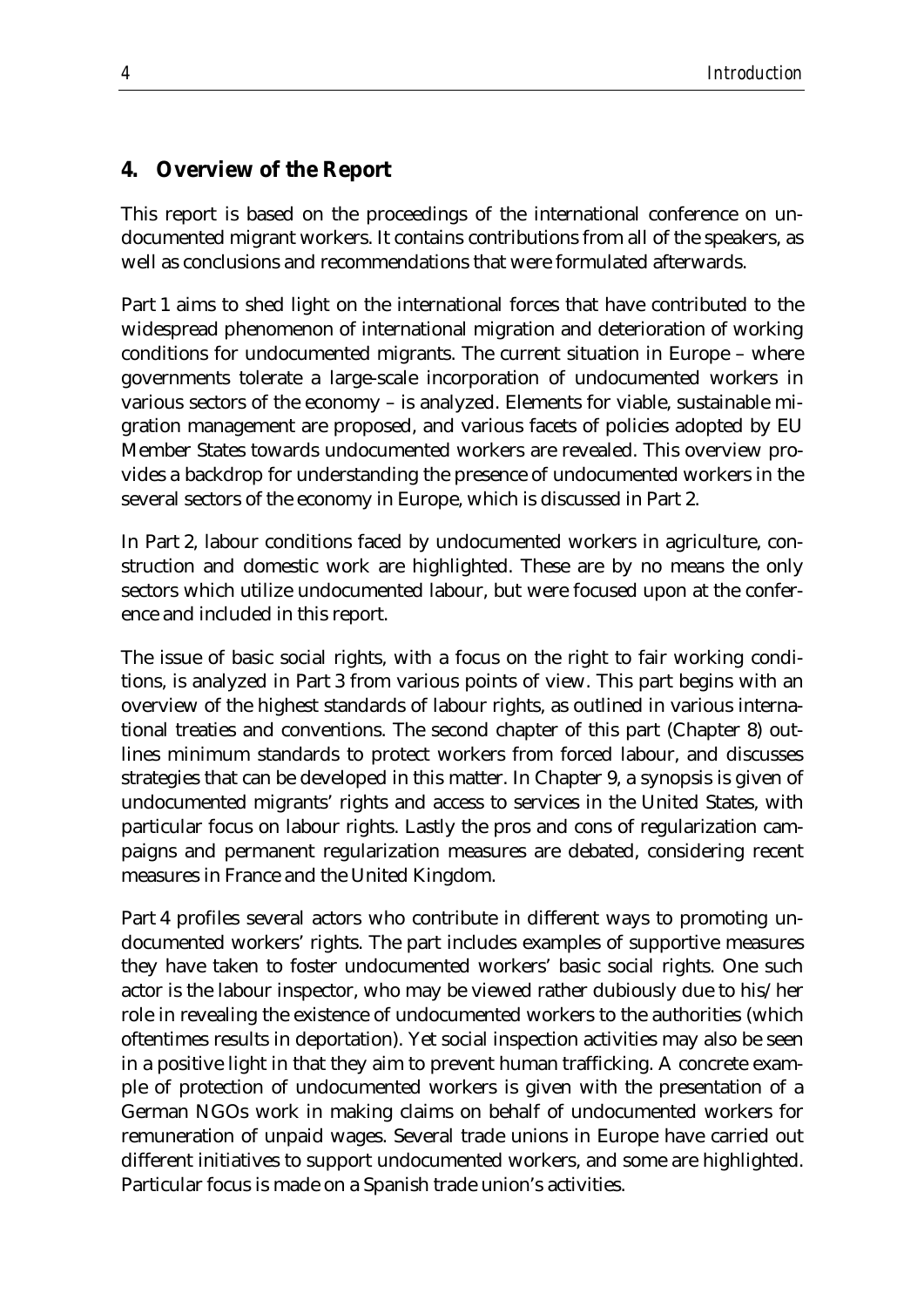In conclusion, the report highlights some general findings concerning undocumented workers and lists several recommendations.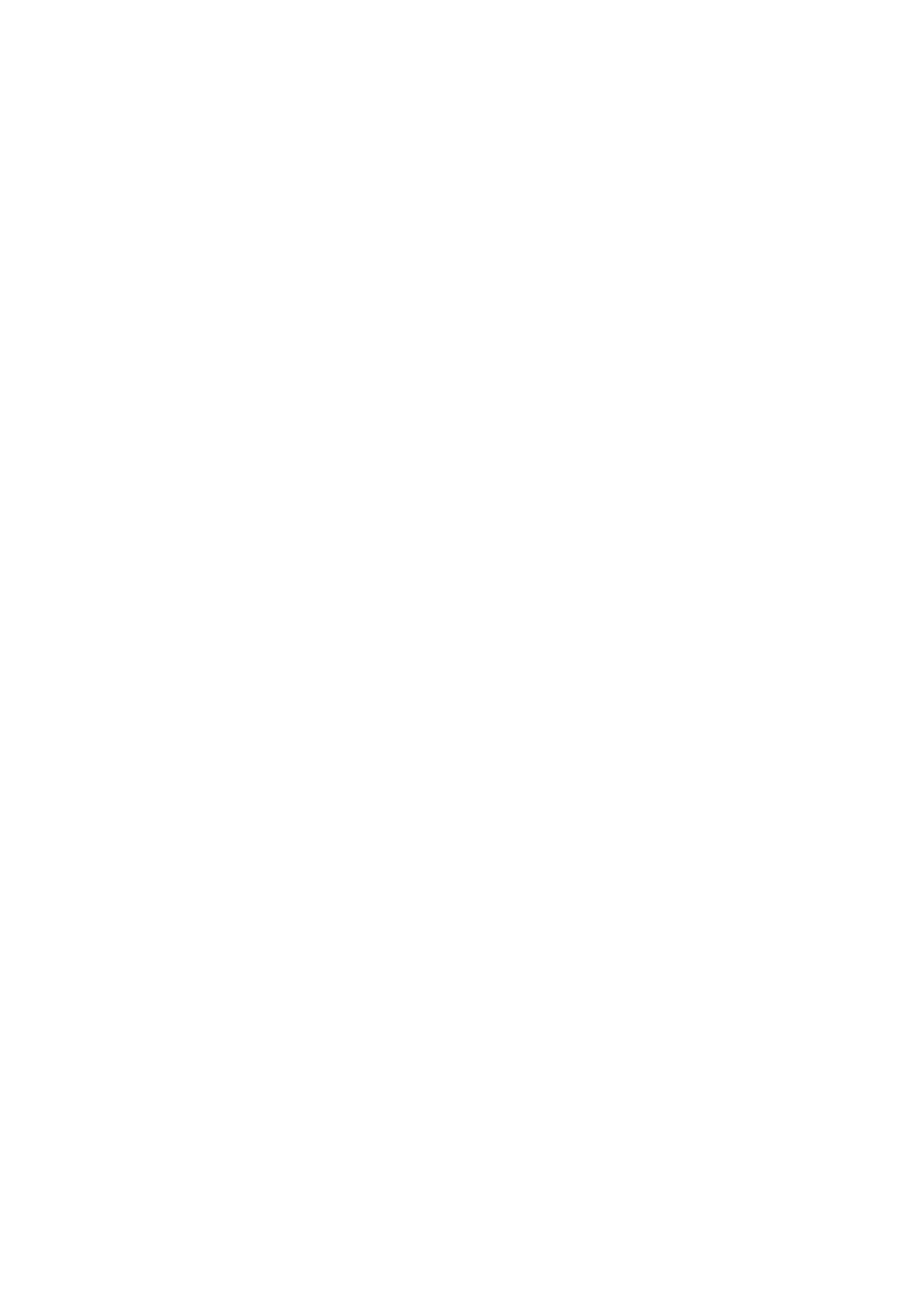# *PART 1 POLICY MAKERS' APPROACHES TO UNDOCUMENTED WORKERS*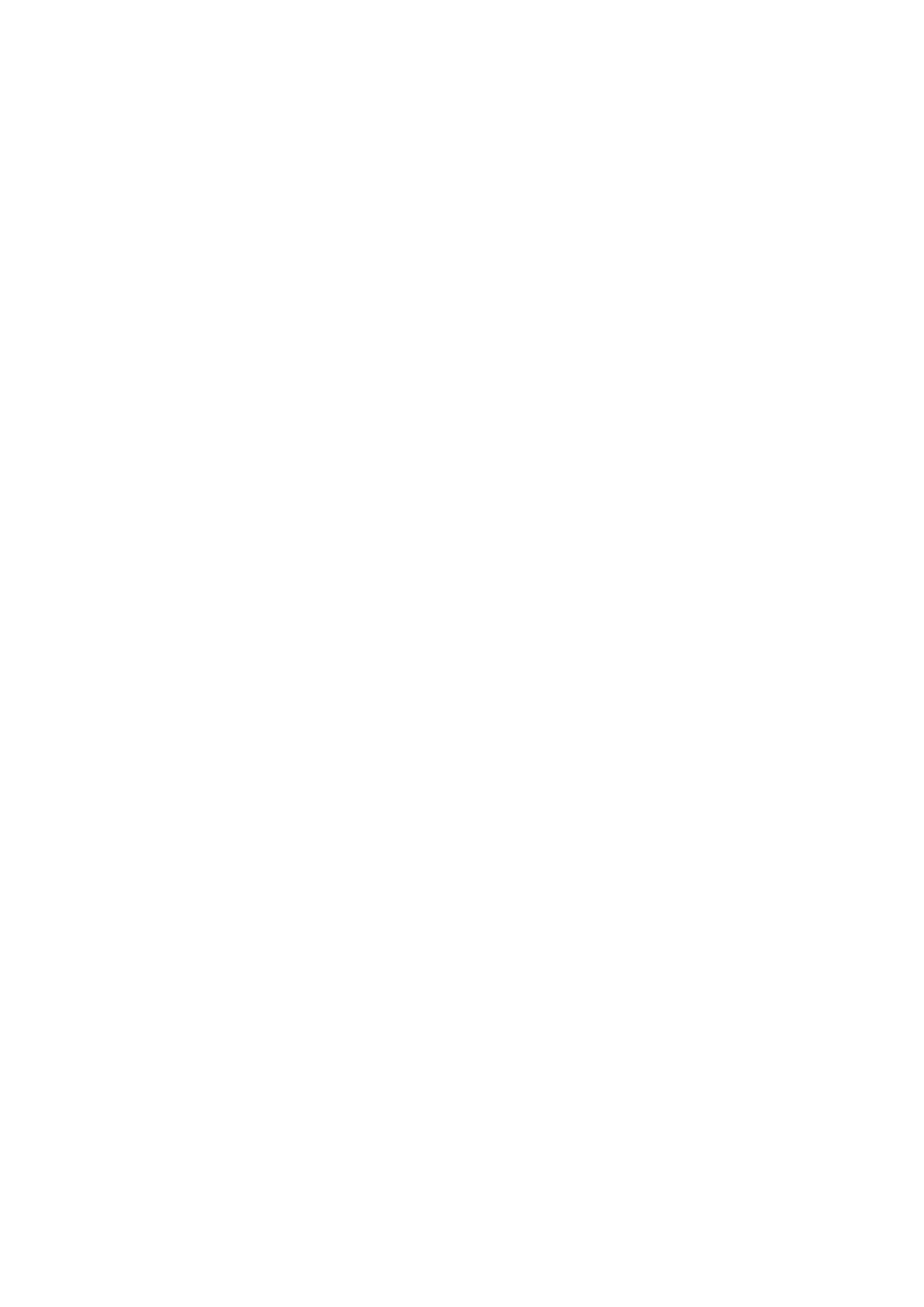# *CHAPTER 1 GLOBALIZATION, MIGRATION AND EXPLOITATION: IRREGULAR MIGRANTS AND FUNDAMENTAL RIGHTS AT WORK*

*Patrick A. Taran,2 International Labour Office, Geneva.*

## **1. Globalization and Mobility**

There is growing evidence that the effects of globalization are contributing to increased human mobility. As a recent ILO study put it, "The evidence points to a likely worsening of migration pressures in many parts of the world … Processes integral to globalization have intensified the disruptive effects of modernization and capitalist development."3 Many developing countries face serious social and economic dislocation associated with persistent poverty, growing unemployment, loss of traditional trading patterns, and what has been termed a "growing crisis of economic security."

ILO calculates the current global total number of migrant workers and family members to be about 120 million. Global estimates for international migration figures more than doubled between 1975 and 2000, from 75 million people living outside their homelands to well over 150 million (including labour migrants, dependants, refugees, permanent immigrants). It is likely these numbers will double again in the next 25 years.

Growth in the trade of goods and foreign direct investment has not significantly reduced the propensity to migrate in many countries. Rather, both demand for low- and high-skilled foreign labour as well as vast differences in living standards structure today's migration flows.

<sup>&</sup>lt;u>.</u> 2 Author contact details: Patrick A. Taran, Senior Migration Specialist. With contributions by: Eduardo Geronimi, Legal Officer. International Migration Programme, International Labour Office, 4, route des Morillons, CH-1211 Geneva 22, Switzerland. Phone: (41-22) 799-8091/ 7425. Fax: (41-22) 799-8836. taran@ilo.org/geronimi@ilo.org.

<sup>3</sup> Stalker P. (2000), "Workers without Frontiers – the impact of globalisation on international migration", ILO, Geneva.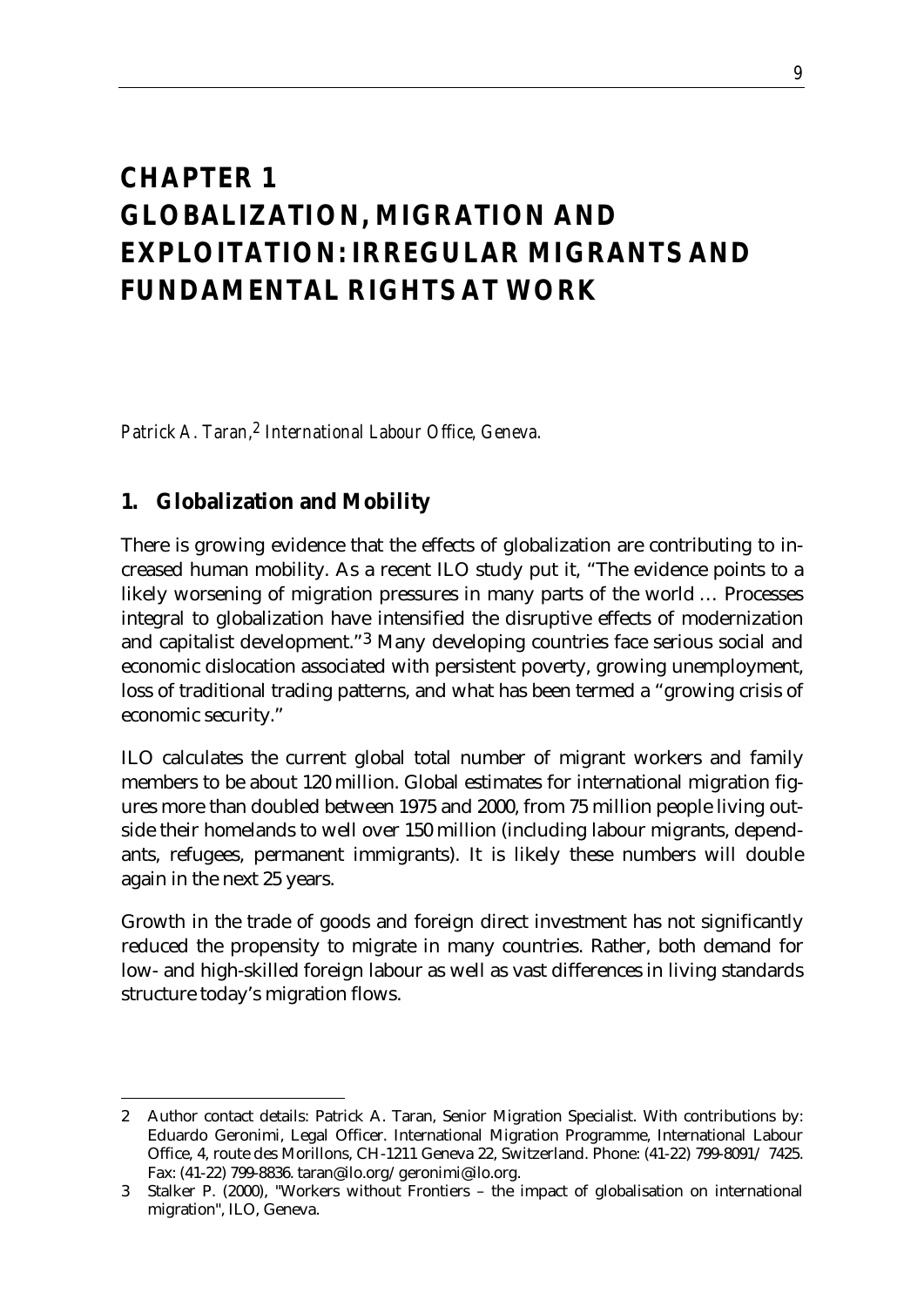In a number of countries, accelerated trade is replacing or undercutting domestic industrial and agricultural production with cheap imports, but at the expense of many jobs in those sectors. Structural Adjustment Programs (SAPs) imposed reductions in government spending, state budgets and state subsidies. Reductions also meant significant reductions in government employment including professionals as well as skilled and unskilled workers. Job creation by the private sector in many countries affected by SAPs has not kept up with the numbers rendered unemployed by downsizing governments. In some countries, it has lagged behind. In many countries, structural adjustment conditions included termination of government subsidies or food price supports that also indirectly supported employment in agriculture, food processing and distribution.

#### **1.1 Growing Demand for Migrant Labour**

Meanwhile, the demand for migrant labour is not declining. Demographic trends and ageing work forces in many industrialized countries suggest that immigration will be an increasingly important option to address, both increasing ratios of retired to active population and aging work forces. Some governments have begun to consider 'replacement migration' as one policy option.4

Recent changes in migration policies in a number of OECD countries intended to respond to labour market needs have generally focused on recruiting high-skilled candidates with little attention to low skilled migrants. Nonetheless, in several developed countries, the actual foreign workforce is on average less qualified than the national profile, it is concentrated in the lowest socio-professional categories, and it is characterized by high mobility in response to the cyclical fluctuations of the labour market  $5$ 

It is often said that migrant labour fills the 'three-D' jobs: *dirty, degrading and dangerous*. Research in southern European countries demonstrates the extent to which 'the migrants take jobs that the locals refuse. It's simply a matter of substitution.'6 A recent study prepared for ILO concluded, "We can conclude that migrants are in competition only with marginal sections of the national labour force … when they are not sufficiently sustained by welfare provisions, in specific sectors, and/or in the less-developed areas inside these countries."7

<u>.</u>

<sup>4</sup> UN Population Division*,* "Replacement Migration – Is It a Solution to Declining and Ageing Populations?", New York, March 2000.

<sup>5</sup> OECD, June 2001, "OECD Employment Outlook".

<sup>6</sup> Reynieri E. (2001), "Migrants in Irregular Employment in the Mediterranean Countries of the European Union", International Migration Paper No. 41, ILO, Geneva.

<sup>7</sup> Ibid.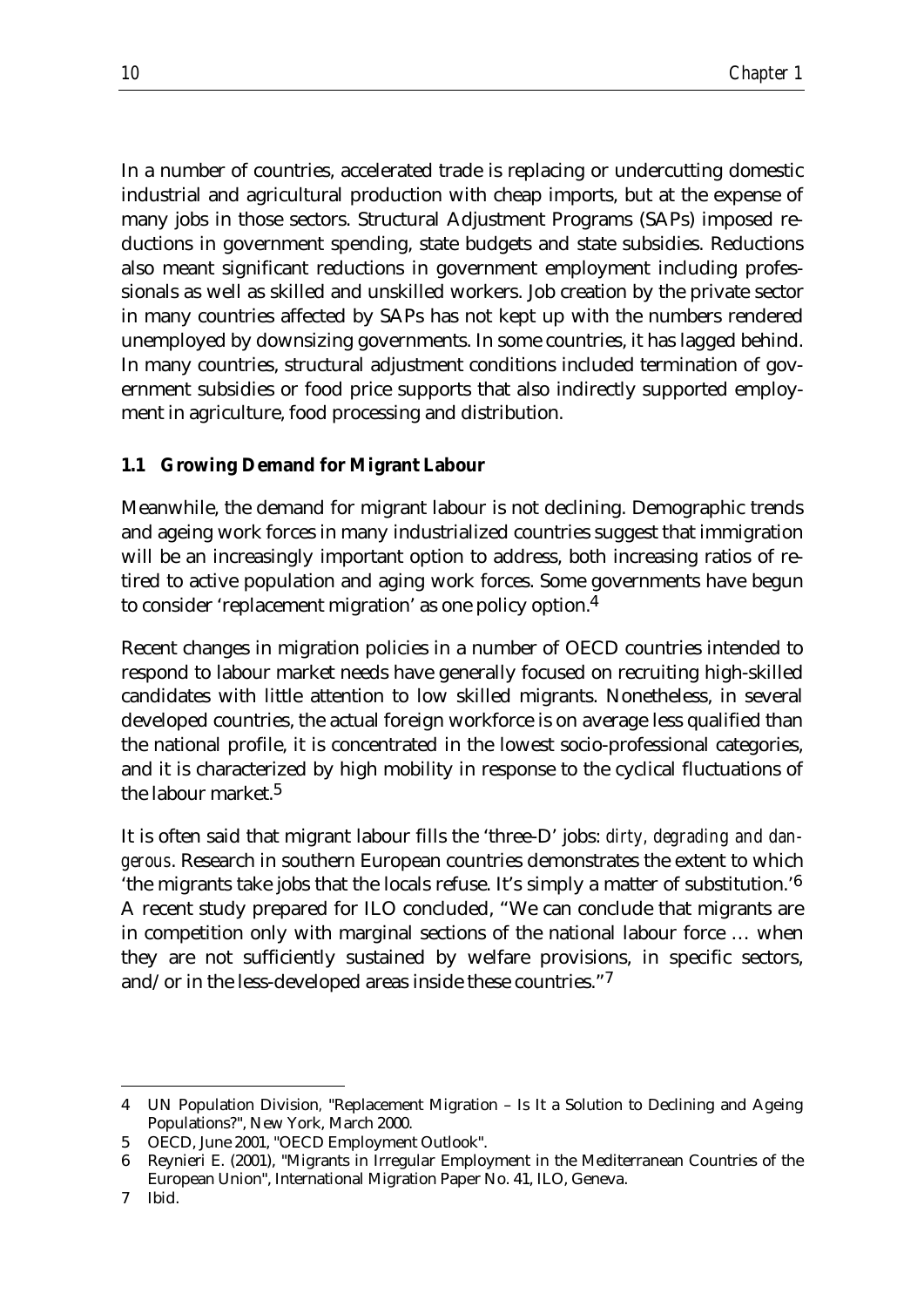Industrialized countries and numerous developing nations have remained a pole of attraction for migrant workers, who migrate before the presumed economic equalization forces of trade liberalization have time to act. $8$  Often they are welleducated people who are ready to take up jobs that they would not accept in their home environment and this process involves an enormous loss of human resources. Wage differentials, however, between countries of origin and destination justify their interest especially where conditions at home are akin to poverty.

While not a subject addressed by this paper, recent comparative ILO research<sup>9</sup> confirms that some developing countries continue to lose 10-30% of qualified manpower through 'brain drain'. This has negative effects on productivity and economic growth. These effects may, in turn, further limit possibilities for national economic growth, job creation and retention of population.

#### **1.2 Labour Insertion of Irregular Migrants**

The persistence of dual labour markets under globalization appears to be expanding the number of precarious jobs which national workers are reluctant to take. As a result, the demand for foreign labour reflects the long term trend of informalization of low skilled and poorly paid jobs, where irregular migrants are preferred as they are willing to work for inferior salaries, for short periods in production peaks, or to take physically demanding and dirty jobs.10

Small and medium size companies and labour–intensive economic sectors do not have the option of relocating operations abroad. Responses in these sectors include downgrading of manufacturing processes, deregulation, and flexibilization of employment, with increased emphasis on cost-cutting measures and subcontracting.11 In a considerable number of countries, these measures have expanded the number of jobs at the bottom of the employment scale. Such employment needs are met only partially or not at all by available or unemployed national workers, for reasons of minimal pay, degrading and dangerous conditions, and/or low status in those jobs and sectors, as well as alternative access available for unemployed in some countries to social welfare and unemployment insurance.

The insertion of irregular migrants in the lowest skilled occupations responds to a structural need in developed societies. For the least qualified jobs, employers de-

<sup>8</sup> 8 Stanton Russell S. (1998), "Migration between Developing Countries in Sub-Saharan Africa and Latin America" in *United Nations: Population Distribution and Migration*, New York, p. 242.

<sup>9</sup> Lindsay Lowell B. & Findlay A., "Migration of Highly Skilled Persons from Developing Countries – Impact and Policy Responses, Synthesis Report", International Migration Paper No. 44, ILO, Geneva, 2002.

<sup>10</sup> Stalker P., *op. cit.*

<sup>11</sup> Lean Lim L. (1998), "Growing Economic Interdependence and its Implications for International Migration", in *United Nations: Population Distribution and Migration*, New York, p. 277.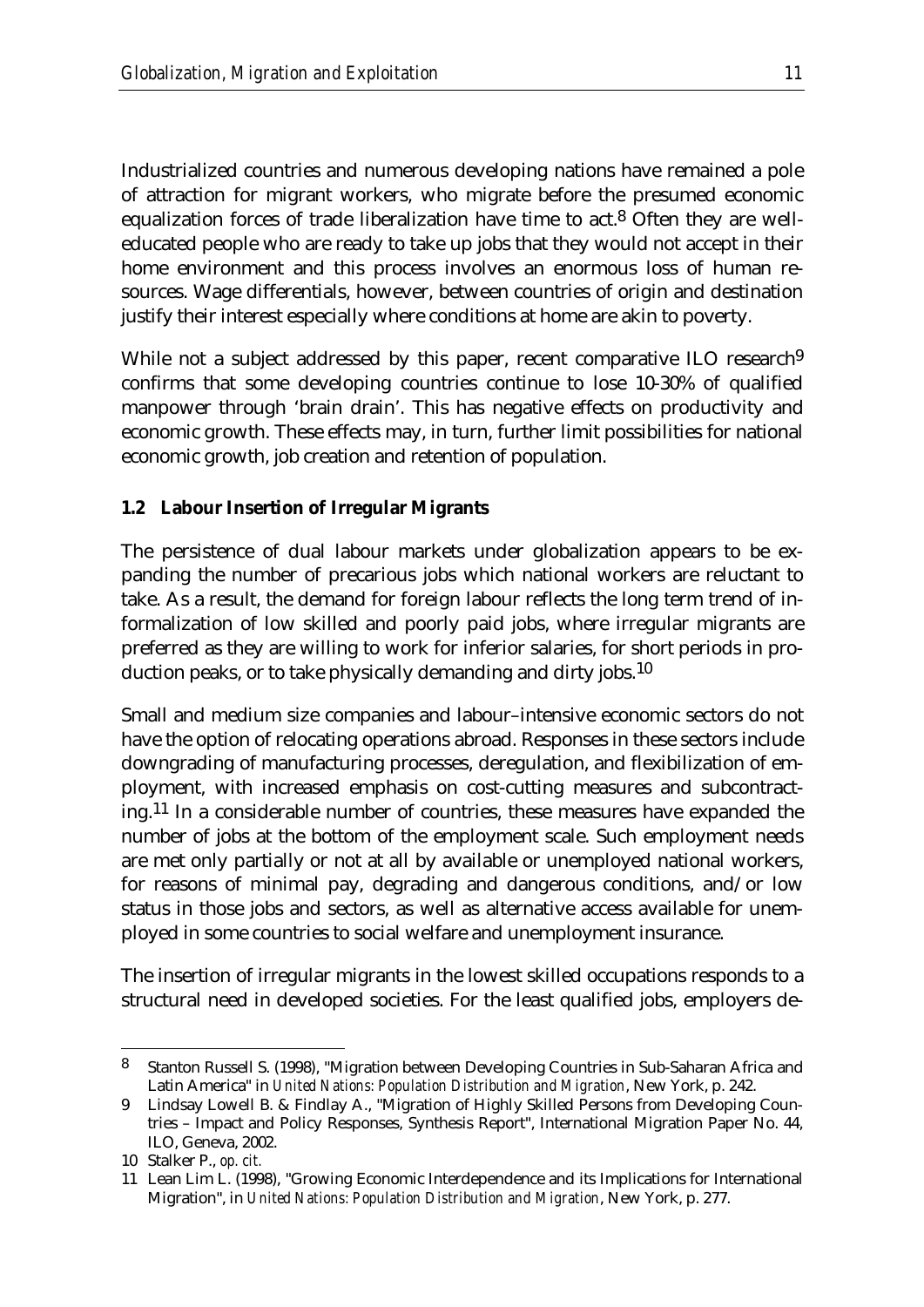mand workers who will not exercise pressures on the salary structures. Given that, at least initially, immigrant workers won't challenge the relation between salary and the social status attached to specific occupations, contracting migrant workers avoids the economic risks – particularly structural inflation – that national workers induce when they demand salary increases.

The exploitability of migrant labour, particularly when it is legally unprotected, renders it an attractive instrument for maintaining competitiveness. However, this is at the expense of formal protections of workplace safety, health, minimum wage and other standards. As the International Confederation of Free Trade Unions (ICFTU) highlights, organizing migrants and immigrants into unions or organizations to defend their interests and rights is often extremely difficult. When it is not considered illegal under national laws, organizing – especially of those without legal authorization for employment – is easily intimidated and disrupted by the threat or actual practice of deportation.12

The demand for migrant workers provides a significant impetus to labour flows and facilitates the incorporation of undocumented migrants.13 Despite relatively high unemployment in a number of developed countries, foreign workers – including unauthorized migrants – are able to find jobs easily.<sup>14</sup> For example, a Mexican undocumented migrant worker to the USA will usually find a job two weeks after his/her arrival. Similar evidence in Europe indicates that undocumented migrants are rarely 'unemployed'.15

#### **1.3 Fundamental Policy Dilemmas**

Distance between policy pronouncements and de facto arrangements reflects a major contemporary contradiction in states' practice. Despite all the political rhetoric about illegal migration, numerous governments informally tolerate irregular migration while they officially reinforce controls against 'illegal' migrant workers. The effects are, on the one hand, a continued supply of cheap labour, while on the other hand, 'illegal' migrants unable to organize in the workplace to defend their dignity and decent work conditions, stigmatized and isolated as well from allies and support.

<sup>&</sup>lt;u>.</u> 12 See for example, Linard A.(1998), "Migration and Globalisation - the New Slaves"*,* ICFTU, Brussels.

<sup>&</sup>lt;sup>13</sup> Escobar Latapí A., "Emigration Dynamics in Mexico, Central America and the Caribbean",  $12<sup>th</sup>$ IOM Seminar on Migration, Managing International Migration in Developing Countries, Geneva, April 1997, p. 4.

<sup>14</sup> Lean Lim, *op. cit.*

<sup>15</sup> OSCE Office for Democratic Institutions and Human Rights Conference Report: "Europe Against Trafficking in Persons", Berlin, 15-16 October 2001, p. 72.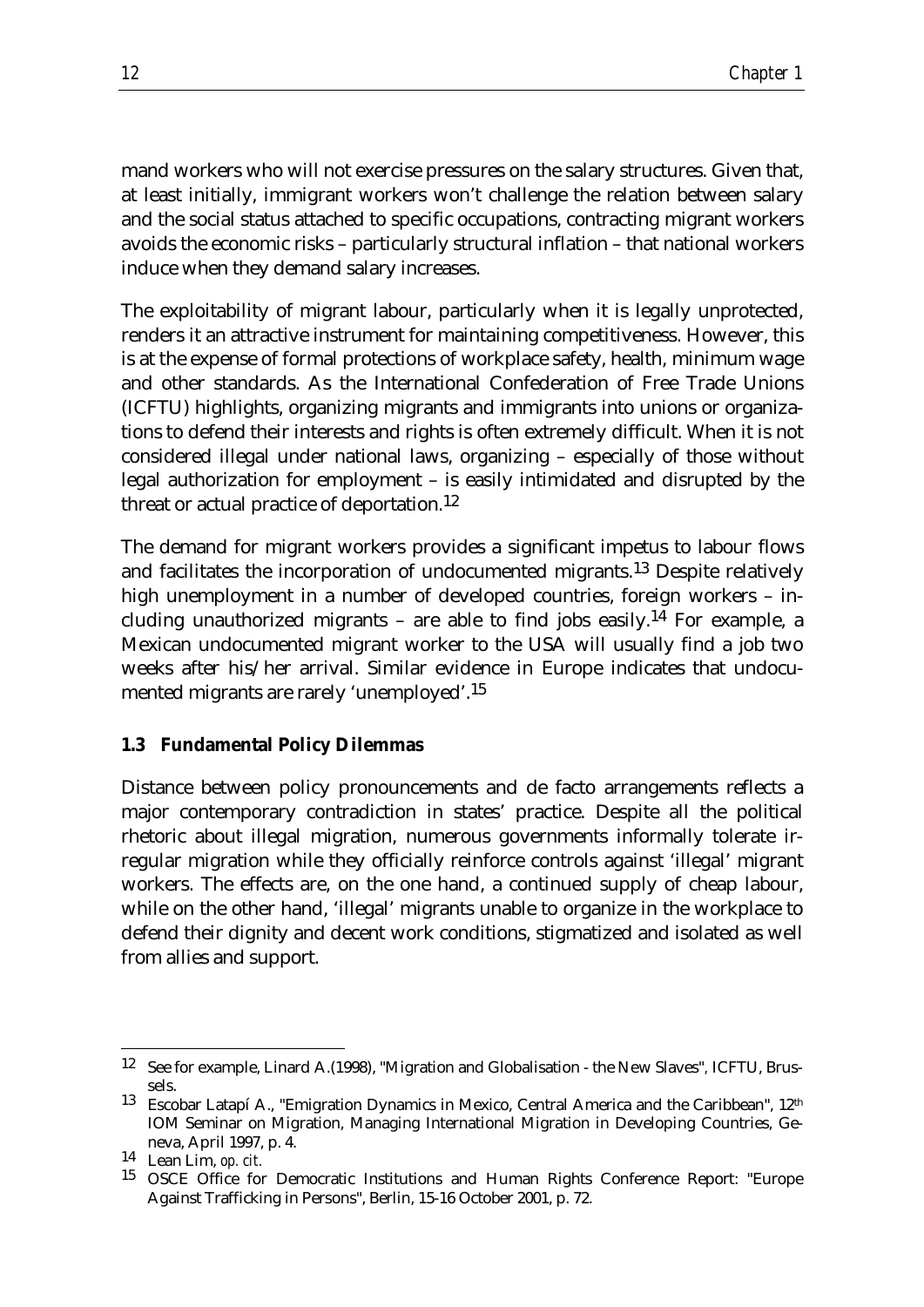The practices of tolerating migrant workers in irregular status to meet labour needs in certain sectors of the market constitutes a de facto employment policy in which part of the work force becomes a variable which can be reduced or even eliminated (in theory) in periods of economic downturn, through exercise by states of their prerogative to expel foreigners from their territory. By the same manner that migration policy can be utilized to satisfy labour market needs with foreign labour, deportation can be utilized to reduce 'excess supply' by returning this temporary labour to countries of origin.

However, it appears that many formal restrictive measures have been established with little consideration of domestic labour demand and supply. In some regions, imposition of tighter border controls and restrictions on movement have cut across traditional routes and patterns of labour and trade migration. Basic labour economics theory suggests that placing restrictive barriers between high demand and large supply creates a potentially lucrative market for services of getting the supply to where the demand is.

Tighter border controls have not halted migratory flows nor have they had projected results in reducing the number of workers crossing borders. Instead they have put more pressure on those who migrate. With few options available for legal migration in the face of strong pull-push pressures, irregular migration channels become the only alternative, and one which presents lucrative 'business' opportunities for helping people arrange travel, obtain documents, cross borders and find jobs in destination countries.

The flow of low-skilled migrants to more developed regions is channelled by clandestine means precisely because of the non-existence of legal migration categories that would allow for their legal entry in destination countries. Once they are in host countries, they remain confined to jobs in unstructured or informal sectors, in irregular work and under exploitative conditions of employment.<sup>16</sup>

Tolerance of restrictions on freedom of movement, long working hours, poor or non-existent health and safety protections, non-payment of wages, substandard housing, etc. all contribute to expanding a market for trafficked migrants who have no choice but to labour in conditions simply intolerable and unacceptable for legal employment. Abuse is compounded by the absence of worksite monitoring, particularly in such already marginal sectors as agriculture, domestic service and sex-work, where monitoring could both contribute to identifying situations of forced or compulsory labour, as well as discourage irregular employment.

<u>.</u>

<sup>16</sup> Abella M.I., "Mondialisation, marchés du travail et mobilité", in *Migrations et avenir*, CIEMI, Paris, Vol. 14, No. 79, January-February 2002.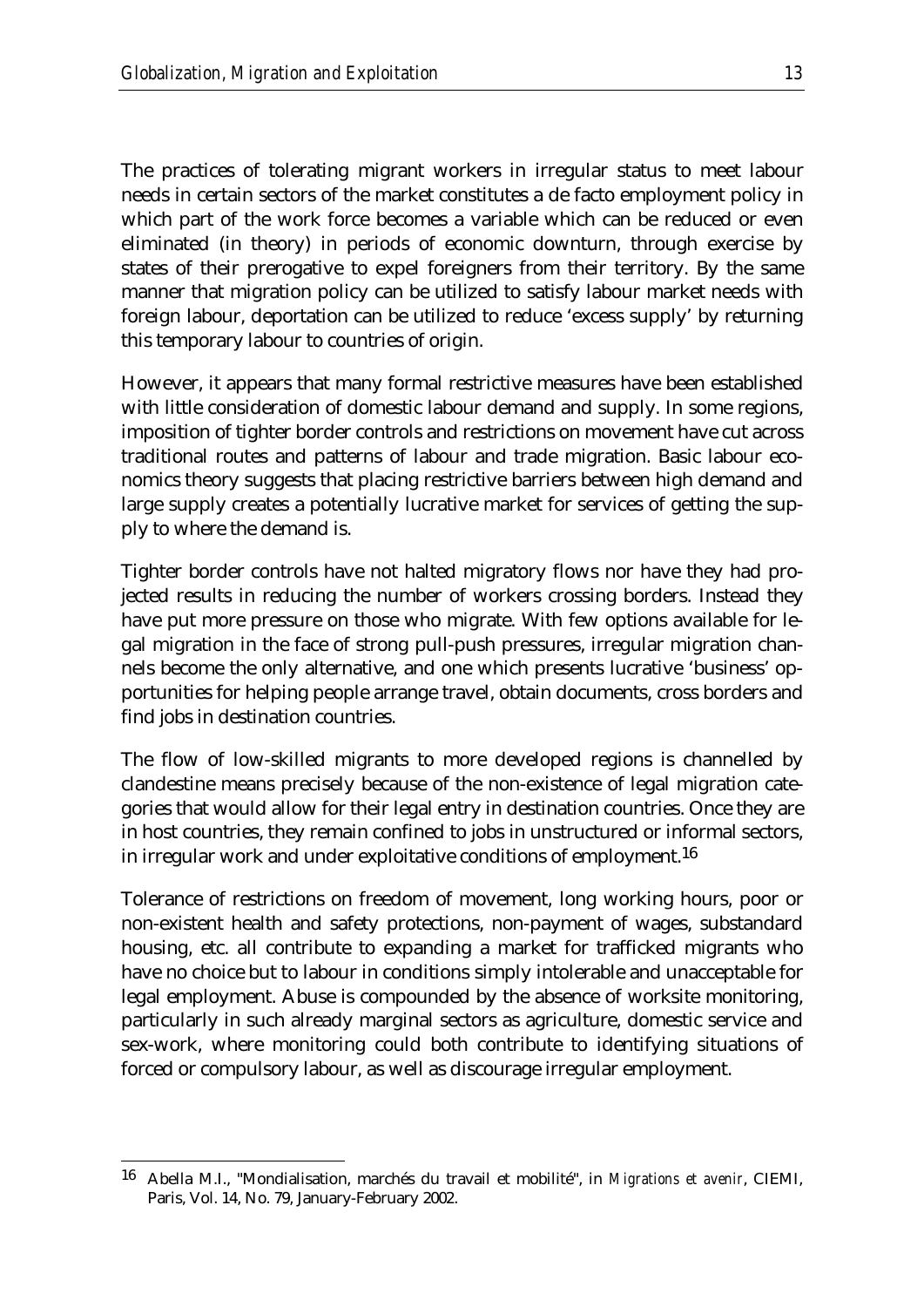The global response to trafficking in persons has heretofore been dominated by discourse and practice emphasizing security, control and policing measures, albeit with some attention to protection of victims. However, this control-focused approach has given little attention to the structural causes and potential remedies to these causes. Unless fundamental causes are addressed - international labour market disparities, decent work deficits in many countries, growing demands for cheap labour - increasing barriers and controls is only going to increase the attraction and profits of trafficking migrants.

Last year, the ILO Global Report on Forced Labour highlighted that, "The recent rise in labour trafficking may basically be attributed to imbalances between labour supply and the availability of legal work in a place where the jobseeker is legally entitled to reside."17 The fact that the trafficking and smuggling 'business' continues expanding to an estimated value of 10-15 billion U.S. dollars18 may well be testimony to the ineffectiveness of anti-trafficking approaches based unilaterally on control measures.

Ultimately, labour trafficking would have far less reason to take place if jobseekers had more freedom of geographical movement and freedom of access to employment. Smuggling occurs because borders have become barriers between jobseekers and job offers. Trafficking occurs not only when borders are barriers to labour supplies meeting demands, but when no knowledge is available about proper migration channels, when employment is itself illegal and/or underground, and where conditions of work much worse than legal minimums are tolerated or ignored.19

#### **1.4 Discrimination**

Debate on migration policy in Europe has been dominated by the banal association of irregular migration with crime, arms, drug trafficking and terrorism, and discussion of draconian measures to 'combat illegal migration'. In the context of an increasingly diverse work force across Europe, discrimination and outright violence against foreigners are encouraged by the language of illegality. The use of military terms further suggests that 'illegal migrants' are some kind of an enemy in military confrontation.

Legally and semantically, the term *illegal migrant* contradicts the spirit and letter of the Universal Declaration of Human Rights, which establishes in Article 6 that

<sup>&</sup>lt;u>.</u> 17 ILO (2001), "Stopping Forced Labour", Global Report, Report I (B), Geneva, at 53.

<sup>18</sup> Widgren J., "Le trafic d'hommes, un marché lucratif", in *Courrier International*, No. 505, July 2000.

<sup>19</sup> ILO, "Stopping Forced Labour", *op. cit.*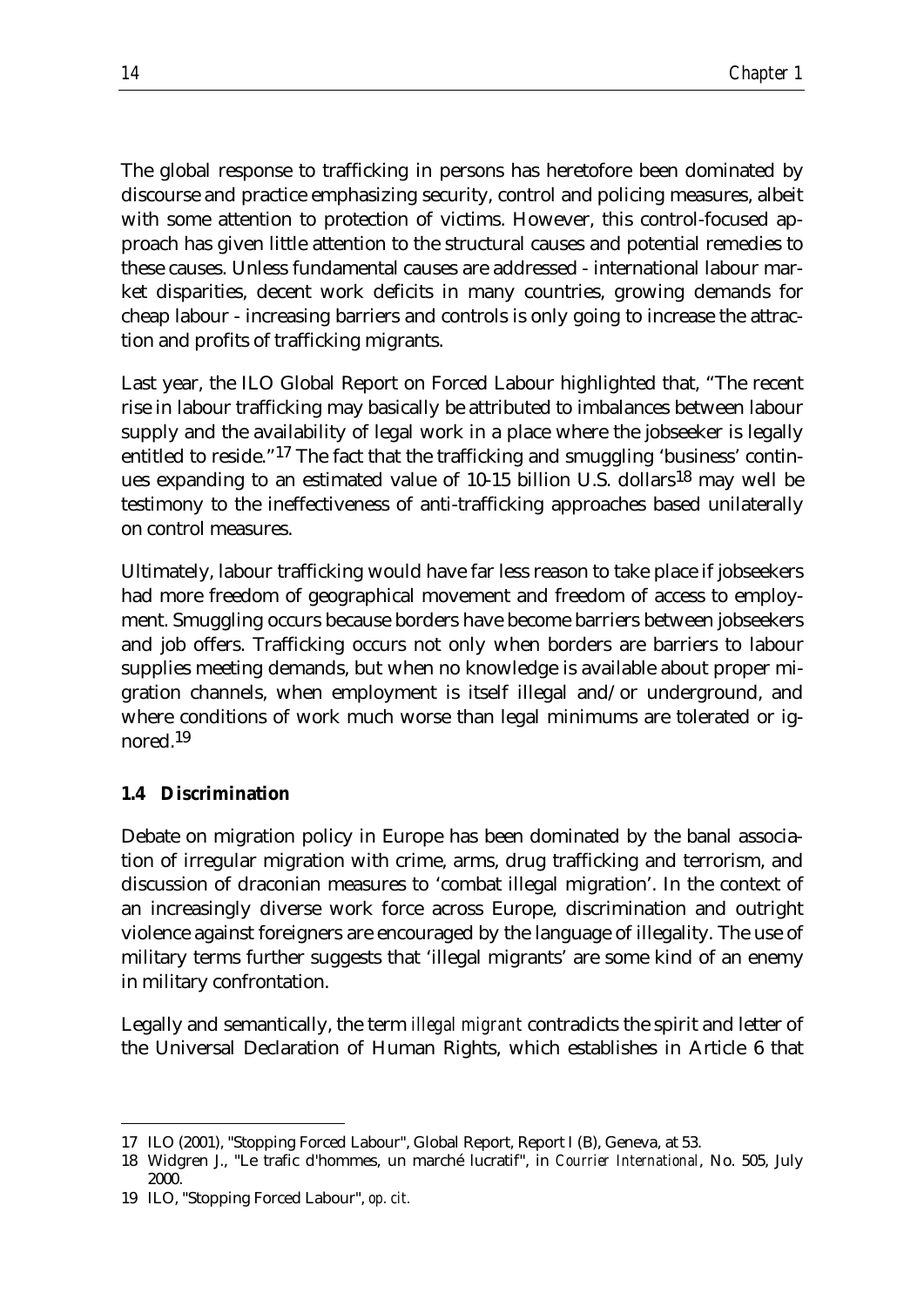*every person* has the right to recognition before the law, and in Article 7, that every person has the right to due process.

The ILO conducted research in recent years to document levels of discrimination and to identify remedies in Europe and North America. Detailed country studies in Belgium, Germany, the Netherlands and Spain found net discrimination rates to be as high as 37 per cent; more than one in every three applications by minorities of immigrant backgrounds were rejected or not given consideration while identically qualified nationals were considered.20 Similar findings were made in Canada, the United Kingdom, the USA and other countries.

Perceived convergences between race and nationality led the U.S. trade union confederation AFL-CIO to reverse last year its support for 'employer sanctions' enacted in 1986. Legal sanctions against employers who hired unauthorized foreign workers were found to have resulted in widespread discrimination in hiring against citizen and authorized resident blacks, Hispanics, Asians, and other nonwhite workers. Employers usually cited difficulties in verifying work-authorizing documentation presented by applicants as reason for excluding some or all minority candidates from consideration. However, civil rights and labour advocates widely raised concerns that sanctions provided a convenient cover for employers disposed to discriminate.

#### **1.5 Gender and Migration**

<u>.</u>

A word on the gender dimensions of irregular migration is warranted. Differential opportunities for legitimate employment affect men and women differently. Demand for migrant workers from receiving countries is defined by the labour market segmentation in these countries, i.e., opportunities are available for precisely these low-skilled jobs considered suitable for women.

Correspondingly, restrictions on admission and work are dramatically genderdifferentiated. Most existing legal channels of migration offer opportunities in typically male-dominated sectors. Gender-selective migration policies and regulations for admission and entry often reproduce and intensify existing social, economic and cultural inequalities between male and female migrants; e.g. the right to entry does not necessarily mean the right to work for women in certain Western European countries. In addition, women have less access to information on migration/job opportunities, recruitment channels, and often have less preparation than men to cope with the working and living conditions in countries of destination.

<sup>20</sup> Zegers de Beijl R. (ed.) (2000), "Documenting Discrimination Against Migrant Workers in the Labour Market", ILO, Geneva.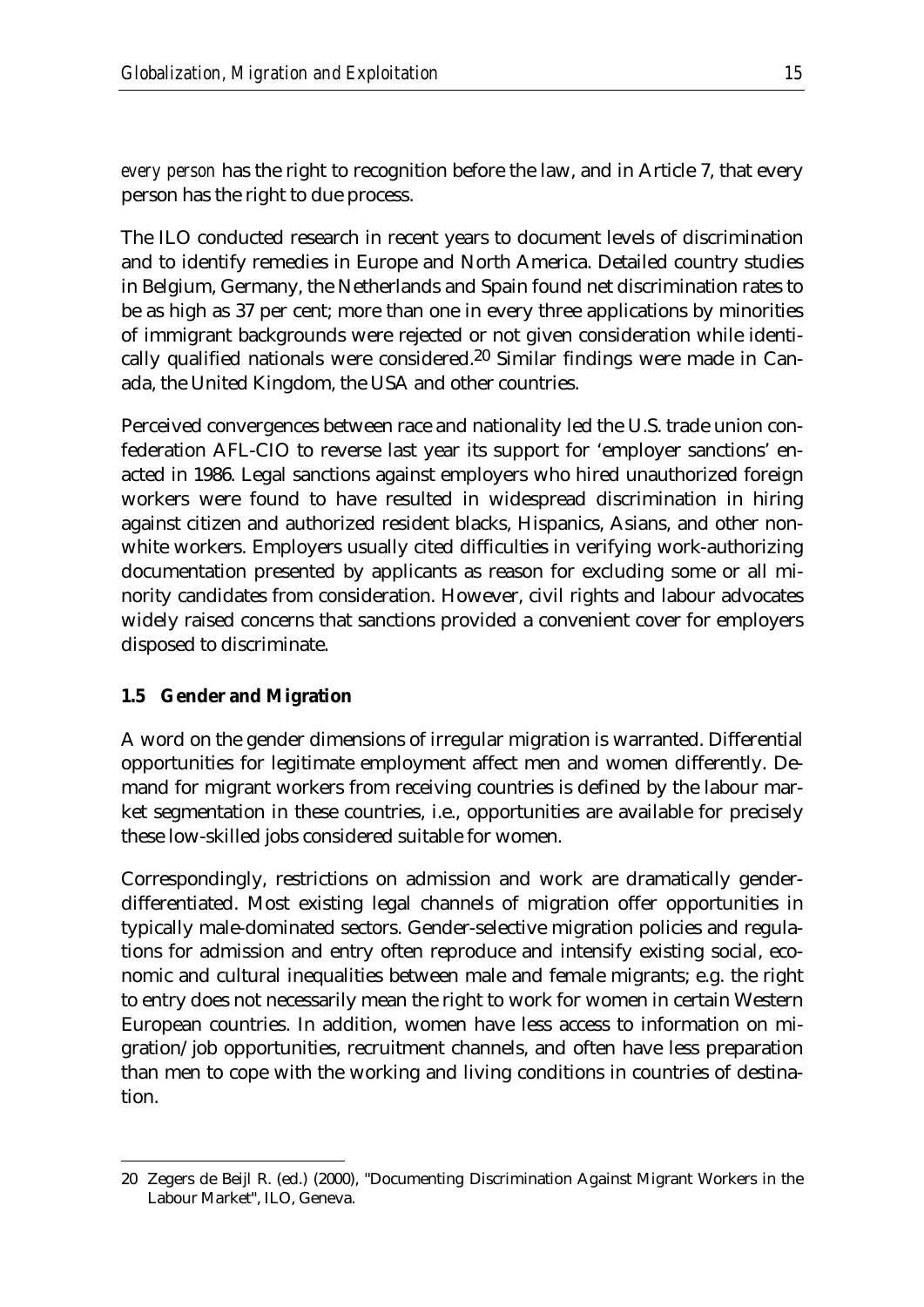The feminisation of international labour migration, the fact that most job opportunities for women migrants are in unregulated sectors (agriculture, domestic work, sex industry) and the existence of sex-disaggregated labour markets contribute to the increase of discriminative labour markets in countries of destination, markets that foster participation by irregular migrant women. These factors marginalize female migrants even further and expose them to worse forms of abuse.

## **2. The Importance of Standards**

Migration policy and practice can only be viable and effective when it is based on a firm foundation of legal norms, and thus operates under the rule of law.

### **2.1 Fundamental Rights at Work**

The ILO has emphasized<sup>21</sup> the need to mobilize the entirety of its standard-setting, technical cooperation and research resources in all its areas of competence, to give particular attention to persons with special social needs, notably migrant workers.

Following principles and rights articulated in the ILO Constitution, the International Labour Conference adopted the *ILO Declaration on Fundamental Principles and Rights at Work* in 1998. This declaration, approved by tripartite delegations from all 176 member countries, established that all Member States, even if they have not ratified the fundamental Conventions, have an obligation arising from the very factor of membership in the organization to respect, to promote and to realize the principles concerning the fundamental rights which are the subject of those conventions, namely:

- freedom of association and the effective recognition of the right to collective bargaining;
- elimination of all forms of forced or compulsory labour:
- effective abolition of child labour; and
- elimination of discrimination in respect of employment and occupation.

These principles are incorporated in the eight fundamental conventions of the ILO,<sup>22</sup> which are applicable to all workers, without distinction of nationality, and generally regardless of migration status.

<sup>&</sup>lt;u>.</u> 21 ILO (1998), *ILO Declaration on Fundamental Principles and Rights at Work*, Geneva.

<sup>22</sup> Conventions on Forced Labour, 1930 (No. 29) and on Abolition of Forced Labour, 1957 (No. 105), on the Elimination of Discrimination (employment and occupation), 1958 (No.111); on Equal Remuneration, 1951 (No. 100) and Discrimination (Employment and Occupation), 1958 (No. 111); on Freedom of Association and Protection of the Right to Organise, 1948 (No. 87) and on the Right to Organise and Collective Bargaining, 1949 (No. 98); and on Minimum Age, 1973 (No. 138) and on the Worst Forms of Child Labour, 1999 (No. 182).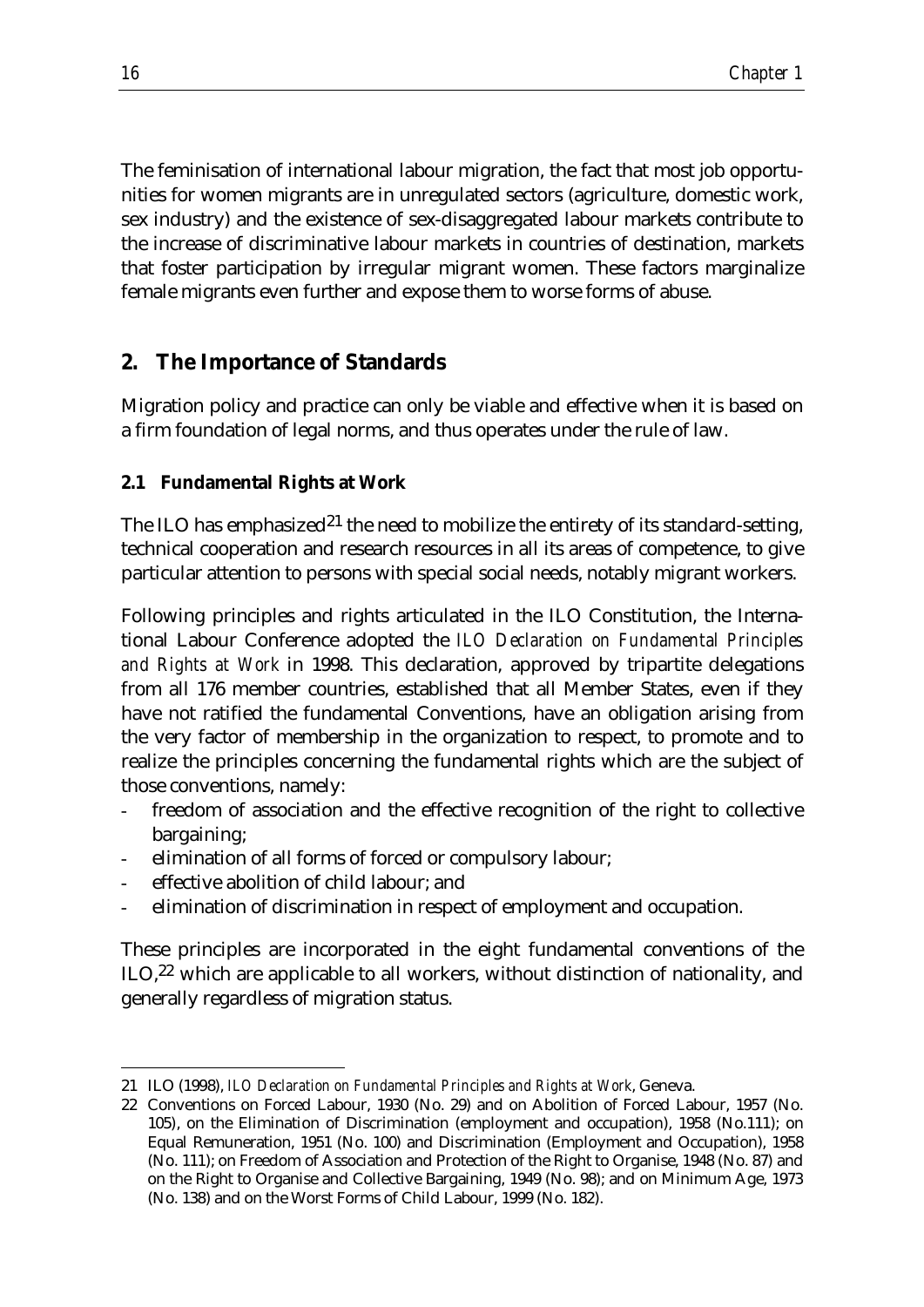A recent decision of the Supervisory Committee on Freedom of Association of the ILO held23 that Article 2 of Convention No. 87 recognizes the right of workers, without distinction whatsoever, to establish and join organizations of their own choosing without previous authorization.24

### **2.2 The International Labour Standards on Migrant Workers**

The ILO elaborated two international standards specifically covering migrant workers. The Migration for Employment Convention, 1949 (No. 97) provides the foundations for equal treatment between nationals and regular migrants in areas such as recruitment procedures, living and working conditions, access to justice, tax and social security regulations. It sets out details for contract conditions, the participation of migrants in job training or promotion and deals with provisions for family reunification and appeals against unjustified termination of employment or expulsion, and other measures to regulate the entire migration process. 42 states have ratified this instrument.

The Migrant Workers (Supplementary Provisions) Convention, 1975 (No. 143) was adopted at a time when concern about irregular migration was growing. Its two main objectives are: 1) to regulate migration flows, eliminate clandestine migration and combat trafficking and smuggling activities; and 2) facilitate integration of migrants in host societies. It provides specific minimum norms of protection applicable to migrants in an irregular situation, or who were employed illegally, including in situations where their status cannot be regularized. This principle is expressed in Article 1, where it establishes the obligation of ratifying states to "respect the basic human rights of all migrant workers," independent of their migratory status or legal situation in the host state.

This convention also addresses social security benefits deriving directly from past employment, and stipulates access to rights or benefits accrued during periods of employment whether legally authorized or not.

## **2.3 A Set of International Standards**

These two ILO conventions on labour migration provide a basic framework for national legislation and practice on managing labour migration. The 1990 UN International Convention on the Protection of the Rights of All Migrant Workers

<sup>&</sup>lt;u>.</u> 23 Case No. 2121, Complaint presented by the General Union of Workers of Spain (UGT) against the Government of Spain for denial of the right to organize and strike, freedom of assembly and association, the right to demonstrate and collective bargaining rights to 'irregular' foreign workers.

<sup>24</sup> The only permissible exception to Convention No. 87 is that set out in Article 9 concerning the armed forces and the police.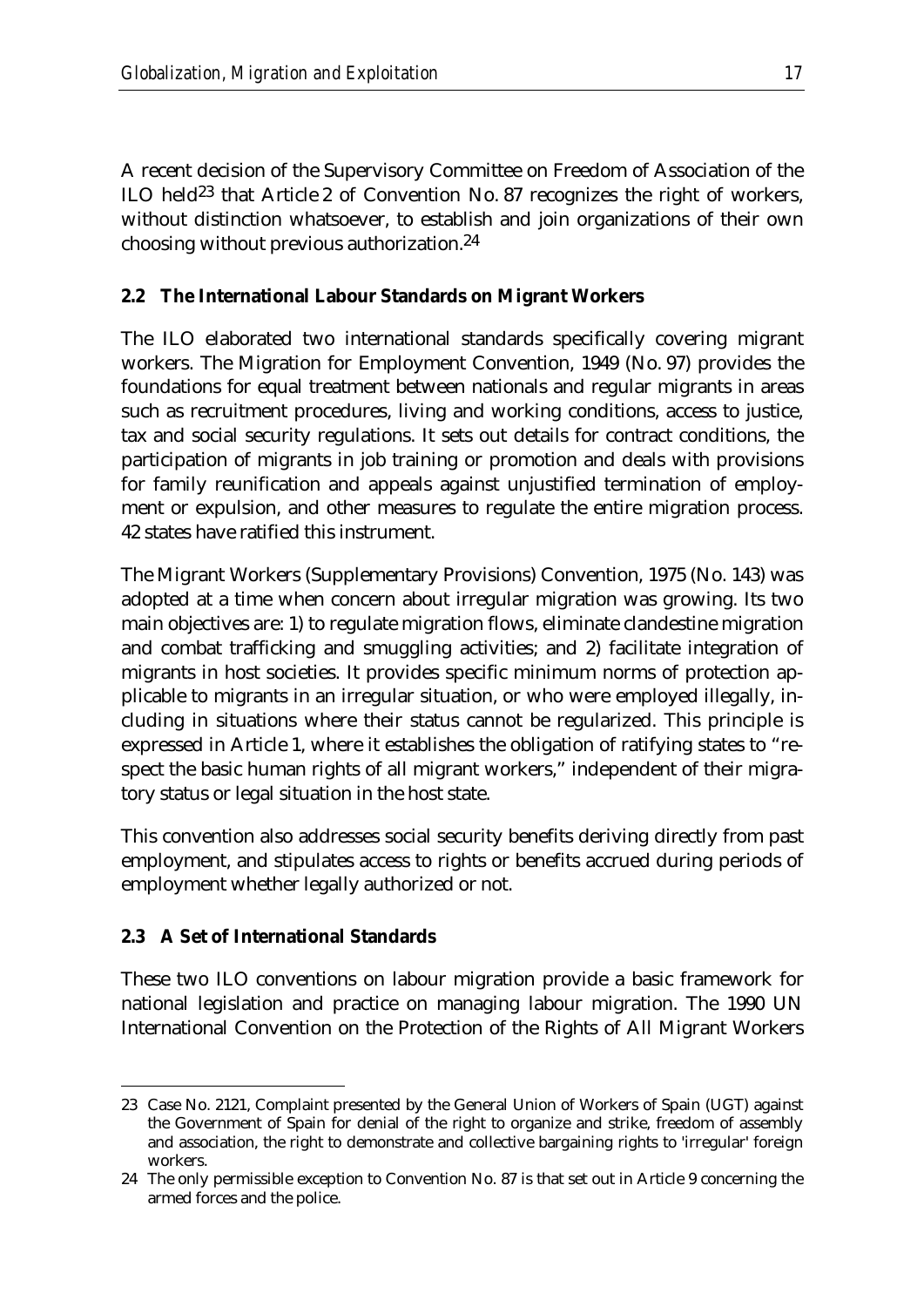and Members of Their Families, which entered into force on July 1, 2003, extends considerably the legal framework for migration, treatment of migrants, and prevention of exploitation and irregular migration.

The content of ILO Conventions 97 and 143 formed the basis for drafting the 1990 Convention, which expanded and extended recognition of economic, social, cultural and civil rights of migrant workers rights. ILO participated in the 'global campaign' effort launched in 1998 to promote wider ratification, led by a Steering Committee that includes IOM, the Office of the UN High Commissioner for Human Rights, UNESCO and several international trade union, church, migrant and human rights NGOs.<sup>25</sup> Since this campaign was initiated, ratifications and signatures tripled.

These three conventions together provide a comprehensive 'values-based' definition and legal basis for national policy and practice regarding non-national migrant workers and their family members. They thus serve as tools to encourage states to establish or improve national legislation in harmony with international standards. They are not simply human rights instruments. Numerous provisions in each add up to a comprehensive agenda for national policy and for consultation and cooperation among states on labour migration policy formulation, exchange of information, providing information to migrants, orderly return and reintegration, etc. Section 5 of the International Convention provides in eight articles a very substantial agenda for international inter-state consultation and cooperation on managing international migration.

A total of 62 different states have ratified one or more of these three complementary standards;26 11 Member States of the European Union have ratified one or both ILO conventions.27

<u>.</u>

<sup>25</sup> See Global Campaign website at http://www.migrantsrights.org.

<sup>26</sup> The ILO Migration for Employment Convention No. 97 of 1949, ratified by 42 countries, the ILO Migrant Workers (Supplementary Provisions) Convention No. 143 of 1975, ratified by 18 countries; and the 1990 International Convention on the Protection of the Rights of All Migrant Workers and Members of Their Families, ratified by 21 countries and signed by 10 others. Texts and related information available respectively on the ILO website, at http://www.ilo.org/ilolex, and on that of the Office of the UN High Commissioner for Human Rights, http://www.unhchr.ch.

<sup>27</sup> Belgium, France, Germany, Italy, Netherlands, Norway, Portugal, Slovenia, Spain, Sweden, and the United Kingdom.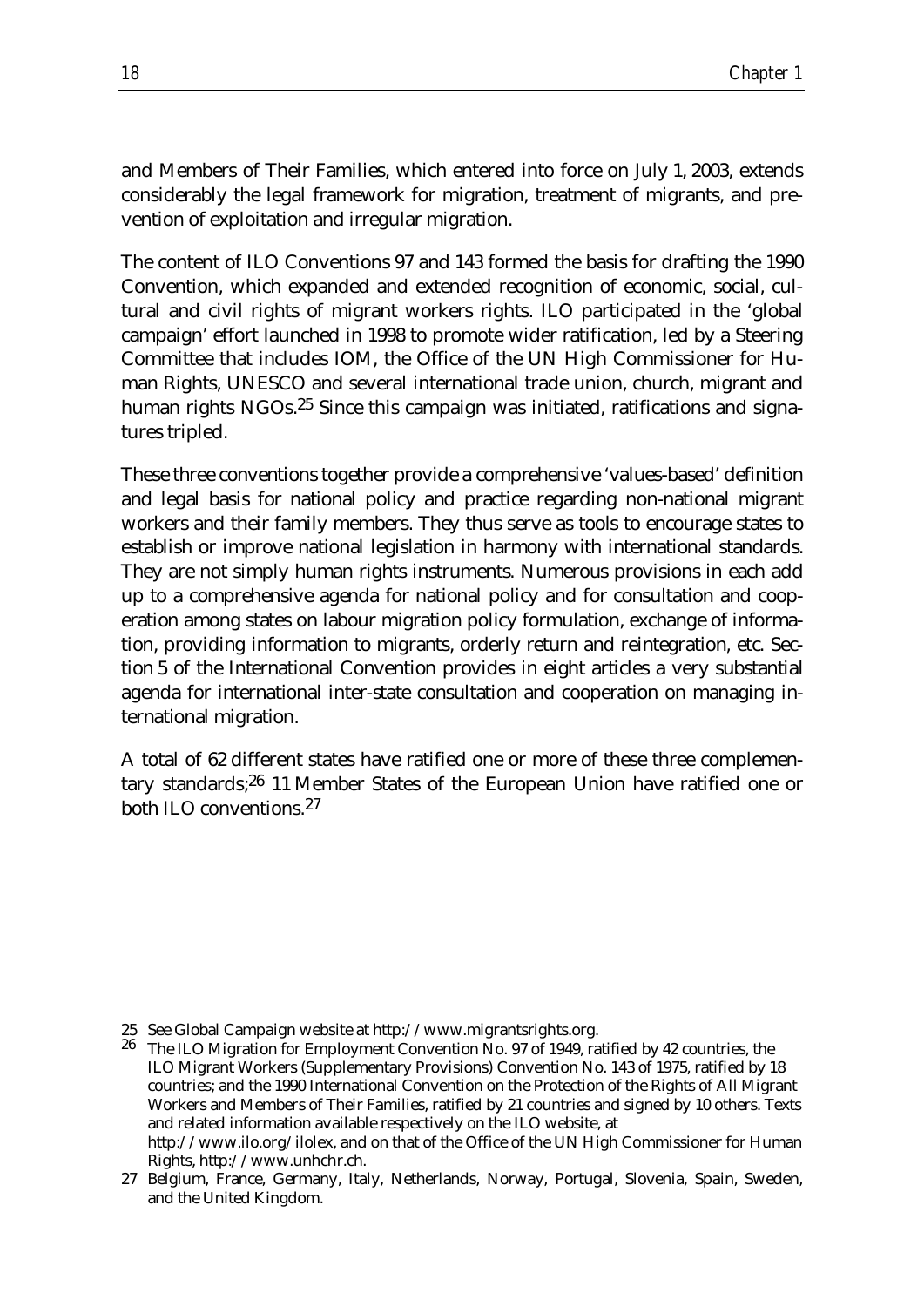# **3. Comprehensive Policy Responses Required**

Assuring decent treatment for migrant workers cannot be obtained by piecemeal measures or isolated advocacy and actions here or there. The numerous and complex aspects require elaborating a comprehensive approach.

The existing international norms, policy recommendations agreed to by representatives of nearly all governments of the world, and the 80 years' experience of ILO and its tripartite constituents provide a very solid policy framework. We identify five core elements for viable, comprehensive and sustainable national policy.

- 1. *A standards-based approach to 'migration management'*, protecting basic rights of all migrants and combating exploitation and trafficking. The point of establishing legal rights and policy standards is to ensure social legitimacy and accountability, which can only be ensured by a foundation in the rule of law. Social legitimacy of – and public cooperation with - governance comes of its association with justice, human dignity and democratic values.
- 2. An informed and transparent labour migration admissions system designed to respond to measured, legitimate labour needs, taking into account domestic concerns as well. Such a system must be based in labour ministries and rely on regular labour market assessments conducted in consultation with social partners to identify and respond to current and emerging needs for workers, high and low skilled. ILO research underlines this as a fundamental starting point: legal labour migration channels contribute to reducing exploitation, trafficking and smuggling of migrants.28
- 3. *Enforcement of minimum national employment conditions standards in all sectors of activity*, to criminalize abuse of workers and of discouraging irregular employment. Enactment of national minimum standards for protection of workers, national and migrant, in employment, is required where these do not exist. ILO Conventions on occupational safety and health, against forced labour, and on discrimination provide minimum international norms for national legislation. A necessary complement is monitoring and inspection including in agriculture, domestic work, sex industry and other sectors subject to 'irregular' employment, to identify and prevent exploitation of children and to detect and stop forced labour, as well as to uphold minimal decent work conditions.
- 4. *A Plan of Action against discrimination and xenophobia* to sustain social cohesion. The Declaration and Program of Action adopted at the World Conference Against Racism and Xenophobia (WCAR) in Durban in 2001 included 40 para-

<sup>&</sup>lt;u>.</u> 28 ILO, Mekong Sub-Regional Project to Combat Trafficking in Children and Women, *Legal Labour Migration and Labour Markets: Alternatives to Substitute for Trafficking in Children and Women*, p. 1.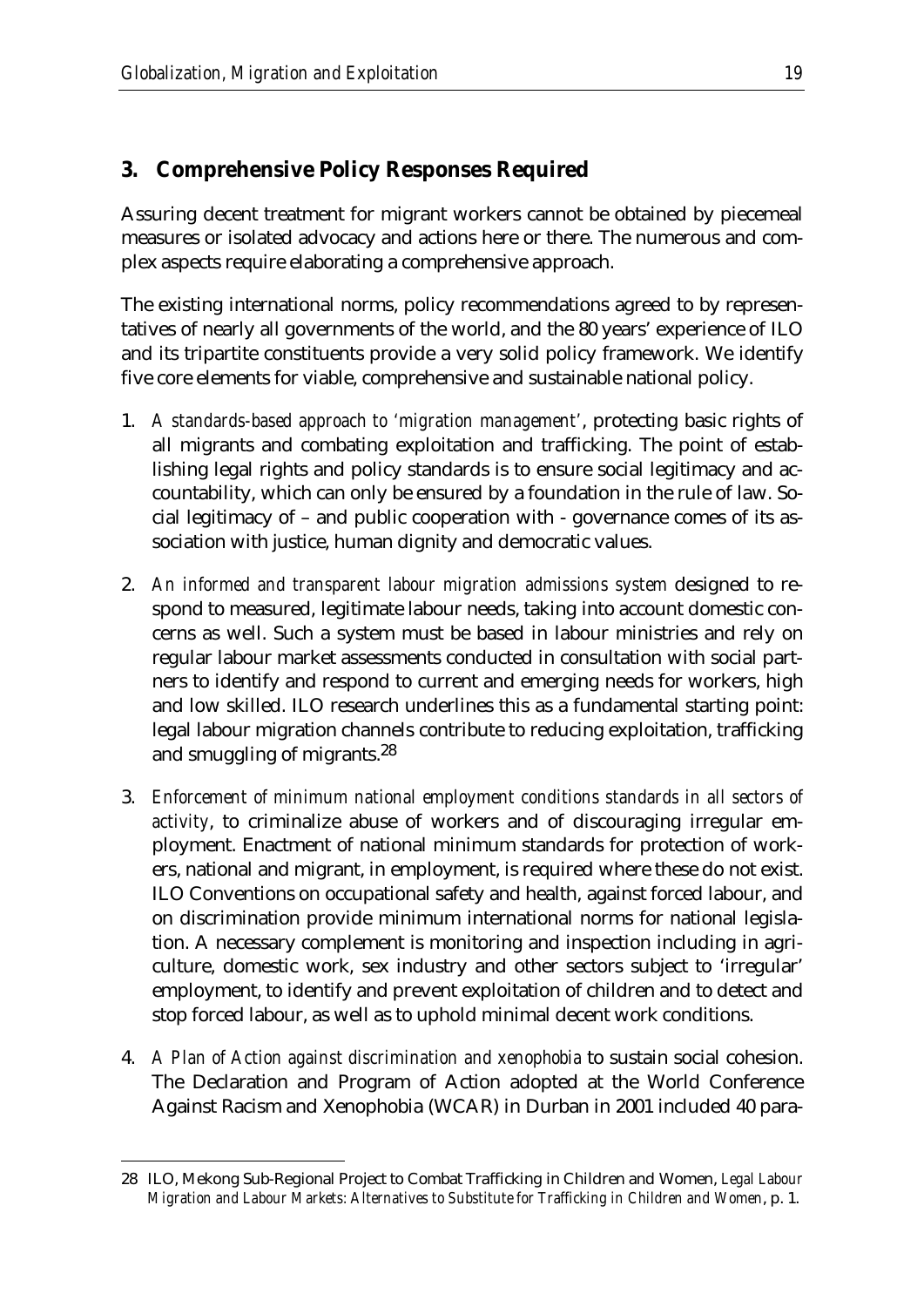graphs on treatment of migrant workers, refugees and other non- nationals that constitutes a comprehensive and viable program of action to combat xenophobia and discrimination. International organization29, trade union30 and NGO delegates<sup>31</sup> from all regions at preparatory meetings and the conference itself contributed much to this achievement.

Main elements identified in the Durban program of action<sup>32</sup> include:

- Adoption in national law of relevant standards to protect rights of non-nationals.
- Make racist and xenophobic discrimination, behaviour and action unacceptable and illegal.
- Elaborate administrative measures and procedures to ensure full implementation of legislation, and accountability of all government officials.
- Establish independent national human rights/anti-discrimination monitoring bodies with power to (i) monitor and enforce legislation; and (ii) receive and act upon individual complaints.
- Promote respect for diversity and multicultural interaction.
- Encourage communications media to emphasize positive images of diversity and of migration
- Incorporate multi-cultural and diversity training in educational curricula.
- Mobilize civil society cooperation.
- 5. *Institutional mechanisms for elaborating, implementing and monitoring national migration policy and practice, in coordination with social partners.* Ensuring coordination within governments and consultation with social partners and concerned civil society bodies on all main areas of policy concern is essential to ensuring viable and sustainable practice. ILO experience shows that policy will only be viable, credible and sustainable if it takes into account the concerns and interests of employers and workers, particularly including migrant workers themselves.

Transparent and consultative administrative mechanisms are required to address a wide range of concerns, including supervision of recruitment, administration of admissions, public education and awareness raising, training of public service and law enforcement officials, recognition of educational

<sup>&</sup>lt;u>.</u> 29 ILO, the OHCHR and IOM jointly produced a working paper for the Conference, entitled *Racism, Discrimination and Xenophobia and International Migration*, which summarized relevant experience and policy recommendations.

<sup>30</sup> The ICFTU facilitated and coordinated much of the worker input to this process. See the ICFTU Report on WCAR.

<sup>31</sup> See "Proposed Elements for a Program of Action Against Xenophobia" at http://www.migrantwatch.org/ WCAR.

<sup>32</sup> See "List of paragraphs in the Durban Declaration and Programme of Action which include provisions relating to migrants and refugees", OHCHR.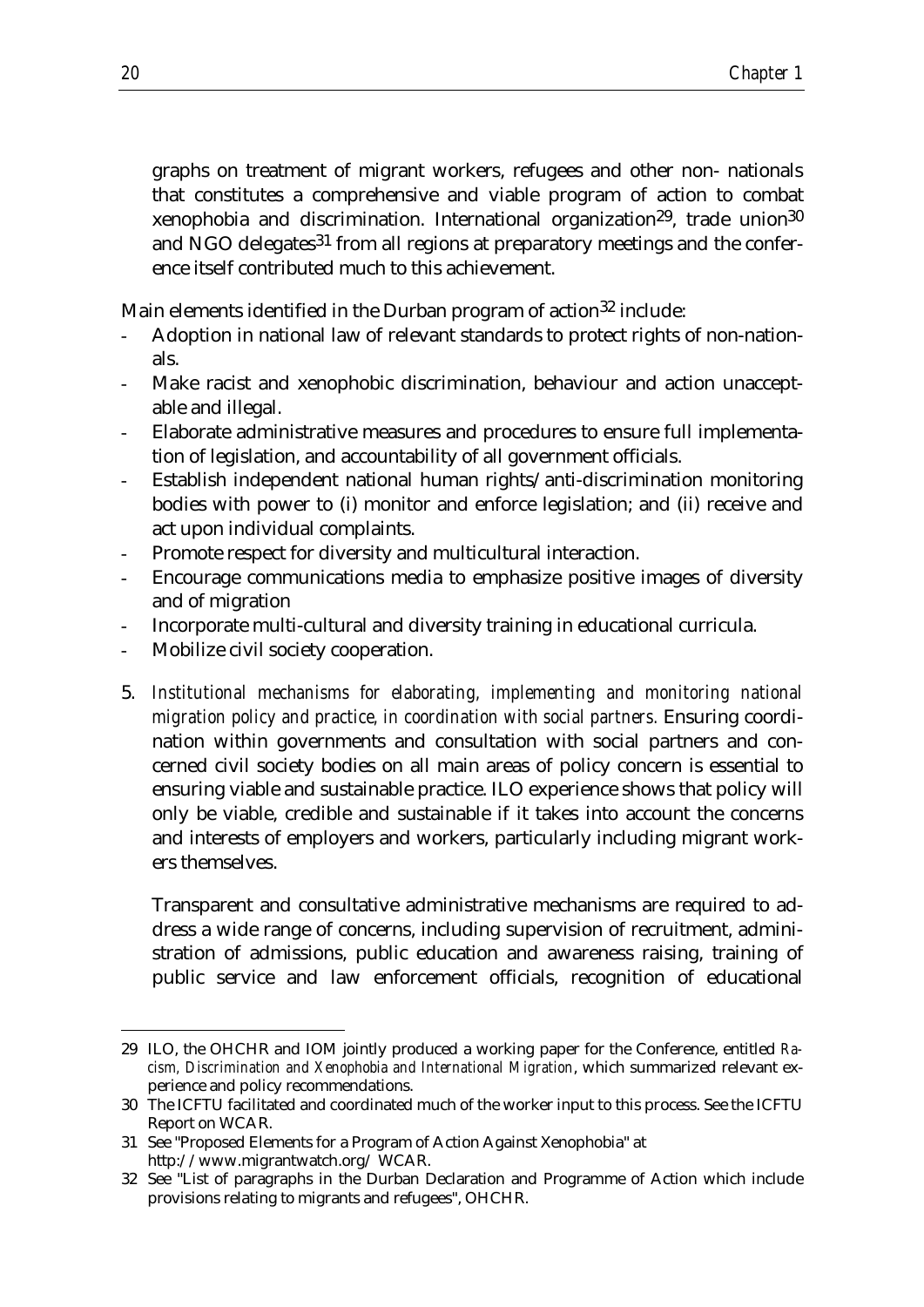equivalencies, provision of social and health services, rights restoration and recovery for victims of trafficking, and other aspects of managing labour migration.

These five pillars are the essential lines. However, fully addressing the dynamics of labour migration today also requires:

- Policies for labour mobility freedom for labour to move in regional integration areas.
- Changing terms of aid, trade and international relations to facilitate development in more equal terms.
- Creation of specialized institutions for policy coordination, enforcement and monitoring
- Encouraging voluntary return and reintegration of migrants into their countries of origin.
- Combating trafficking and exploitation of migrants by organized crime.
- Elaboration of gender sensitive policies and implementation focusing on ensuring both equal treatment and equal outcomes.

## **3.1 Cobbling Policy Lacunae**

In the last few years, controlling or managing migration has become an expressed priority for many governments. Intergovernmental dialogue processes towards policy coordination have been established in virtually all regions. New legislation affecting labour migration has been established or proposed in dozens of countries worldwide.

In a considerable number of countries, migration management responsibilities have been shifted from labour ministries to interior or home affairs ministries, thus transforming contexts for policy elaboration and implementation from that of labour market regulation to that of policing and national security. To the vast extent that migration is about work, ministries of labour/employment must retain a central role in administration of migrant worker policies, because labour migration inevitably has direct implications on labour market regulation, conditions of work and other fundamental areas of their competence.

Reference to social dialogue – consultation with social partners – is regrettably absent in many migration policy initiatives. The ultimate consequences are very serious. To the extent that an increasingly large and important sector of the working class is managed outside normative protections, outside social dialogue and outside labour market institutions, it contributes to accelerated deregulation of labour markets as well as to deterioration of labour-employer-state relations overall.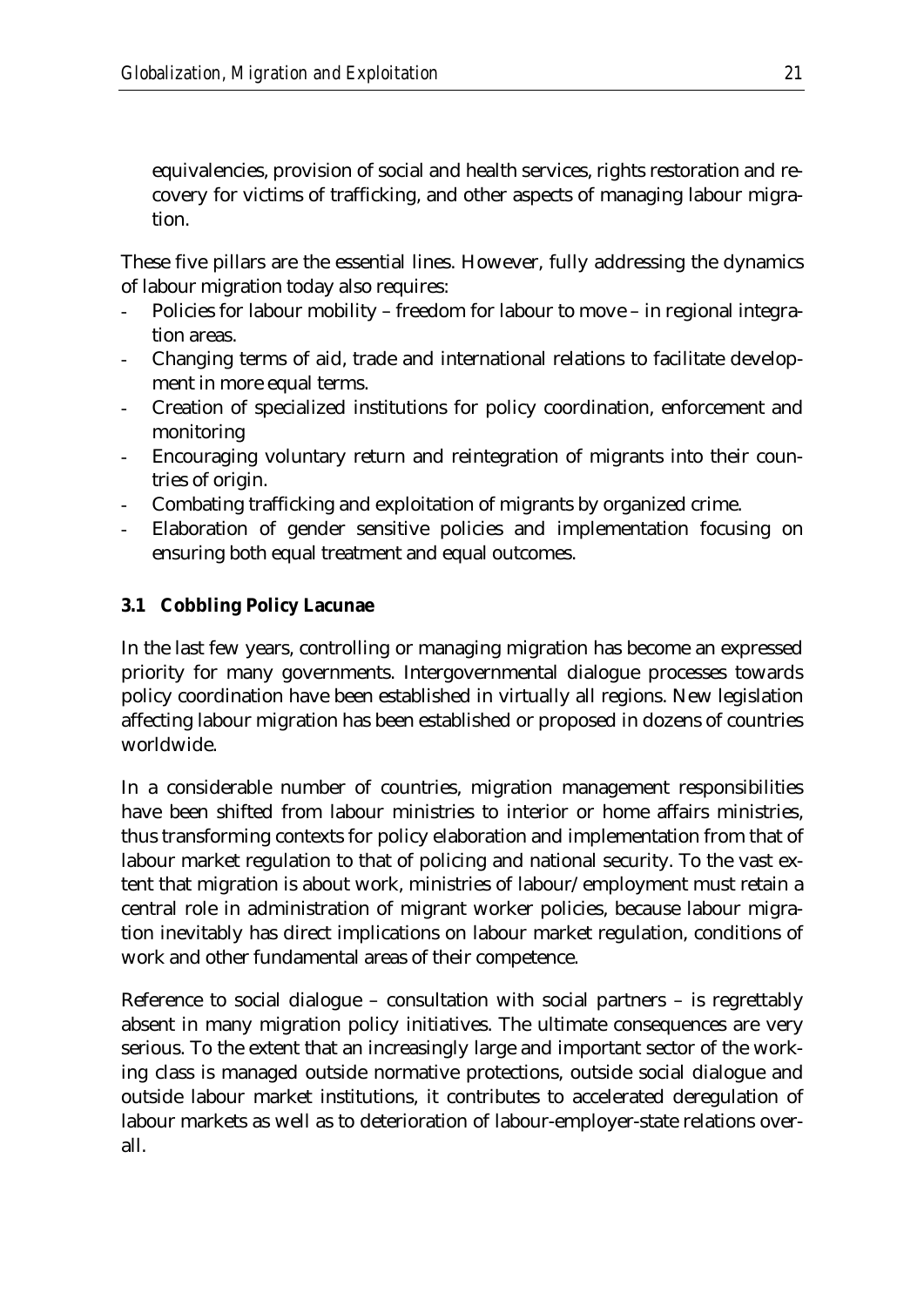The predominance given to migration control is both root and reflection of fundamental impediments to rationally and effectively addressing international migration. Promoting an agenda of migration control may be a useful vehicle to capture political attention and budgetary resources. However, when pursued to the detriment of other considerations, that focus inevitably subordinates fundamental humanitarian and human rights considerations as well as economic and developmental factors to secondary roles.

Migration, regular and irregular, has, does and will continue as inexorably as the economic forces at work in a globalized economy. The international community – sometimes reluctantly – acknowledges the need to manage and regulate movements of capital, goods, technology, services, information, etc., whether through formal means or 'market mechanisms'. It is manifestly contradictory when this logic is denied application to migration.

#### **3.2 The Role of Social Partners, ILO and NGOs**

The trade union movement in a number of countries has made enormous strides in recent years in addressing the challenges of international labour mobility. Major policy shifts followed by extensive organizing drives among migrant workers have taken place in recent years by mainstream trade unions and national confederations across Europe, as well as in the Americas and Asia. National confederations in Argentina, Belgium, Canada, France, Germany, Ireland, Italy, Korea, Portugal, Spain, the UK and the USA – among others – have full-time national staff for migrant worker organizing and anti-discrimination issues; all are active in policy advocacy for improved protection of rights and decent work conditions for migrants.

Employers' organizations across Europe have also been turning their attention to migration policy issues; UNICE (Union of Industrial and Employers' Confederations of Europe) in particular has elaborated an active approach in Council of Europe and European Union fora.

Much of the concrete attention to migrants, including protection of their rights and dignity, is given by the day-to-day work of local, national and regional civil society organizations. A survey of NGO activity in migration was conducted under the auspices of the UN Commission on Population and Development in 1997.33 More than 100 NGOs in all regions of the world provided data, demonstrating that NGOs world-wide provide direct services to migrants, some complementing their

<sup>&</sup>lt;u>.</u> 33 UN Commission on Population and Development (1997), *Activities of intergovernmental and nongovernmental organizations in the area of international migration*; *Report of the Secretary General*, New York, UN document E/CN.9/1997/5.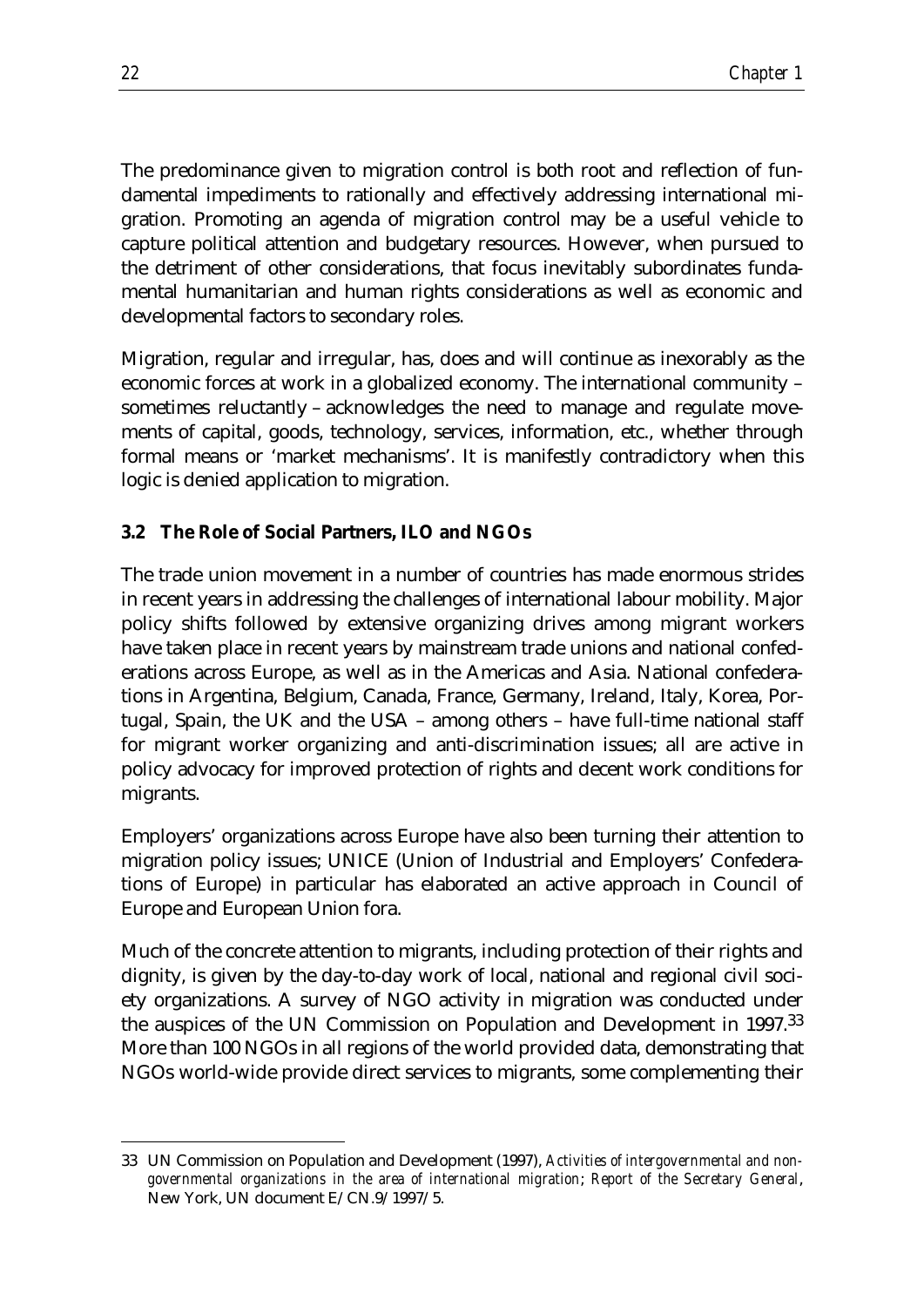service activities with public education and policy advocacy with local and national government.

The International Labour Organization was established in 1919 to elaborate, promote and monitor implementation of international standards regarding treatment of labour; to provide orientation and technical assistance to its tripartite constituents; and to address contemporary issues affecting workers, employers and governments worldwide. ILO is a specialized agency of the United Nations system; it is unique in having civil society participation in its governance through its tri-partite structure in which representatives of national employer and worker organizations participate alongside representatives of government.

In addition to assisting states in ratification and implementation of relevant standards, a major ILO activity is technical co-operation on migration policy, legislation and administration with governments and social partner organizations. Currently, ILO is identifying and publishing an evolving listing of 'good practice' examples of anti-discrimination measures developed by governments, employers, trade unions and NGOs across Europe to make them accessible as models for wider implementation.

#### **3.3 Conclusion**

The rule of law and respect for universal notions of human rights are essential foundations for democracy and social peace. Irregular migration can only be tackled – and the basic human rights of all migrants upheld - by a comprehensive policy framework based on legislation that incorporates the international norms regarding migrant workers and decent work.

Adherence to basic international human rights standards, addressing labour market needs and composition, elaboration of anti-discrimination legislation and implementation of appropriate practices are shared responsibilities among government, social partners, civil society and migrants themselves. Recent progress is encouraging, but the challenge is huge. Only active engagement by the institutions of the European community, and its member governments - as well as social partners and civil society - will assure viable, credible and sustained protection and decent working conditions for foreign and national workers alike.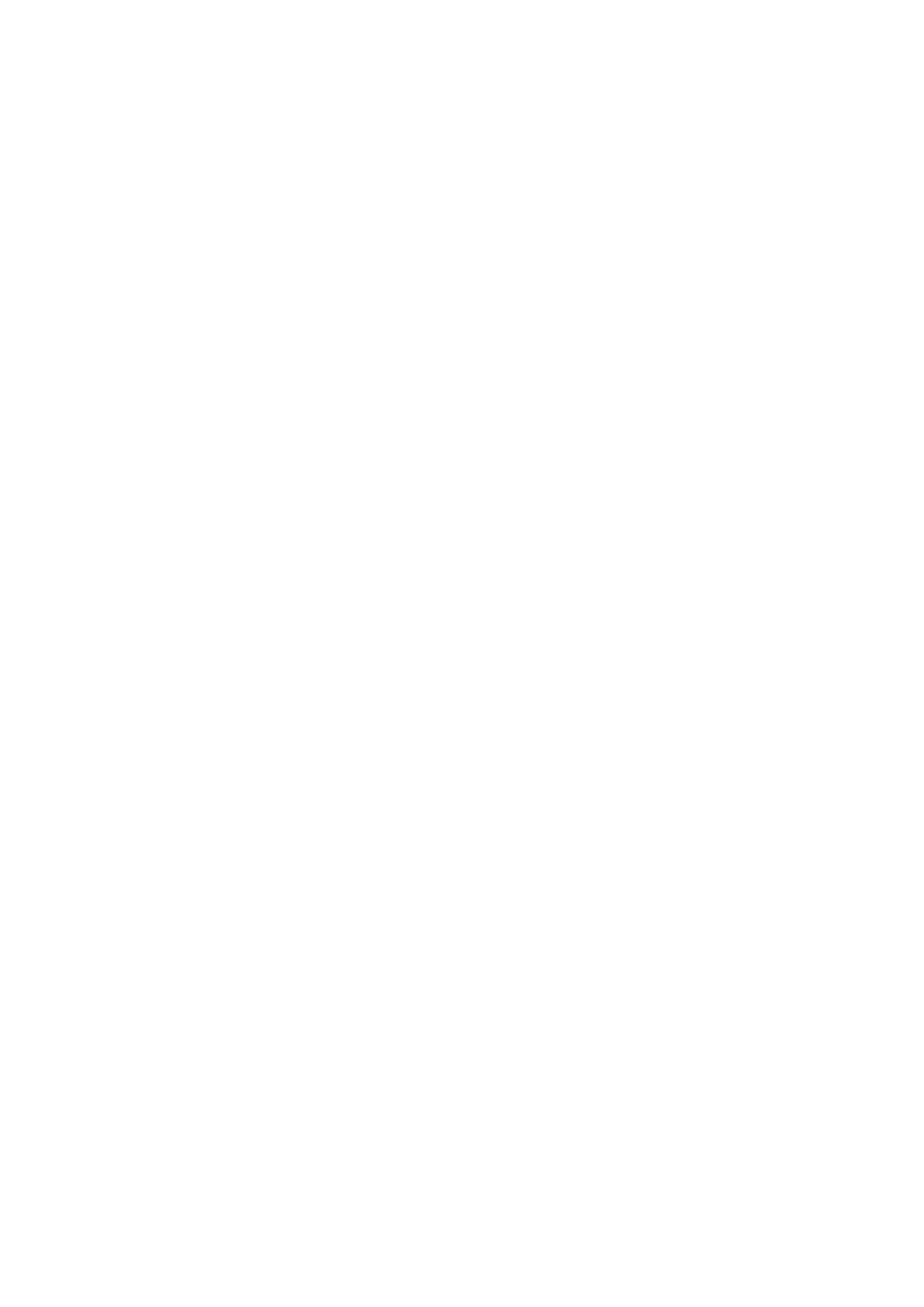## *CHAPTER 2 MIGRATORY POLICIES AND THE EVOLUTION OF WORK IN THE EUROPEAN UNION: WHERE UNDOCUMENTED MIGRANTS FIT INTO THIS SYSTEM*

*Alain Morice, CNRS – Laboratoire Urmis – Unité de recherches Migrations et société, Université Paris 7, France.*

The issue of undocumented migrants has gradually become controversial. Most European Union (EU) countries today have become immigration countries. Within the framework of harmonization of Member States' migration policies, the EU is faced with contradictory objectives and realities.

The specific issue of undocumented migrant workers cannot be considered outside of this global framework. In fact, it appears that this particularly vulnerable category of the working population is at the same time a witness and experimental ground for current political and economic trends. To begin, I will make a short summary of the contradictory position in which the EU has slowly put itself in, and of which it has become prisoner today.

On the one hand, under pressure from the xenophobic extreme right in old countries of immigration such as France, Belgium and Switzerland as well as in more recent countries of immigration, the harmonization of migration policies is officially done in a more and more limited way. This is also concerning asylum seekers, who receive less and less protection from the 1951 Geneva Convention. The case of refugees is noteworthy: not only because hospitality is refused to the majority under the pretext that they are fake refugees, but also because most of these rejected asylum seekers increase the numbers of undocumented migrants – we know in fact that most escape from deportation. Let's remember this in general: xenophobic policies depict the foreigner as an unwanted and suspicious person, thus bringing about competition amongst countries in the views, laws and practices aiming to criminalize immigration.

On the other hand, we observe that as migration has become globalized, EU countries have shown that they are incapable of applying their positions. Not only does reality demonstrate that they do not know how to individually or collectively control Europe's external and internal borders (and that this anarchy is an occasion for clandestine foreigners to enter and circulate in the EU, taking advantage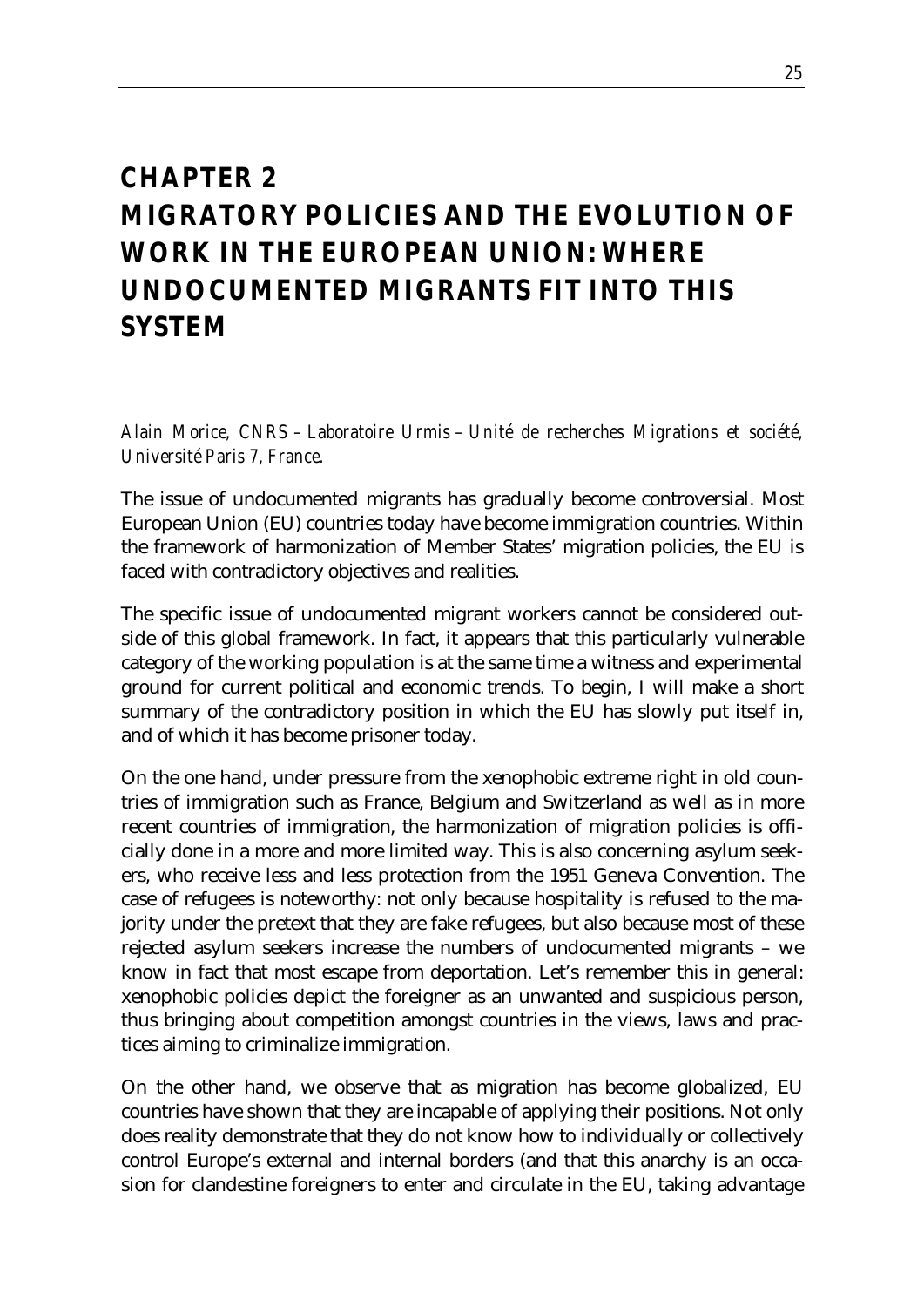of the sort of permanent guerilla that our countries lead amongst themselves); but also the fact that governments are submitted to the political-ideological pressure and lobbying of employers who, following a mercantile application of the law of supply and demand of work, claim a flexible and adaptable management of the introduction of the foreign workforce. Some ask for the law to provide for immigrant quotas based upon the sectoral and situational needs of the economy. Others, mainly in sectors where there traditionally was use of clandestine employment and corruption of labour inspectors, prefer to silently hire foreign workers and remind the government from time to time that thanks to the employment of immigrants, they contribute to maintaining activities with small profit margins or threatened by international competition.

The structural gap between stated intentions and obtained results constitutes a challenge for a scientific researcher. We all know, and governments do, that our current economic system does not allow sustainable planning, with or without legal quotas. It is impossible to quantitatively or qualitatively adjust the insertion of a foreign work force to the strict needs of the economy. The structural presence of a growing stock of undocumented migrants within many EU countries should be analyzed against this background. The official policies of so-called "control of migratory flows" do not globally reduce immigration: they only relatively reduce the number of people legally admitted to enter and reside in these countries, thus increasing the proportion of foreigners in an irregular situation.

In countries like France, which for a long time relied on immigration to rebuild and repopulate the country (for example between 1945 and the oil crisis of 1973), the massive insertion of 'clandestines' (which is what they were called at the time) didn't cause a problem during the period of growth: as soon as these immigrants were granted a work permit, they easily obtained their administrative legalization. The majority, who hoped to quickly return to their country of origin, ended up staying, despite usually appalling working and living conditions, and started families. The extreme right, taking advantage of the crisis in the 1970s, based its propaganda on the theme of unwanted foreigners who should be sent back to their countries of origin.

Today, thirty years later, one has to admit that xenophobia (legal or illegal) has inevitably become the major ideological reference for most of the parliamentarian parties of immigration countries, and appears to have guided the main trends of harmonization of European migratory policies since the Sevilla Summit (June 2002).

The legally and economically precarious situation of migrants is organized and has gradually become a real paradoxical institution against this backdrop of xenophobia and even racism. As mentioned above, there are two categories of employers: those who demand quotas of foreigners adapted to their needs and those who,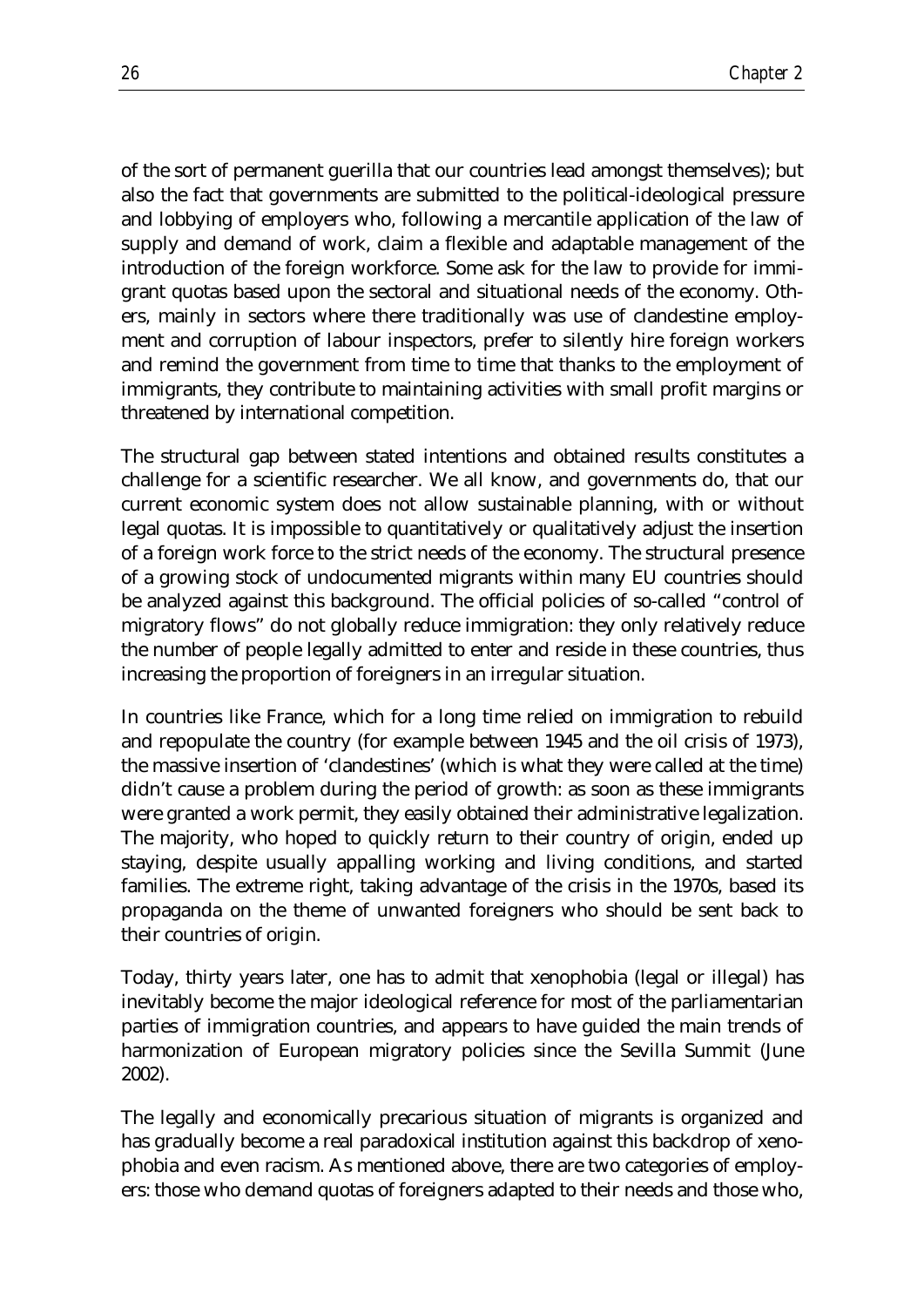based upon their needs, favor a reserve of a foreign workforce they can exploit. Two legal and practical trends correspond to these two categories.

The first trend advocates, on the one hand, for a selection of migrants allowed to enter, and on the other hand, for the obligation for them to return to their country at the end of the contract or as soon as they can no longer find work. In this perspective, the migrant only receives a non-renewable residence permit for a limited duration. Beyond this time period, it becomes a crime to illegally reside in the country. There are numerous examples of this opportunist and precarious management of immigration, from Asian computer scientists to seasonal agricultural workers. (Sometimes it is even compulsory for border workers to return to their homes every night to sleep; this is the case of the *Grenzarbeitnehmer* in Germany). There is thus a new category of immigrants who are deprived of basic social rights, often housed in special places far away from nationals. Police harassment or racial acts often remind them that they are only tolerated. The large demand of work from migrants coming from dominated countries allows for strong competition to be maintained amongst them and to select those that are the most docile and easily exploitable.

The doctrine of this first trend can be resumed by this utilitarian and cynical slogan: "Have work without having the worker." In reality, it is obvious that a large number of precarious migrants added to rejected asylum seekers will not return to their countries at the end of their contracts (or will move to another country within the EU) and will add to the ranks of undocumented migrants.

The second trend favors laissez-faire. It is represented by employers in sectors where there is a large demand for undocumented migrants, and where there generally is a large amount of illegal work, taking all categories of workers into account. Beyond the particularities of each country, the biggest concentration of undocumented workers is mainly found in construction, agriculture, the hotel and clothing industries and in various services. In general, these sectors are characterized by a cyclical or seasonal variability of their activities and by the brutality of conditions and working relations. As opposed to the first trend, the second trend does not openly advocate a preference for illegal employment and undocumented migrants – and we observe that precisely, this secret becomes an ideological lever in the dependency of undocumented migrants. This trend is nonetheless very active towards politicians among whose interests are represented: this is what explains, for example in France, why the police are so inactive in the fight against illegal work in general, preferring to persecute undocumented migrants during selective ID checks.

Within the EU, there has been put into place what we could call a real political economy of undocumented migrants. By contemplating the issue in this way, we understand that the laws aimed at 'controlling immigration', although appearing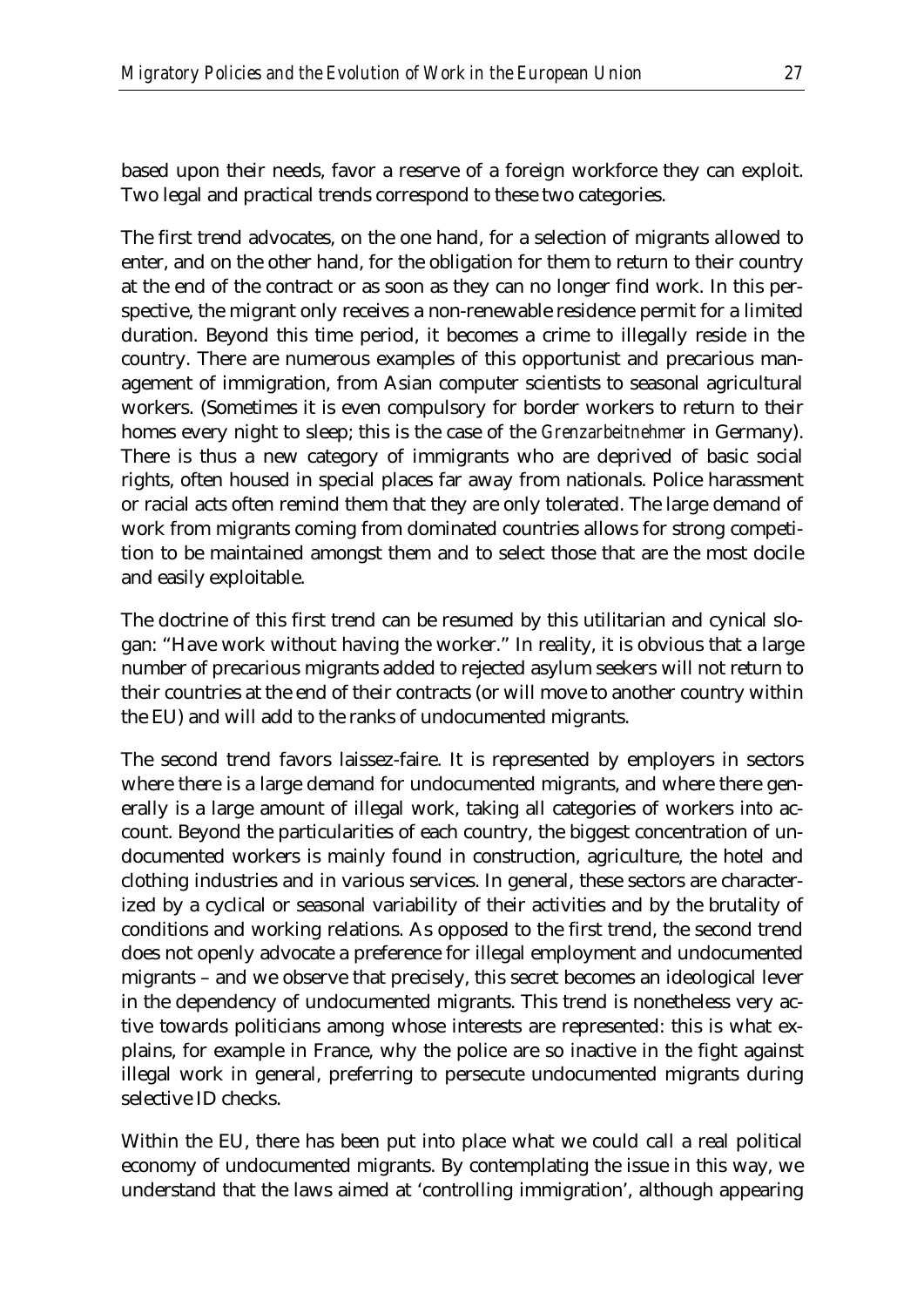inefficient, are in fact very efficient, but not in respect to their official objectives: in reality they organize illegality to the service of social dumping. The main lever of this efficiency is the migrant's dependency on all of those who help him/her to migrate: the person who helps to organize the trip, the one who provides the migrant with a real or fake visa for his/her passport; the one who helps the migrant to travel, the one who helps with housing, the police officer that extorts his/her money and of course above all the migrant's employer. The migrant is constantly in financial or moral debt towards those who tolerate or use his/her illegal situation. In particular, there is a psychological mechanism that is easy to understand: the employer is a protective figure for him/her, to the point that in surveys, we met undocumented migrants who have the impression that they are the ones that take advantage of their bosses. The relationship of exploitation is thus reversed, thus guaranteeing submission. In this process, the role of xenophobic laws and even more so, police repression, is to constantly maintain a threat. Thus, it is easier to understand why, for example in France or in the Mediterranean region, the rate of carrying out deportations remains very low: it is not a matter of deporting all undocumented migrants – which would create anger amongst employers – but to sanction some so as to maintain all of them in a permanent fear.

The dependency of the undocumented migrant is logically achieved on the basis of his/her supposed clandestine presence. However, this dependency is also seen more openly in institutional practices and decisions. For three years, the French government delegated to the Red Cross the creation and management of the Sangatte camp, which supplied tens of thousands of undocumented migrant workers to Great Britain; in France as well, Prime Minister L. Jospin declared in 1998 that the government would not pursue the 70,000 undocumented migrants who were refused regularization, on the condition that they would work without being noticed; in 2000, the Greek government allowed farmers to hire clandestine Albanians on the condition that they would escort the workers to the border at the end of the harvest; or finally in 2002, S. Berlusconi, in Italy, not only suggesting to workers who were laid off by the car manufacturer FIAT that they should turn to undeclared work, promoted a very strange law in 2002 regularizing undocumented migrant domestic workers *(colf)*: the employers were granted an amnesty and were invited to fill out the application for regularization of their employees, given that if a contract was broken, the employees would be eligible for deportation. This here is an extreme case of official dependency that, like the example of L. Jospin above, is a call for the invisibility of the undocumented migrant: s/he will only be tolerated if s/he is linked to an employer, but definitely not as a citizen. It is no coincidence that Italian legislation made a tentative move towards innovation in respect to domestic workers: this type of work serves as a focal point for one of the central demands of employers of immigrant workers, documented or not: their unlimited availability. Dependency, invisibility and availability: these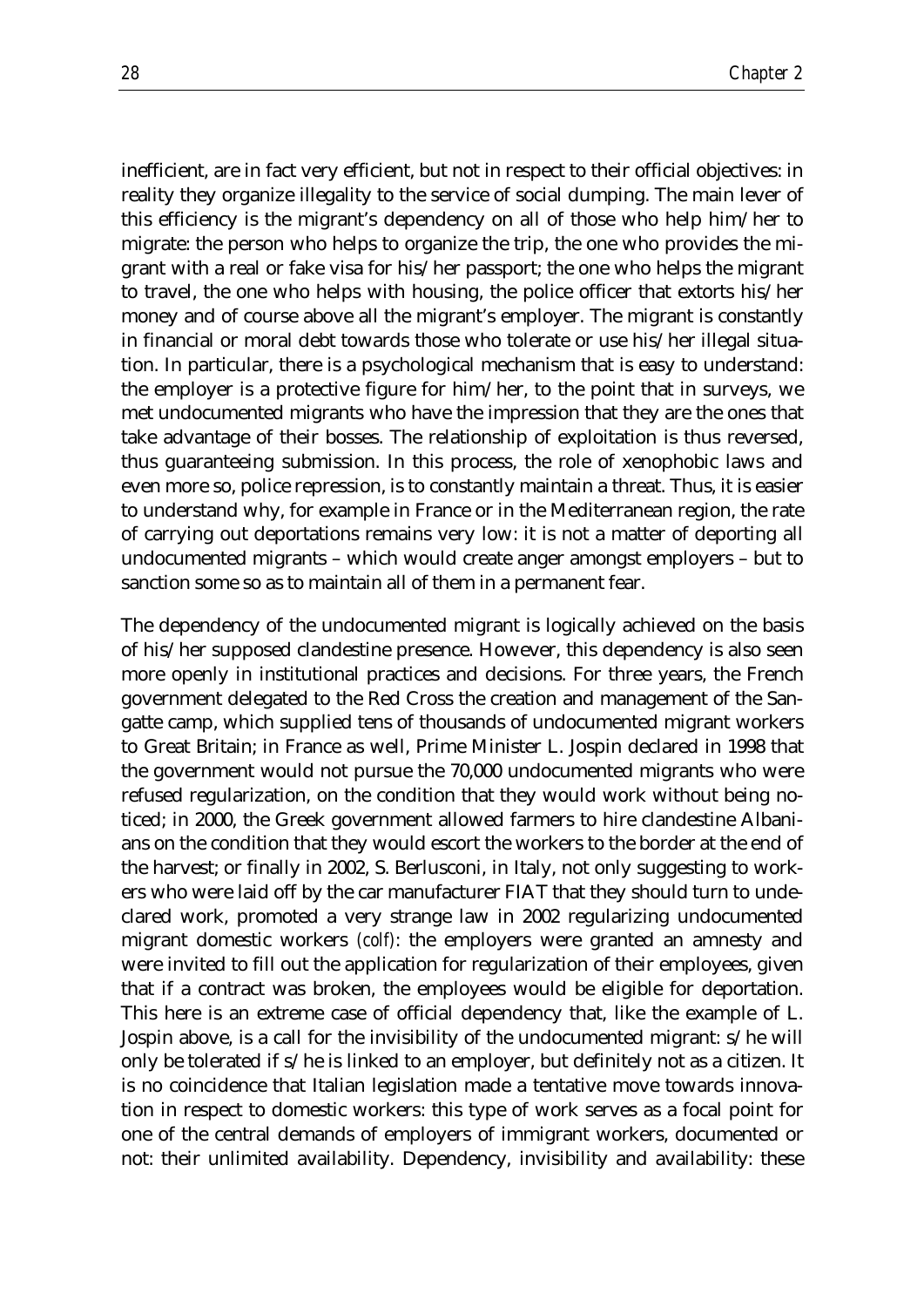are the three qualities that are found or are supposed to be found amongst undocumented migrant workers.

Due to the pressure of the development differential of countries and of wars, the trafficking of the workforce towards dominating countries is reproduced and becomes widespread, leading to the creation of a permanent and functional reserve of individuals without documents and without rights, which plays an analogous role to townships under apartheid. It would certainly be improper to state that some hundreds of thousands of undocumented migrants are sufficient to make the European economy work, even if they sometimes have a strategic sectoral importance. In addition, a certain tendency is being drawn up to fall back upon other sources of the workforce, or more precisely new forms of employment.

I would like to concretely conclude on the general implications of the phenomenon of undocumented migrants by examining its experimental character. In countries such as France (or beforehand, Great Britain, under some aspects), thanks to the 1970s crisis and the monetarist turn of the 1980s, immigration on the whole served as a laboratory for the profound restructuring of the economic fabric and work models. The new orientation of capital-work relations can be described in two words: flexibility and externalization. Temporary work, precarious contracts, subcontracting, mobile schedules, dependency of employees, undeclared employees: not one of the elements of this system hasn't been tried out on first on foreign workers.

Thus it becomes clear that, by definition, and by their legal situation, undocumented migrants make up the experimental ground par excellence of this movement of deregulation of work: considered to be outside the law, employment law is not considered to apply to them. Formally, it does: in France, they are theoretically protected by labour regulations.34 Practically speaking, it is almost impossible for an undocumented migrant to take a labour-related matter to court, since s/he can be deported due to the absence of a residence permit. But today, particularly due to the externalization of work, which allows employers to turn their employees into freelancers, but also due to the development of subcontractor nets, this movement tends to spread out beyond the limited sphere of working of undocumented migrants.

Unfortunately, one can imagine a future where employment law would have declined enough so that employers, who would become 'principals', would no

<u>.</u>

<sup>34</sup> This is why we have a small conceptual problem with English speakers. Until now the notion of 'illegal workers' in French labor law has not made sense, since the crime is regarded as committed by the employer and never by the employee, which labour regulations considers to be a victim. Nonetheless, the right wing of French parliament is presently disputing this conception concerning all foreigners without working permits (undocumented workers, asylum seekers, students, etc.).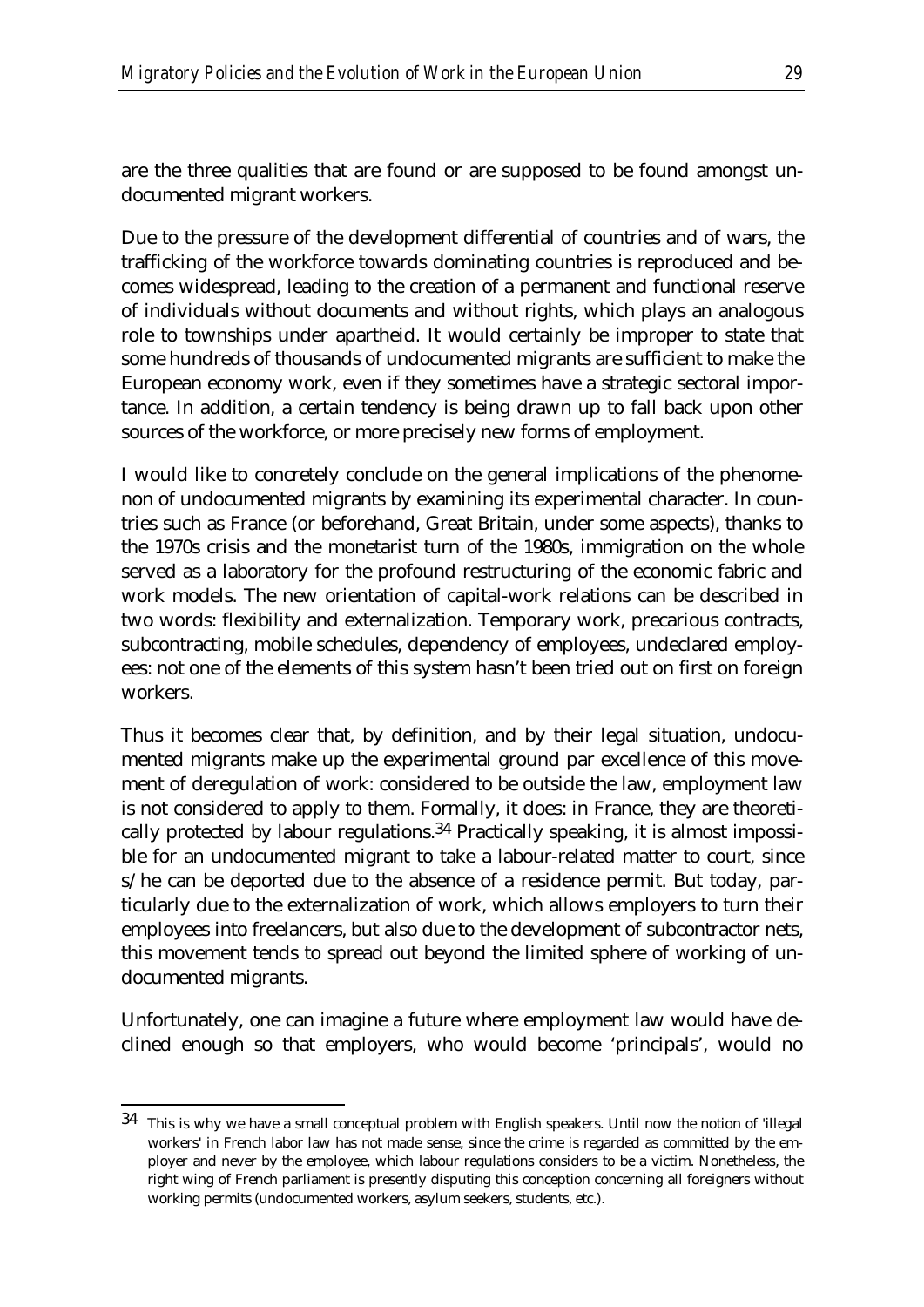longer need to rely on undocumented migrants. Undocumented migrants would thus have the historical privilege, if we may say so, of having been the instruments for the benefit of the deregulation of work. They would in this scenario have to fear that repression towards them would suddenly become truly efficient, especially with the enlargement of the EU, which will legally bring a new contingent of exploitable workforce. But it appears that for still some time, undocumented migrants will be called to play a more and more important role in the working system. To conclude, it is possible to have doubts about the legitimacy of the repetitive regularizations that some countries practice from now on, and that contribute to perpetuate the introduction of undocumented migrants as a utilitarian and opportunist 'migratory policy'.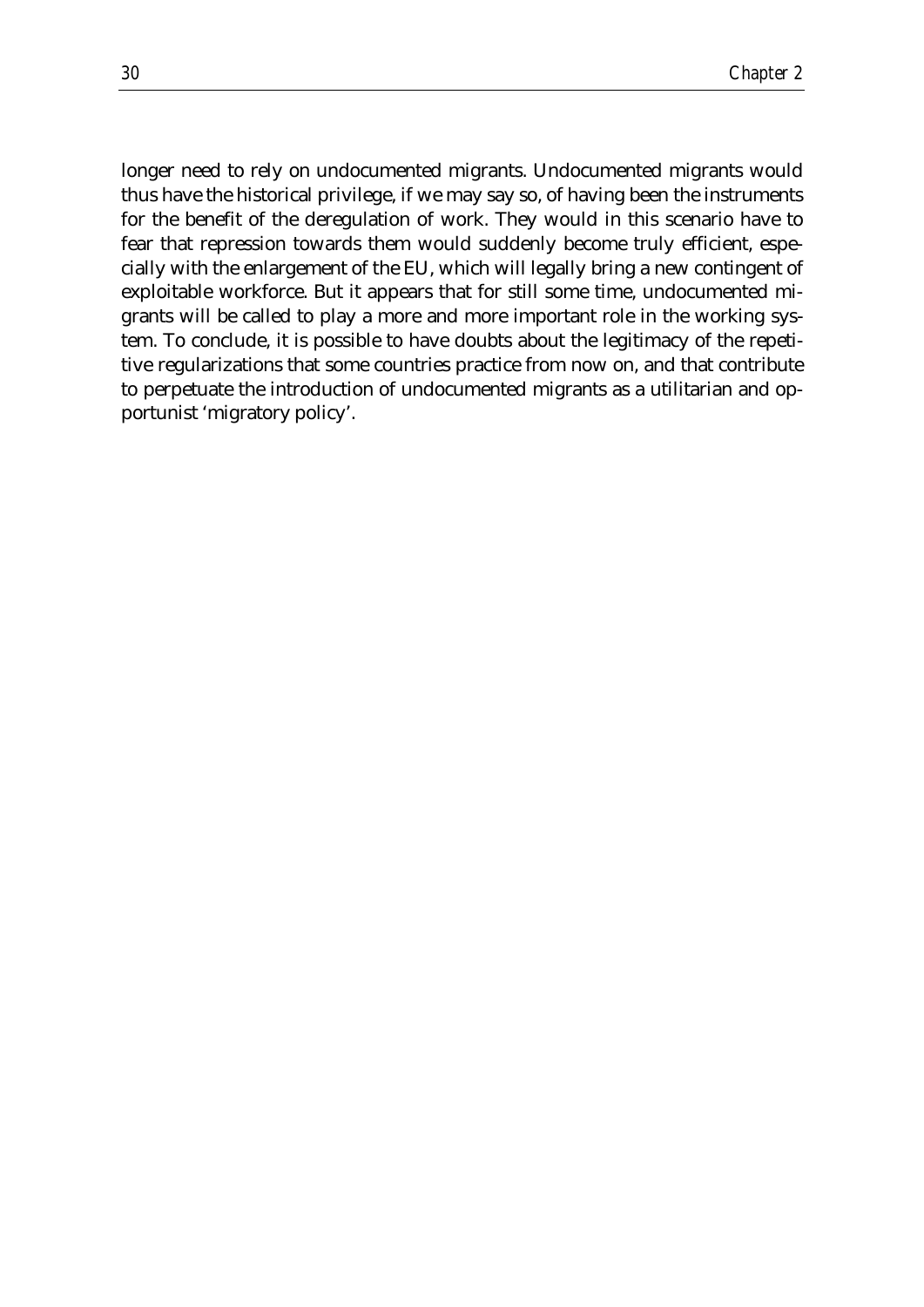### *CHAPTER 3 PROTECTIVE AND REPRESSIVE MEASURES IN EU MEMBER STATES*

The treatment of undocumented migrant workers in the national legal systems in Europe ranges from full legal *exclusion* to full legal *inclusion*. Table 1 contains a brief overview of various measures taken by various EU countries (as well as Switzerland) to offer or deny protection to undocumented migrant workers.

The first three columns of Table 135 highlight practices concerning entitlements of undocumented migrant workers. Undocumented migrants in some Member States are entitled to legal protection. It is noteworthy to highlight the contrast between, Italy, for example, which grants full legal inclusion, and Sweden and Great Britain, where undocumented workers are subject to factual legal exclusion. Although the table does not contain information about implementation (in which case an undocumented worker in e.g. Italy may be prevented from making a claim due to his/her exclusion from the system), it brings into light the theoretical differences amongst Member States in the matter of undocumented workers and protection.

The last three columns of Table 136 give a brief overview of how Member States work to combat undeclared work and employment of undocumented migrants. The level of priority that national and local governments grant to the combat against undeclared labour is included. The table also indicates if there is a focus on the employment of undocumented workers. Finally, the type of approach used (prevention, repression or regulation) is highlighted.

<sup>&</sup>lt;u>.</u>  $35$  Cyrus N., "Presenting Undocumented Migrant Workers in Industrial Tribunals. Stimulating NGO Experiences from Germany." Paper presented at the PICUM International Conference on

Undocumented Migrants, Brussels, May 2003. <sup>36</sup> Boelens S., "The Combat Against Undeclared Labor and Against the Employment of Illegal Immigrants in Europe." Addendum to paper presented by Didier Verbeke at the PICUM International Conference on Undocumented Migrants, Brussels, May 2003.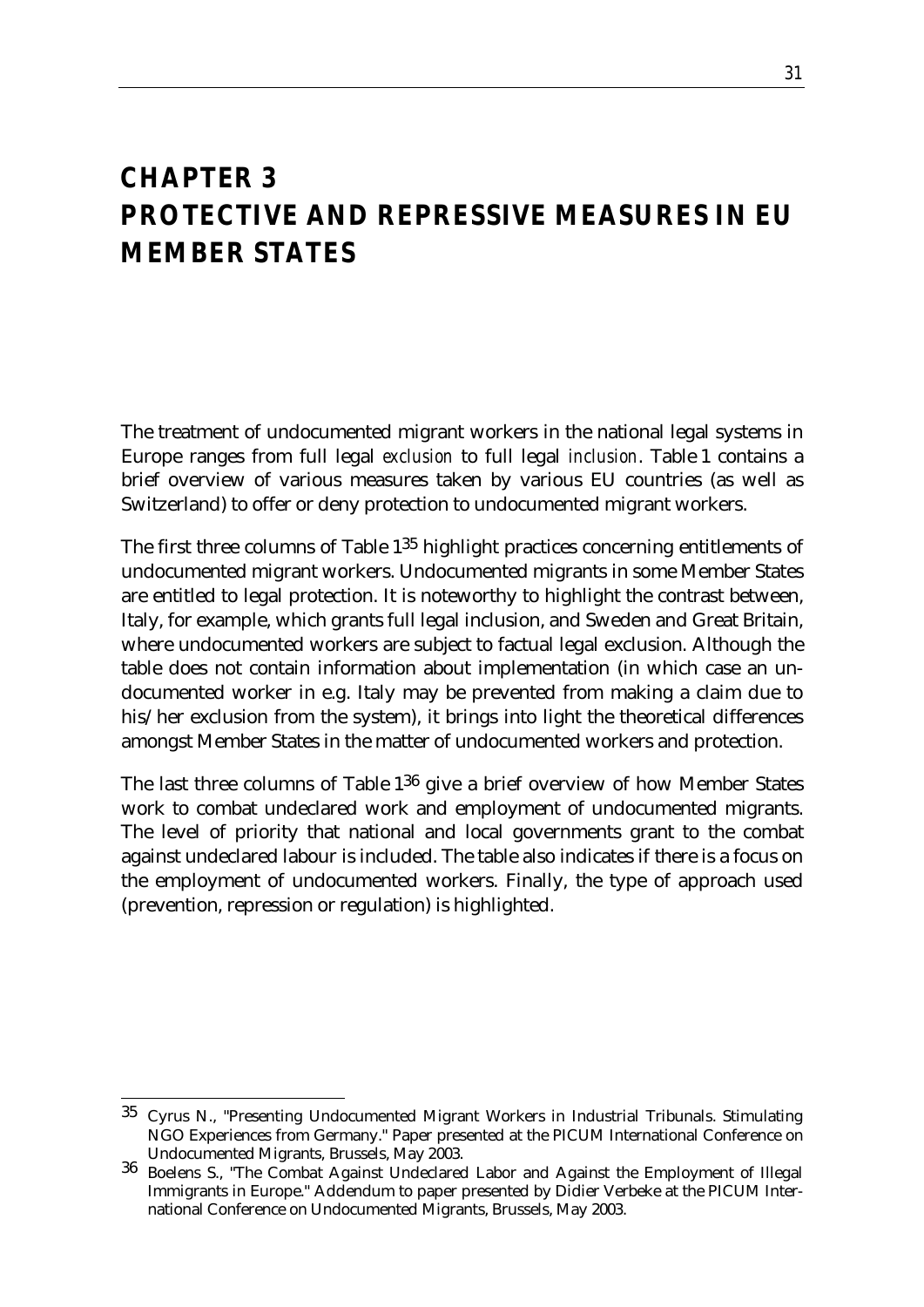| Country | Work<br>Contract* | <b>Entitlements from ille-</b><br>gal employment* | Authority in charge -<br>Representation of<br>claims by third par-<br>ties*                                                                      | Governmental<br>priority in com-<br>bating undocu-<br>mented labour** | Focus of Combat**                                         | Approach Used**                                                                                                 |
|---------|-------------------|---------------------------------------------------|--------------------------------------------------------------------------------------------------------------------------------------------------|-----------------------------------------------------------------------|-----------------------------------------------------------|-----------------------------------------------------------------------------------------------------------------|
| Austria |                   |                                                   |                                                                                                                                                  | High priority.                                                        | Focus on the em-<br>ployment of illegal<br>immigrants.    | Repressive:<br>50 out of the 300 Labour<br>Inspection staff control<br>the illegal employment<br>of foreigners. |
| Belgium |                   | Entitlement for with-<br>held wages exists.       | Undocumented mi-<br>grant workers have<br>access to industrial<br>courts, but no legal<br>aid. The procedure<br>can be initiated from<br>abroad. |                                                                       |                                                           |                                                                                                                 |
| Denmark |                   |                                                   |                                                                                                                                                  | High priority.                                                        | No focus on the em-<br>ployment of illegal<br>immigrants. |                                                                                                                 |

**Table 3.1** Overview of Protective and Repressive Measures towards Undocumented Migrant Workers in Selected European Countries

\*Cyrus Norbert, 2003. \*\*Boelens Steven, 2003.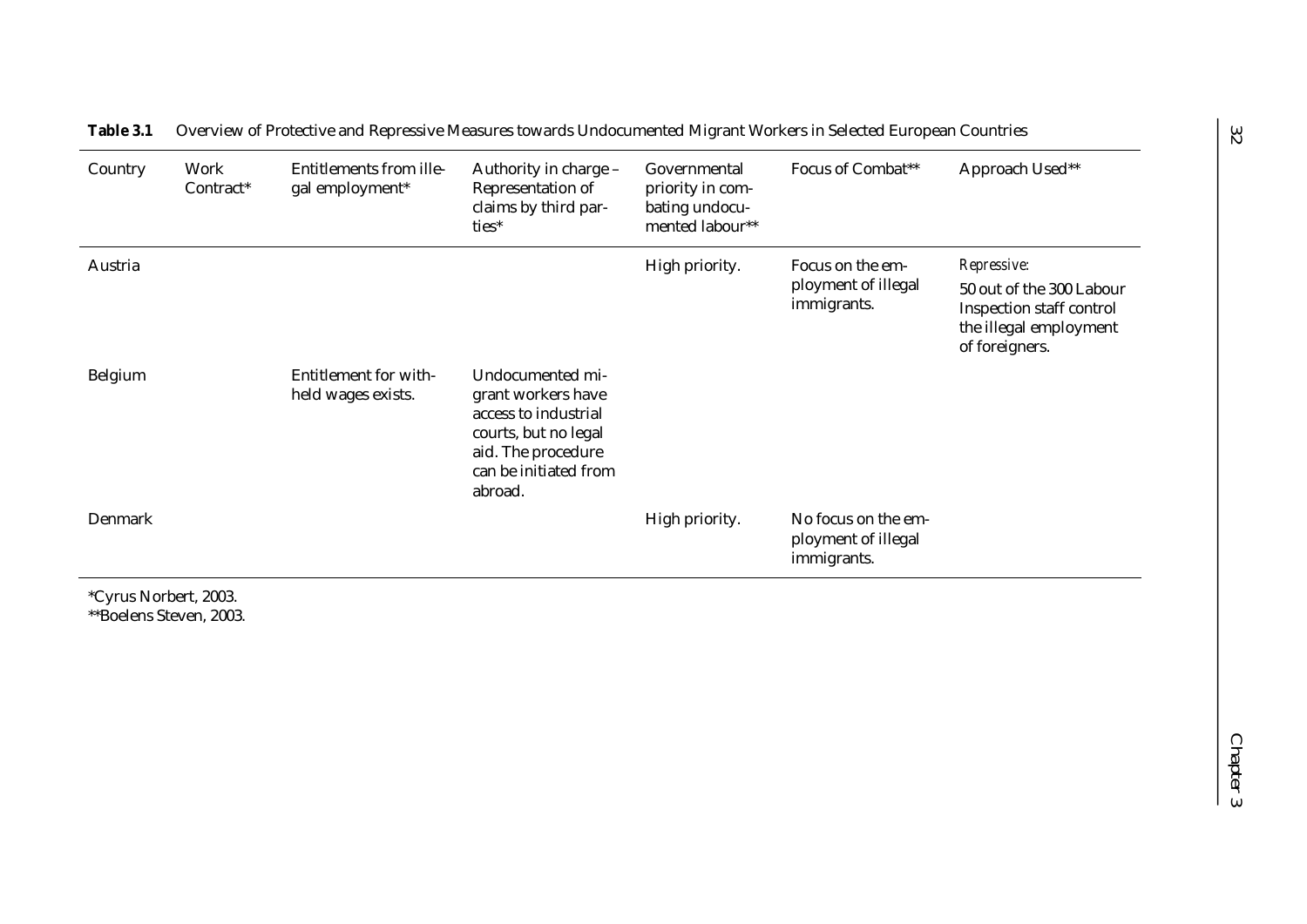| Country | Work<br>Contract*              | Entitlements from ille-<br>gal employment*      | Authority in charge -<br>Representation of<br>claims by third par-<br>ties*                                                                                                               | Governmental priority<br>in combating undocu-<br>mented labour** | Focus of Com-<br>bat**                                       | Approach Used**                                                                                                                                                                                                                                                                                                |
|---------|--------------------------------|-------------------------------------------------|-------------------------------------------------------------------------------------------------------------------------------------------------------------------------------------------|------------------------------------------------------------------|--------------------------------------------------------------|----------------------------------------------------------------------------------------------------------------------------------------------------------------------------------------------------------------------------------------------------------------------------------------------------------------|
| Finland |                                |                                                 |                                                                                                                                                                                           | High priority.                                                   | No focus on the<br>employment of<br>illegal immi-<br>grants. | Finland is not a popular<br>target for foreigners due<br>to tough border controls<br>on the Finnish-Russian<br>border, the geographic<br>situation (Northern<br>Europe) and the fact that<br>Finnish society is so<br>highly organised and<br>regulated that it is hard<br>to remain undiscovered<br>for long. |
| France  | Invalidity of<br>the contract. | Entitlement to payment<br>for work done exists. | Industrial court. Ac-<br>tion for compensation<br>because of unjustified<br>enrichment. Trade<br>unions can indepen-<br>dently make a charge<br>as long as the worker<br>does not oppose. | National: high priority.<br>Local: medium priority.              | Focus on the<br>employment of<br>illegal immi-<br>grants.    | Repressive:<br>New legislation, in-<br>creased sanctions and<br>more inspections. In<br>1997, creation of DILTI<br>(Délégation Interminis-<br>terielle à la lutte contre le<br>travail illégal).                                                                                                               |

**Table 3.1** Overview of Protective and Repressive Measures towards Undocumented Migrant Workers in Selected European Countries. Continuation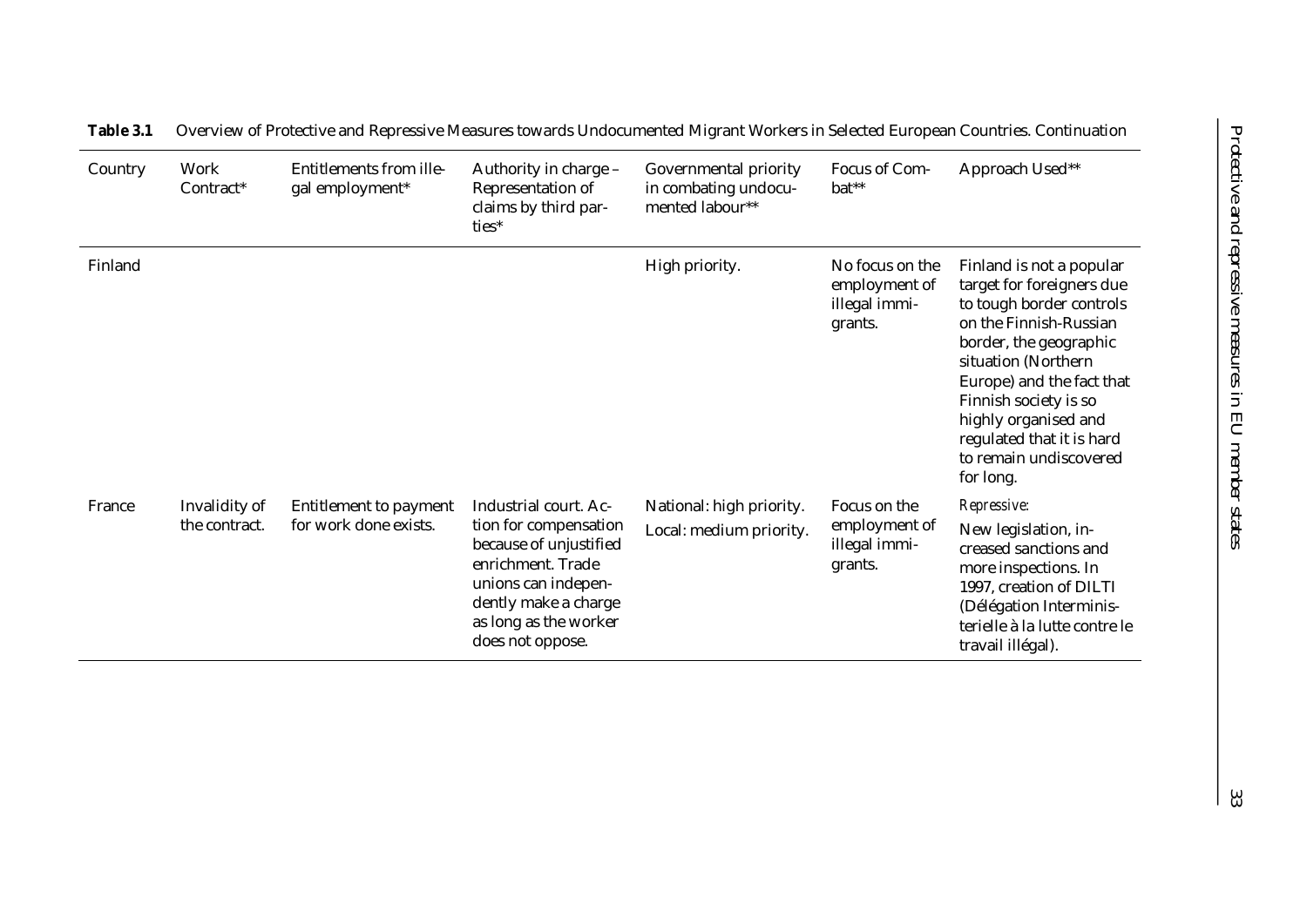| Country | Work Con-<br>tract*                                                                                   | <b>Entitlements from</b><br>illegal employment*                                             | Authority in charge -<br>Representation of claims<br>by third parties*                                                                                                                                                                                     | Governmental pri-<br>ority in combating<br>undocumented la-<br>bour** | Focus of Com-<br>bat**                                    | Approach Used**                                                                                                                                                                                                                                                                                    |
|---------|-------------------------------------------------------------------------------------------------------|---------------------------------------------------------------------------------------------|------------------------------------------------------------------------------------------------------------------------------------------------------------------------------------------------------------------------------------------------------------|-----------------------------------------------------------------------|-----------------------------------------------------------|----------------------------------------------------------------------------------------------------------------------------------------------------------------------------------------------------------------------------------------------------------------------------------------------------|
| Germany | Invalidity of<br>the contract.<br>Dismissal of<br>the worker<br>without no-<br>tice is possi-<br>ble. | Entitlement to wage<br>for work done exists<br>(factual employment)<br>and can be enforced. | Industrial tribunal. Legal<br>aid is possible. Exami-<br>nation of residence and<br>work permit is not com-<br>pulsory. Representation<br>of workers by lawyers or<br>authorized persons is<br>possible. The procedure<br>can be initiated from<br>abroad. | National: high pri-<br>ority.<br>Local: medium pri-<br>ority.         | Focus on the<br>employment of<br>illegal immi-<br>grants. | Repressive:<br>Intensification<br>of<br>control<br>measures, more inspectors,<br>data exchange between au-<br>thorities, creation of special<br>teams of inspectors, hiring<br>of private detectives, in-<br>punishment<br>creased<br>and<br>higher fees for employers,<br>changes in legislation. |
|         |                                                                                                       |                                                                                             |                                                                                                                                                                                                                                                            |                                                                       |                                                           | Prevention:<br>Information campaign ("il-<br>legal ist unsozial").                                                                                                                                                                                                                                 |
| Greece  | Invalidity of                                                                                         | Employer has to settle                                                                      | The competent court                                                                                                                                                                                                                                        | High priority.                                                        | Focus on the                                              | Repressive:                                                                                                                                                                                                                                                                                        |
|         | the contract.                                                                                         | all the claims (Princi-<br>ple of unjustified en-<br>richment).                             | deals with claims. No<br>provisions from the For-<br>eigners Act are salient in<br>the industrial tribunal<br>procedure. The proce-<br>dure can be initiated<br>from abroad.                                                                               |                                                                       | employment of<br>illegal immi-<br>grants.                 | Labour Inspection was<br>completely reorganised and<br>modernised in 2000 and the<br>number of Labour inspec-<br>tors was significantly in-<br>creased. Higher fees for<br>employers.                                                                                                              |

| Table 3.1 Overview of Protective and Repressive Measures towards Undocumented Migrant Workers in Selected European Countries. Continuation |  |  |
|--------------------------------------------------------------------------------------------------------------------------------------------|--|--|
|                                                                                                                                            |  |  |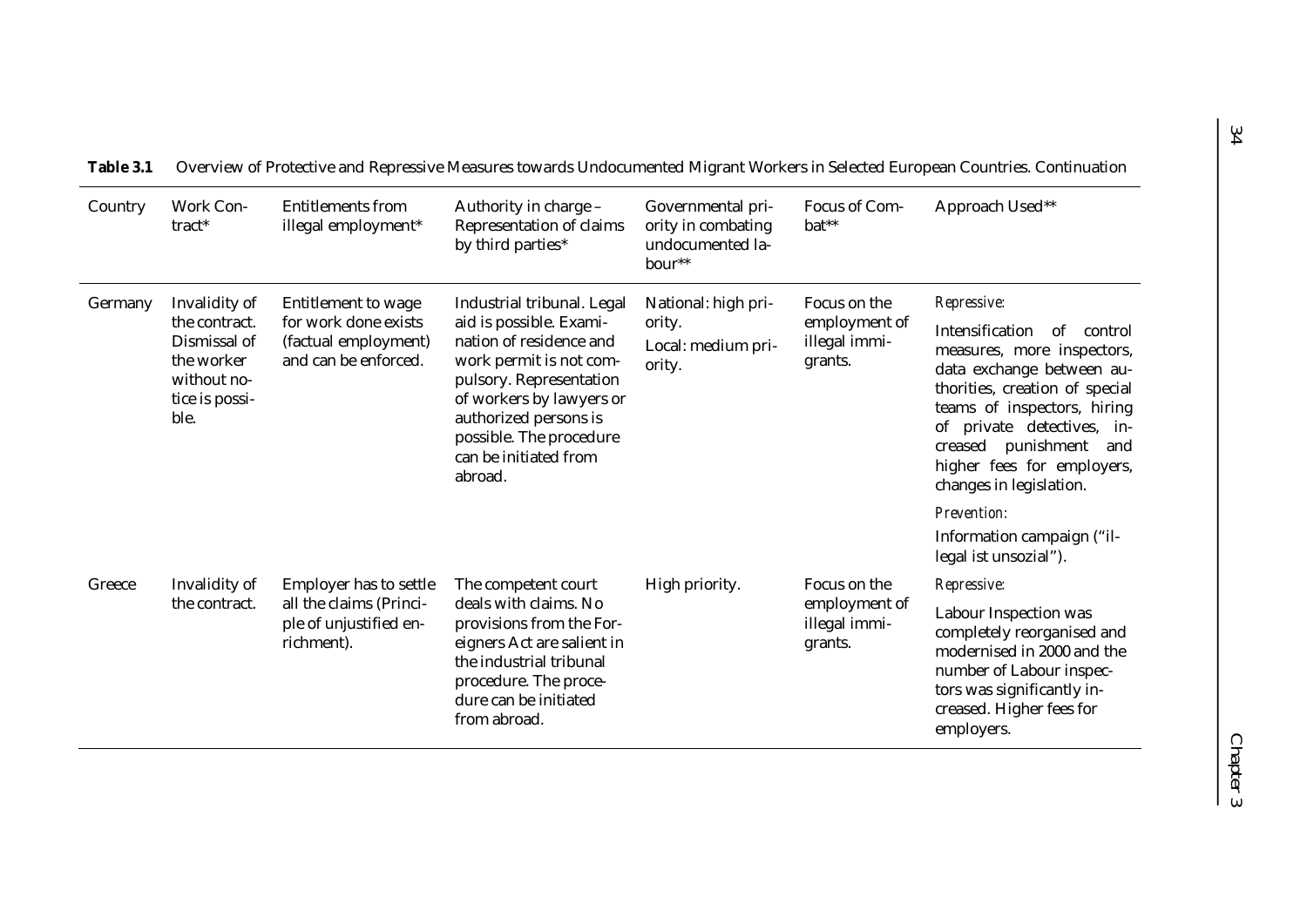| Country | Work Con-<br>tract* | <b>Entitlements from</b><br>illegal employment* | Authority in charge -<br>Representation of claims<br>by third parties* | Governmental pri-<br>ority in combating<br>undocumented<br>labour** | Focus of Com-<br>bat**                                       | Approach Used**                                                                                                                                                                                             |
|---------|---------------------|-------------------------------------------------|------------------------------------------------------------------------|---------------------------------------------------------------------|--------------------------------------------------------------|-------------------------------------------------------------------------------------------------------------------------------------------------------------------------------------------------------------|
|         |                     |                                                 |                                                                        |                                                                     |                                                              | Regulating:                                                                                                                                                                                                 |
|         |                     |                                                 |                                                                        |                                                                     |                                                              | New procedure of registra-<br>tion of foreigners without a<br>work permit in order to<br>provide them with a tempo-<br>rary employment card.                                                                |
| Ireland |                     |                                                 |                                                                        | Medium priority.                                                    | No focus on the<br>employment of<br>illegal immi-<br>grants. |                                                                                                                                                                                                             |
| Italy   |                     | Full entitlement to                             |                                                                        | Very high priority                                                  | Focus on the                                                 | Repressive:                                                                                                                                                                                                 |
|         |                     | remuneration and<br>social rights.              |                                                                        | (from all authori-<br>ties).                                        | employment of<br>illegal immi-<br>grants.                    | New legislation on the entry<br>and residence in Italy and<br>on the employment of for-<br>eigners. Increase of inspec-<br>tions by synchronizing the<br>taxable base and the social<br>contributions base. |

#### **Table 3.1** Overview of Protective and Repressive Measures towards Undocumented Migrant Workers in Selected European Countries. Continuation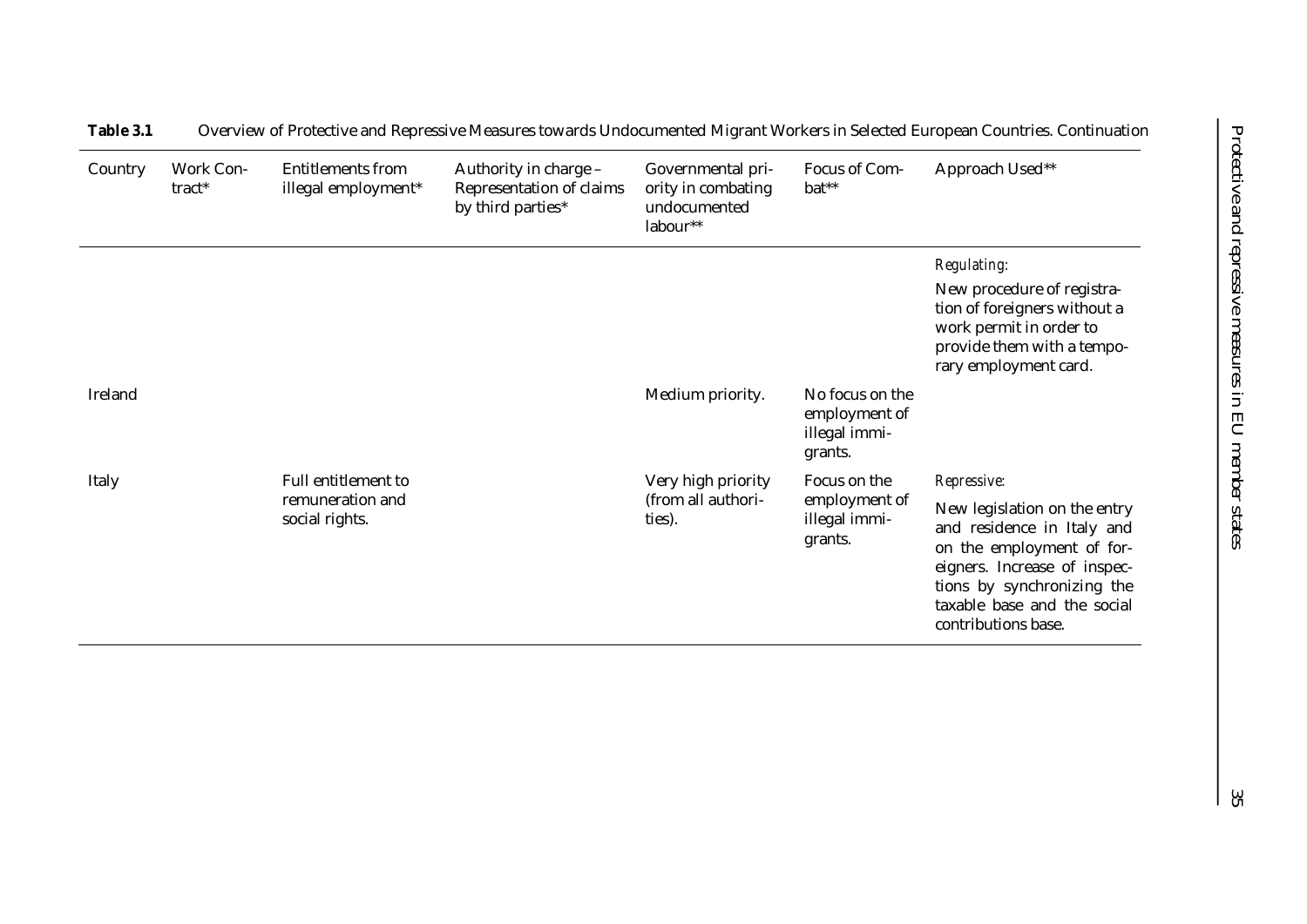| Country     | Work Contract*                                                                                                      | <b>Entitlements from</b><br>illegal employ-<br>ment*                                 | Authority in charge<br>- Representation of<br>claims by third<br>parties* | Governmental<br>priority in com-<br>bating undocu-<br>mented labour** | Focus of Combat**                                                            | Approach Used**                                                                                                                                                                                                                                                                                                                 |
|-------------|---------------------------------------------------------------------------------------------------------------------|--------------------------------------------------------------------------------------|---------------------------------------------------------------------------|-----------------------------------------------------------------------|------------------------------------------------------------------------------|---------------------------------------------------------------------------------------------------------------------------------------------------------------------------------------------------------------------------------------------------------------------------------------------------------------------------------|
| Luxembourg  |                                                                                                                     |                                                                                      |                                                                           | Low priority.                                                         | No focus on the<br>employment of<br>illegal immi-<br>grants.                 |                                                                                                                                                                                                                                                                                                                                 |
| The         | Invalidity of the                                                                                                   | No entitlements                                                                      |                                                                           | High priority.                                                        | Focus on the em-<br>ployment of ille-<br>gal immigrants.<br>Focus on the em- | Repressive:                                                                                                                                                                                                                                                                                                                     |
| Netherlands | contract but an-<br>nulment only by<br>the regional<br>court or presi-<br>dent of the em-<br>ployment ser-<br>vice. | out of employ-<br>ment contract but<br>claim for compen-<br>sation can be<br>raised. |                                                                           |                                                                       |                                                                              | New legislation on the em-<br>ployment of foreigners (Wet<br>Arbeid Vreemdelingen),<br>changes in legislation on en-<br>try and residence, increase of<br>inspections, creation of SIOD<br>(Sociale Inlichtingen en Op-<br>sporingsdienst).                                                                                     |
| Portugal    |                                                                                                                     |                                                                                      |                                                                           | Unknown.                                                              |                                                                              | Regulating:                                                                                                                                                                                                                                                                                                                     |
|             |                                                                                                                     |                                                                                      |                                                                           |                                                                       | ployment of ille-<br>gal immigrants.                                         | The emphasis is on making it<br>easier to employ foreigners by<br>changing the legislation on<br>entry and residence (granting<br>a residence authorisation for<br>foreign people who have been<br>offered or have signed a con-<br>tract of employment and al-<br>lowing illegal immigrants to<br>regularise their situation). |

**Table 3.1** Overview of Protective and Repressive Measures towards Undocumented Migrant Workers in Selected European Countries. Continuation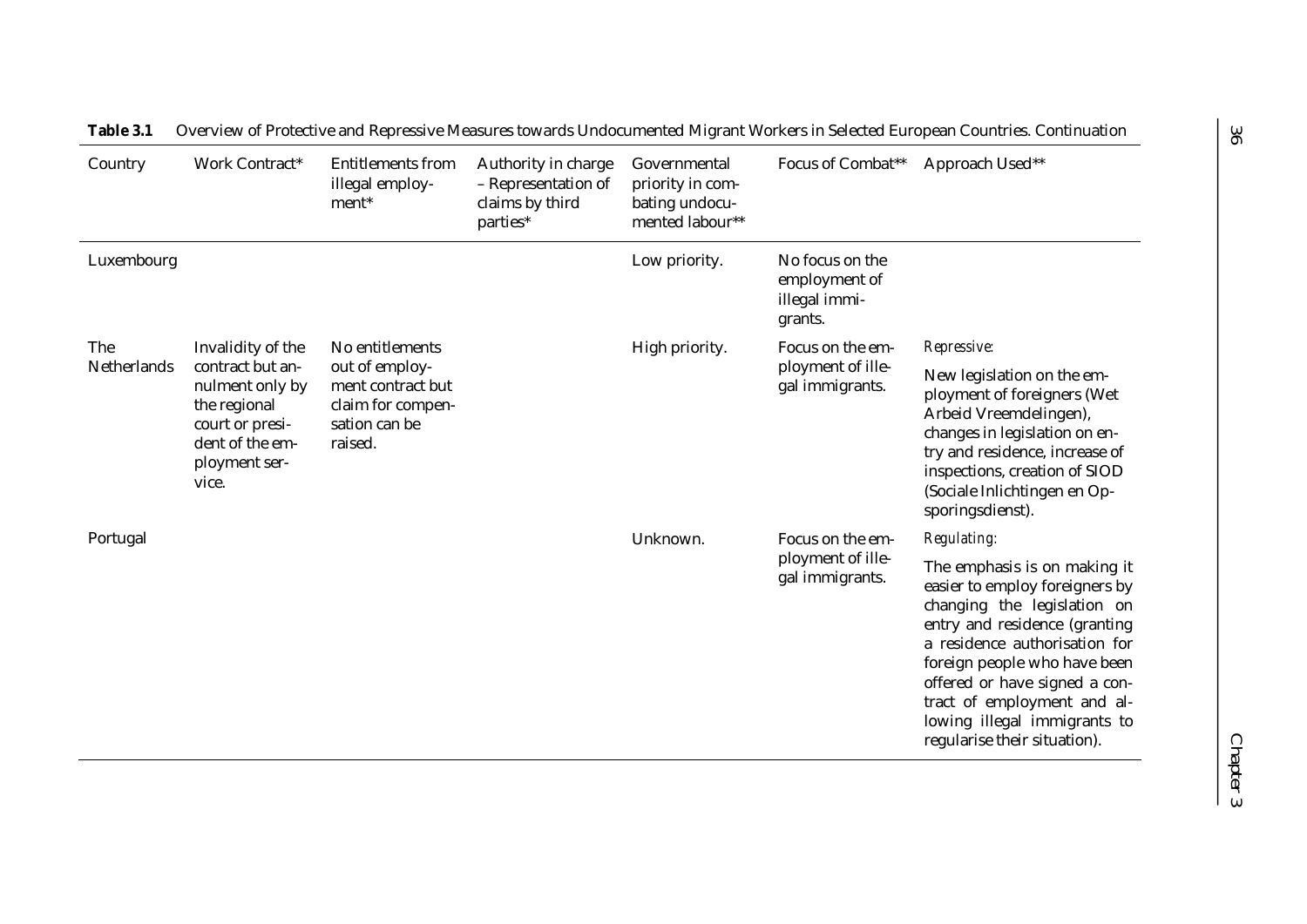| Country           | Work<br>Contract* | Entitlements from ille-<br>gal employment*                                            | Authority in charge -<br>Representation of claims<br>by third parties*                       | Governmental pri-<br>ority in combating<br>undocumented la-<br>bour**                                                       | Focus of Com-<br>bat**                                       | Approach Used**                                                                                                                                                                                                                                           |
|-------------------|-------------------|---------------------------------------------------------------------------------------|----------------------------------------------------------------------------------------------|-----------------------------------------------------------------------------------------------------------------------------|--------------------------------------------------------------|-----------------------------------------------------------------------------------------------------------------------------------------------------------------------------------------------------------------------------------------------------------|
| Spain             |                   |                                                                                       |                                                                                              | National: medium<br>priority.<br>Local: low to very<br>low priority.                                                        | No focus on the<br>employment of<br>illegal immi-<br>grants. |                                                                                                                                                                                                                                                           |
| Sweden            |                   | No entitlement exists.                                                                | No opportunities to<br>enforce the payment of<br>withheld wages via<br>industrial tribunals. | Medium priority.                                                                                                            | No focus on the<br>employment of<br>illegal immi-<br>grants. |                                                                                                                                                                                                                                                           |
| Switzerland       |                   |                                                                                       |                                                                                              | National: high pri-<br>ority<br>Local: (Canton of<br>Geneva – no infor-<br>mation on other<br>cantons): high prior-<br>ity. | Focus on the<br>employment of<br>illegal immi-<br>grants.    | Repressive:<br>The Canton of Geneva has a<br>special team of inspectors,<br>responsible for carrying out<br>inspections of companies that<br>employ foreign workers (Em-<br>ployment Inspection Unit of<br>the Office de la main-<br>d'oeuvre étrangère). |
| United<br>Kingdom | Illegal           | No entitlement due to<br>the illegal<br>characteristic of the<br>employment contract. | None. Courts and tri-<br>bunals cannot enforce<br>illegal contracts.                         | National: very high<br>priority.<br>Local: high priority.                                                                   | No focus on the<br>employment of<br>illegal immi-<br>grants. | The Asylum and Immigration<br>Act (1996) gives employers<br>the duty to check if new em-<br>ployees have a right to work<br>in the UK.                                                                                                                    |

**Table 3.1** Overview of Protective and Repressive Measures towards Undocumented Migrant Workers in Selected European Countries. Continuation

Sources: Information from scientific services of the national parliaments of the Member States, compiled by the Scientific Service of the German Bundestag (2001); Survey: Office of the national coordinator MERI – THE Social Inspection (Belgium)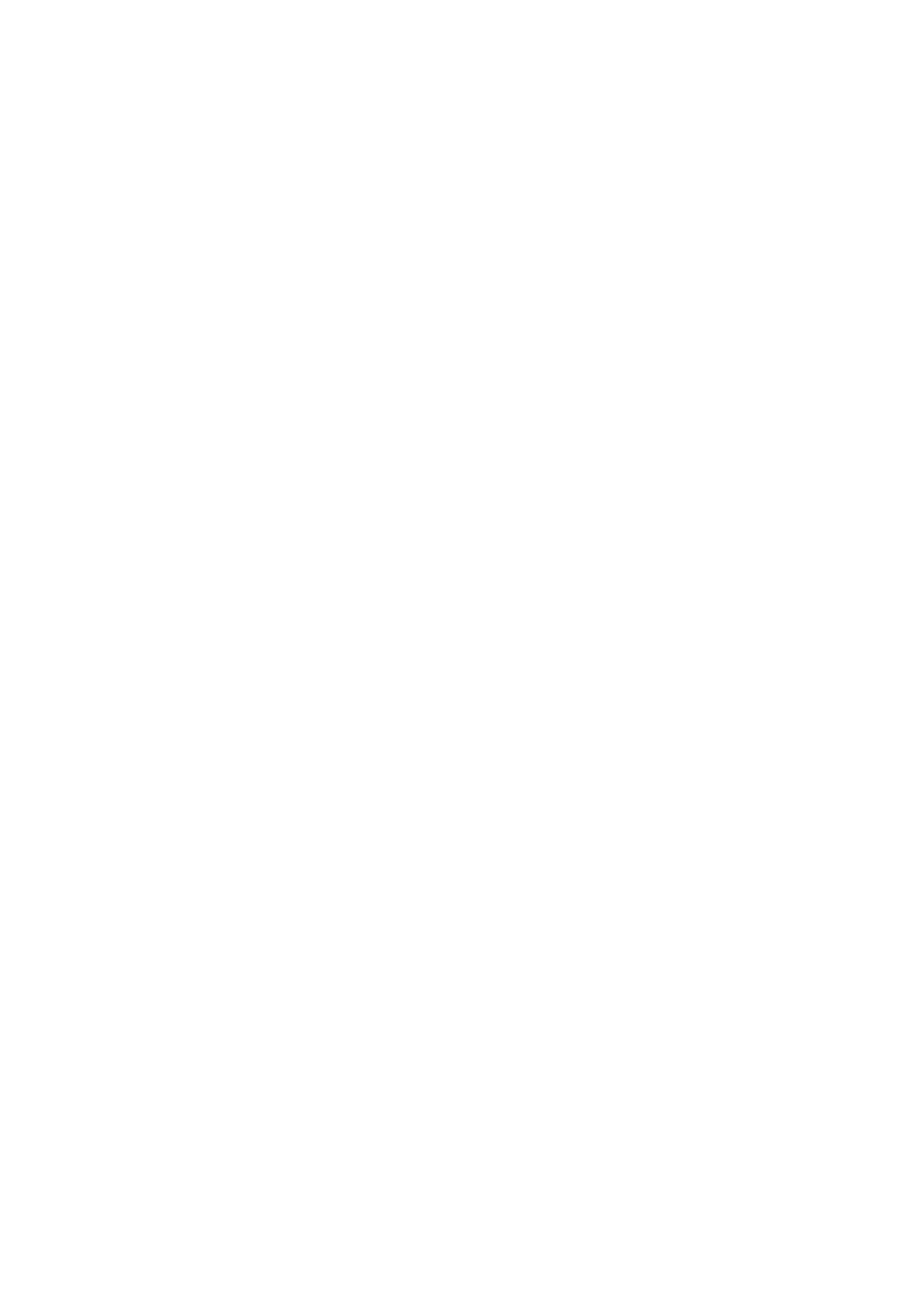# *PART 2 SITUATION IN SELECTED SECTORS*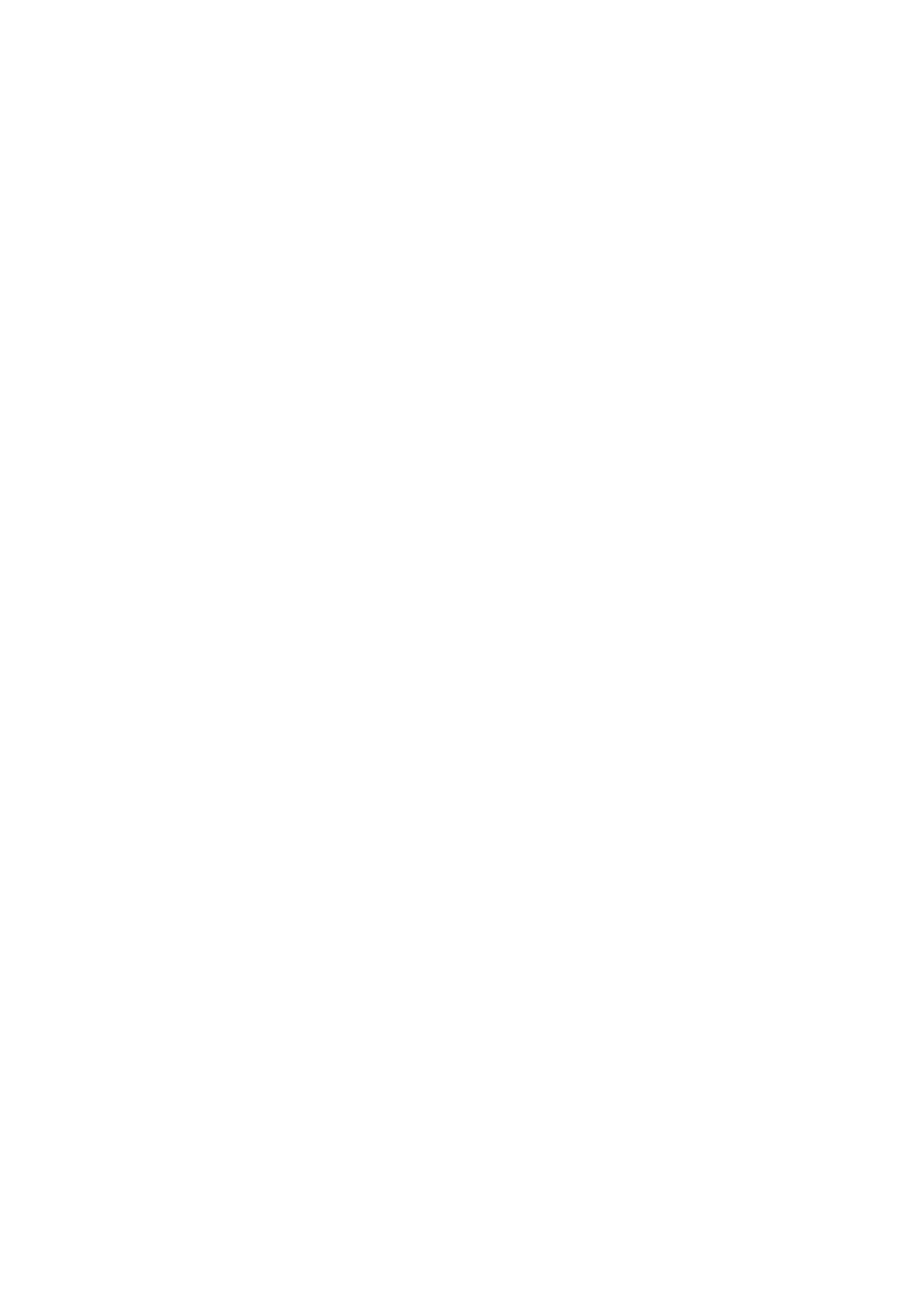### *CHAPTER 4 THE EXPLOITATION OF MIGRANTS IN EUROPEAN AGRICULTURE*

*Nicholas Bell, European Civic Forum.*

Over the past three years the European Civic Forum has carried out an extensive study of the exploitation of migrants in European agriculture. Very little is known about this sector of the economy which operates in the countryside far from the eyes of the vast majority of the population, far from city-based immigrant communities, human rights and anti-discrimination organisations.

This question must be seen within the context of the development of a highly intensified, industrial and ferociously competitive form of agriculture producing poor quality food for consumers seeking the lowest prices and unaware of the social and environmental conditions in which the production takes place. Most areas of agricultural activity have been almost entirely mechanised. There remains one major sector which requires a large workforce: fruit and vegetable production.

This is also one of the agricultural sectors which is the least regulated or protected within the framework of the Common Agricultural Policy and is therefore subjected to the fierce pressures of a liberalised free market.

Not only is fruit and vegetable production affected by climatic uncertainties which make it difficult to plan precisely the moment of pruning, picking and so on. It is now also totally dominated by supermarket chains which in many countries control up to 80% of the market. It is they who decide what must be produced. They constantly cut prices to compete with their rivals and attract customers. Their buyers can call farmers at any moment and ask for a lorry-load, or just one or two palettes, of this or that product the next day. If the farmer is unable to deliver, the buyer will look elsewhere. The fact that a dozen or more workers are suddenly required for a few hours makes it impossible to have a fixed labour force. A reserve army of unemployed, supplementary benefit claimants and clandestine workers is needed.

Undocumented migrants form the least protected and most severely exploited part of a workforce made up of four categories, all of which suffer exploitation and discrimination to some extent: nationals working legally but not being paid cor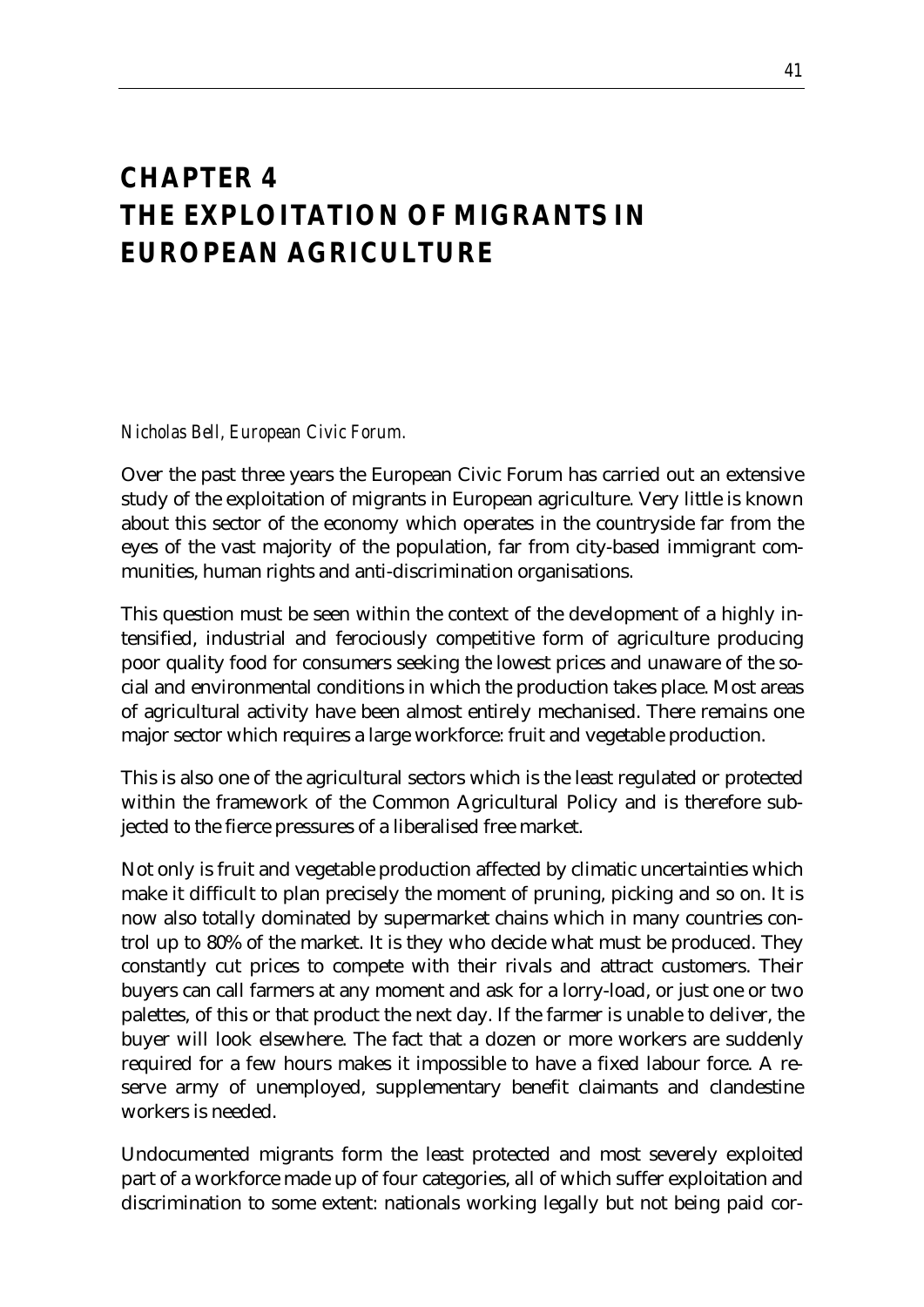rectly for overtime; nationals doing undeclared work to supplement unemployment benefits or minimal subsistence allowances; immigrants working legally, but once again doing additional undeclared and unpaid hours; and finally undocumented migrants.

In many of the main fruit and vegetable producing areas employers do not seek to employ local workers because they know that they are not willing to do the long hours of hard work for such low pay and in such poor conditions. Immigrants who have succeeded in being regularised are often refused the jobs they earlier had when they were undocumented.

In the Lot et Garonne region in France, fruit and vegetable producers organised a demonstration in July 2001 with the slogan "We want Polish workers!". The local president of the Rural Coordination, a farmers union, explained that "the employment agency says that there are thousands of local candidates for employment, but we know that this workforce is not adapted to our needs. They come one or two days and then leave because the work is too hard for them. We do not want people from the yoghurt generation, but competent, efficient and readily available workers".

'Available' means that they have no family on the spot, are lodged badly at the farm, and are ready to work ten hours a day and at weekends without ever demanding overtime payments. 'Efficient' means that they will obey every order for fear of being sent back home.

The pressure on producers is enormous. They are squeezed by bank loans, the farm supplies industry and supermarket chains. Over the last ten years, for example, 40% of the fruit and vegetable farmers in the Bouches-du-Rhône department in France have gone bankrupt. Producers try to survive by making savings in the only area they control, namely employment.

Our attention was first drawn to the situation by the vicious racist riots in February 2000 in the Andalusian town of El Ejido against Moroccans working, mostly illegally, in the 30,000 hectares of greenhouses in the area. We sent an international commission there to investigate, which published a detailed report. It was clear that the presence of thousands of undocumented immigrants working and living in intolerable conditions was vital to this economic 'miracle'. They make up an instantly available cheap labour force at moments of picking.

15,000 farm businesses produce 3 million tonnes of fruit and vegetables, half of which is exported to northern Europe. Around 1,000 lorries leave the region every day during the high season. At the time, over 90% of the region's agricultural workers, estimated at between 30,000 and 40,000, were immigrants, the vast ma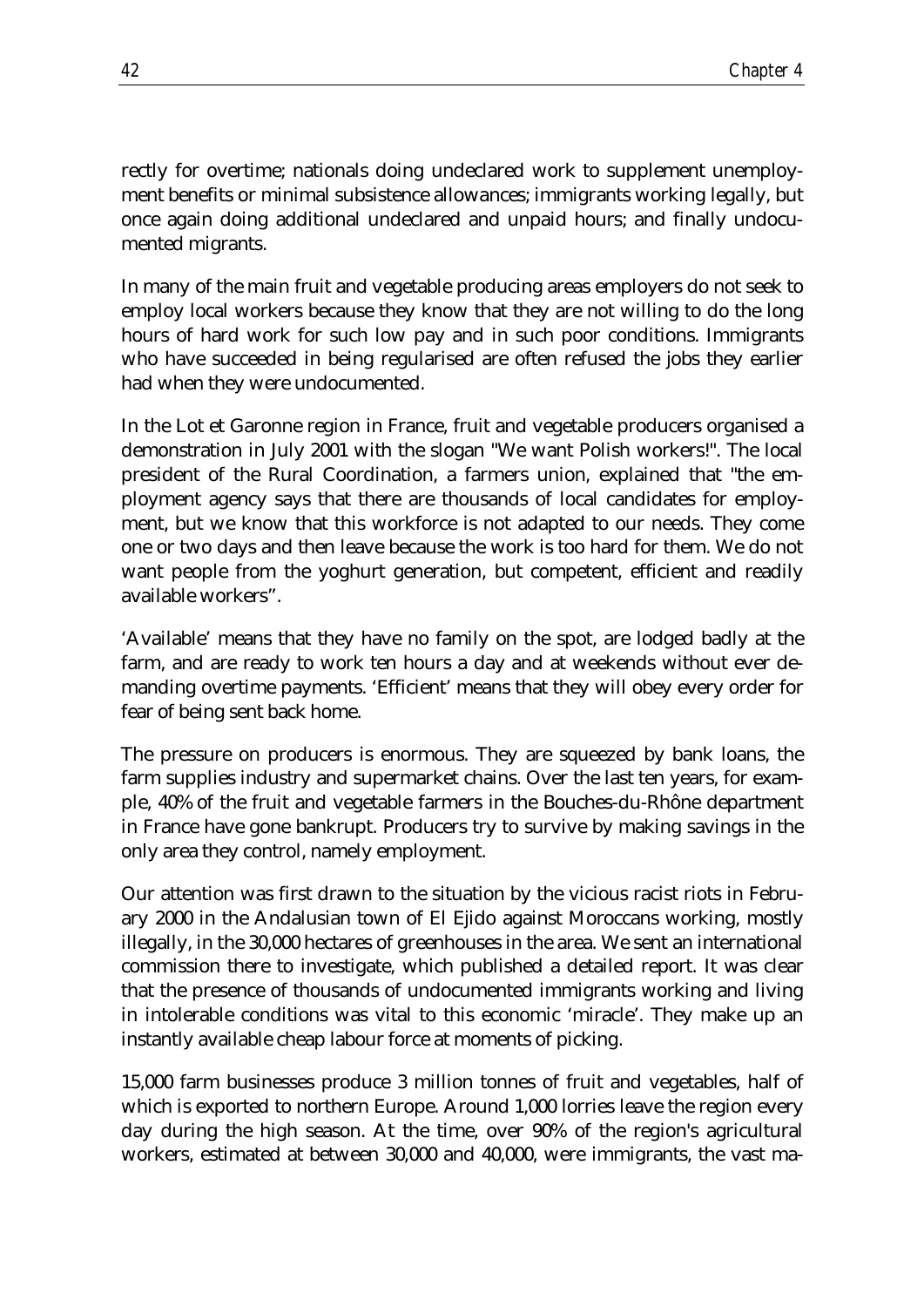jority coming from the Maghreb and sub-Saharan Africa (64% being Moroccans). Over half of them were undocumented.

The municipality has a deliberate policy of segregation aimed at discouraging immigrants from 'colonising' the town centre. Most have to live in old shacks abandoned by the rural population, often with no drinking water, washing or toilet facilities or electricity. They also have to put up with appalling working conditions with temperatures of up to 50°C in the greenhouses and contact with huge amounts of pesticides.

Three years after the riots in El Ejido and the ensuing international outcry, the situation has if anything deteriorated and remains highly explosive. I will return to this later on.

The massive presence of illegal immigrants working in Spanish agriculture was also highlighted by a terrible road accident near Murcia in January 2001, which killed 12 illegal labourers from Ecuador. This led to the discovery that there were some 20,000 clandestine immigrants from Ecuador in this region and some 150,000 in Spain. The accident victims had all been working for an hourly wage of 2.41 Euros.

Of course this phenomenon does not just concern Spain. The situation in Almeria is more obviously shocking, but there are abuses in the fruit and vegetable sector throughout Europe.

In Great Britain, for example, it is the 'gangmasters' system that supplies the large number of labourers needed at peak picking times. Gangmasters fix wage levels and working conditions and are paid for this service by the farmers. This has become big business and some employ up to 2,000 people, making a turnover of 20 million euros. Many workers are brought from Eastern Europe. The gangmasters are in direct contact with recruiters who 'organise' the illegal migrant labour. The workers pay up to 4,000 Euros for visas and, in many cases, fake passports. In the Netherlands about one third of all undocumented migrants work in agriculture, while in Germany half of migrant agricultural workers are undocumented.

Recently an increasing number of migrants have been coming from central and eastern European countries, with or without legal papers. They are beginning to replace the traditional immigrant labour forces coming, for example, from the Maghreb. The social and economic consequences of EU enlargement, including the destruction of small-scale agriculture in countries like Poland, will force millions of people to seek their livelihood elsewhere. This can only be of great advantage to Europe's employers. What better than to obtain a cheap and easily exploitable workforce which is, in addition, white and even Christian?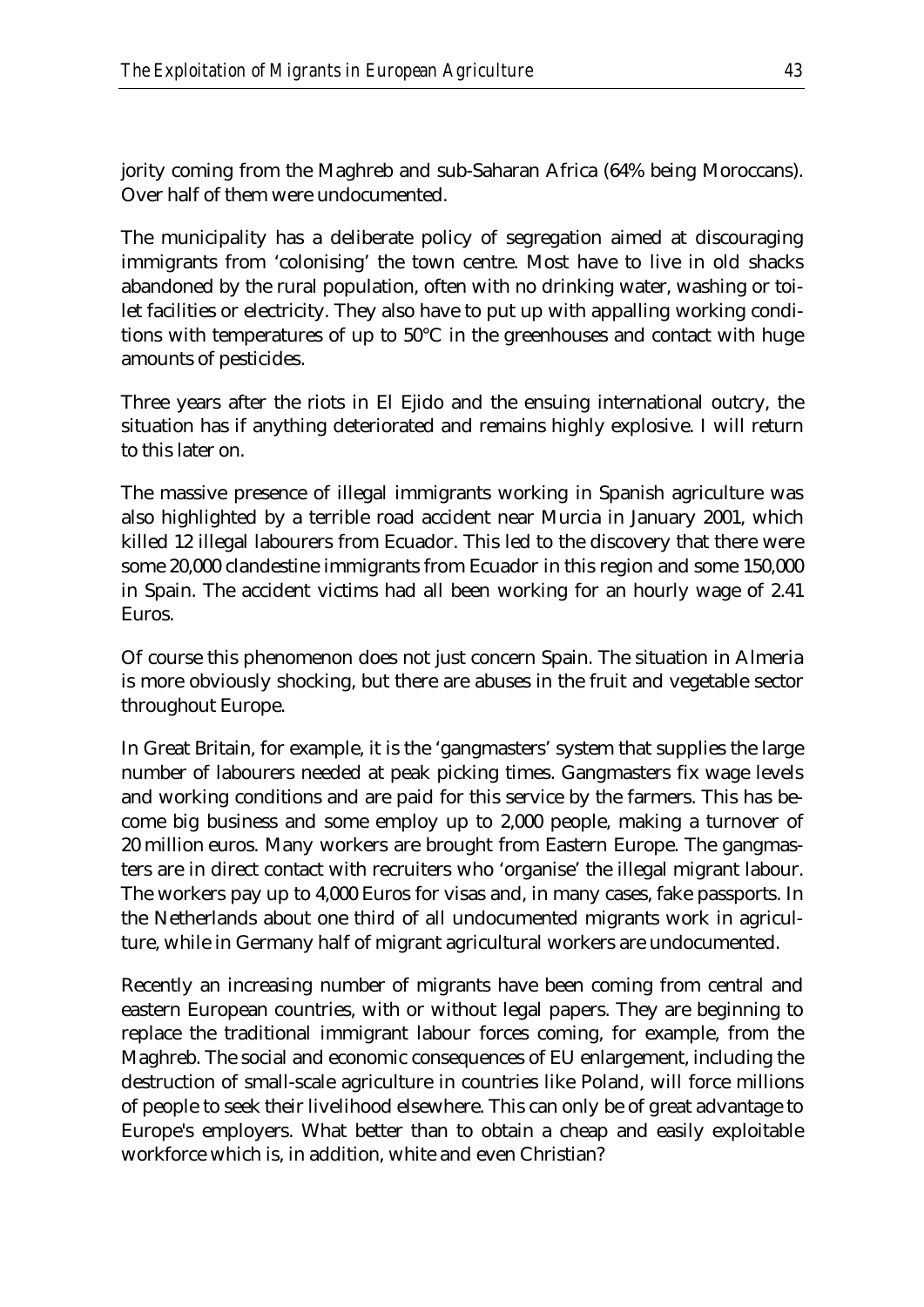This is the true background to the El Ejido riots in February 2000. Over the years, the Moroccan community had become organised and held several strikes that totally stopped production. Shortly before the riots, employers had gone to the Baltic countries in search of workers who could replace the troublesome Moroccans.

Racism forms part of the recipe used to force the Moroccans to leave the region. This is no new tactic. It was already used in the 19th century in the fruit and vegetable plantations of California. Jean-Pierre Berlan, a researcher with the French National Agronomy Institute, has studied the history of the 'Californian model' which closely resembles today's reality in Almeria. "It is important to understand that racism plays an essential role in this system. It is necessary to split up the labour market by various methods, including racism".

A spectacular example of immigrant replacement occurred in spring 2002 in the Andalusian province of Huelva. Every year, 55,000 workers pick strawberries over a period of three months. In past years around 10,000 of them have been immigrants, mostly undocumented Moroccans. In 2001 thanks to the huge campaign in Spain by 'sans-papiers', about 5,000 Moroccans obtained permits restricted to the 2002 strawberry harvest in Huelva. Much to their surprise, thousands of young Polish and Romanian women arrived and began picking strawberries for less money than the Moroccans would have expected. Despite having regularised the Moroccans specifically for this job, the Spanish government had offered 'contracts of origin' to 6,500 Poles and 1,000 Romanians for the same job.

The farmers were reluctant to employ Moroccans with a legal status, as these would be more likely to demand their rights. This left them in a state of total poverty and despair in the streets, without shelter, food or even water. The situation became extremely tense, giving rise to a wave of racism against the Moroccans, and 4,000 people demonstrated in Huelva against 'civil insecurity'. In fact, the Moroccans played a part in the harvest. Whenever there was a particularly big harvest, or on Sundays or religious holidays, the employers could turn to this reserve army of labourers. At the end of the season the employers stated with satisfaction that it had been one of the most profitable so far.

According to the Andalusian agricultural workers union SOC, this phenomenon has also taken place in El Ejido this season. Whole busloads of Romanians and Lithuanians have been arriving to take the jobs that used to be done by Moroccans and other Africans. They do not need visas and in general do not have any contract. They have been working for as little as  $\epsilon$ 18 a day, which is far lower than the €27 – €30 that the Moroccans used to earn.

Meanwhile, a large number of migrants from Africa are still in the region, living in conditions of desperate poverty. It is normal for six or seven people to live in a shack with only one of them earning any money. The situation is becoming in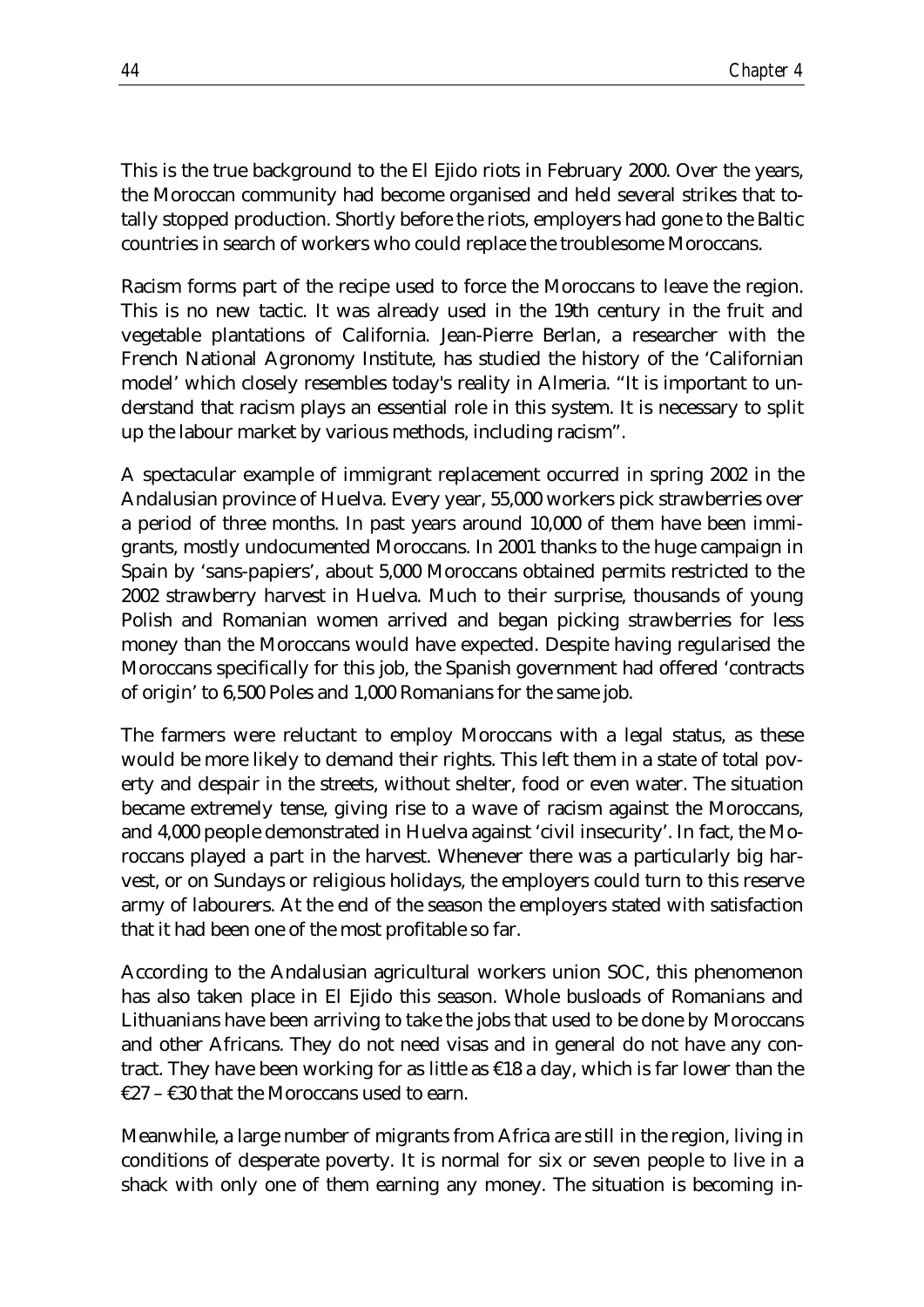creasingly explosive. The arrival of new migrants can cause resentment and tensions among the more traditional immigrant communities who see their status lowered even further.

In the greenhouses in the Westland region of the Netherlands it is above all Bulgarians who have recently been arriving in large numbers, working mostly without a contract. These new migrants are paid as low as  $\epsilon$ 2 per hour, compared to the  $\epsilon$ 5 or  $\epsilon$ 6 which was usual for undocumented workers in 1998. An official scheme exists which enables farmers to recruit Polish workers, but this has been taken up by very few producers, no doubt because they would have to pay higher wages.

It is very difficult to take action against abuses because of the increasingly fragmented organisation of the labour market. In the Netherlands, migrants are now often hired for a few hours or at the most a few days. They are recruited by agencies often run by members of ethnic communities living in the country. Anybody can form such an agency. Since the decision to put an end to the licensing system in 1998, the number of agencies has rocketed from a few dozen to 2,000.

Due to enlargement, the EU will be made up of a number of very rich and highly developed countries with a growing need for workers prepared to accept low-paid jobs refused by the population, and of another group of countries whose economy and standard of living are infinitely lower. This large 'internal' supply of cheap labour makes it less necessary to import workers from Africa or Asia.

It is clear that it is essential to throw greater light on the exploitation of undocumented migrants in agriculture and to ensure that they access to legal statuses which guarantee full rights on a par with natural workers. We must, however, be wary with regard to legal statuses for seasonal work. Such statuses have existed for many years throughout Europe. For example, since the '70s several thousand workers from Poland, Tunisia and above all Morocco have come every year in France for up to eight months. There are many abuses with these OMI contracts, too many to detail here. The fact that the contracts are nominative and the farmer can decide whether to employ the worker again next year ensures that he does not dare protest against poor conditions or unpaid hours. He must present himself at the OMI office in Morocco within a week of the end of his contract and is therefore unable to take his employer to court. He can come legally to France every year for 25 years and have no right whatsoever to apply for a residence permit, whereas a migrant who has been illegally in the country for ten years has some chance of being regularised.

Recently some OMI workers have decided to take their employers to the labour court. They have been greatly helped in this by the Collective for the Defence of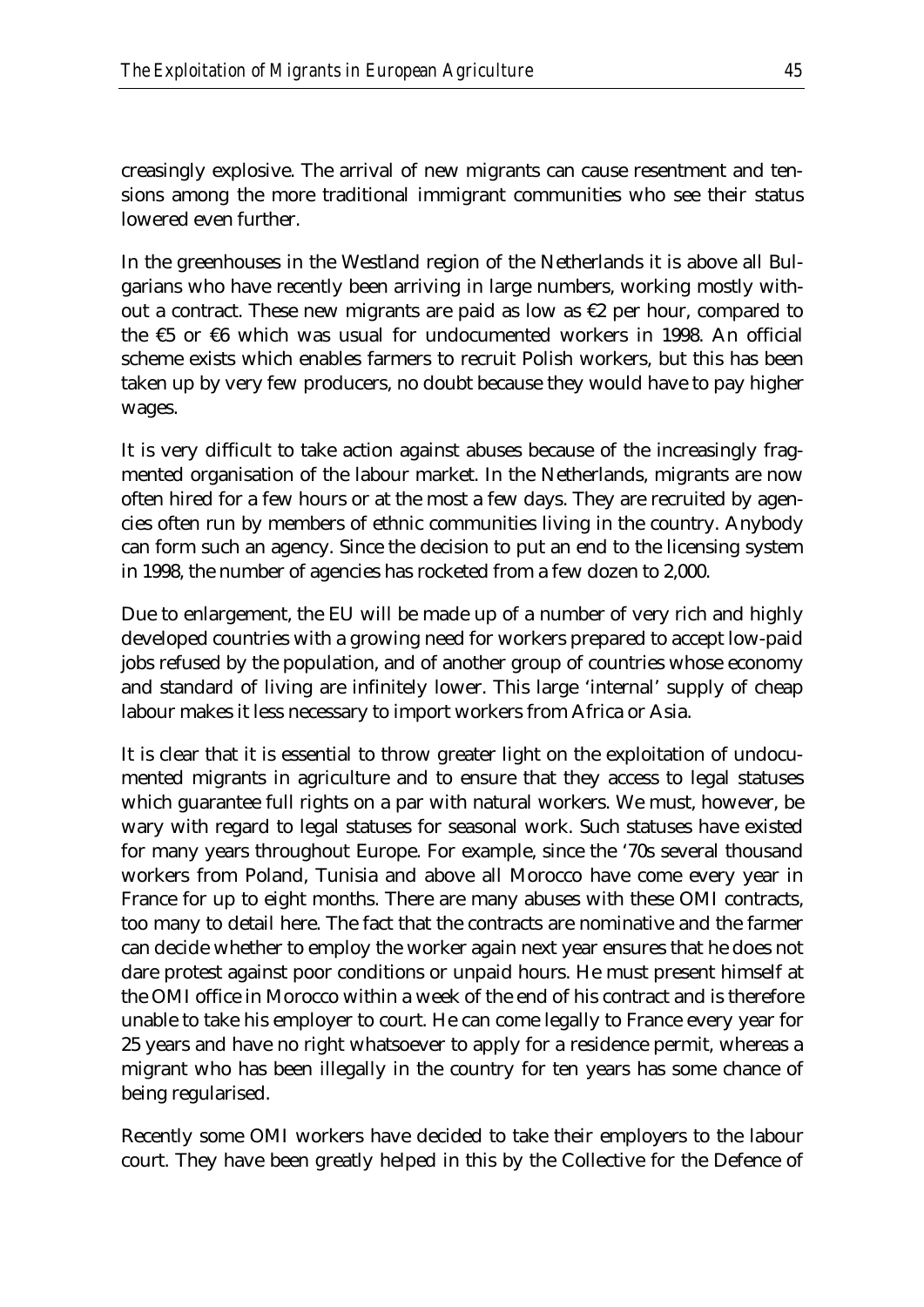Foreign Workers in Agriculture which was created two years ago in southern France.

In Austria the 'Erntehelfer' (harvest helper) status established in May 2000 enables 7,000 seasonal workers to come for up to six weeks. There is practically no social insurance, the wages are low and the unions absent. The employer saves over 15% because he does not have to pay social charges. In 1991 Germany introduced the status of seasonal worker for the agriculture, forest and hotel sectors. The contract is limited to three months. In theory there is a ceiling on the number of permits, but the government has introduced a whole series of exceptions, such as 'the danger of bankruptcy due to an over-costly workforce' ...

Such seasonal and temporary work statuses cement an intolerable form of segregation on the labour market. As Alain Morice, a French researcher on Migration and Society, puts it, "one can imagine that little by little, by adopting one derogation after another, by gradually dismantling the Labour Laws, it will no longer be necessary to resort to illegal workers for the simple reason that the very notion of legality in the field of labour rights will have so strongly receded. When you look, for example, at agricultural work, you can see that the French 'Rural Code' includes a vast mass of derogations weakening positive labour rights".

A new form of underclass of temporary workers will replace each other in a sort of permanent rotation of precarious existence, without the same rights as other workers. Migrants will above all not have the right to live in a normal way with their family.

Combating this form of exploitation is not easy and most of those exploited do not want attention drawn to their situation. They rightly fear that the only official response will be to deport them, rather than any condemnation of the practices of their employers. This is a problem intimately linked to a brutally competitive and consumer-oriented society and can only be fully tackled by a radical change in attitudes.

Perhaps we should turn to the United States for inspiration. There a major campaign has been launched by migrant workers in Florida, mostly from Central America, picking tomatoes in appalling conditions in the biggest tomato growing area in the United States. They discovered that the largest buyer of these tomatoes is Taco Bell, one of the biggest fast-food restaurant chains in the U.S. They have organised nation-wide information and demonstration tours with the slogan "End sweatshops in the fields!" and have called for a boycott of Taco Bell.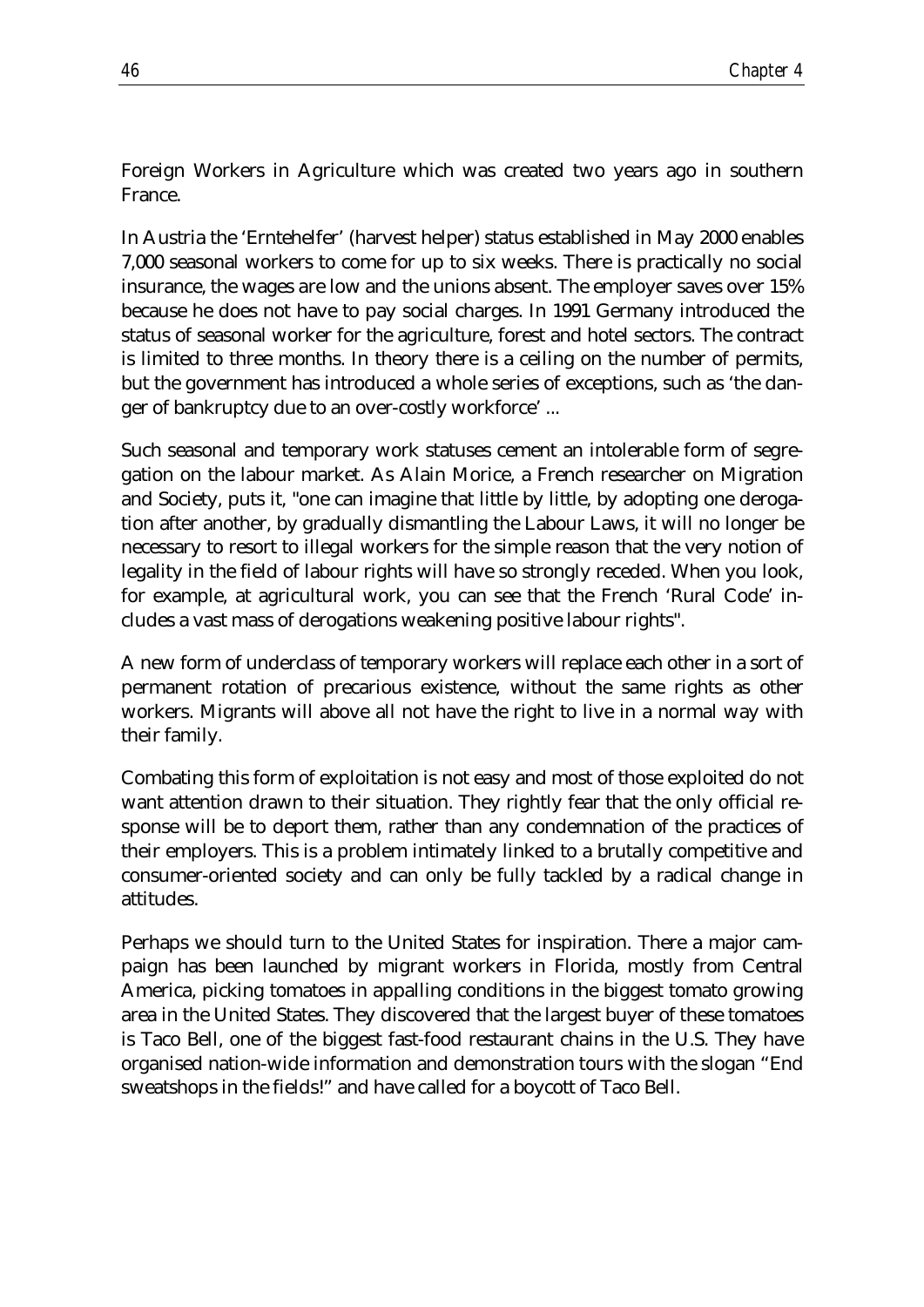### *CHAPTER 5 UNDOCUMENTED MIGRANTS IN THE CONSTRUCTION SECTOR IN EUROPE*

*Bernd Honsberg, Industriegewerkschaft Bauen-Agrar-Umwelt (IG BAU,)*37 *Germany.*

The construction sector in Europe is one of the biggest employment sectors for undocumented migrant workers. The use of undocumented migrant workers by some employers is a part of a bigger black or grey economy in the sector. The black or grey share of the construction sector is estimated by experts to be 40% in Italy and 35% in Germany. The same goes for many other countries in Europe.

Many of the workers in the clandestine part of the sector are residents – some officially jobless. Others are so-called 'posted workers' with a working permit. They are officially employed but are forced by their employers to work in illegal working conditions, below the legal minimum wage.

But a very large part of the black work is performed by undocumented migrant workers who come into the country as 'tourists', lose their legal stay or are smuggled or trafficked. Some of them are self-employed and seek small construction jobs from private customers on a day-to-day basis. But most work under the control of gangmasters and employers.

Why do so many employers in the construction sector make use of undocumented migrant workers? Many employers deny that their motive for employing undocumented workers is profit. Most will tell you that they have been forced by market forces to seek cheaper labour or haven't found anybody willing to do the job. Some even speak of humanitarian reasons.

Even if a price pressure exists and there may be a labour shortage in some regions of Europe, those motives are not the real ones. All of these employers still make a bigger profit than they could from legal employment and pay their workers less than they should. So, the true motive for employing undocumented workers is simply greed.

<sup>&</sup>lt;u>.</u> 37 The German trade union for construction, agriculture, forestry, janitorial and environmental workers.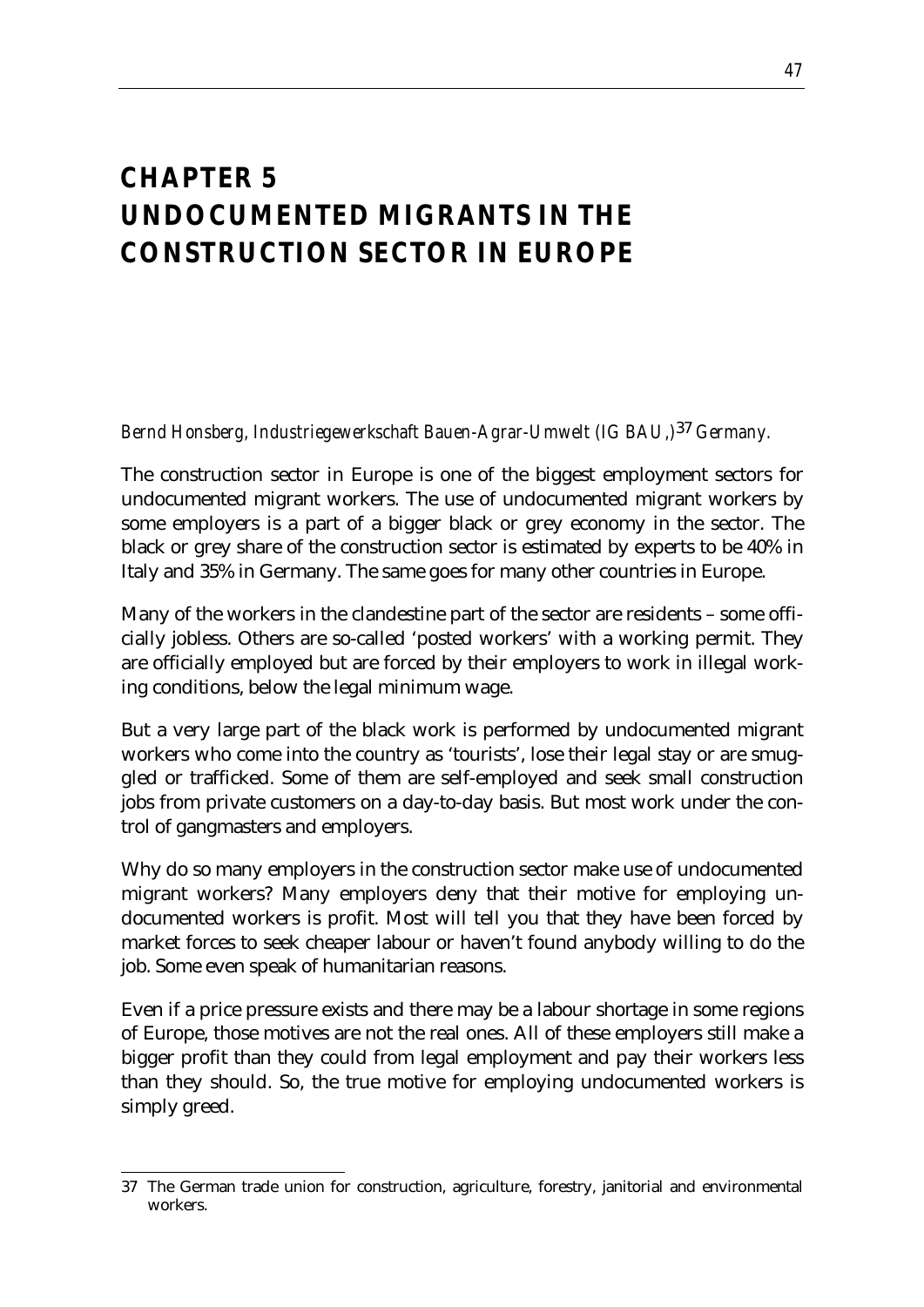Subcontractors who employ the legal workforce in Europe in the construction sector can earn a profit of a meagre 1-8% or perhaps 10%. But if you make use of undocumented migrant workers you can earn a profit between 30-70%, depending on the country you're working in, the country of origin and the type of undocumented workers (trafficked, bonded and mafia-type controlled or not).

This profit rate can be compared to the usual profit from drug dealing or pimping. That's the reason why organized crime is getting more and more involved in the illegal part of the sector. The true motive for all these employers is greed.

There are two other important parties interested in the existence of this subcontractor system. General contractors play an active role. In recent years many European general contractors reduced their own workforce by large numbers. Today they only employ engineers, overseers and specialists, in short all those who are needed to guarantee a certain level of quality. The workers who do the more simple work on the site are provided by a cascade of subcontractors, some of them legal and some illegal.

The subcontractor at the end of the chain who employs the undocumented workers offers his service at unbeatable prices, because he can calculate the prices without any social security contributions, taxes, paid holidays and minimum wages. The general contractor and all others in the cascade who pass down the job to the last subcontractor earn their part of the profit and the general contractor can offer his services at a cheaper price.

All of them know exactly what is happening at the end of the chain but their risk is near zero: no trace will be found by the police, because nothing is written down and the subcontractors will not talk about it.

The other interested party in the construction market is the consumer. Many consumers are not willing to pay the necessary price for legal work at every stage and tend to look away when illegal employment of every kind is the result. Even most city and state governments look away when it comes to their own sites.

But again, price pressure is only a side factor in the game, because in most cases the job is not given directly from the end consumer to the undocumented migrant worker and in most cases you'll find local contractors in between. So the price argument told from the contractor's side is more or less rubbish.

The working and living conditions of undocumented migrant construction workers speak for themselves. Usually they earn much less than a legal migrant or resident worker. In the German construction labour market, wages for undocumented migrant construction workers range from  $\epsilon$ 1 to  $\epsilon$ 5 per hour, very seldom  $\epsilon$ 6 or  $\epsilon$ 7. In comparison legal workers earn between  $\epsilon$ 9 and  $\epsilon$ 17 and the minimum wage is €10.12 in the western part and  $€8.75$  in the eastern part of Germany.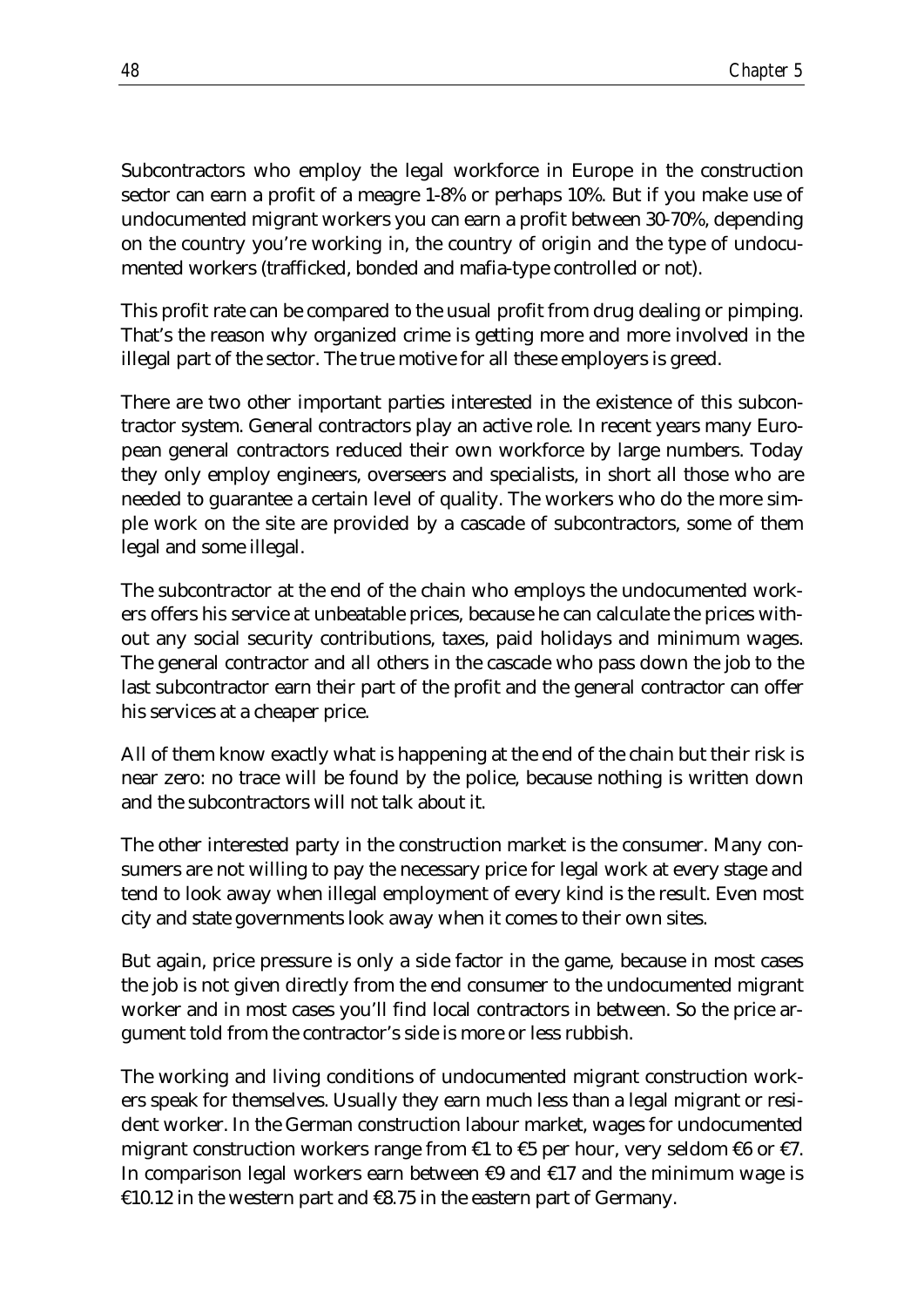The same differences can be found in Portugal and Greece, the countries with the lowest construction wages in western Europe, as well as in Poland, Czech Republic and so on, where the wages paid for undocumented Albanian, Moldavian, Ukrainian and Russian workers range from 10–50% of usual wages for residents.

Even in Russia, Romania and Bulgaria, resident construction workers are increasingly being replaced by cheaper undocumented migrant workers, which leads to more undocumented migration to Western Europe from those countries. Several cases have been reported of the employer paying much less than promised. The risk for undocumented workers of never getting paid at all is enormous. Some employers call the police themselves when the work had been done to get rid of the undocumented migrant workers as cheaply as possible.

Undocumented workers have to pay high rents for their clandestine accommodation and in many cases have to pay additional fees to labour agents and mafiatype gangmasters. Consulate officials of the country of destination have to be bribed to issue false tourist visas.

This all results in debt bonded labour for many undocumented workers. Many cases have been reported of undocumented workers who wanted more money or complained about other working conditions and were threatened by gangmasters with severe consequences for their families in their country of origin.

Health and safety at work is a special problem. Construction sites are one of the most dangerous workplaces. Some undocumented workers have never worked on a construction site and don't know much about the prevention of accidents or jobrelated illnesses. The direct employer usually doesn't take care of this and the general contractor is also uninterested. When an accident occurs and an undocumented worker is the victim and especially when a mafia gangmaster is involved as the boss, the victim will be treated inadequately or will be left unconscious at the hospital door, or might even be murdered by not being treated medically at all. Policemen who deal with unidentified dead bodies today often find traces of recent work at a construction site.

Working time regulations and paid holidays are of course also unknown in the clandestine part of the construction sector. 60 hours per week or more is the usual working time for undocumented workers. This adds to the danger of fatal accidents.

Of course all this leads to unfair competition and unemployment in the legal part of the sector. The first victims of the downward spiral in Germany were legal migrant construction workers, who were fired by the contractors to be replaced by the cheaper workforce of illegal subcontractors.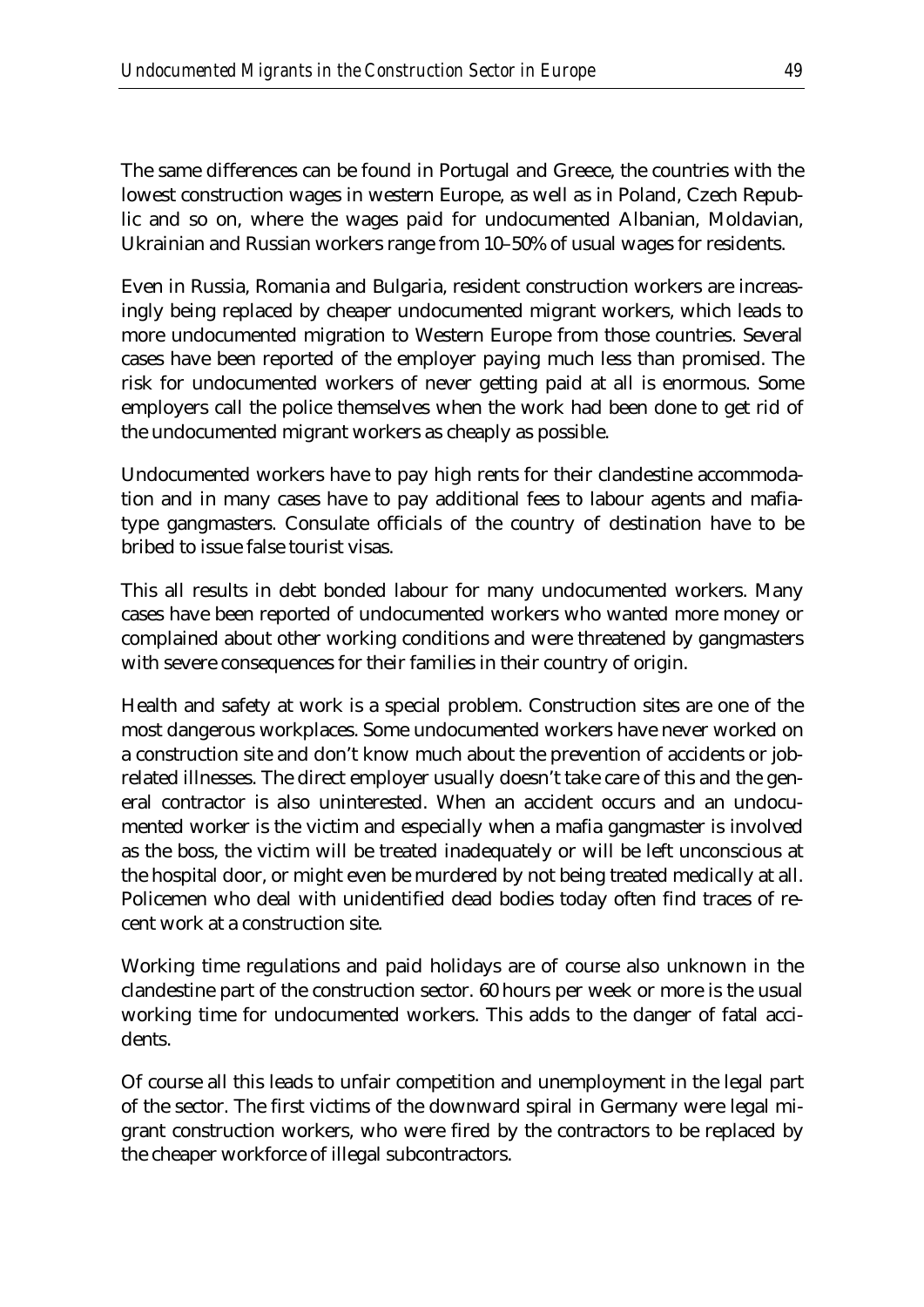Authorities are not very helpful. They often prefer to chase undocumented workers instead of chasing the employers. This is mainly due to structural reasons. Enquiries to uncover the chain of employment are difficult and time-consuming. Employers in general and especially big construction companies have good lawyers. And in most countries the success of the individual police officer or control authority is measured by the sheer number of cases. So it's easier to polish up your statistics by reporting huge numbers of arrested and deported undocumented workers as individual cases instead of spending weeks with one case concerning the chain of employment.

In Germany the law is on the side of the illegal employer. While the undocumented migrant worker is arrested, subject to a criminal court ruling and deported after some days in jail at his own costs, the employer usually will get away with a small fine if the number of workers is not too big and the employment wasn't too long, which he will always tell the authorities as soon as the workers are out of the country. Normally the fine is lower than the unpaid wages at the moment of discovery.

If the undocumented worker finds somebody who claims the wage for him, the employer will still get away if he can convince the labour court that he didn't take the initiative for the illegal employment. Then the court will speak of an illegal contract with no obligations for either side. But even in clear cases the authorities usually will do nothing to give the victim any advice or assistance to get his wage paid.

A change in legislation is needed. I've heard that in one European country – which might be the Netherlands - the undocumented migrant worker now is entitled to claim the full usual wage for the full time of his employment without any possibility for the employer to get out and gets cost-free legal assistance for this. I think this should be introduced to all member states by European legislation and I appeal to EP members to take an initiative on that.

For trafficked workers even more has to happen. They should be encouraged to report to the police by giving them cover, free legal assistance and legal stay for them and their family if they want to stay. Otherwise they are indirectly forced to support the mafia by lying to the authorities when caught on site.

Many tell us that regularisation of all undocumented migrant workers is the best and only way to address the problems of the individual and the labour market. Though I admit that a general regularisation helps the individuals to get a legal stay and is necessary for long-term undocumented out of humanitarian reasons, I don't believe that it will stop illegal employment practices. But of course, I'm not against this.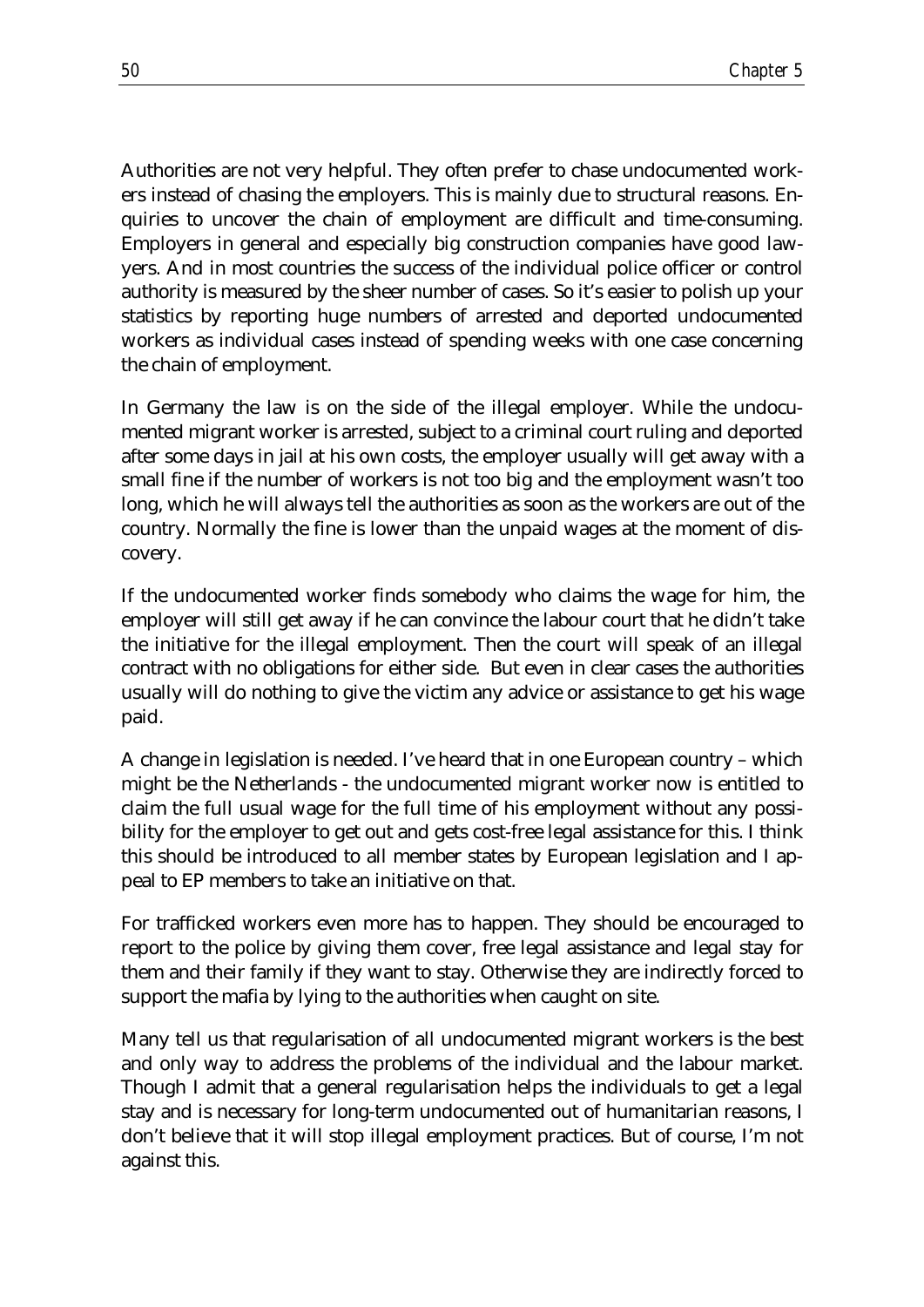Former undocumented workers will only add to the unemployed legal workforce after regularisation. A regularised migrant is no longer that vulnerable and will see to it that he earns a normal wage, so the illegal employer is not interested in his continued employment. The illegal employer will immediately react and import fresh undocumented migrant workers to replace the regularised worker to keep up profits. Those will be lured into undocumented migration with the argument that there might be a chance to become regularised sometime in the future.

By the way, our experience with Polish, Ukrainian and Russian workers has shown that most do not come on their own initiative but are lured by local labour agents with the promise of more or less legal work. This has been the experience in countries which regularise undocumented migrants from time to time.

Thus, a general regularisation without accompanying measures will not really solve the problem of illegal employment and greedy gangs. And of course, it should never be combined with an amnesty for the employers and gangmasters. I prefer an individual solution in the form of a fair deal. When an undocumented migrant worker reports to the police and uncovers his employer's identity and criminal activity, he shall be given a legal stay, a working permit and cover, if needed.

What can unions do to change the situation? I think it is time to think about an international trade union for posted and undocumented migrant workers. I appreciate the work of the humanitarian NGOs for migrants. But what is needed is more than social work, where migrants are only an object. We need an organisation where they themselves can act against fraudulent employers and exploitation and obtain all the necessary assistance. My union is presently discussing a new approach with several other unions.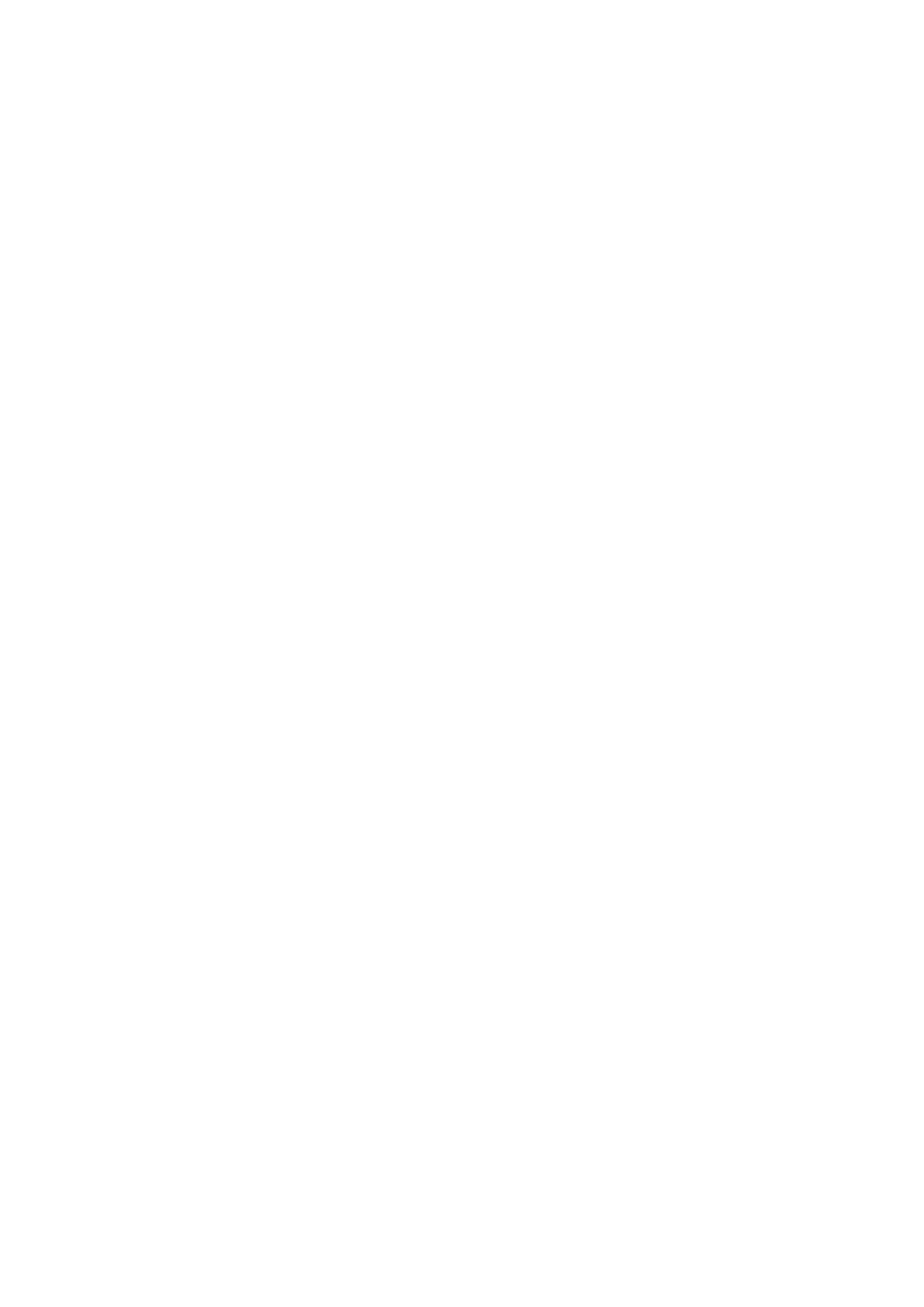### *CHAPTER 6 UNDOCUMENTED DOMESTIC WORKERS IN PRIVATE HOUSEHOLDS: AN OVERVIEW OF DEMAND AND STATE RESPONSE*

*Bridget Anderson, Institute of Social and Cultural Anthropology, University of Oxford.*

#### **1. Overview of Sector**

Domestic work is a huge and very varied employment sector including live-in and live-out work, caring and cleaning, and employment relations are cloaked in a wide variety of ways – au pairs, 'helping out', cash in hand and so on. Migrants form a large proportion of workers in this sector, but also so do working class citizens, particularly black and ethnic minority citizens. While it is a very feminised sector, men, especially migrant men, work in domestic work, and are very invisible within it – services tend to be offered on the (correct) assumption that the majority of clients will be women. It is a sector that is growing for many reasons: demographic, social and cultural reasons – ageing populations, changes in family structures, female employment, increasing demands of work and lack of consideration for caring responsibilities, growth in consumption, and growing discrepancy between rich and poor.

Different states are becoming interested for their own reasons in this sector, wanting to regulate and formalise it in different ways. There are also ways in which the state is facilitating the development of the sector: particularly in the proliferation of cash for care schemes funded by national and provincial governments that are likely to assume increasing importance as populations age. In this paper I will focus on live-in carers and cleaners, because this is the area where undocumented migrants tend to congregate, and where they are particularly vulnerable, but much of what I say will be more generally applicable.

Our appreciation of the position of undocumented workers in this sector must recognise that, despite its importance and proliferation, domestic work is rarely regarded as 'proper' work. It is not 'productive', but is concerned with the reproduction of the stuff of everyday life, the reproduction of workers, true, but also of broader social and cultural relations. It encompasses care of the elderly and disabled, the facilitation of consumption in the home (polishing and arranging our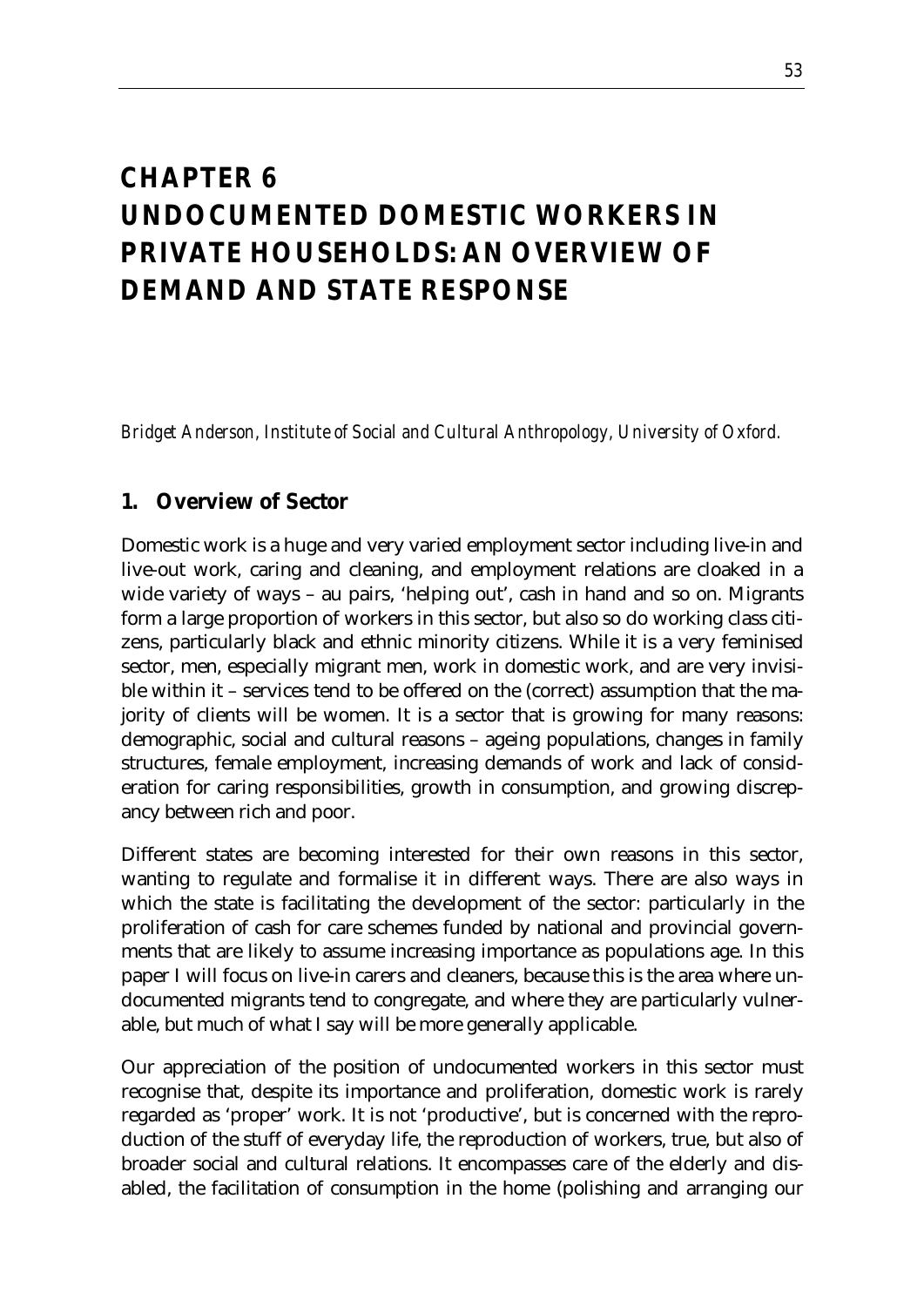many possessions, washing up and preparing meals), and the reproduction of status (imagine if all those politicians were wearing dirty, crumpled shirts). This work is visible, but not important – and it is very expensive to recognise. Estimates and satellite accounts variously put the value of domestic labour at over 100% of GNP. This contradiction lies at the heart of our capitalist economies. We can see it in our own practise – how often can we afford to arrange to cover the cost for childcare or provide it at our conferences?

#### **2. Why Is It That 'Illegal' Workers Are So Common in the Domestic Work Sector?**

There are two issues here:

- Why there are so many migrants in domestic work;
- Why so many of these migrants are undocumented.

We must recognise that migrants, internal and international, work in private households all over the world, not just in Europe and North America, and not just in wealthy or middle class households either. Some of the reasons for employing migrants seem clear: domestic work typically involves long hours for low wages – but there are many citizens prepared to work under these conditions, so we need also to look at additional constraints for migrants that make them desirable employees. What is euphemistically termed 'flexibility' is important – not just long hours, but hours when and if you need them, say if the office keeps you late at work. Racism and its role in domestic service is worth a whole conference, but just to say for now that many employers find it easier to share their house with a migrant and that domestic work is seen as appropriate labour for certain kinds of women. Reliability: it may sound obvious, but migrants, particularly if they are undocumented, are likely to be separated from their families. This is an important consideration: if you're looking for someone to become 'part of a family' the requirements of another family become very intrusive. A person who is physically separated from their family cannot make their sick child a priority however much they may worry. Their employer is absolved from personal responsibility, from the necessity of asserting their requirement to go to work over their employee wanting to be with their child. That is just not a possibility. Many employers hire live in workers because they require 'flexibility', that is they want somebody available outside working hours, particularly for caring work. This must be seen within the context of the kinds of demands, long hours and weekends, that working life currently places on people. How did those of us with caring responsibilities arrange to be in Brussels by 9am (in the UK half term holiday!). Typically, those employing live-in caring workers want the worker to form a relationship with the person cared for and this demands that they be likely to stay for some time – if little Johnny loves his nanny, her leaving can make more than logistical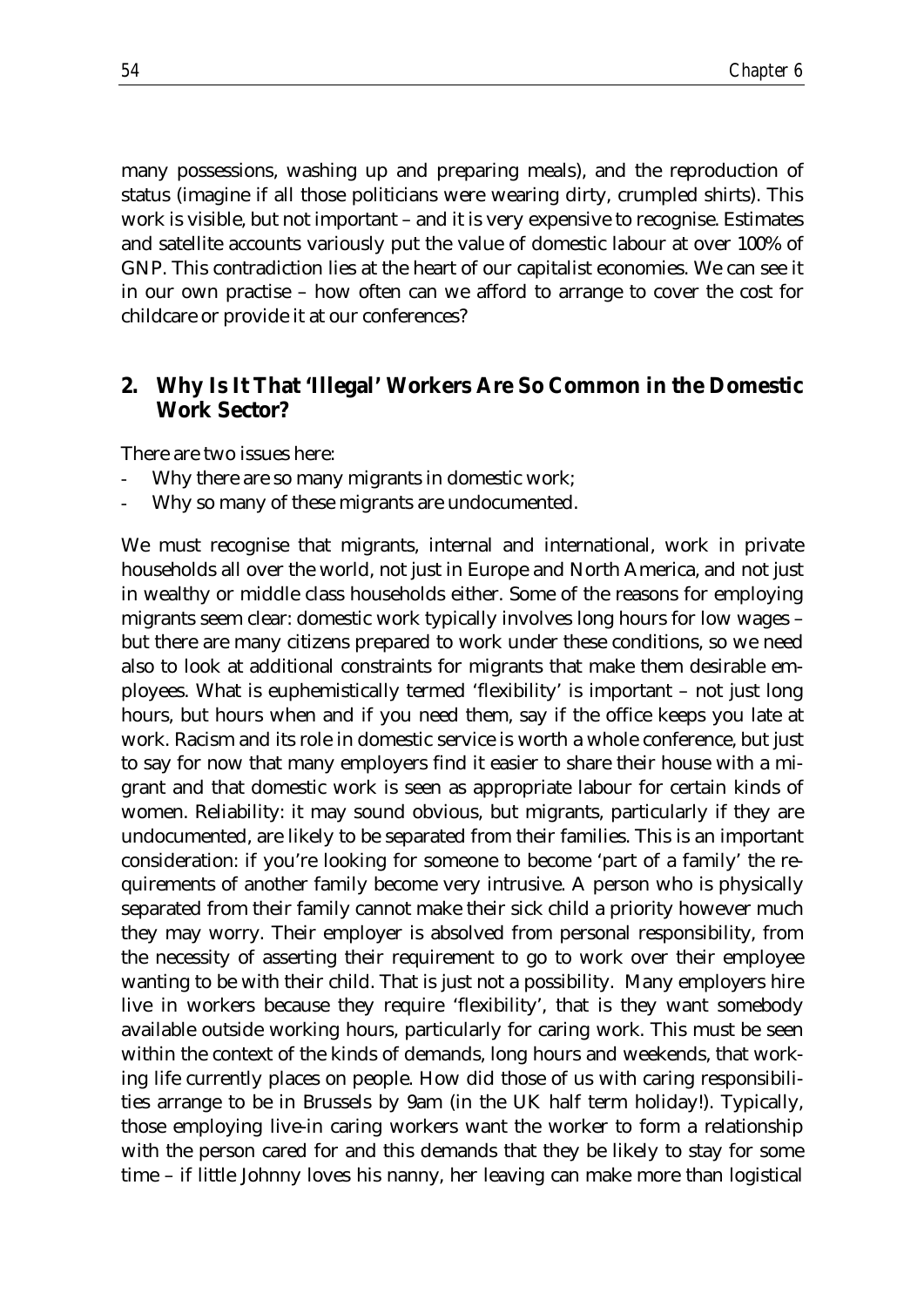problems for the household. Migrants are, as research that I'm doing with Julia O'Connell Davidson is revealing, viewed as more likely to stay, and questions of labour retention are very important to employers. Let us remember that in the informal sector, unregulated, low paid, and often unorganised, a worker's only means of control is to withdraw their labour, whether to go for better wages or conditions, or simply to leave an exploitative or abusive relation. This can be difficult for migrants, particularly newly arrived and undocumented, partly because they do not necessarily have a network of contacts to access other jobs – though this can soon be developed as long as they are not kept isolated, but crucially because of immigration laws.

Broadly speaking immigration laws increase employers' power in one of two ways: by making the worker undocumented or by making them dependent on the employer for their immigration status. In many countries there are no work permits available for domestic workers despite the demands for this labour and indeed, specifically for migrant labour, forcing people to migrate illegally, or to work illegally even if they have a legal immigration status. In countries where there are work permits available the worker must have an employer willing to support their application for renewal. Under both these regimes the employer has not only the power to hire and fire, but the power to report and deport. In the latter case it could be argued that an employer of a domestic worker has no more power than that given to any employer of migrant labour. So for example in the UK a work permit is usually given to a company rather than an employee, no matter how lofty a managerial status the employee has. But one must bear in mind the unique relationship between a live-in migrant domestic worker and their employer, their dependence on their employer, not only for their employment, but for their accommodation and basic necessities of life, and, because of the isolating and intense nature of the job, often for their human interaction and affirmation too.

### **3. Working Conditions**

Kalayaan, an organisation based in the UK that works with migrant domestic workers, has gathered some statistics on domestic workers that are not particularly unusual. I have also brought together some statistics from a questionnaire completed by employers on what they consider to be rights of domestic workers. Bottom line, as expressed by a Swedish female purser, when asked why she employed a migrant:

*They are generally more flexible than Swedes. Swedes are so governed by rules. It is unthinkable for a Swede to work during nights or weekends. Migrants don't question the kind of work they are expected to perform. Swedes on the other hand always talk about rules formulated by their unions.*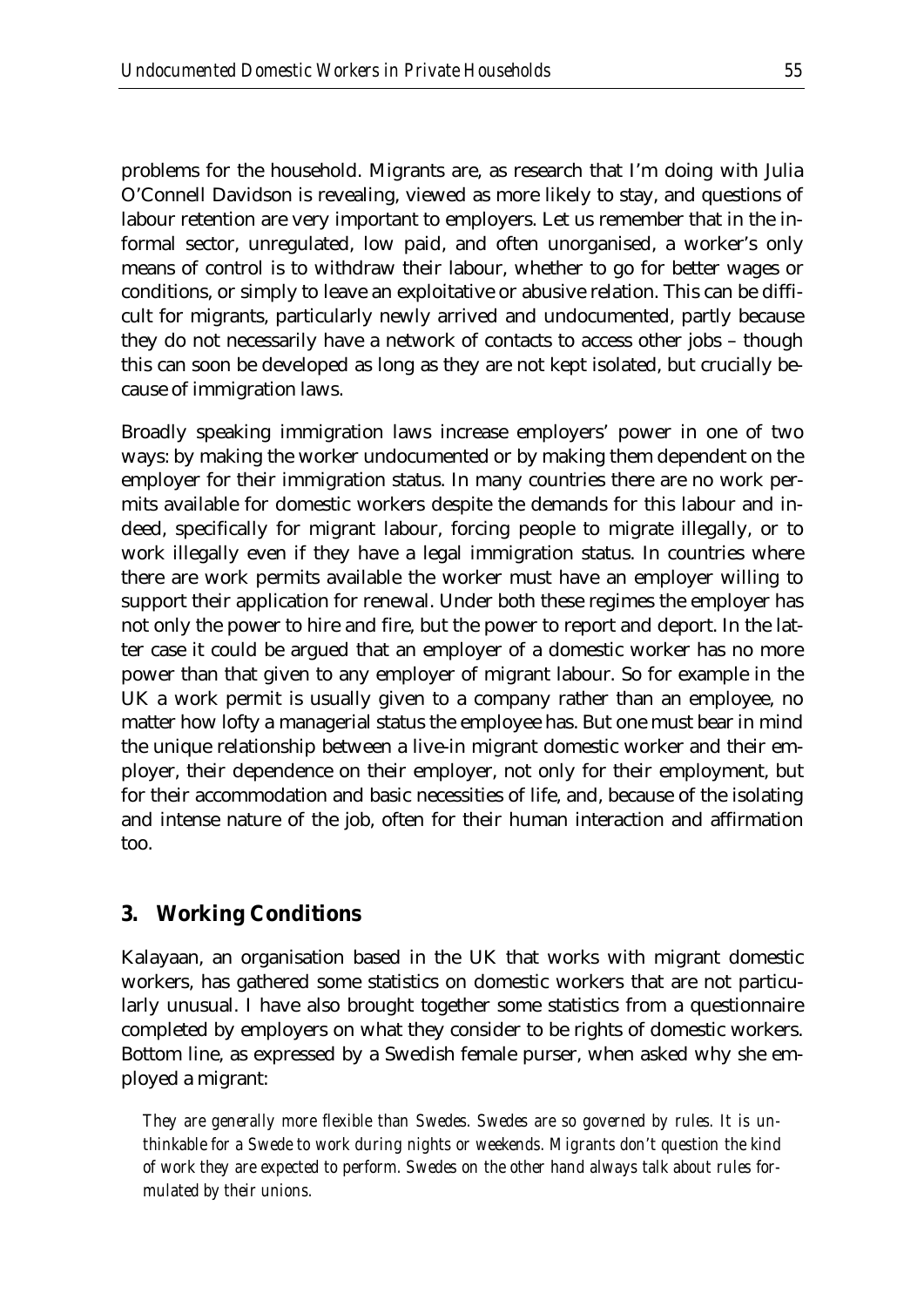#### **4. State Response**

European states respond differently, both to the demand for migrant domestic labour and to the presence of migrant domestic workers. We must appreciate that state intervention in the domestic labour sector is a very tricky business. Firstly because increasingly the state is not supposed to intervene in labour markets at all which are supposed to be self-regulating – with the huge exception of migrant labour of course, from which the domestic labour market must, we are told, be protected. Secondly, because this is not 'real' work: I've mentioned the lack of recognition given to reproductive labour which means that demand is very much hidden or not constructed as demand for labour (the importation of au pairs to do caring and cleaning work which is represented as cultural exchange is an interesting example of this). But it is also in part a reflection of the difficulty in commodifying domestic labour, and live-in caring labour in particular. Relations within the household are extremely difficult to regulate by contract. The home is constructed as governed by mutual dependency and altruism, in opposition to the instrumentalism and the self-interest of the market, encapsulated by contract. For instance, when employers are paying for childcare, they are not simply looking for a good worker motivated by career development and good pay packet, but a person who will care for the child, provide an intense and loving personal relation – indeed that is one of the perceived advantages of paying for care in one's own home rather than using nurseries. But can money buy love? Of course there are model contracts governing the relationship in several European states, and quite right too, that is a way forward, but in practice these do not manage to capture important elements of the relationship. As one employer put it "Adel, the contract is only paper. What is important is what is between me and you". Thirdly, for issues that can be contractually covered, how is the contract enforced and regulations implemented in the private household? How can a worker assert her rights against an individual employer in the private household? For the state is not supposed to intervene in the family. There are plenty of exceptions to this, particularly as those who work with migrants know, but it still holds true for many middle class households. Indeed, it is worth pointing out that for undocumented migrants this is an important advantage to working in such households, which you can be confident that the police will not raid and for all the isolation and exploitation, at least, provided you are a good worker, not be afraid of a knock on the door. This leads to all kinds of curious anomalies for caring work – in the UK for instance a childminder may not smoke in front of the children they are caring for – unless they are their children. The reasons for the hypocrisy and double standards of the state response to the demand for domestic labour are complex.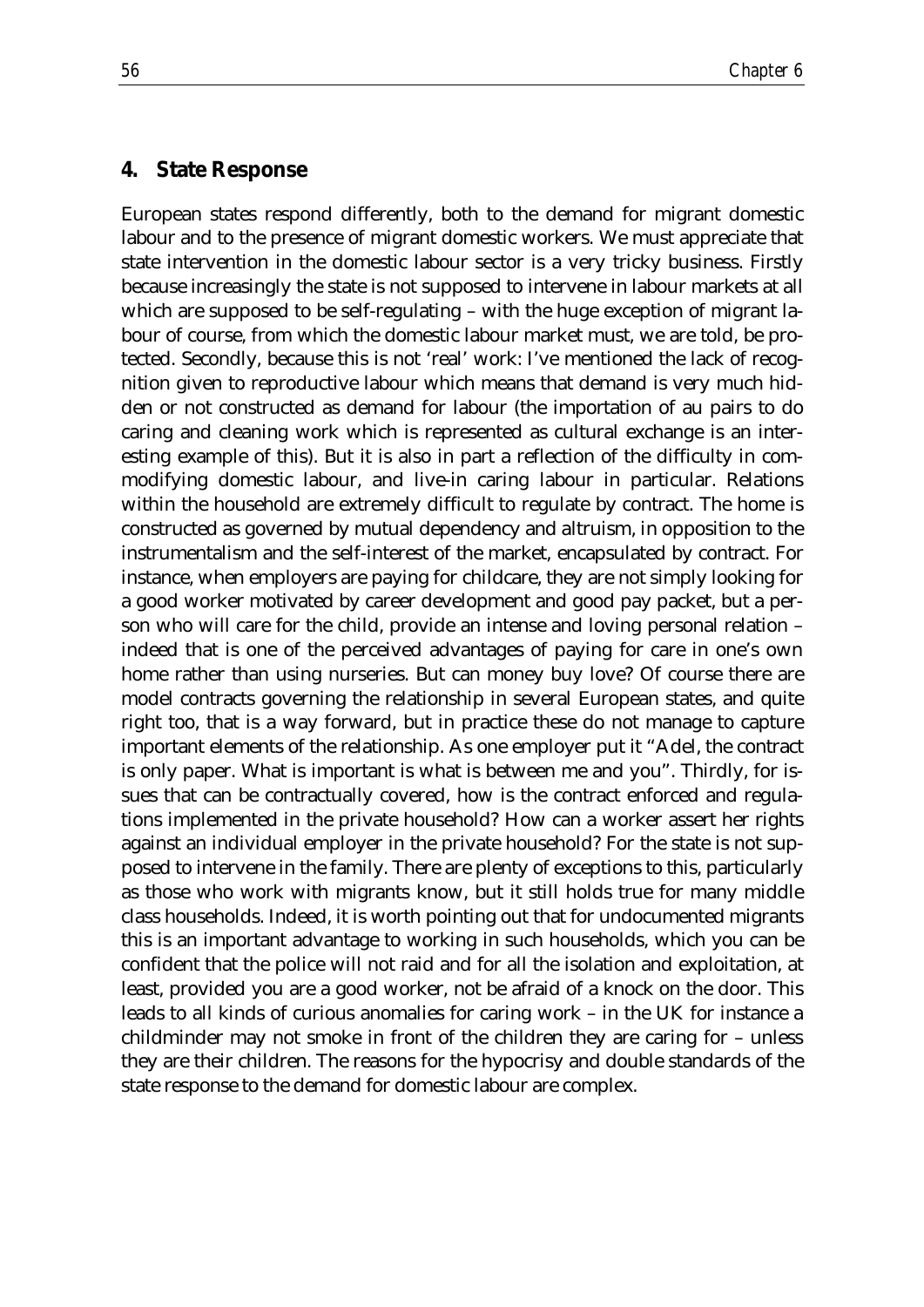## *PART 3 WHAT RIGHTS FOR UNDOCUMENTED MIGRANT WORKERS?*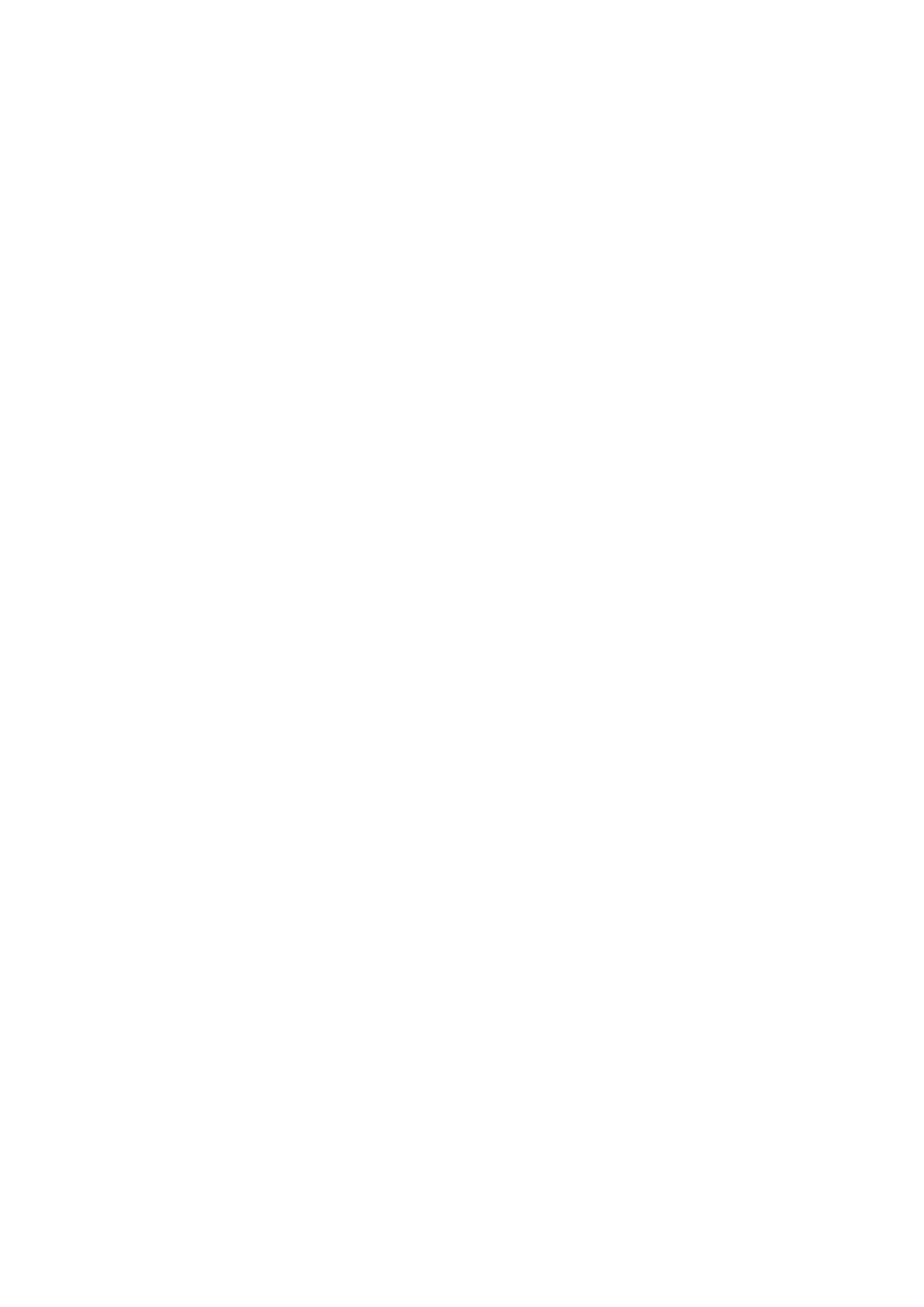### *CHAPTER 7 RIGHT TO FAIR WORKING CONDITIONS*

There is a difference between the right to work and the right to fair working conditions. Concerning the right to work, Article 23 of the Universal Declaration of Human Rights (UDHR), for example, is said only to apply to workers ordinarily residing in a country. But since many undocumented migrants are workers (who work in the informal labour market), the right to fair conditions of work is very relevant and important. The principle of safeguarding at least safe and fair working conditions such as remuneration for all workers, also for those who are undocumented, is expressly protected in instruments such as the International Covenant on Economic, Social and Cultural Rights (ICESCR), the International Convention for the Protection of the Rights of All Migrant Workers and the Members of Their Families (ICMW) and the ILO-Convention No. 143, all of which attempt to promote equality amongst migrant workers and nationals.

The ICMW is a very important instrument for the protection of undocumented (and documented) workers and their families from exploitation and the violation of their human rights. It entered into force on July 1, 2003, and is binding for the 22 countries that have ratified (in order of ratification): Egypt, Morocco, Seychelles, Colombia, Philippines, Uganda, Sri Lanka, Senegal, Bosnia-Herzegovina, Cape Verde, Azerbaijan, Mexico, Ghana, Guinea, Bolivia, Uruguay, Belize, Tajikistan, Ecuador, El Salvador, Guatemala and Mali. Ten countries<sup>38</sup> have signed the convention, the first step towards ratification.

In the ICMW, inhuman living and working conditions and physical abuse that many migrant workers endure are covered by the reaffirmation of their right to life (Article 9) and prohibition against cruel, inhuman or degrading treatment or punishment (Article 10) as well as the prohibition of slavery or servitude and forced or compulsory labour (Article 11). Migrant workers are to be treated as equal to the nationals of the host country concerning remuneration and conditions of work (Article 25), and have the right to join trade unions and any other associa-

<u>.</u>

<sup>38</sup> Bangladesh, Burkina Faso, Chile, Comoros, Guinea-Bissau, Paraguay, Sao Tome & Principe, Sierra Leone, Togo and Turkey.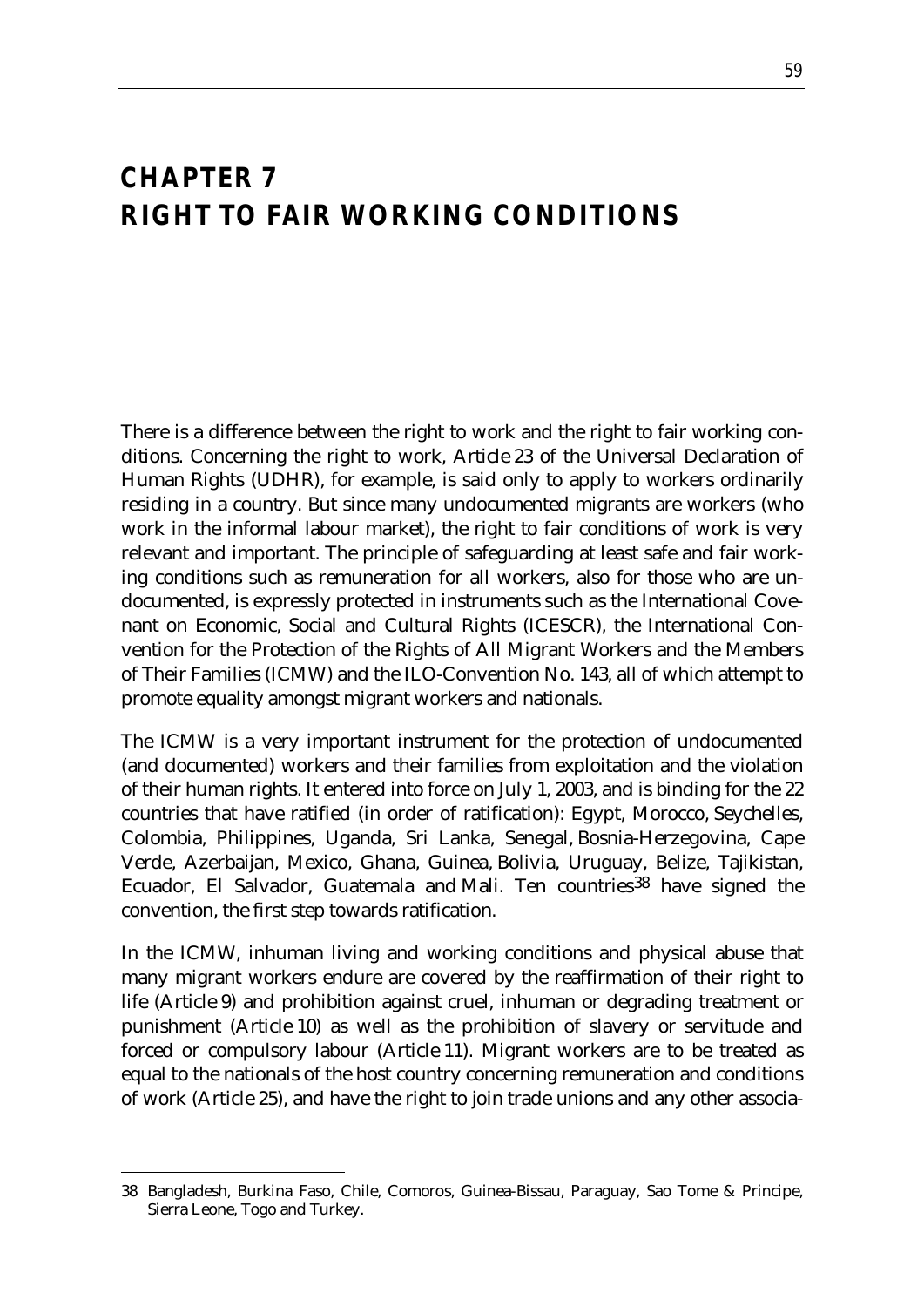tions with a view to protecting their economic, social, cultural and other interests (Article 26).

International Convention for the Protection of the Rights of All Migrant Workers and the Members of Their Families Article 25

- 1. Migrant workers shall enjoy treatment not less favourable than that which applies to nationals of the State of employment in respect of remuneration and:
- (a) Other conditions of work, that is to say, overtime, hours of work, weekly rest, holidays with pay, safety, health, termination of the employment relationship and any other conditions of work which, according to national law and practice, are covered by these terms;
- (b) Other terms of employment, that is to say, minimum age of employment, restriction on home work and any other matters which, according to national law and practice, are considered a term of employment.
- 2*.* It shall not be lawful to derogate in private contracts of employment from the principle of equality of treatment referred to in Paragraph 1 of the present article.
- 3. States Parties shall take all appropriate measures to ensure that migrant workers are not deprived of any rights derived from this principle by reason of any irregularity in their stay or employment. In particular, employers shall not be relieved of any legal or contractual obligations, nor shall their obligations be limited in any manner by reason of such irregularity.

Reference to the right to fair and just working conditions for all workers is also made in the International Covenant on Civil and Political Rights (ICCPR), which forbids any forced or compulsory labour (Article 8) and attributes the right to everyone to recognition everywhere as a person before the law (Article 16).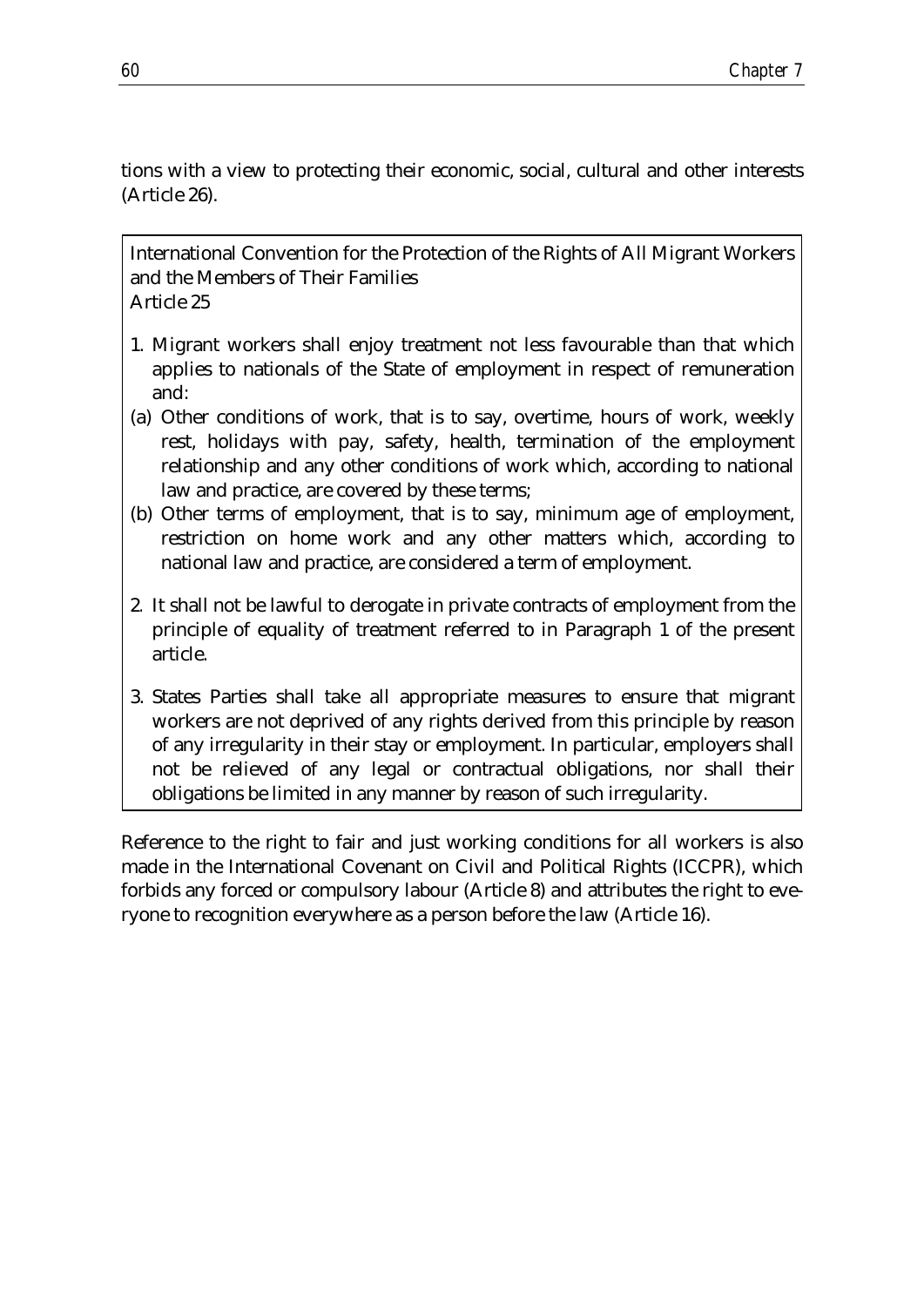# *CHAPTER 8 FORCED LABOUR AND MIGRANT WORKERS*

*Roger Plant, Head, Special Action Programme to Combat Forced Labour, ILO, Geneva.*

This paper addresses in particular two issues. First, what are the minimum standards to protect workers from forced labour? Second, what strategies can be developed to this effect? These are two central issues at the heart of the ILO's new global programme against forced labour, which commenced just over a year ago in response to a rising need in many parts of the world, including Europe.

## **1. Standards Against Forced Labour**

International standards, whether of the United Nations or the ILO itself, can be presented quite briefly. Of more importance is the need to adapt these standards creatively to the needs of the modern world, and to new vulnerable categories of workers, especially irregular or undocumented migrant workers.

The ILO has two conventions against forced labour, one adopted 73 years ago in 1930, the second in 1957. The first, Convention No. 29, contains the basic definition of forced labour which is still considered valid today. Forced labour is "all work or service which is exacted from any person under the menace of any penalty and for which the said person has not offered himself voluntarily". Please forgive the lack of gender sensitivity, from an age-old instrument. There are certain exceptions such as prison labour imposed after a court sentence, compulsory military service, or minor communal services considered as normal civic obligations.

The second convention – adopted at the height of the cold war, and just over a decade after the Nazi concentration camp era – did not change the definition of forced labour. Rather, it emphasized the urgency of the immediate abolition of forced labour for political or ideological purposes. Ratifying states undertook to suppress any form of forced labour as a means of political coercion or education, or as a punishment for holding political views ideologically opposed to the existing system; as a method of mobilizing labour for purposes of economic development; as a means of labour discipline; as a punishment for having participated in strikes; or as a means of racial, social, national or religious discrimination.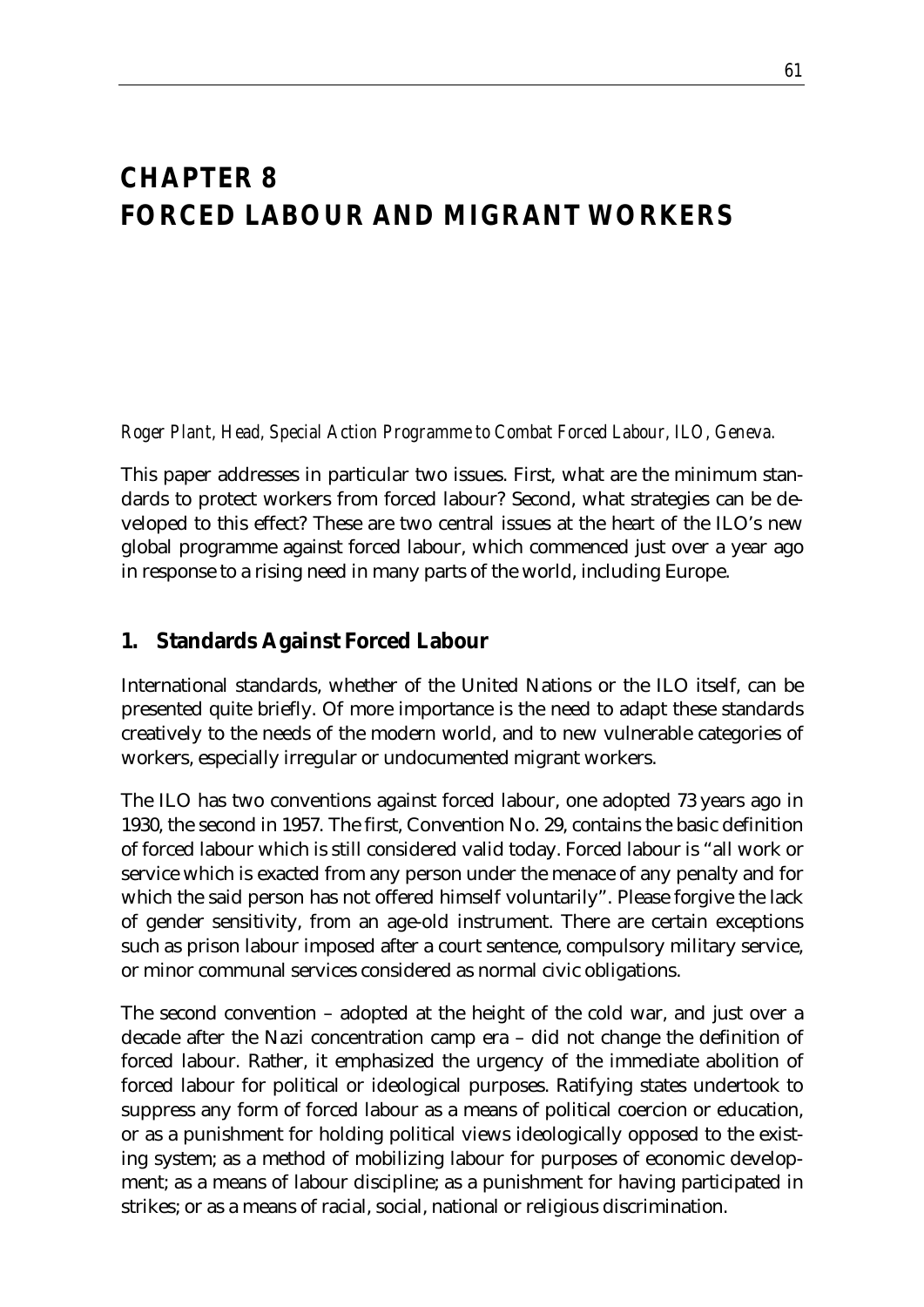The two ILO instruments on forced labour have to be considered together with the two League of Nations or UN Slavery Conventions, adopted at very similar periods. A 1926 Convention proscribed more traditional forms of slavery. A 1956 UN Convention on the Abolition of Slavery, the Slave Trade and Institutions and Practices Similar to Slavery is of more relevance for today's discussion. It calls on states to abolish progressively, and as soon as possible, such practices as debt bondage and serfdom. This is the first attempt to grapple with the subjects of debt bondage and debt servitude in international law. Debt bondage is defined as "the status or condition arising from a pledge by a debtor of his personal services or those of a person under his control as security for a debt, if the value of those services as reasonably assessed is not applied towards the liquidation of the debt or the length and nature of those services are not respectively limited and defined". In fact, as I shall argue later, it is of much importance in legal terms for understanding the kind of forced labour and modern slavery that can affect migrant workers in the continent of Europe today.

In looking at these definitions, we have to understand the historical context. The earlier instruments were concerned mainly with abuses by colonial powers, and with the need to protect indigenous workers against such abuses. The ILO's second convention was even more concerned with the state, as the institution which exacts forced labour for political purposes. But today's situation is different. Most coercion against workers is exacted by private agents and enterprises, often in the black and shadow economy, and in a disturbing number of cases linked to organized crime. In these cases the duty of the state is to pass the appropriate legislation against forced labour, to identify and prosecute the offenders, to release and rehabilitate the victims, and to tackle the structural causes of the problems in accordance with the circumstances of each country.

Seen in this light, a highly relevant standard is the so-called 'Palermo' or 'trafficking' Protocol of the year 2000, supplementing the UN Convention against Transnational Organized Crime.39 This instrument is about to enter into legal force, having recently received notice of its 40<sup>th</sup> ratification, the minimum number needed to enter into force. This Protocol defines "trafficking in persons" as the "recruitment, transportation, transfer, harbouring or receipt of persons, by means of the threat or use of force or other forms of coercion, of abduction, of fraud, of deception, of the abuse of power or of a position of vulnerability or of the giving or receiving of payments or benefits to achieve the consent of a person having control over another person, for the purpose of exploitation". Exploitation in turn is defined as, "at a minimum, the exploitation of the prostitution of others or other

<sup>39</sup> Its full title is the Protocol to Prevent, Suppress and Punish Trafficking in Persons, especially Women and Children (United Nations, 2000).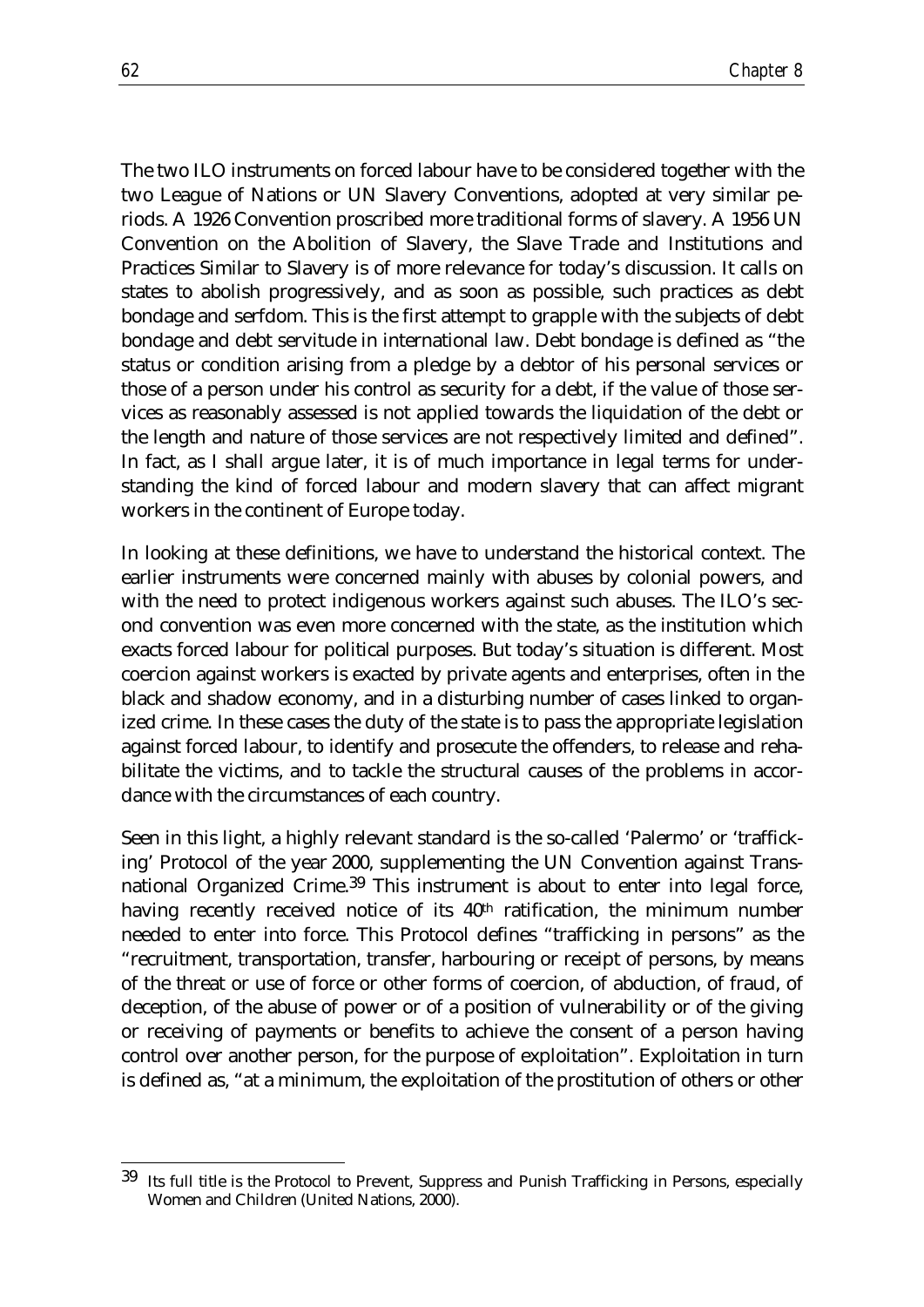forms of sexual exploitation, forced labour or services, slavery or practices similar to slavery, servitude or the removal of organs".

This protocol is now causing UN Member States, in particular in Europe at present, to revisit their criminal laws. Trafficking, as we all know, is very much in the international limelight at present. The media attention, however, tends to be almost all on the plight of the young women or girls trafficked into sex slavery, into the brothels and massage parlours of the main European cities. The first European legislation, in Belgium and Italy for example, considered the trafficking paradigm as applicable only to sexual exploitation. Slowly but surely, though, analysts and policy makers are turning to the other forms of trafficking, for forced labour and labour exploitation. The Dutch Ministry of Justice will be undertaking a study into other forms of slavery and labour exploitation in the Netherlands, beyond the sex sector. The German government has requested our assistance in clarifying the concept of forced labour, as an element in the new penal code definition of trafficking in human beings. The governments of Sweden and Switzerland are currently working along similar lines. Further east, Russia's Duma has drafted a new basic law on trafficking, covering debt bondage, forced or compulsory labour, and slavery. In the present Russian draft, labour exploitation in home servitude and catering, production, agricultural and criminal business is listed among the activities where the victims of trafficking can be subject to criminal exploitation.

## **2. Definitional and Strategic Dilemmas**

The ILO view is that its own definition of forced labour is flexible enough to cover modern forms of coercion. Certainly its supervisory bodies responsible for the application of conventions have progressively taken on board such concerns as trafficking, debt bondage and bonded labour. Some people, however, feel that new instruments are necessary. Concerns are also expressed about the 'trafficking paradigm'. The agencies and institutions involved in work against trafficking generally assume that, perhaps after the prosecution of the traffickers, the victims will be returned home. They may, in the case of victims of sexual exploitation, be given a degree of short-term protection. At the end of the road, the assumption is that they will be repatriated and somehow rehabilitated.

Many people also question whether forced labour as such exists in European destination countries. There is much anecdotal reference to trafficking for labour exploitation in garments and textiles, construction, agriculture, the entertainment sector and the hotel industry. There have been very few systematic studies, a deficit that our own ILO programme against forced labour is now trying hard to remedy. And there are very few complaints, for very simple reasons. Under the current legal and political situation, there is no incentive for a forced labour victim to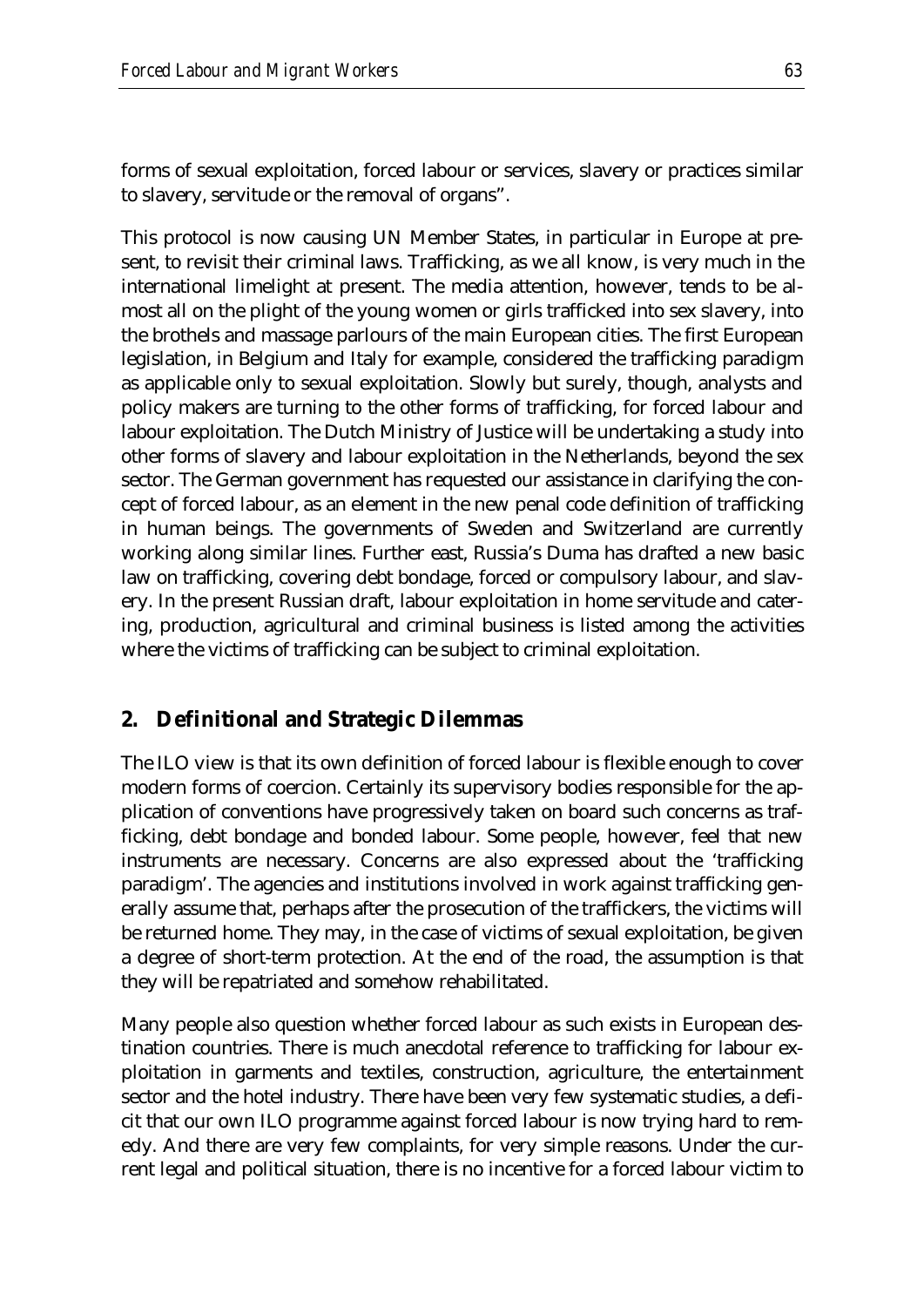register a complaint. For irregular and undocumented workers, the most likely outcome will be deportation.

A further problem is that the victims are very often in ethnic enclaves. The clearest example is the smuggled or trafficked Chinese workers, in France and Italy, Israel, Russia and elsewhere. Our first pilot study, carried out by a Chinese lawyer in France, concluded that the conditions of recruitment and employment were indeed forced labour, but they may not be perceived as such. And there is a question mark over when and whether the conditions are definable as debt bondage, under the UN Slavery Conventions. Chinese undocumented workers and their families incur huge debts of up to USD 40,000. Working hours and living conditions are horrendous. Workers can be confined. There is widespread evidence of threats and violence against workers and their families back home, in the case of late payment of debt. But most Chinese workers appear to see light at the end of the tunnel, assuming they will work off the debt over a period of between five and ten years.

#### **3. Strategies**

Finally a few words about strategies, and in particular the strategic approach of our own Special Action Programme against Forced Labour.

As with all work on trafficking, there is a need to work across the cycle in origin and destination countries. In destination countries we need rigorous case studies, sometimes of a general nature, sometimes together with a particular ethnic group, and sometimes by the industrial sector. We have launched these studies in a number of Balkan countries, in France, Germany, Hungary, Russia, Turkey and the United States. Without better facts, it will prove impossible to move forward.

Second, there is a need for balanced assessment of labour demand in different regions and sectors, taking account of demographic projections and new production techniques. Most rational assessment knows that migrant workers, large numbers of them currently undocumented, do the jobs that the nationals of destination countries won't do, work for far lesser wages, and present no competition for the domestic labour force. Moreover, it is not difficult to predict that the need will increase, with the ageing societies of Western Europe. And yet xenophobia against these much-needed workers is on the rise almost everywhere. Of equal importance, the imbalance between migration policies and labour demand in certain sectors is creating the preconditions for trafficking. On this issue, one needs to convince reputable businesses that better managed migration is in their own interest. At the recent OSCE Economic Forum in Prague, there were some interesting discussions as to the extent to which labour trafficking and organized crime are penetrating legitimate as well as 'cowboy' businesses. But some involvement of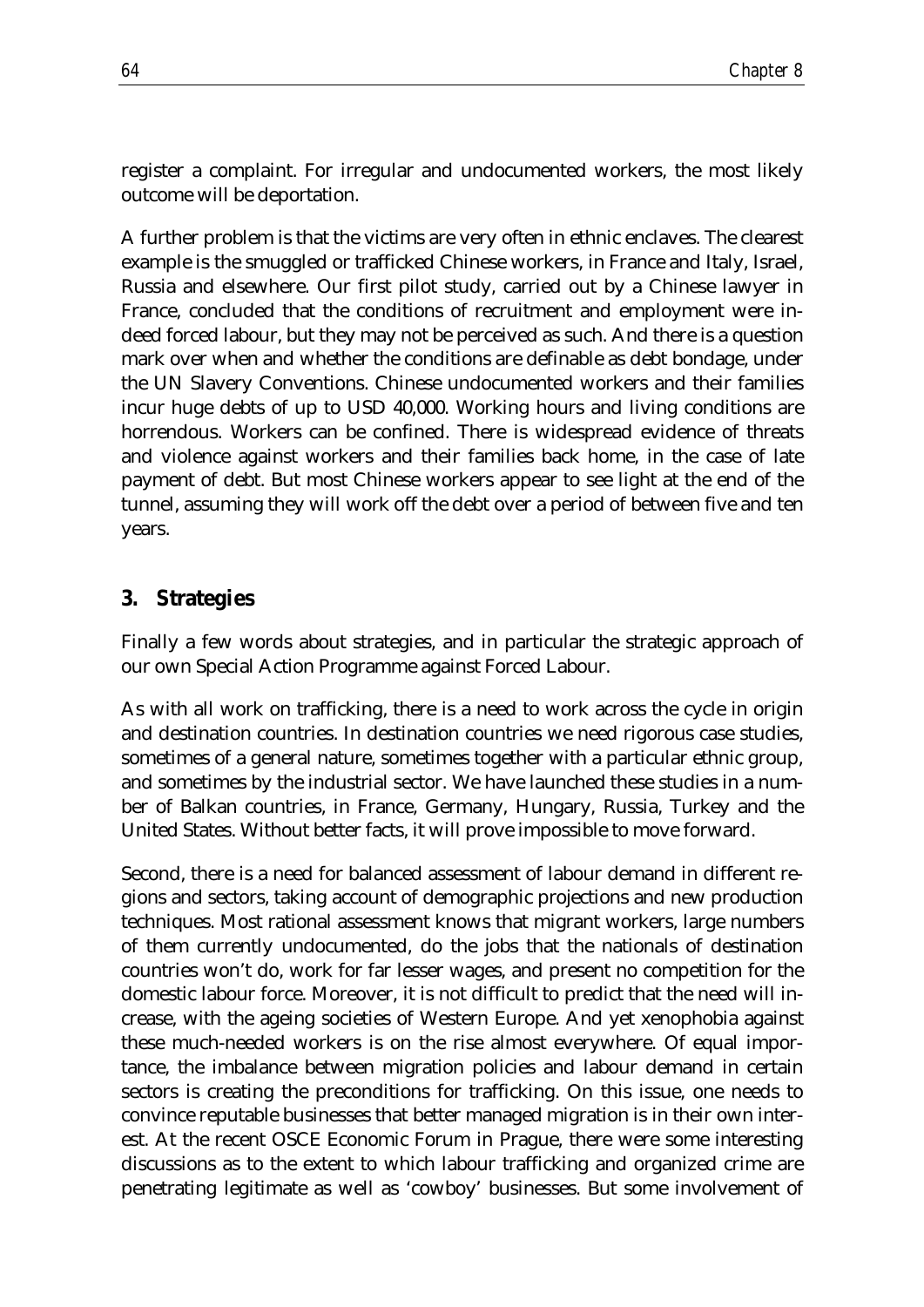employers' as well as workers' organizations will be imperative for real progress on these issues.

That trade unions need to be more involved, is an obvious point. In the ILO we have seen signs of positive international and national trade union involvement, in agriculture and construction amongst other sectors. Trade unions can strengthen themselves in the long term, by incorporating migrant workers within their ranks and taking their issues on board.

And of course – an obvious but still contested point – labour inspection, monitoring, and some regulation of employment services and contractual systems are a *sine qua non* for eradicating the modern forced labour to which undocumented migrants are subjected. In some countries deregulation has gone so far that labour inspection is almost non-existent, and private employment agencies can operate practically without controls. No one wants to return to state monopolies over all employment services, the bugbear of private enterprise. But nor do we want a proliferation of the employment-cum-tourist agencies that trick young women into brothels, or Chinese and other migrant workers into sweatshops. This may not be a popular issue today, but it has to be driven back onto government agendas.

In our own activities, when we identify the victims of forced labour, we are aiming to develop integrated programmes of action in the poorer origin and wealthier destination countries. This combines research, community development, awareness raising, victim identification and support, labour market analysis, and a contribution to law enforcement through the strengthening of labour institutions. Above all, we want to ensure that these social and labour concerns are given the same weight as border and security concerns, when migrant workers are dealt with.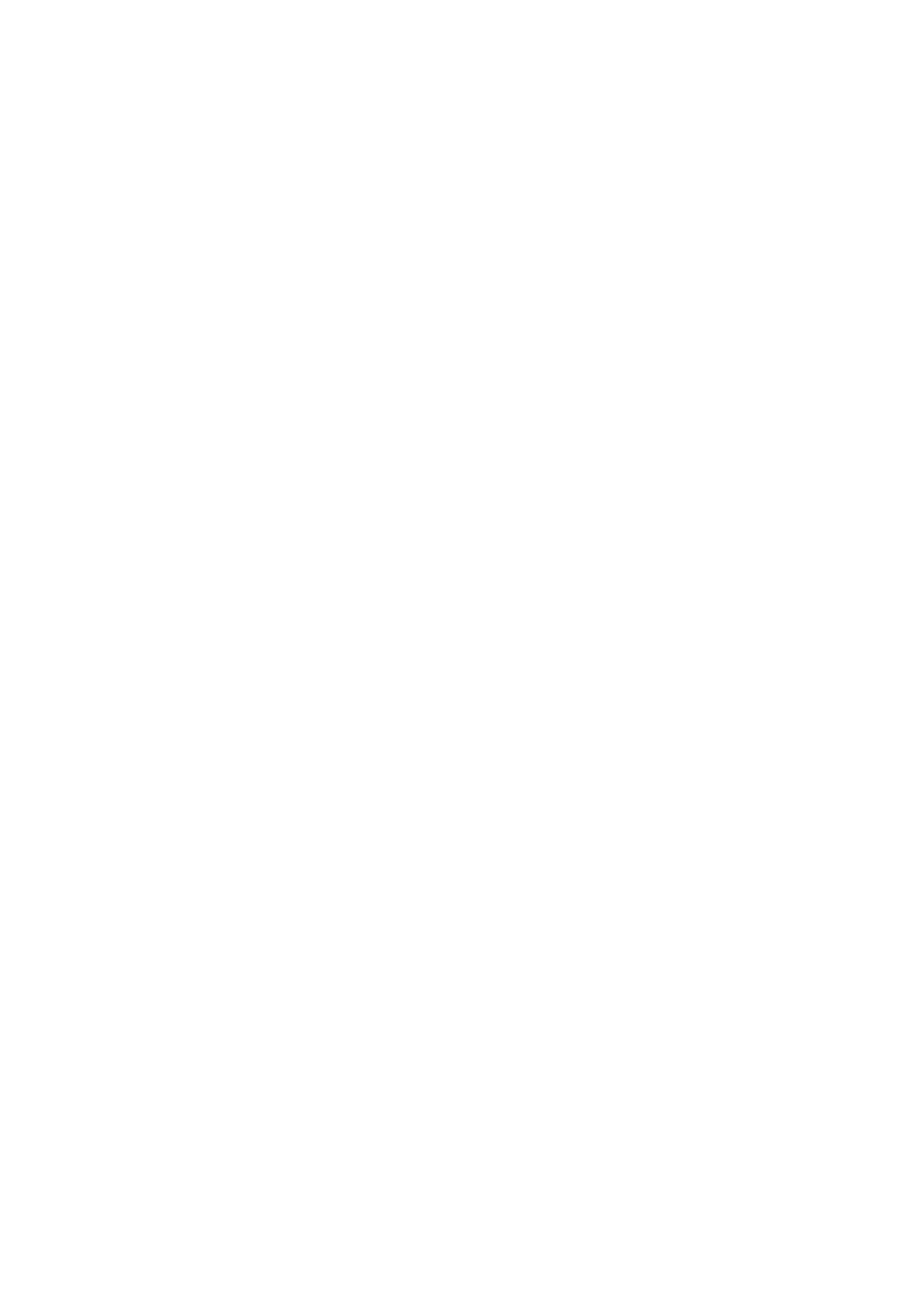# *CHAPTER 9 THE SITUATION OF UNDOCUMENTED PERSONS IN THE U.S.: A PRACTICAL OVERVIEW*

*Anna Marie Gallagher, Pedro Arrupe Chair of Migration and Refugee Law at the University of Deusto in Bilbao, Spain.*

## **1. Introduction**

America is a nation of immigrants. This sentiment is universally accepted and recognized by Americans regardless of political affiliation or ideology. During the 1990s, there were record high numbers of immigrants coming to the country; over 13 million immigrants40 entered the United States – more than one million per year. According to the United States Census of 2000, 31 million foreign born persons were living in the U.S. as of the date of the census, documented and undocumented, representing 11% of the entire population. It has been estimated that the undocumented population may be as high as 10 million persons, and half of that number is Mexican nationals.41

Undocumented persons are those persons who either enter the United States without inspection, the majority through the U.S./Mexican border, and those persons who enter the United States with documentation which subsequently expires or becomes invalid. It is important to note that under the United States Constitu-

<sup>&</sup>lt;u>.</u> <sup>40</sup> The terms immigrant, migrant and noncitizen in this paper include documented and undocumented persons. Documented immigrants are those persons who enter the United States, are inspected and admitted formally. Documented persons include lawful permanent residents, non-immigrant visa holders, asylees, refugees and persons paroled into the United States (parolees).

<sup>&</sup>lt;sup>41</sup> It is difficult to determine with any precision the number of undocumented persons living and working in the United States. In 1996, the Immigration and Naturalization Service (INS) estimated that as of October 1996 there were 5 million undocumented migrants in the United States, with an estimated growth of 275,000 more persons per year. U.S. Dep't of Justice, 1998 Statistical Yearbook of the Immigration and Naturalization Service 239 (2000). However, according to a press release issued in January 2003, the INS admitted miscalculating that number in the past and estimates that the current population of undocumented persons is 7 million, with an annual growth of 375,000 more persons per year. See, Press Release, INS Releases Updated Estimates of U.S. Undocumented Resident Population (Jan. 21, 2003) available at http://bcis.gov , last visited on June 29, 2003.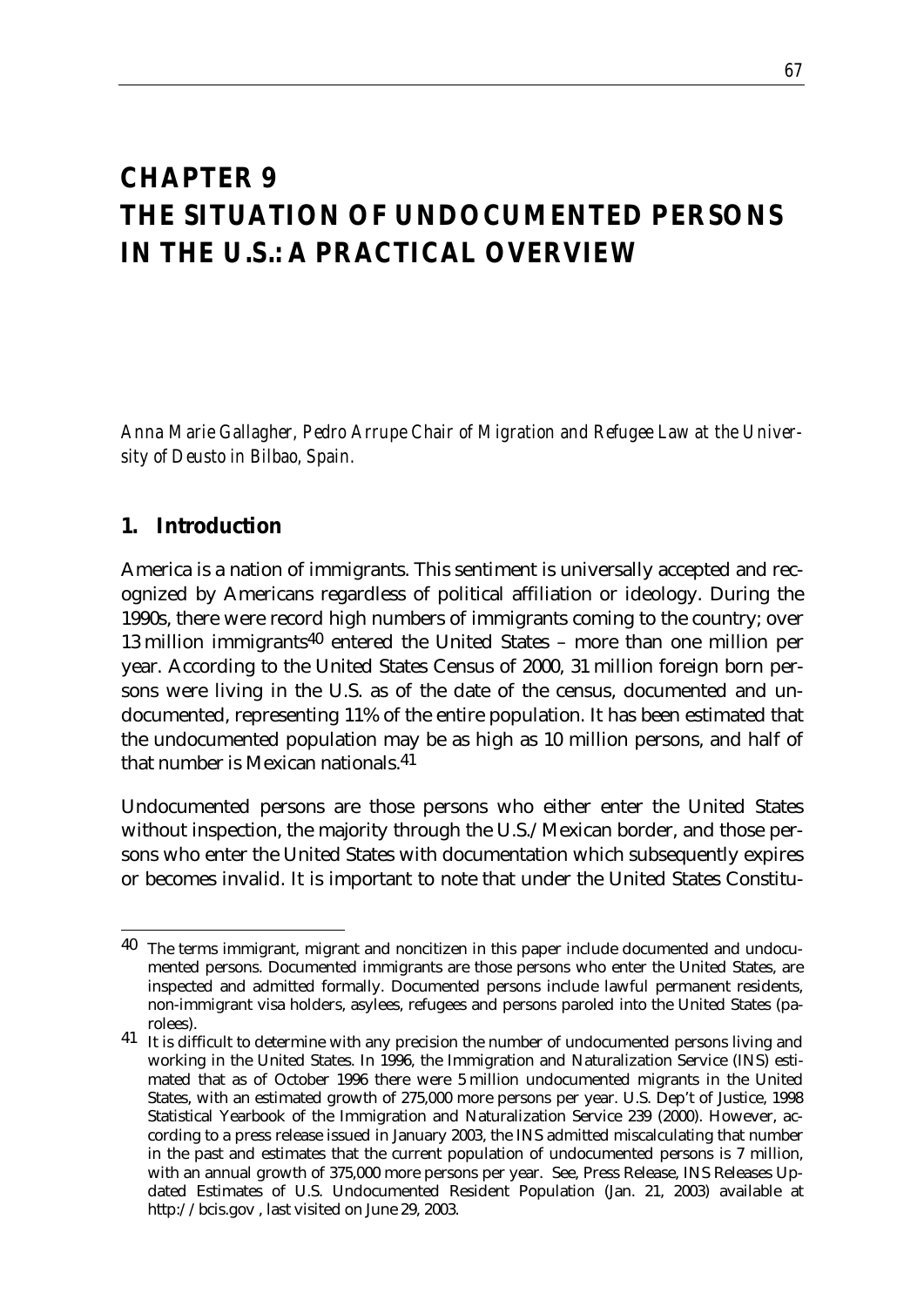tion, all persons born on U.S. soil are considered citizens.42 Therefore, the status of an undocumented immigrant does not pass from one generation to another.

The major destination states in the United States for immigrants, documented and undocumented, are: California (28%); New York (12%); Texas (9%); Florida (9%); New Jersey (5%), and Illinois (5%).43 Despite statements to the contrary, the possibility of accessing government public benefits does not appear to drive the migration choices of immigrants. Although the states listed above have the highest numbers, many migrants have also settled in new, non-traditional growth states which have relatively weak safety nets for immigrant families. These include North Carolina, Georgia, Nevada, Arkansas, Utah, Tennessee, Nebraska, Colorado, Arizona and Kentucky.44 The primary factor influencing these destination choices is the availability of jobs.

Despite the continued and increasing need for a migrant work force, legislative, executive and judicial officials continue to pass restrictive laws, implement even more restrictive policies towards immigrants and issue disturbing court opinions, especially after the events of September 11, 2001. Several laws and court decisions over the last fifteen years have resulted in serious adverse consequences for immigrants wishing to permanently settle and make their lives in the United States. Starting in 1986, employers – prior to hiring an employee - were required to demand proof that their employees had the legal right to work in the United States.<sup>45</sup> Before 1986, there were no laws either sanctioning employers who hired undocumented workers or laws requiring such workers to show proof of legal status. The 1986 laws had the unintended effect of the creation and subsequent growth of a huge false document industry.

During the 1990s, the United States Congress drastically reduced the possibilities for unskilled undocumented workers to obtain permanent residency through sponsorship by their employers in what is known as the labour certification process.46 As a result of these legislative changes, the waiting periods to obtain permanent legal status for unskilled workers – those whom the employers are willing to sponsor – have increased from a period of a few years to over ten years, significantly reducing the possibilities for residency.

<sup>42</sup> U.S. Const. 14th Amendment.

<sup>&</sup>lt;sup>43</sup> Fix C. & Passel, "Immigrant Families and Workers: Facts and Perspectives", Brief No. 2 (Urban Institute 2002) available at http://www.urban.org , last visited on June 29, 2003.<br>  $44\,\,$  Ibid

<sup>45</sup> Immigration Reform and Control Act of 1986, Pub. L. No. 99-603, 100 Stat. 3359 (Nov. 6, 1986). 46 Through this process, employers in the United States can sponsor an employee or potential

employee for lawful permanent residence upon proof that there are insufficient U.S. workers to fill the position.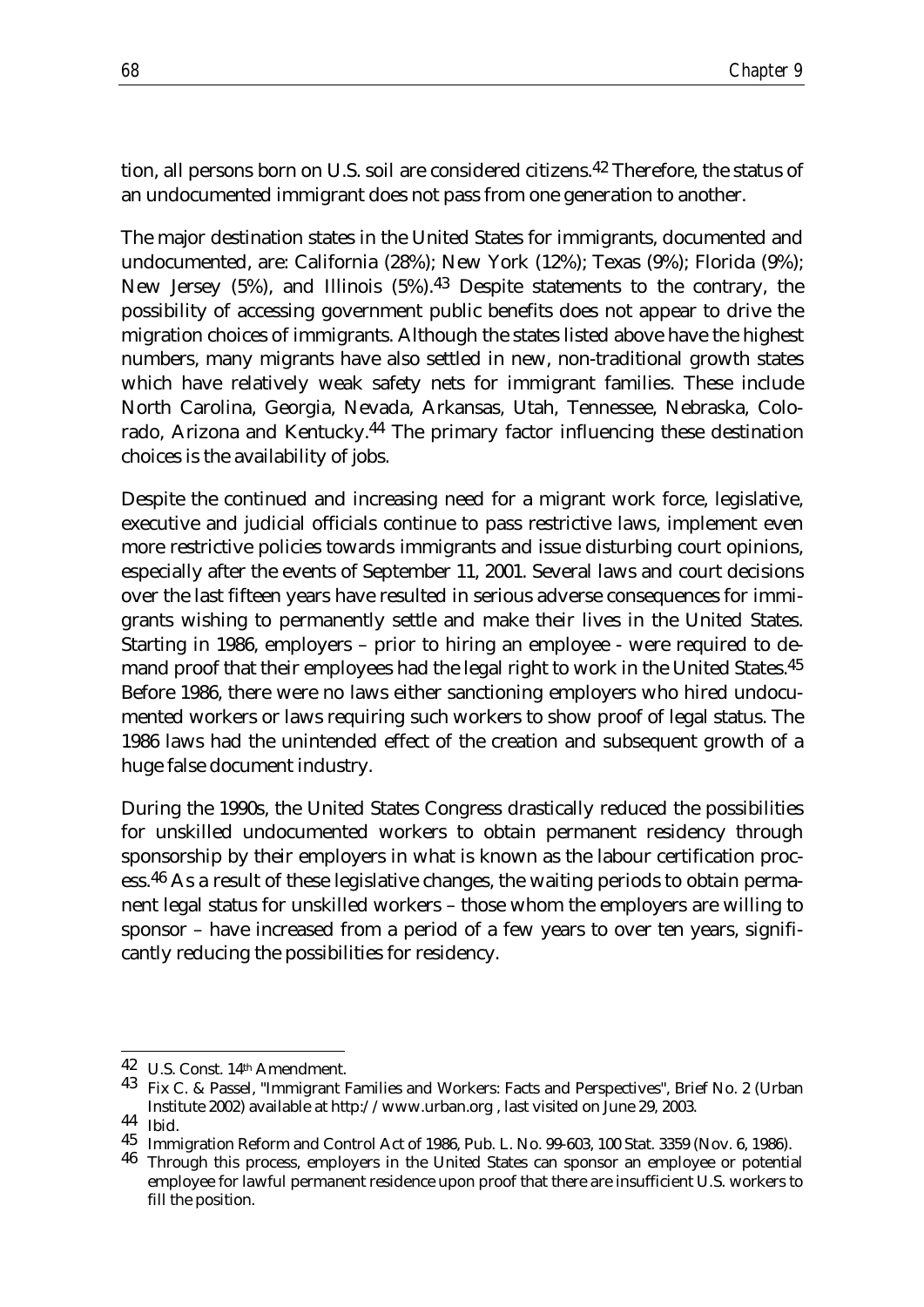Finally, provisions contained in the Illegal Reform and Immigrant Responsibility Act of 1996 bar immigrants in the United States - unlawfully for a period of six months or more who travel outside and seek readmission - from re-entering for periods of up to ten years, depending on the length of time that they were out of status.47

## **2. Labour Situation and the Rights of Undocumented Workers**

Prior to 1986, employers were not prohibited from hiring undocumented workers nor were undocumented workers required to obtain authorization to work in the United States. However, with the passage of the Immigration Reform and Control Act of 1986 (IRCA) and subsequent implementing regulations, employers are now required to obtain proof of each employee's right to work in the U.S.48 Such proof must be documented on a governmental form, the Employment Eligibility Verification Form, known as an I-9 Form, maintained on the premises of the employer and made available upon request for inspection by the government. Employers who hire persons not authorized to work in the United States are subject to receiving fines up to \$11,000 per unauthorized hire.49

Employees in the United States are authorized to work either automatically - as United States citizens or lawful permanent residents – or with authorization from the Bureau of Citizenship and Immigration Services (BCIS). Persons who are eligible for work authorization include asylees, refugees, certain non-immigrants whose temporary visas permit them to work and other persons granted permission because of a pending asylum application or temporary permission to stay in the United States.50

All persons in the United States, regardless of immigration status, have the right to organize and join labour unions and to engage in collective bargaining. Citizens, lawful permanent residents, documented and undocumented workers generally have the same workplace rights under many labour and civil rights laws in the United States. These rights include minimum wage and overtime pay, disability

<sup>&</sup>lt;sup>47</sup> This provision of the 1996 law takes effect when a person leaves the country and attempts to return. Persons in an unlawful status for six months to a year are subject to a three year bar. Persons in an unlawful status for over a year are barred from returning for ten years. INA § 212(a)(9)(B)(i) [8 USC § 1182(a)(9)(B)(i)].

<sup>48</sup> Immigration Reform and Control Act of 1986, Pub. L. No. 99-603, 100 Stat. 3359 (Nov. 6, 1986); INA 274A [8 USC § 1324a]; 8 CFR § 274a.1(g). 49 INA § 274A(e)(4) [8 USC 1324a(e)(4)].

<sup>50</sup> The categories of persons who must request work permission in the United State are listed in 8 CFR § 274a.12. The Code of Federal Regulations (CFR) is available on the website of the Bureau of Citizen and Immigrant Services at http://www.bcis.gov.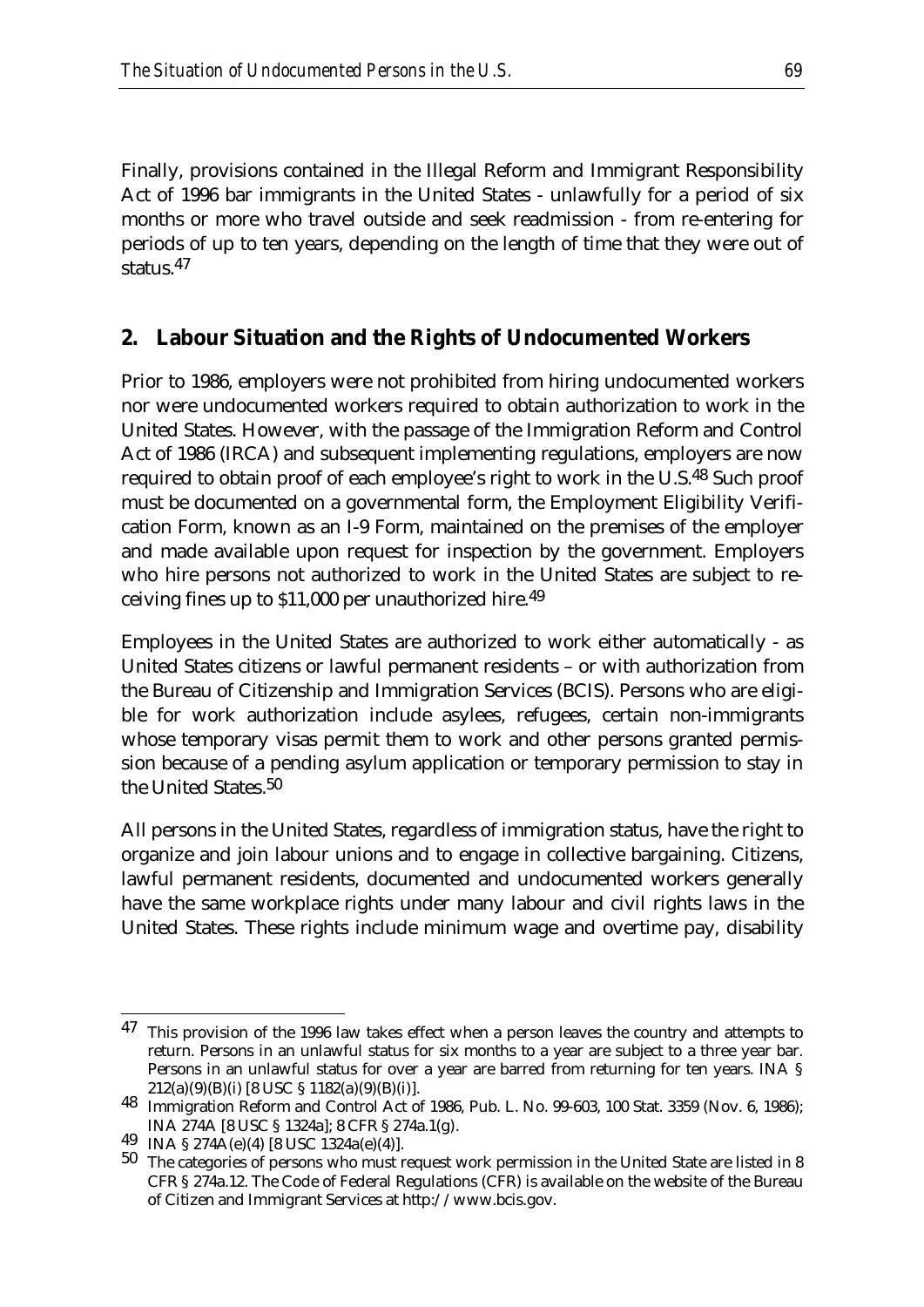pay and compensation, safe worksite conditions and guarantees that the workplace will be free of discrimination based on race, gender, religion and ethnicity.51

Although undocumented workers have many of the same rights as documented immigrants and U.S. citizens in the workplace, they face particular problems when they seek to exercise those rights. At times, employers use the threat of deportation proceedings against undocumented workers who are active in organizing and forming a union. Additionally, undocumented workers are afraid to file claims against unscrupulous employers who pay either below the minimum wage or, sometimes, do not pay at all. The threat alone of deportation – whether carried out or not – is often sufficient to discourage workers from exercising their rights.

A recent United States Supreme Court case has made the situation worse. In *Hoffman Plastic Compounds v. National Labour Relations Board*,<sup>52</sup> the United States Supreme Court held that the National Labour Relations Board (NLRB) had improperly ordered back pay to an undocumented migrant worker. Jose Castro was one of several employees fired by Hoffman Plastic for union organizing activities. In issuing the decision, an administrative law judge (ALJ) found several unfair labour practices by the company, which subsequently appealed the decision to the National Labour Relations Board. The NLRB agreed with the ALJ and ordered Hoffman Plastic to reinstate the fired employees, including undocumented migrant worker Jose Castro, and provide them with back pay. During a subsequent hearing to determine the amount of back pay, the ALJ learned that Mr. Castro was an undocumented Mexican national who had borrowed a friend's birth certificate to obtain employment and, therefore, recommended neither reinstatement nor back pay for him.

The case was subsequently appealed to the United States Supreme Court which addressed the following question: Is an undocumented alien who, without the employer's knowledge, obtained employment by presenting fraudulent immigration documents to the employer, entitled to back pay as compensation for the employer's violation of the National Labour Relations Act – retaliatory firing for union organizing - even if the migrant worker was not authorized to work in the United States during the back pay period? The Supreme Court held that such a person is not entitled to back pay and found that the National Labour Relations Board improperly awarded back pay to Mr. Castro and reversed the lower court and administrative agency decisions ordering that the employer pay the amount in question.

<sup>51</sup> For more information on immigrants and labour rights, visit the website of the AFL-CIO, a federation of U.S. unions, at http://aflcio.org. <sup>52</sup> 535 U.S. 137 (2002).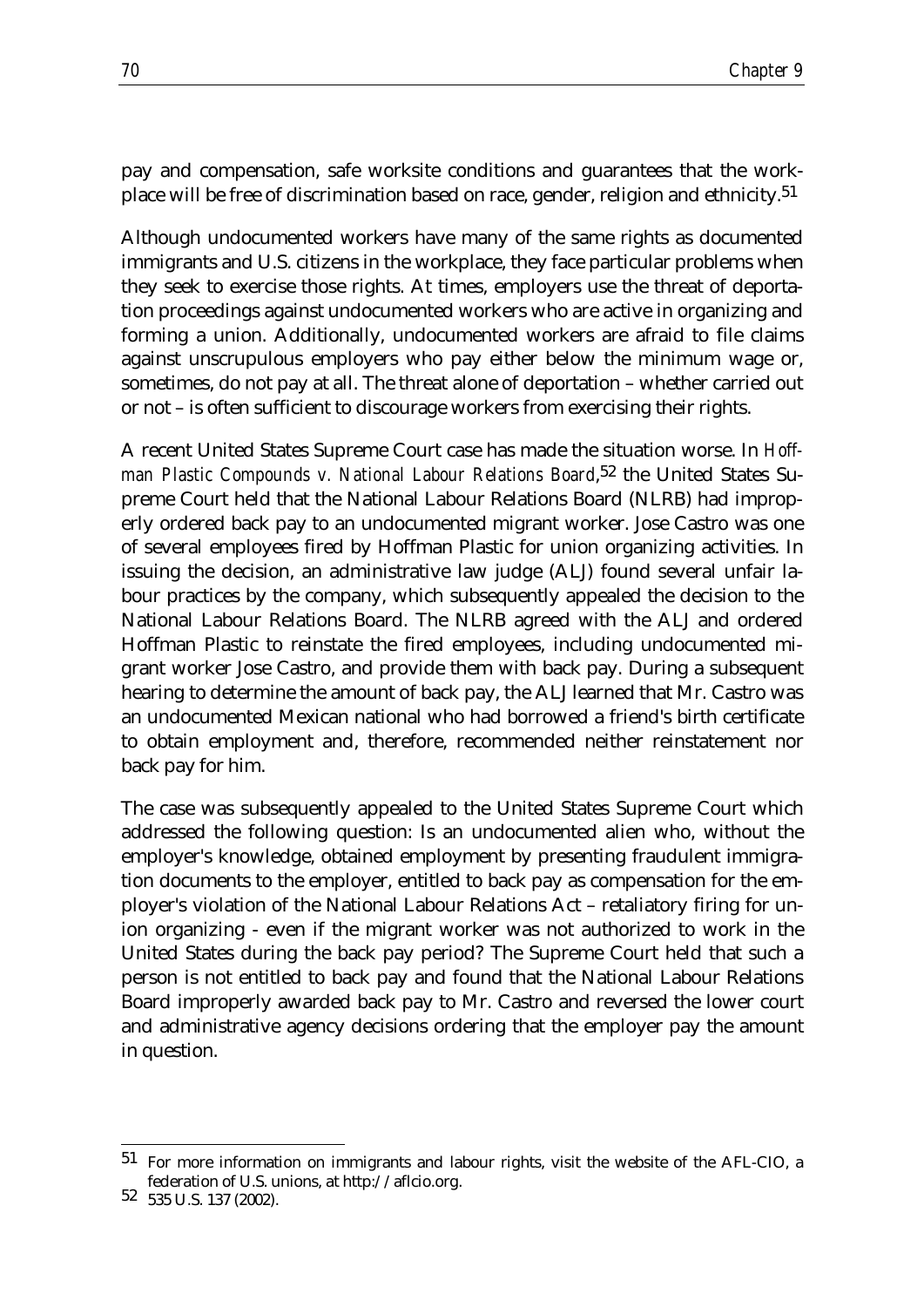The AFL-CIO, a federation of North American unions with over 13 million members, has filed a complaint with the International Labour Organization (ILO) concerning the Supreme Court's decision in *Hoffman Plastics Compound v. NLRB.* The complaint alleges that the decision was a violation of ILO conventions that protect the rights of workers 'without distinction whatsoever' and against acts of antiunion discrimination. It is anticipated that the ILO will address the complaint and issue a decision in 2003.53

As a result of the Supreme Court decision, undocumented migrants are even more fearful of pursuing claims against employers and of exercising their labour rights. Undocumented migrant workers are afraid to organize and form unions, to file wage complaints or to request worker compensation benefits as a result of a disability or injury caused by their employment. In the wake of the *Hoffman* decision, law firms representing companies and businesses around the United States are advising their clients that they may face less financial exposure for claims of employment discrimination and wrongful discharge cases involving undocumented migrants. In unpaid wage cases, attorneys representing employers are requesting that the courts order immigrants to disclose their legal status in the United States. Although many courts have denied such requests, others have ordered disclosure in cases involving unpaid wages, discrimination and workers' compensation claims.54

### **3. Welfare Benefits for Undocumented Migrants**

Prior to 1996, all noncitizens, regardless of immigration status, were eligible to receive federal and state welfare benefits. On August 22, 1996, former President Clinton signed into law the Personal Responsibility and Work Opportunity Reconciliation Act of 1996 (PRWORA).55 This act provided for a comprehensive revision of the welfare laws of the United States as applied to citizens and noncitizens alike. Many provisions addressed issues relating to access by documented immigrants, refugees and undocumented immigrants to virtually all federal, state and local benefits. A major goal of PRWORA was to discourage immigrants likely to seek public benefits from entering the United States.

<sup>53</sup> See, Press release, AFL-CIO Files Complaint with United Nations ILO on Hoffman Plastic Supreme Court Decision Denying Immigrant Workers Rights (Nov. 8, 2002), available at

http://aflcio.org/mediacenter, last visited on June 29, 2003. 54 For a summary of cases, see, Mexican American Legal Defense and Educational Fund, National Employment Law Project, *Used and Abused: The Treatment of Undocumented Victims of Labour Law Violations Since Hoffman Plastic Compounds v. NLRB* (January 2003) available under Publications

at http://www.maldef.org, last visited on June 29, 2003. 55 Pub. L. No. 104-193, 110 Stat. 2104 (Aug. 22, 1996).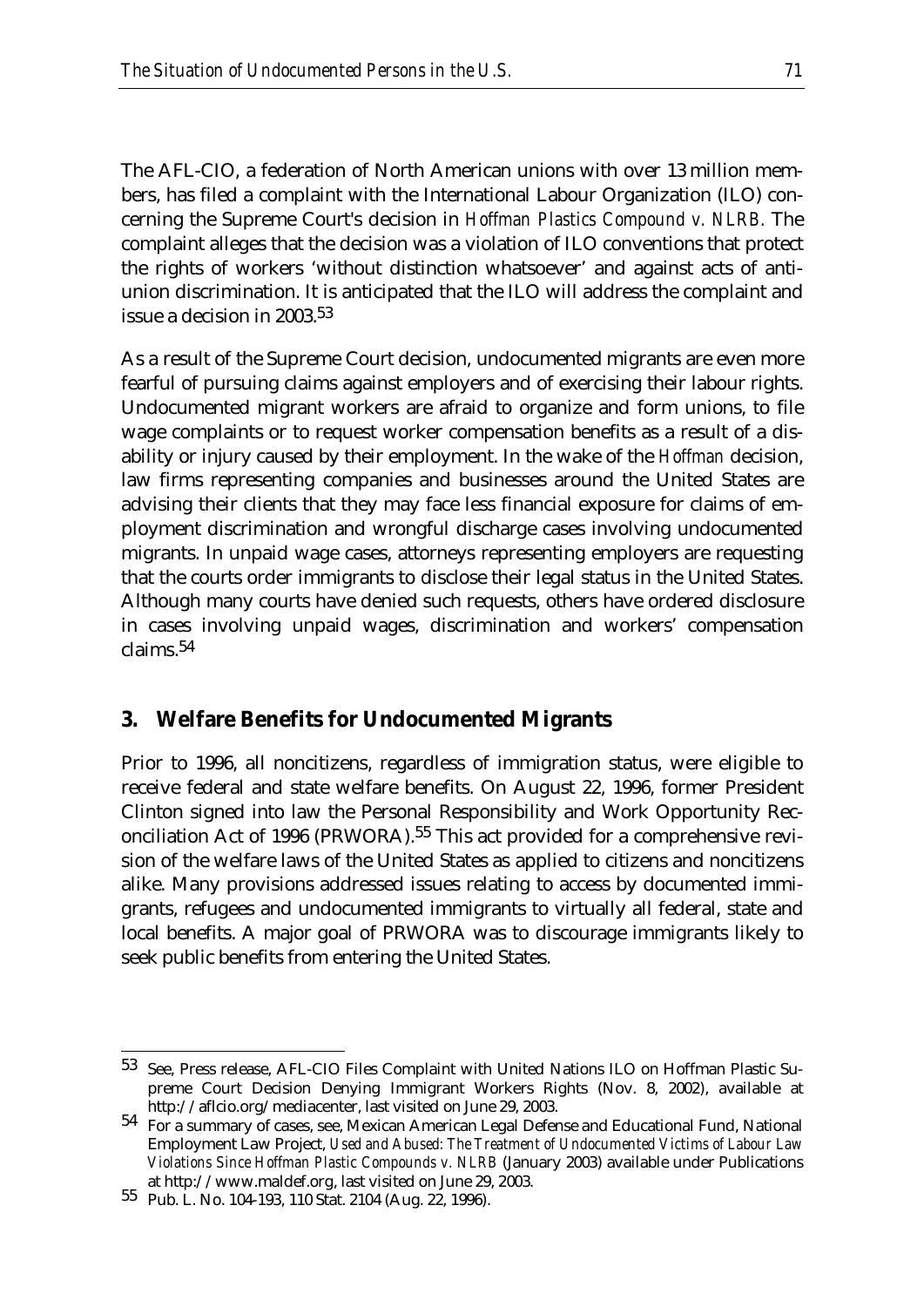The law also shifted the responsibility for support of immigrants from the government to those persons who sponsor immigrants. Lawful permanent residents or citizens who apply for permanent residency on behalf of eligible family members (parents, spouses and children) are obligated to sign a complicated government form known as an Affidavit of Support, Form I-864, promising to support the sponsored family member for a requisite period of time after he or she comes to the United States. Under provisions contained in PRWORA, if the sponsored family member receives public benefits within a prescribed time period after entering the United States, the sponsoring family member who signed the Affidavit of Support is required under law to repay the amount of benefits received to the United States government.

In order to determine a person's eligibility for public benefits, the law distinguishes between qualified and unqualified immigrants. Qualified immigrants include the following: 1) lawful permanent residents (LPR); 2) refugees, asylees, persons granted withholding of deportation or removal, conditional entry (prior to April 1, 1980) or paroled into the United States for at least one year; 3) Cuban/Haitian entrants; and, 4) battered spouses and children with a pending or approved visa application under the Violence Against Women Act. Unqualified immigrants are all other persons who do not fall under the above-described categories, including persons authorized by the government to remain in the United States, and undocumented migrants.56

The act barred most immigrants from receiving food stamps and social security income (cash assistance for the poor, elderly and disabled).57 Under the law, lawful permanent residents are only eligible to receive federal public benefits after five years of legal residence in the United States as LPRs.58 Refugees and asylees are eligible to receive federal public benefits without any restrictions. In order to determine a person's eligibility for these benefits, the agencies that provide the benefits must verify the legal status of the applicants.

Provision of welfare benefits has shifted from the federal government to the states. In response to the significant cuts in federal benefits, nearly half of the states have

<sup>56</sup> Personal Responsibility and Work Opportunity Reconciliation Act of 1996, Pub. L. No. 104-193, § 402(b)(2), 110 Stat. 2104 (Aug. 22, 1996), codified at 8 U.S.C. § 1621. Persons authorized to remain in the United States include non-immigrant visa holders such as tourists, students, diplomats, temporary workers and others.

<sup>57</sup> In 1997, Congress passed additional legislation reinstating benefits for documented immigrant children and elderly, disabled immigrants. The Agriculture, Research, Extension and Education Reform Act, Pub. L. No. 105-185, 112 Stat. 523 (June 23, 1998).

<sup>58</sup> Federal public benefits include any retirement, welfare, health, disability, public or assisted housing, post-secondary education, food assistance, unemployment benefit or any similar benefits to which payment or assistance is provided to an individual, household or family eligibility unit by an agency of the United States.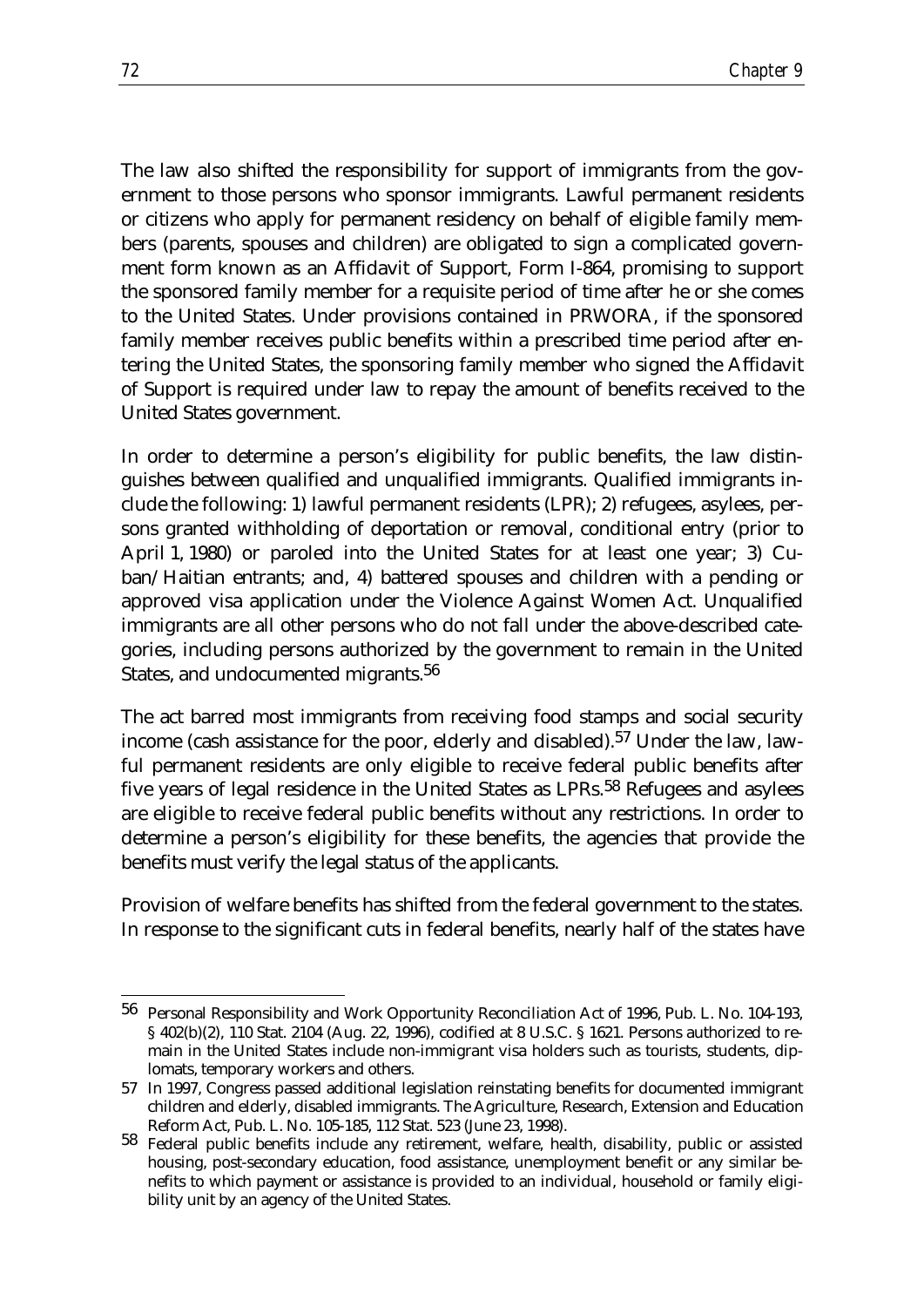implemented substitute methods of assistance for immigrants, documented and undocumented. However, only a small number of states have been able to completely replace the lost federal benefits for unqualified immigrants and most of the state programs are limited to providing assistance to the elderly and children. Working-age undocumented adults remain unprotected.59

## **4. Primary, Secondary and Post-Secondary Education**

All children present in the United States, regardless of immigration status, have a right to attend public primary and secondary schools.60 However, foreign students wishing to apply for and enter the United States with a non-immigrant student visa to attend public high school can only do so for a period not to exceed 12 months and must reimburse the school for the entire amount prior to issuance of the visa.<sup>61</sup>

Foreign students who wish to come to the United States and study must first be accepted at a university or college and then apply for and receive a non-immigrant student visa, an F-1 visa, in order to enter the United States.62 However, there is no requirement under the law that a person already in the United States be in a legal immigrant status in order to attend a university, college or vocational program. In practice, though, it is very difficult for undocumented persons to obtain post secondary degrees. Additionally, some states openly discourage admission of undocumented migrant students. For example, the Office of the Virginia Attorney General released a memorandum on September 5, 2002 that strongly encouraged all Virginia public colleges and universities to deny enrollment to students they believe to have an undocumented immigration status. In response to this memorandum and subsequent practices of some institutions in the state of Virginia, the Latino civil rights organization, the Mexican American Legal Defense and Educational Fund (MALDEF), filed a lawsuit against several officials from various Virginia public colleges and universities on behalf of students who have been or will

<sup>59</sup> For more detailed information regarding the impact of the Personal Responsibility and Work Opportunity Reconciliation Act of 1996, see, Fix M. & Passel J. (2002), "The Scope and Impact of Welfare Reform's Immigrant Provisions", Washington, D.C., The Urban Institute, available at

http://www.urbarninstitute.org, last visited on June 29, 2003. 60 Plyler v. Doe, 457 U.S. 202 (1982) (class action law suit brought on behalf of Mexican children who had entered the United States illegally and resided in Texas). 61 INA § 214(l)(1) [8 USC § 1184(l)(1)].

<sup>62</sup> INA 101(a)(15)(F) [8 USC § 1101(a)(15)(F)].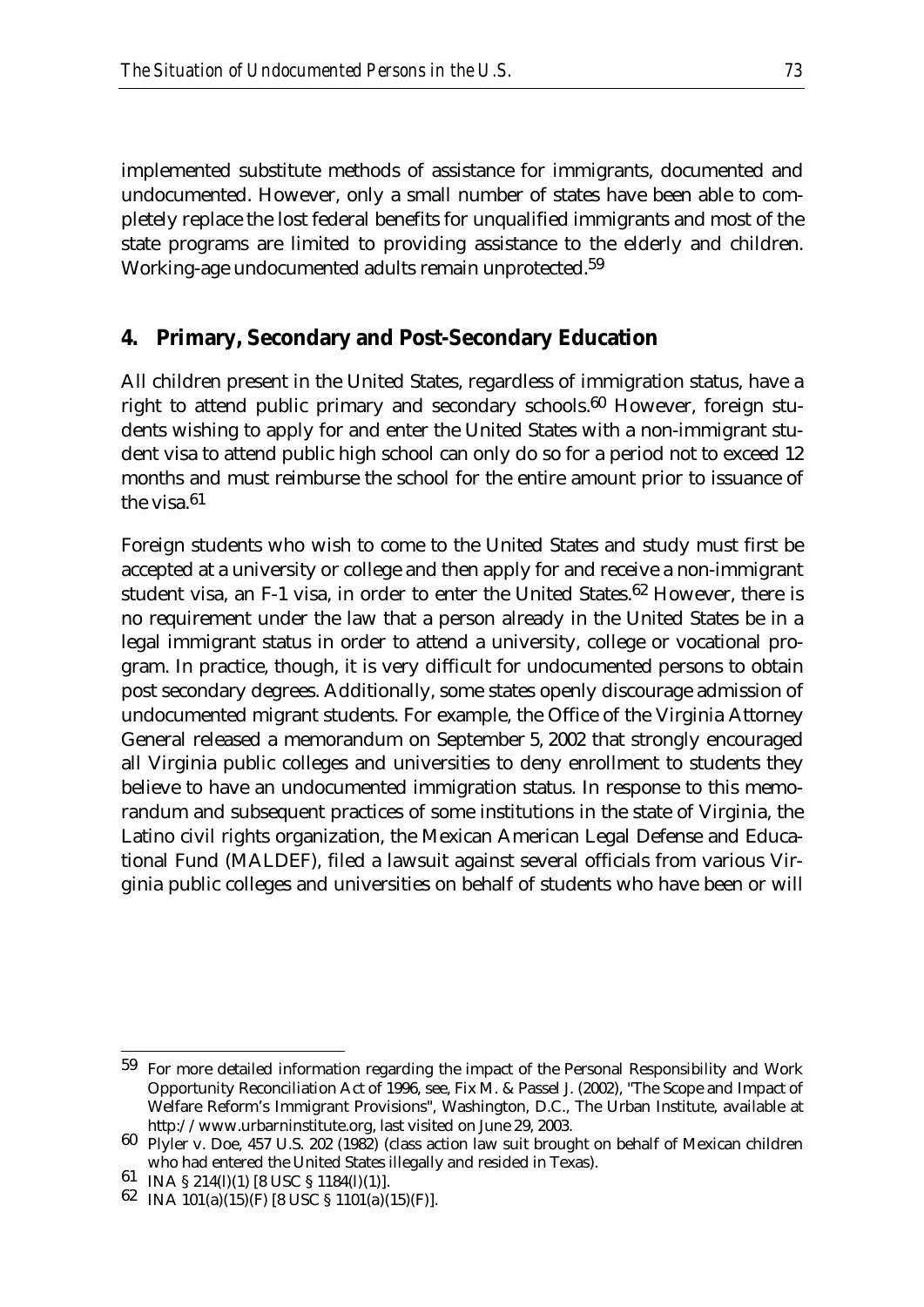be denied the right to attend the schools based on their perceived immigration status.63

Most states require that students seeking admission into their state university systems present a social security number in order to matriculate. Most undocumented persons, including students, do not have valid social security numbers. Universities in the United States are very expensive and most students borrow money to pay the costs. In order to be eligible for financial aid, students must also generally present a social security number. Even if an undocumented person can overcome these hurdles or pay for his or her studies without any aid, upon graduation, it is almost impossible to obtain employment in his or her professional field because of lack of employment authorization.

Currently, there is debate in many state legislatures across the United States regarding whether to permit undocumented students to attend state universities as 'state residents' and, therefore, be eligible for lower in-state resident tuition rates and financial aid. There is support from both Democrats and Republicans for such measures. There is also a bill pending before the United States Congress, the DREAM Act, to permit those foreign students who successfully complete a university or college degree to obtain lawful permanent residency status. 64

## **5. Documenting the Undocumented, Social Security Payments and Taxes**

### **5.1 False Documents**

Immigration regulations require that all employers in the United States complete an Employment Eligibility Verification Form, known as an I-9 Form, for each employee hired, and maintain copies of these forms available for inspection by governmental authorities, upon request, on the premises of their business establish-

<sup>&</sup>lt;u>.</u> 63 Doe, et al v. Dr. Alan G. Merton, et al, Civ. Action No. 03-1113-A (E.D.Va. Sept. 3, 2003). A copy of the memorandum of the Office of the Attorney General is included in the complaint as an appendix. For more information on the case, visit the MALDEF website at

http://www.maldef.org.<br>64 For more information on these proposed bills, visit the website of the National Council of La Raza at http://nclr.org and the American Immigration Lawyers Association at http://aila.org. Enter 'Dream Act' in the search box of each website to access the information. Also, see, Jennifer Galassi, Dare to Dream? A Review of the Development, Relief , and Education for Alien Minors (DREAM) Act, 24 Chicano-Latino L. Rev. 79 (Spring 2003); Janice Alfred, Denial of the American Dream: The Plight of Undocumented High School Students within the U.S. Educational System, 19 N.Y.L. Sch. J. Hum. Rts. 615 (Spring 2003); Victor C. Romero, Post-secondary School Education Benefits for Undocumented Immigrants: Promises and Pitfalls, 27 N.C. J. Int'l and Com. Reg. 393 (Spring 2002).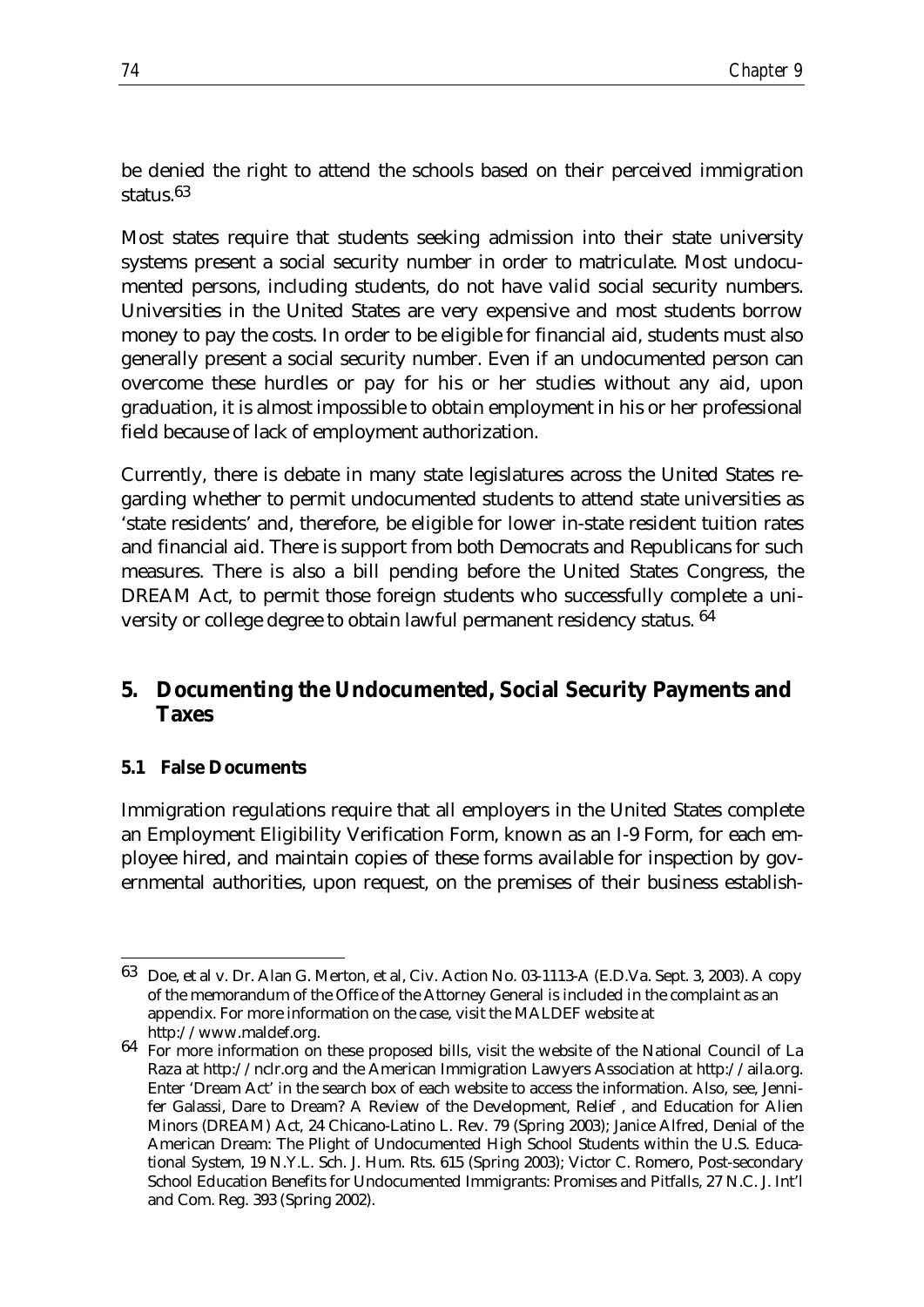ment.<sup>65</sup> In addition to completing this form, an employer must request that a potential employee provide original documents – such as a birth certificate, passport, residency card, social security card<sup>66</sup> or work permit – to establish his or her eligibility to work in the United States. As previously mentioned, United States citizens, lawful permanent residents, asylees, refugees and persons granted authorization by the U.S. government are eligible to be employed.

Therefore, in order to work in the United States, immigrants must present documentation to their employers. Because of the increasing difficulty – impossibility in most cases - to obtain temporary work permits or legal residency by undocumented migrants, a thriving fraudulent document industry has developed across the United States. Many undocumented persons purchase false lawful permanent residency cards, known as green cards, false social security cards and false employment authorization documents and use these to obtain employment, pay taxes and open bank accounts.

Purchase and use of false documents to obtain employment or immigration related benefits are a crime under federal law.67 Additionally, purchase and use of false documents can result in a denial of immigration benefits for eligible undocumented persons.

#### **5.2 National Identification Documents**

As an alternative to the purchase and use of false documents, many undocumented persons use identification cards issued by their own consulates and embassies. Mexico and Guatemala offer identification cards to their nationals residing in the United States. Peru, Honduras, El Salvador and Poland are considering doing the same. The government of Mexico for the past one hundred years has been issuing 'matriculas' which specify the name and Mexican nationality of the cardholder. During 2002, Mexico issued over a million such cards to its nationals living in the United States. Many private companies, such as banks, and state government agencies permit undocumented persons to use such cards to open bank ac-

<sup>65</sup> 8 CFR 274a (2003).

<sup>66</sup> A social security number is issued by the United States Social Security Administration to all persons born in the United Status, naturalized citizens, certain persons authorized to work and certain immigrants residing temporarily in the U.S. This number is used for identification purposes to pay federal and state income taxes, to pay social security payments to the government by employers, to obtain drivers´ licenses (in many states), to register children in school, to open bank accounts and for a variety of other daily life purposes. In order to live and work in the

United States, a person must have a social security number. 67 8 USCA § 1546 (fraudulent documents for entry/false statements); 18 USCA §1028(b) (fraud and related activity in connection with identifying documents); 18 USCA § 1543 (knowing and willful use of a false passport); 8 USCA § 1542 (knowing and willful false statement to obtain a passport); 18 USCA § 1001 (false statements); 18 USCA § 911 (false claim to U.S. citizenship); 42 USCA § 408(a)(7)(B) (use of another person's social security number).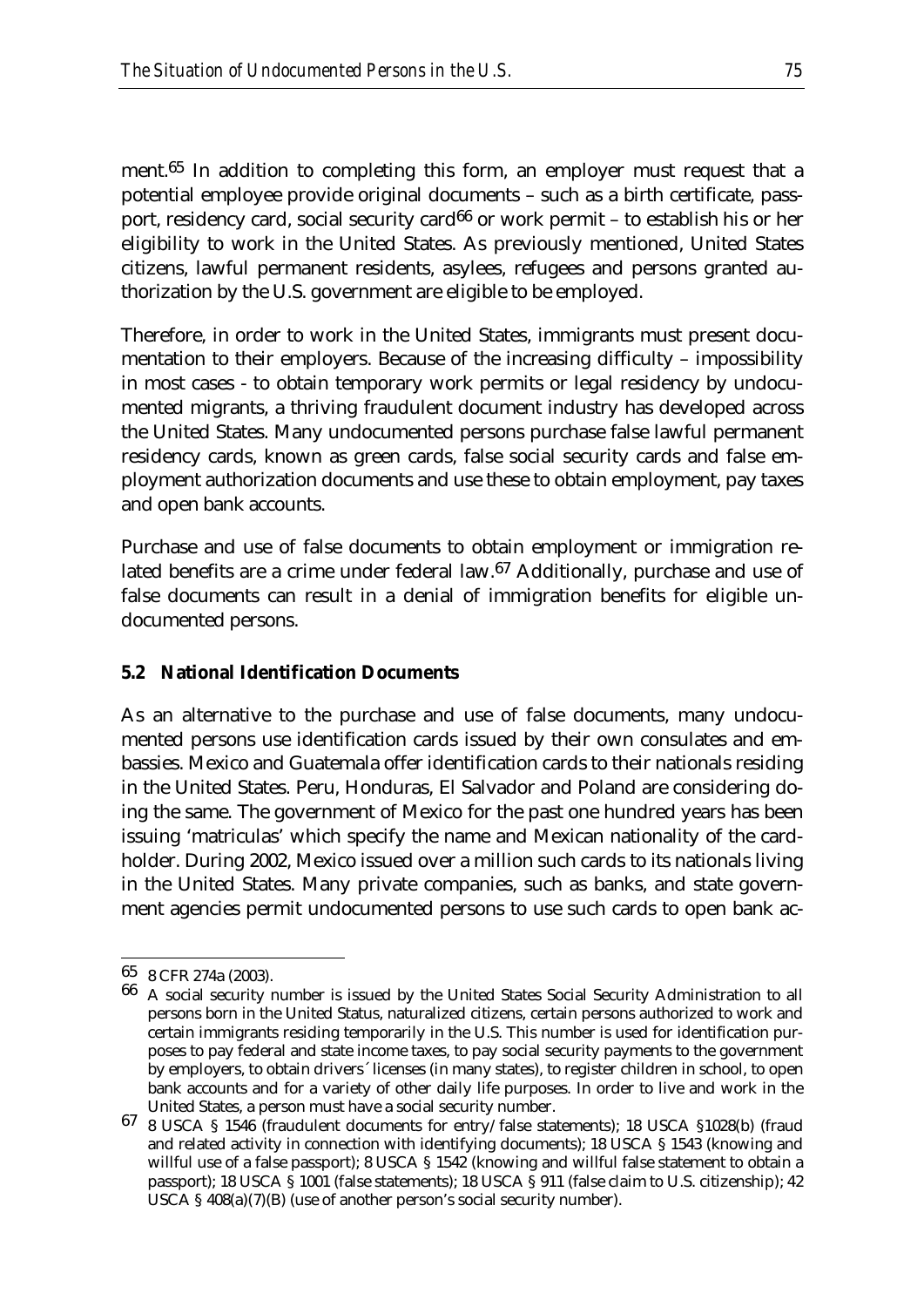counts, apply for driver's licenses and for other administrative applications. Banks, such as Citibank, Bank of America and Wells Fargo, support the use of 'matriculas' because they want to open accounts in which thousands of undocumented workers can deposit their money and wire transfers to family members in their home countries. It is estimated that documented and undocumented migrants send millions of dollars per year to families and communities in their home countries.68

#### **5.3 Social Security Numbers and Taxes**

As mentioned above, in order to work, attend school or perform a variety of daily life tasks in the U.S. – such as applying for a driver's license, register your child in school, open a bank account – you need a social security number. This number is issued to all persons born in the United States – usually at the time of birth – and to certain eligible documented immigrants, including lawful permanent residents, asylees, refugees, students, temporary workers, diplomats and others.

Many undocumented migrants purchase false social security numbers and use them to obtain work and to file their annual federal income tax forms. Regardless of immigration status, all persons who work in the United States must pay state and federal taxes.69 Employers are required to deduct federal tax and social security payments from their employees' salaries and forward those amounts to the relevant government agency.

Social security payments are maintained in a fund managed and administered by the Social Security Administration and distributed to workers after their retirement. In 1994, the Social Security Administration (SSA) began to send out what are called 'no match' letters to companies with large numbers of employees with mismatched social security numbers. Normally, the SSA sends out letters only to companies with 10% or more of mismatches. However, in 2002, SSA realized that it had \$345 billion uncredited money in its accounts and sent out over 950,000 letters to every company with at least one employee whose name did not match his or her social security number.70 The intent on the part of the Social Security Administration was to clear up misinformation which could cause problems in persons accessing their social security earnings. However, it did not have much success. What did happen was that thousands of undocumented migrants – using

<sup>68</sup> For more information on remittances, visit the website of the Inter American Dialogue at http://www.iadialog.org. The Inter American Dialogue is a non-profit organization located in Washington, D.C. devoted to policy analysis on issues in the Western Hemisphere. They have

done research and writing on the issue of remittances and immigrants. 69 Undocumented migrants use either false social security numbers or tax identification numbers assigned by the Internal Revenue Service, the U.S. government agency in charge of collecting taxes, in order to complete the annual tax return forms. 70 In 2001, it had sent out 110,000 such letters.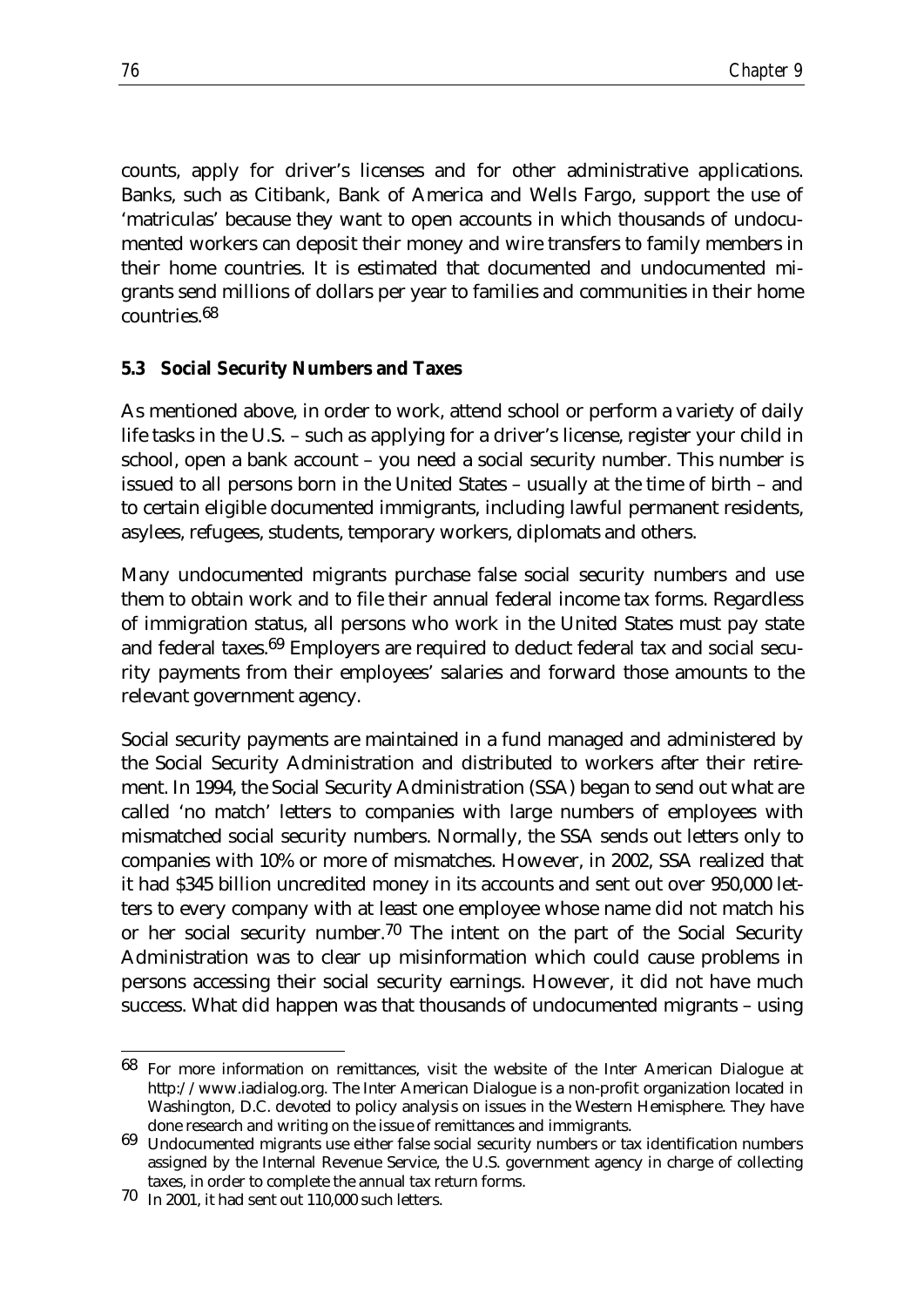false social security numbers – lost their jobs because they could not explain to their employees the discrepancy. In 2003, the Social Security Administration, recognizing the failure of its effort, has returned to its initial policy of sending out 'no match' letters to companies with significant numbers of employees with bad social security numbers. Unfortunately, the damage from its 2002 efforts was overwhelming to thousands of undocumented immigrants.

### **6. Driver's Licenses**

<u>.</u>

Because of long distances between work and home and a lack of good public transportation systems outside major urban areas, the great majority of people in the United States must drive in order to earn a living, take their children to school and generally perform the daily tasks of life. Therefore, it is vital to have a valid driver's license. States differ as to the eligibility requirements – aside from the ability to drive – for obtaining a license. Some require social security numbers. Others do not and will accept government issued tax identification numbers, passports or national identity cards as adequate proof of identity in order to process an application.

With the rise of concerns and fears regarding security after September 11, 2001, many states are revisiting their requirements for issuing driver's licenses and restricting access to those with valid social security numbers. What has happened, practically, is that undocumented persons often travel to states with the least restrictive requirements and obtain driver's licenses there to use in their states of residence.

Immigrant advocacy groups around the country are monitoring the status of driver's license requirements and any pending regulation to restrict or loosen those requirements.71 Many groups advocate for loosening the requirements, including private insurance companies, arguing that licensing drivers – regardless of status – is better for the entire community. Licensed drivers can obtain car insurance and, therefore, protecting them from the risk of incurring liability debt – often unpaid – if involved in accidents. Insurance companies have joined in the campaign for loosening the requirements, recognizing the potential market for increased business from immigrant clients. Employer groups also support less restrictive eligibility requirements, recognizing the need for a mobile work force. Those who promote stricter eligibility requirements argue that permitting undocumented immigrants access to driver's licenses is just another case of rewarding criminal behaviour – unlawful entry and/or stay in the United States.

 $71$  For more information regarding state eligibility requirements, visit the website of the National Immigrant Law Center, a non-profit organization advocating for better protection of immigrants' rights in the United States, at http://www.nilc.org.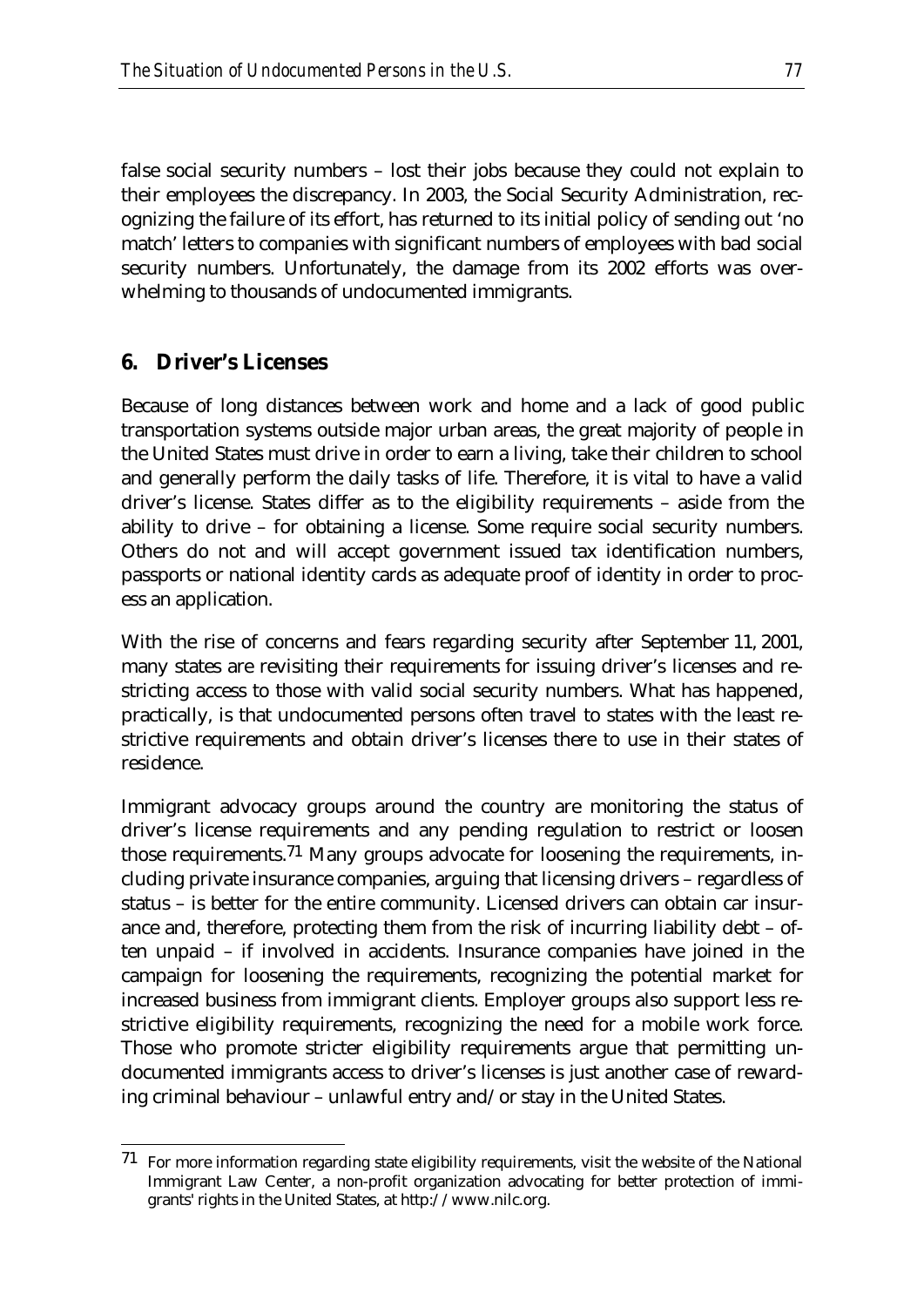## **7. Obstacles to Obtaining Legal Status for Undocumented Persons**

The United States has a well developed and sophisticated migration system under which there are the following five ways to obtain permanent legal status:

- *Asylum or refugee status*: Persons who either enter the United States as recognized refugees or are granted asylum are permitted, under law, to apply for lawful permanent residence status one year after receiving that grant and residing in the country. There is no limit on the number of refugees or asylees that the United States can receive a year. However, only 1,000 asylees or refugees can change their status to that of permanent residence per year which results in a long waiting line of applications to be adjudicated.
- *Family immigration*: Certain family members of lawful permanent residents and United States citizens - spouses, parents or children - can be granted lawful permanent residence status. There are an unlimited number of permanent residency visas for immediate relatives of United States citizens. For all other eligible family members, 223,000 permanent resident visas are granted yearly.
- *Employment immigration*: Employers who can prove that there are no American workers available to fill positions within their business establishment can file what is called a labour certification on behalf of a migrant and, ultimately, request lawful permanent resident status based on an approved labour certification. A minimum of 140,000 permanent resident visas based on employment are granted yearly.
- *Diversity Immigrant Visa Program*: This program known as the visa lottery grants up to 55,000 permanent resident visas annually to qualifying individuals. To be eligible, an individual must be a national of a country with a low number of visa admissions and must have at least a high school education, or its equivalent, or two years work experience in a job requiring such experience.
- *Special legislation*: The United States Congress also passes legislation granting permanent resident status to certain categories of migrants. Over the years, several bills have been passed granting status to Cubans, Haitians, Eastern Europeans, Nicaraguans, Guatemalans and Salvadorans.

Unlike many countries in Europe, the United States does not – aside from occasional special legislation targeting certain nationalities as mentioned above - rely on legalization programs to regularize the status of its undocumented population. The United States Congress passed the only formal legalization program in U.S. immigration history as part of the Immigration Reform and Control Act in 1986 as a result of which over 5 million undocumented persons regularized their status. Shortly before September 11, 2001, President Vicente Fox of Mexico and President George W. Bush of the United States began to seriously discuss the possibility of legalizing millions of Mexican migrants in the United States; many advocacy groups and immigration experts believed that such legalization was imminent.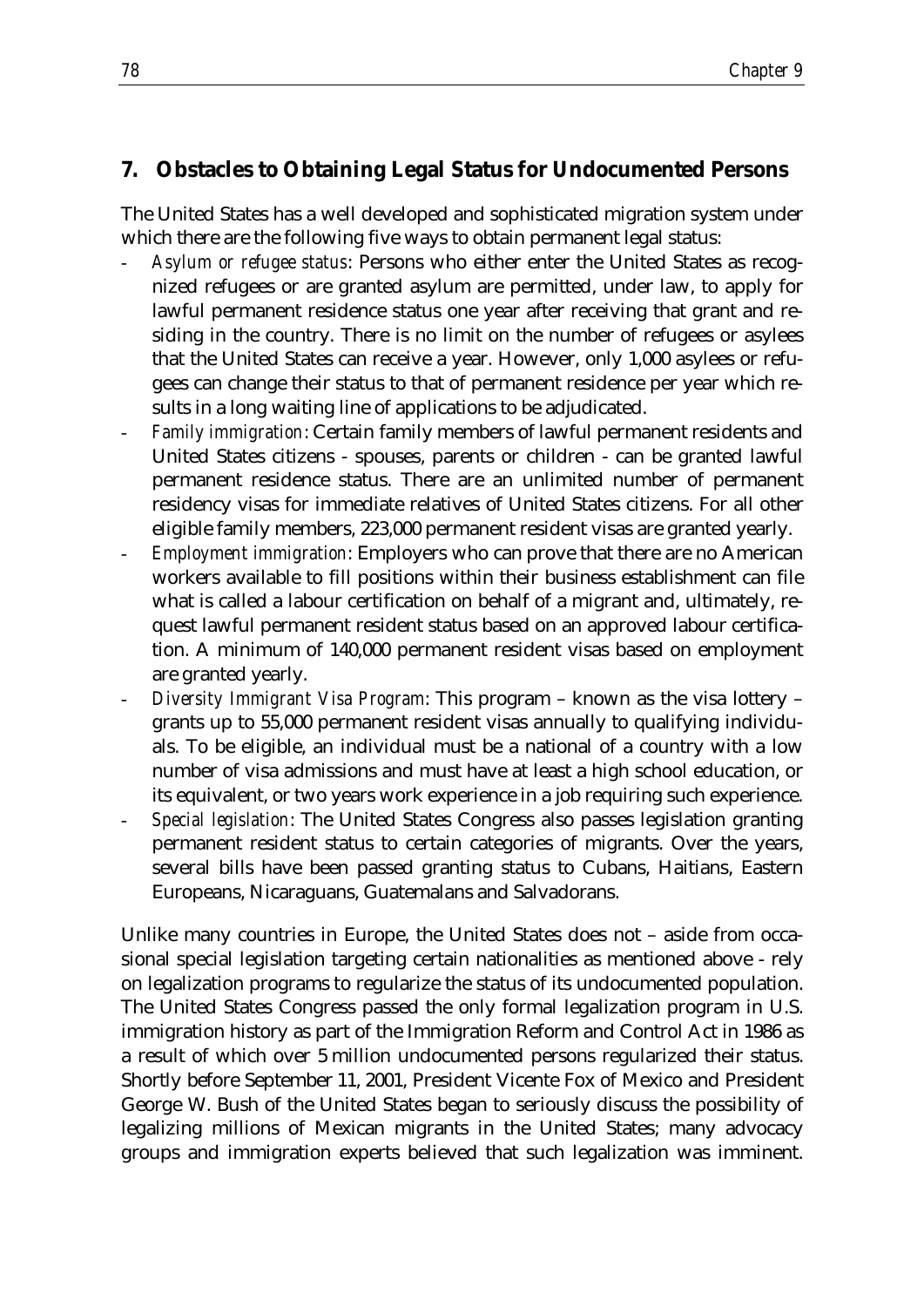Unfortunately, as a result of the events of September 11, 2001 and, subsequently, Mexico's position against the war on Iraq, those discussions have been derailed.

Despite the variety of ways previously mentioned to obtain permanent legal status, undocumented persons face particular obstacles in doing so. Prior to the early 1990s, both skilled and unskilled immigrant workers could apply for and receive legal status under the same procedures and within the same time period. As previously mentioned, in the 1990s, Congress passed legislation distinguishing between skilled and unskilled jobs resulting in skilled migrants receiving status much quicker than unskilled migrants. Procedures for skilled immigrants take about three years compared with procedures for unskilled immigrants which can take up to ten or more years. Because of the lengthy wait, very few employers are willing to sponsor unskilled migrants for residency.

Undocumented migrants also face what are known as unlawful presence bars to returning to the United States after a trip abroad. Under these bars, a noncitizen who is in the United States in unlawful status from six months to a year, who then leaves the United States for a trip abroad and seeks re-entry, is barred from returning for a period of three years. A noncitizen who is in the United States in unlawful status for a year or more – and who leaves for a trip abroad – cannot return for ten years. Generally, undocumented persons who are the beneficiaries of family petitions for permanent resident status must return to their home countries to complete the final visa processing at the American Embassy. At the moment they leave, they are then subject to the three or ten year unlawful presence bars. There are waivers to these bars but they are difficult to obtain. Therefore, many undocumented persons eligible for lawful residency forgo final processing for such status because of legitimate fears that once they leave they will be prevented from returning for many years.

In light of the many obstacles to legalization, many undocumented migrants live in the United States for years and years in a sort of limbo, going about the normal daily life tasks, working, caring for their children, participating in their community but always living with the fear that it may end overnight with deportation.

### **8. Conclusion**

After September 11, 2001, it has been even more difficult to advocate for greater benefits for undocumented persons. The government has adopted a policy of zero tolerance towards violators of the immigration laws and undocumented persons are easy targets for detention and deportation.

Despite strong public sentiment among certain groups against immigrants, there is recognition that we are a nation of immigrants. Politicians court the vote of for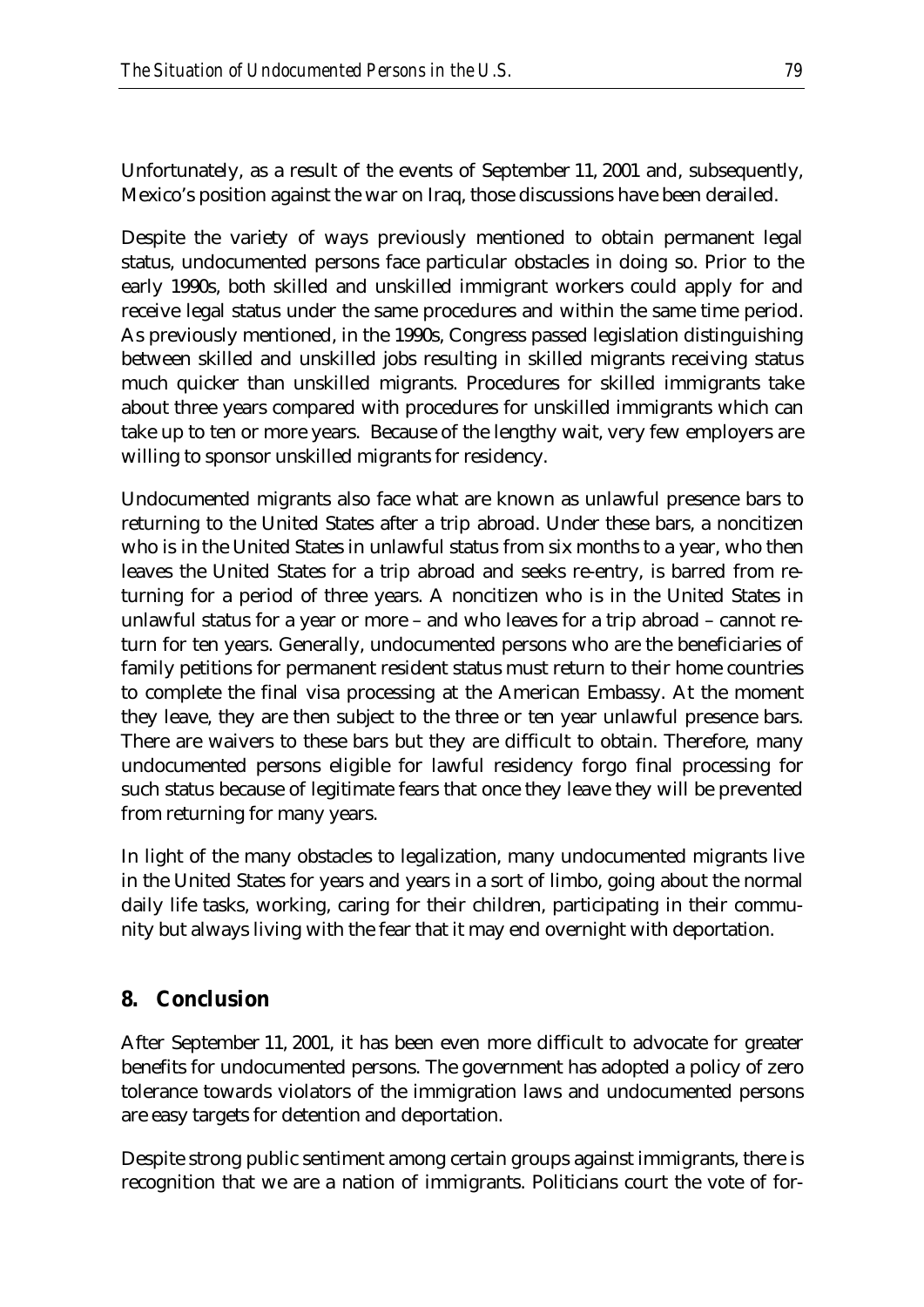eign-born U.S. citizens, many of whom have undocumented family members or who themselves resided in the U.S. in unlawful status at one time. Hopefully, with the passage of time and the increasing growth and power of foreign born voter population, decision makers will respond to the needs of this most vulnerable population and pass legislation and implement policies which recognize and respect the human rights of the millions of undocumented men, women and children living in the United States.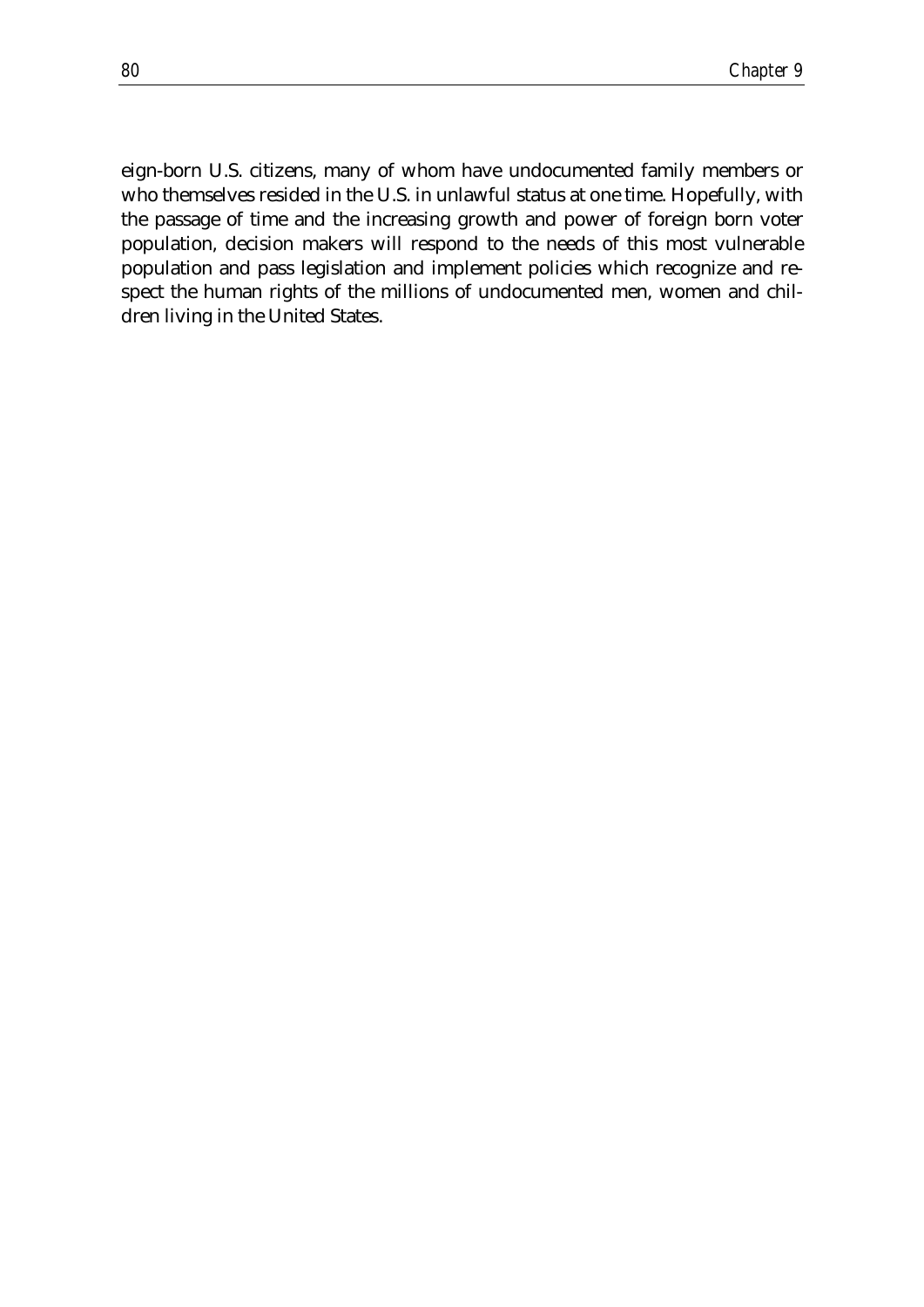# *CHAPTER 10 REGULARIZATION OF UNDOCUMENTED MIGRANT WORKERS: WHAT ARE THE ADVANTAGES? WHAT ARE THE INCONVENIENCES? WHAT ARE THE CRITERIA?*

*Claudia Cortés Diaz – Groupe d'information et de soutien des immigrés (Gisti).*

I have been asked to address the issue of regularization of undocumented migrant workers, and the advantages and inconveniences of such campaigns.

Nonetheless, it appears to me that the French example requires me to present the problem in a different light. In fact, due to the current political and legal context in France as well as in the European Union, I think that it would be more appropriate to rather speak about *limits* to the regularization of foreign workers in an irregular situation.

When I refer to limits, I mean two things:

- On the one hand, the very widespread idea that an undocumented migrant is deprived of all rights is not correct from a legal point of view in France. But it is this idea that legitimizes the view that regularization would be a miraculous remedy to get out of a no-go situation.
- On the other hand, regularization is certainly desirable and even essential. However, it is not the response to all types of situations. Most regularization campaigns in fact result in the granting of a precarious status (a one-year residence permit) that can be called into question when conditions to renew it are not met. In addition, as soon as there is a situation of unemployment and an economic crisis, we know very well that the first to face the consequences are foreign workers, especially those with a precarious status. I would also like to add here in parentheses that even foreigners with a 'stable' residence status (which in France is equivalent to a residence permit) and despite the principle of equal treatment by law, are not protected against 'discrimination'. Such discrimination can be 'legal' (e.g. jobs 'closed' to foreigners in France) or against the law (discrimination during the hiring procedure, in housing, etc.). But this is not the focus of my presentation.

Gisti launched a call (which numerous French and European and international institutions have signed) for regularization without criteria of all undocumented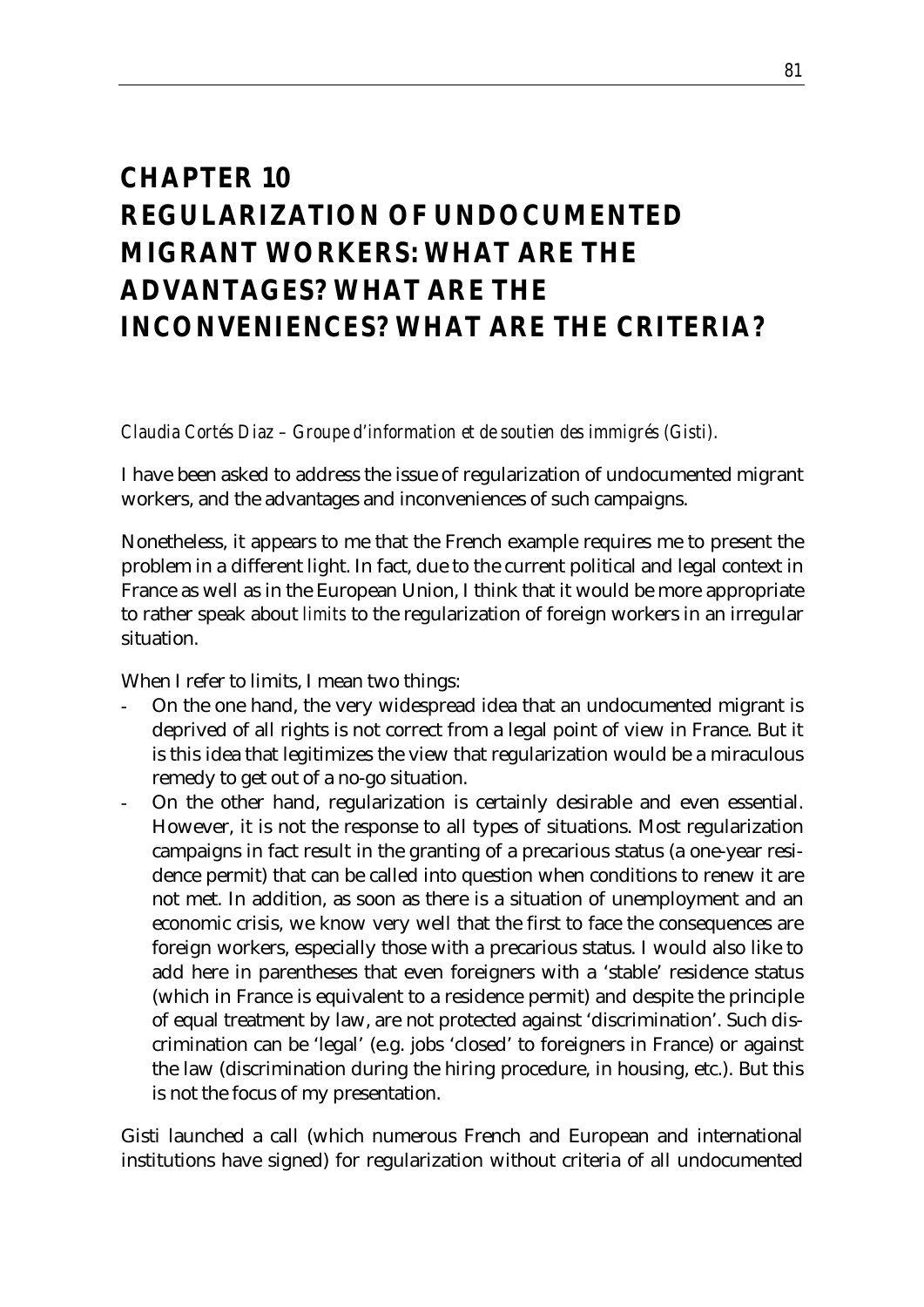migrants in Europe in view of the full recognition of the rights for everyone, nationals and foreigners, in application of the principle of equal treatment.

However, even if this regularization would be achieved, it is only through an immigration policy based on the freedom of movement that the application of this principle could increase in scale.

## **1. Without Papers But Not Without Rights**

I would like to clarify that this title is taken from a Gisti publication that is addressed to foreigners as well as to anyone who, due to their work or activism, is in direct contact with foreigners.<sup>72</sup>

In accordance with international and European treaties that have been signed and ratified by France (including the European Convention for the Protection of Human Rights and Fundamental Freedoms (ECHR) or the International Convention on the Rights of the Child), basic rights are guaranteed irrespective of the administrative situation of the individual. Thus, "promoting the rights of undocumented migrants is a demand not only to act in favor of equal treatment between French and foreigners, but also to promote the state of law."73

These rights are of different orders and are linked to the family, to work and to health.

## **1.1 Family**

One of the rights linked to the family is the 'right to get married' which is guaranteed by Article 12 of the ECHR and by French law.

No condition of legal status can be demanded of the future spouses. Besides, the Law of 29 October 1981 had abrogated the measures in the Law of 12 November 1938 that foresaw that foreigners that could not get married in France unless they had obtained a residence permit valid for more than one year. However, even today and despite the clearness of the texts, some mayors or public prosecutors do not hesitate to start a whole administrative or legal procedure in order (according to them) to detect all the 'marriages of convenience'.

In the coming days, the French National Assembly will proceed to discuss the proposal of law on immigration that foresees, amongst other measures, that a foreigner in an irregular situation getting married is a 'serious' indication of fraud.

<sup>72</sup> Gisti (2002), "Sans papiers mais pas sans droits"*,* 2nd edition.

<sup>73</sup> Ibid.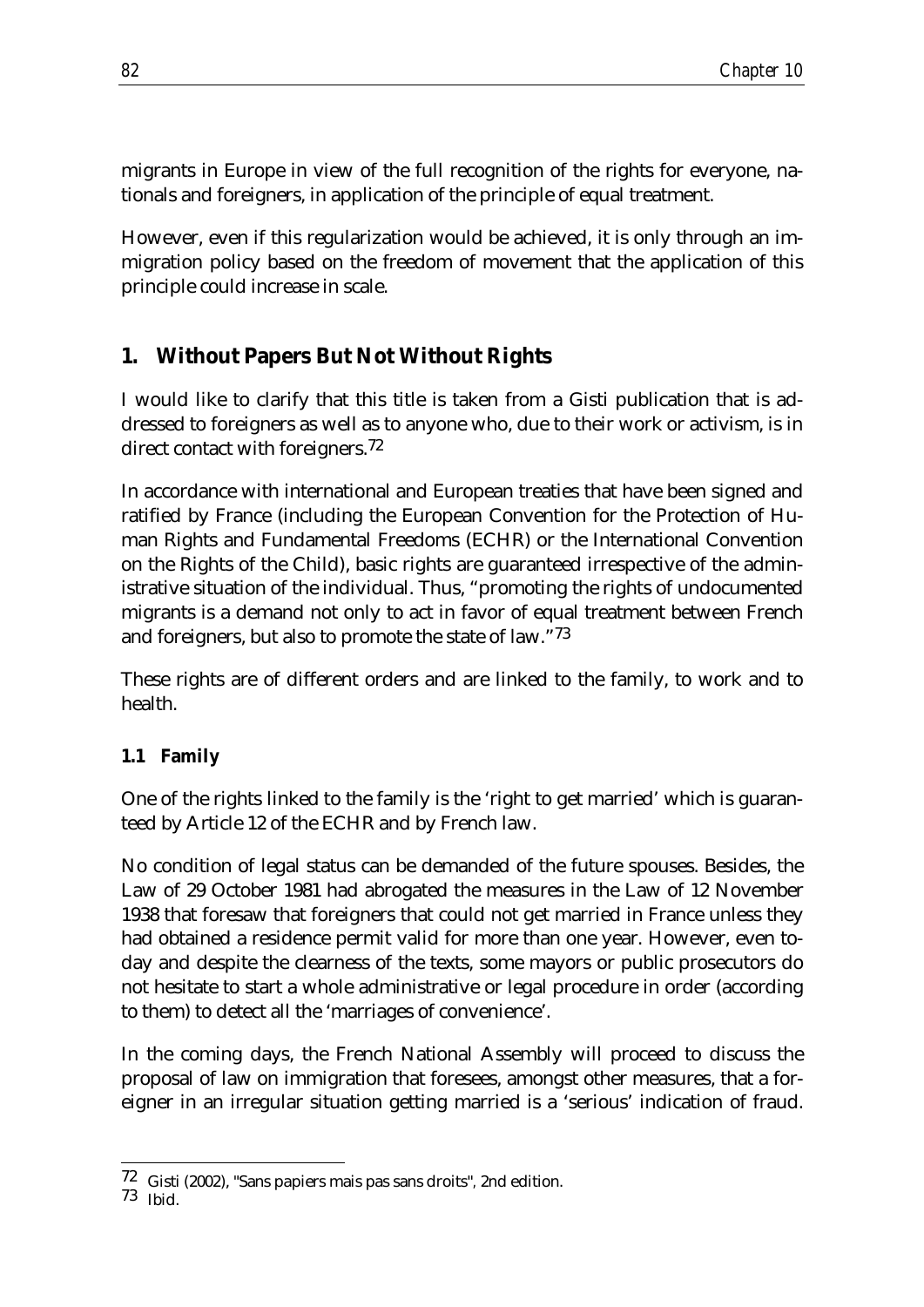Thus, the public prosecutor will be able to suspend the celebration of marriage and will have to "immediately" inform the prefect of this situation.

## **1.2 Education**

The 'right to education' is also a basic right. This right is guaranteed by the International Convention on the Rights of the Child, by Protocol n°2 of the ECHR and by the Preamble of the 1946 French Constitution.

Education in France is mandatory and free between the ages of 6 and 16 years. The administrative situation of the parents is completely independent from this right. Although school is not obligatory for children aged 3 to 6 years and 16 to 18 years, the refusal of enrolment for a child in either one of these categories of ages can only be due to 'pedagogical reasons' and not at all because of residence status. However, this is regularly circumvented by mayors and school principals who refuse to register foreign children under the pretext of having a 'lack of room' or a 'lack of means'.

## **1.3 Health**

Concerning the rights linked to health, in 1999, France installed universal health care (couverture maladie universelle – CMU) that is granted based upon income and to foreigners who have a regular residence status (as well as to those who have submitted an application for a residence permit). Individuals with irregular status may benefit (based upon requirements of means) from state medical aid (aide médicale d'Etat – AME). This medical aid allows the undertaking of medical costs and treatment performed at the hospital or in doctor's offices after three years of residence in France.

However, a proposal for a *circulaire* (or a decree) is currently being elaborated by the Ministry of Health and Social Affairs to 'check' the access that foreigners with irregular status have to AME. Under the pretext that AME is 'very expensive' and to control health costs, mechanisms will be put into place to prevent these foreigners from obtaining AME. Thus, the basic 'right to health' will no longer be guaranteed in practice.

Finally, concerning the rights linked to work, French regulations foresee that any person, French or foreign, in a legal or irregular situation, can obtain reimbursement of medical costs due to a work-related accident or illness. In practice, many obstacles exist, including the absence of a declaration of a work-related accident – this implies gathering testimonies – and the reticence of insurance companies to recognize such an accident. Despite such difficulties, recognition of this right is not impossible. On the other hand, there is also the possibility of starting legal proceedings to ask for the full rights linked to paid employment.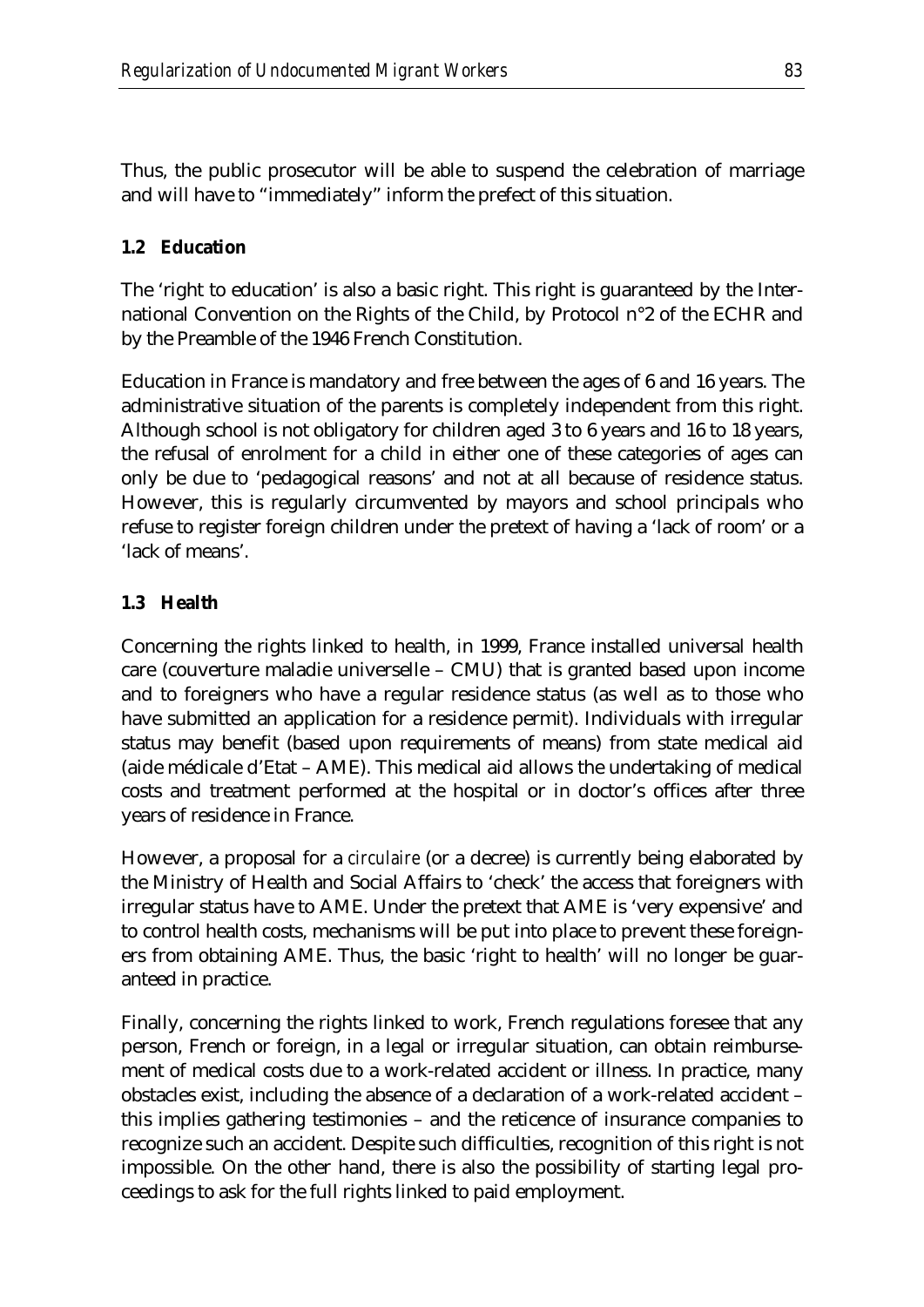Despite the situation concerning these basic rights, it is clear that foreigners in an irregular situation are deprived of other rights, especially the right to have paid employment or very simply the right to come and go. This is why regularization at first is a response or a means to put an 'end' to this situation. However, as I stated in the introduction, this regularization is far from being able to surmount all obstacles. On the one hand, whether the regularization is occasional or permanent, its effect is that in most cases the individual obtains a precarious status, and also, foreigners do not benefit from this equal treatment. The existence of jobs that are closed to foreigners and the non-recognition of citizenship are two examples amongst many.

#### **2. Regularization of Undocumented Migrants: A Godsend?**

Within recent years, practically all Member States of the European Union have carried out regularization campaigns for foreigners present on their territories. Some countries foresee types of regularization in their legislation (so called 'permanent regularization') as is the case of France (Article 12a of the Order of 2 November 1945).74

I am not going to discuss these regularizations in detail. However, in observing the criteria on which these campaigns were made, it becomes evident that for most, it was simply a 'regularization' of people who in reality had the 'right to residence' in accordance with international conventions: rejected asylum seekers fearing for their life or integrity upon return to their country of origin (Article 3 of the ECHR), personal or family life (Article 8 of the ECHR), children reunified with their family (International Convention on the Rights of the Child, ECHR), etc.

Thus, it appears that regularization cannot be done on the basis of criteria: these are only of use in carrying out a 'selection' of the foreigners that are needed at the given moment. We do not share this position. In addition, as I have said previously, most of the established criteria are only the demonstration of the non-application of international law (whose value is superior to domestic law) and even the non-application of the law itself. This is the case in France, where the law foresees a system of 'permanent regularization' for certain categories of foreigners (residing on French territory for more than 10 years, sick foreigners, people who have personal and familial links in France) but the administrative and even legal practices strongly reduce these effects.

 $74$  For an in-depth analysis see, Bruylant (éd.) (2000), "La régularisation des étrangers illegaux dans l'Union européenne", Réseau académique d'études juridiques sur l'immigration et l'asile en Europe, Bruxelles.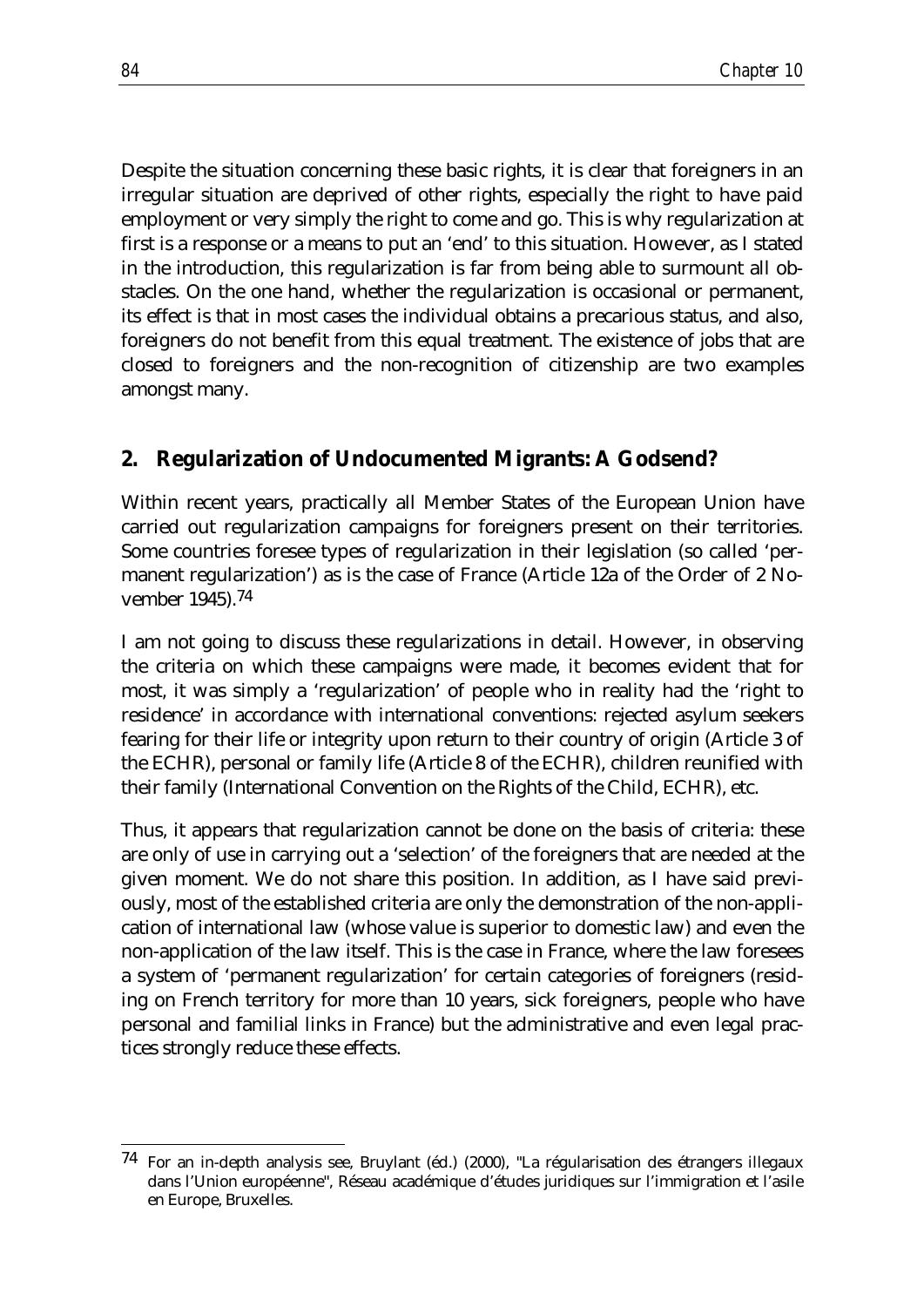This is why Gisti and numerous European organizations and international institutions call for a global regularization that is not based on criteria of all undocumented migrants in Europe.

This call is only part of a wider vision of another migratory policy and is only just a 'first step'. Once again, regularization cannot be considered as an isolated measure. It must be included in an immigration policy that can only be one of open borders and free movement. The closure policies adopted by different individual European countries since the 1970s and currently on the European Union level have demonstrated their limitations and their negative effects.

We thus think that it is only by this other immigration policy that the respect of basic rights and the application of the principal of equal treatment will increase in scale.

## **3. A Call for the Regularisation of All Illegal Residents in Europe75**

At the meeting of the European Council in Seville in June 2002 a large amount of time was devoted to the debate on the development of a future common policy on immigration and asylum. However, the rights of those affected by such a policy and the citizens of states outwith Europe were only mentioned as a sideline. As far as the rights of those who are de facto residents are concerned, variously referred to as illegal residents or clandestines, there was no mention.

Once again, the majority of the debate was on border surveillance, the possibility of repatriation to countries of origin and the cooperation of the police in the fight against illegal immigration. Europe, as it develops, constructs rules which, it claims, aim at 'controlling migratory flux'.

The method of 'control' proposed is to deny access to the European territory to all, except those whom the European economies requires, in particular to support the proposed systems of pensions.

While waiting for this proclaimed, grand harmonisation of European immigration policies, each of the Union states is adopting a harder line. The implementation of regulations, and administrative practices, are more often a cocktail of repression, suspicion of fraud and denial of rights. Occasionally, when the situation becomes controversial and the actions of illegal residents leads to demonstrations of solidarity, the public authorities implement a regularisation on a large scale. How-

<sup>&</sup>lt;u>.</u>  $75$  The call was signed by more than 100 organizations in 11 different countries in Europe. Signatories can be viewed at: http://www.gisti.org/dossiers/sans-papiers/en/appel.html.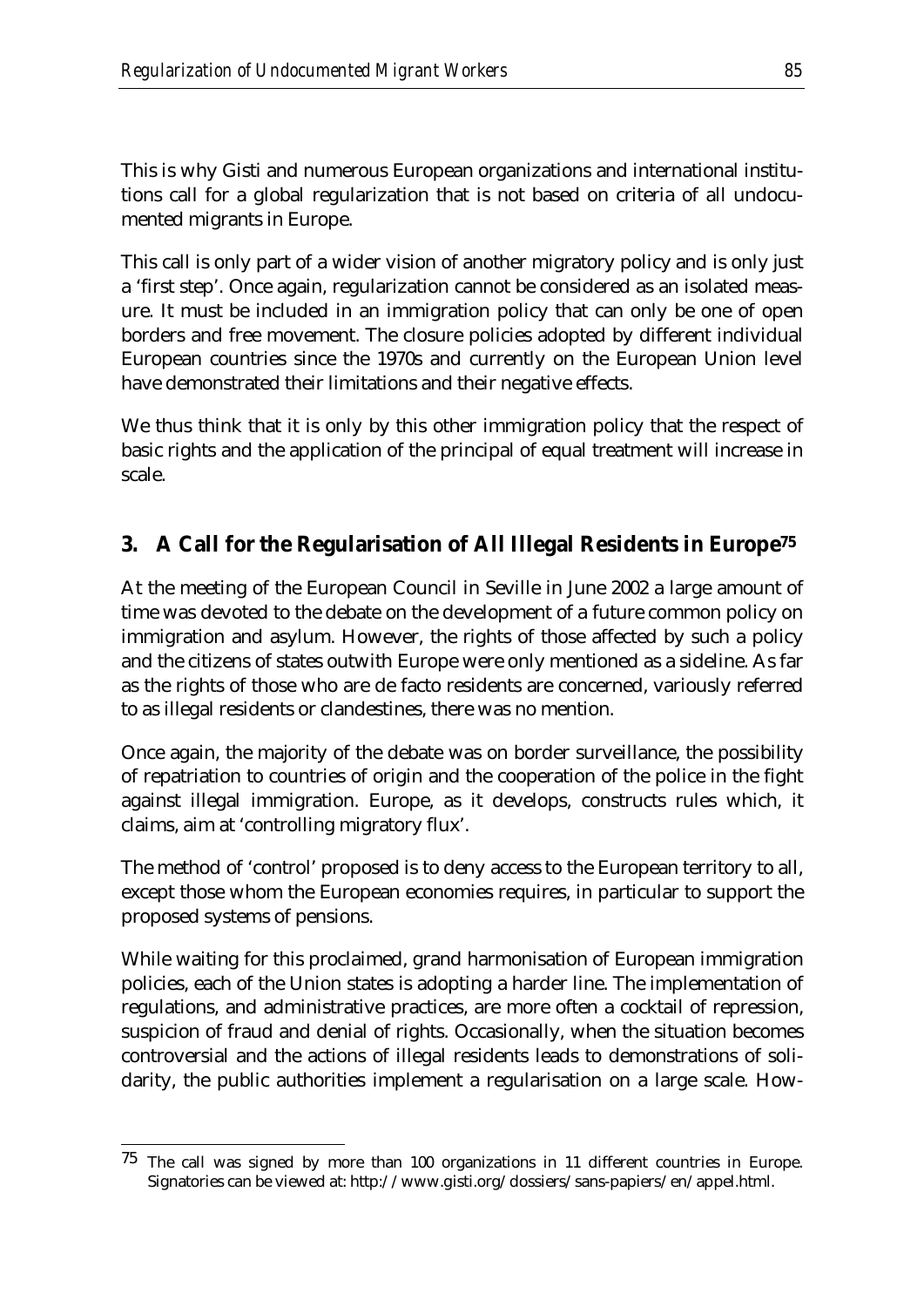ever, this is replaced once again by the abuse of the rights of those who appear to be slaves of the 3rd millennium.

The political institutions of the European Union prepare texts concerning, for instance, the right to family reunification or the minimal norms for the reception of asylum seekers. But even if they mention the fight against racism and xenophobia they do very little for the rights of foreign residents and nothing for the rights of illegal residents, who are the creation of discriminatory regulations.

Thus, it is time to address, on the European level, the issue of adequate rights for immigrants.

Their presence is a reality. A few tens of thousand, maybe even a few hundred thousand, are present within Europe. One might refer to them as a drop in the ocean compared to the disorder present in the rest of the world. However, this drop in the ocean is presented as a tidal wave or an insupportable movement which is used to feed xenophobia and racism.

These citizens of third world countries which are unstable or in a state of war have chosen or been forced to come to Europe, either permanently or for a few years. Most of the time they work here, sometimes raise children here, consume here and certain amongst them work within their community helping to develop their immediate environment. Many of them have a major role in the support and development of their village or region, or simply in the survival of their friends and family who have stayed in their country. They contribute thus to the economic and cultural richness of Europe and to the development of the rest of the world.

It is inadmissible that these people, some of whom have lived amongst us for several years, should be excluded from all that constitutes citizenship, living in permanent fear of being expelled from the country, being denied elementary rights and being subject to the actions of all sorts of criminals: illegal employers, disreputable landlords, pimps, etc.

The argument of impracticality used against those who criticise this treatment has been deconstructed for several decades: illegal residents in Europe are here because they have found employment and if they had real rights they could subscribe to the systems of social protection and many could create activities and thus create employment. The risk of the provocation of an 'influx' has never been proven and nothing indicates that the favouring of free circulation through European borders would not encourage movement in both directions with the spontaneous departure of some who came here to try back home to create a new life.

What is sure, on the other hand, is that the respect for the values of a state which operates within a framework of rights rests upon the fight against all forms of ine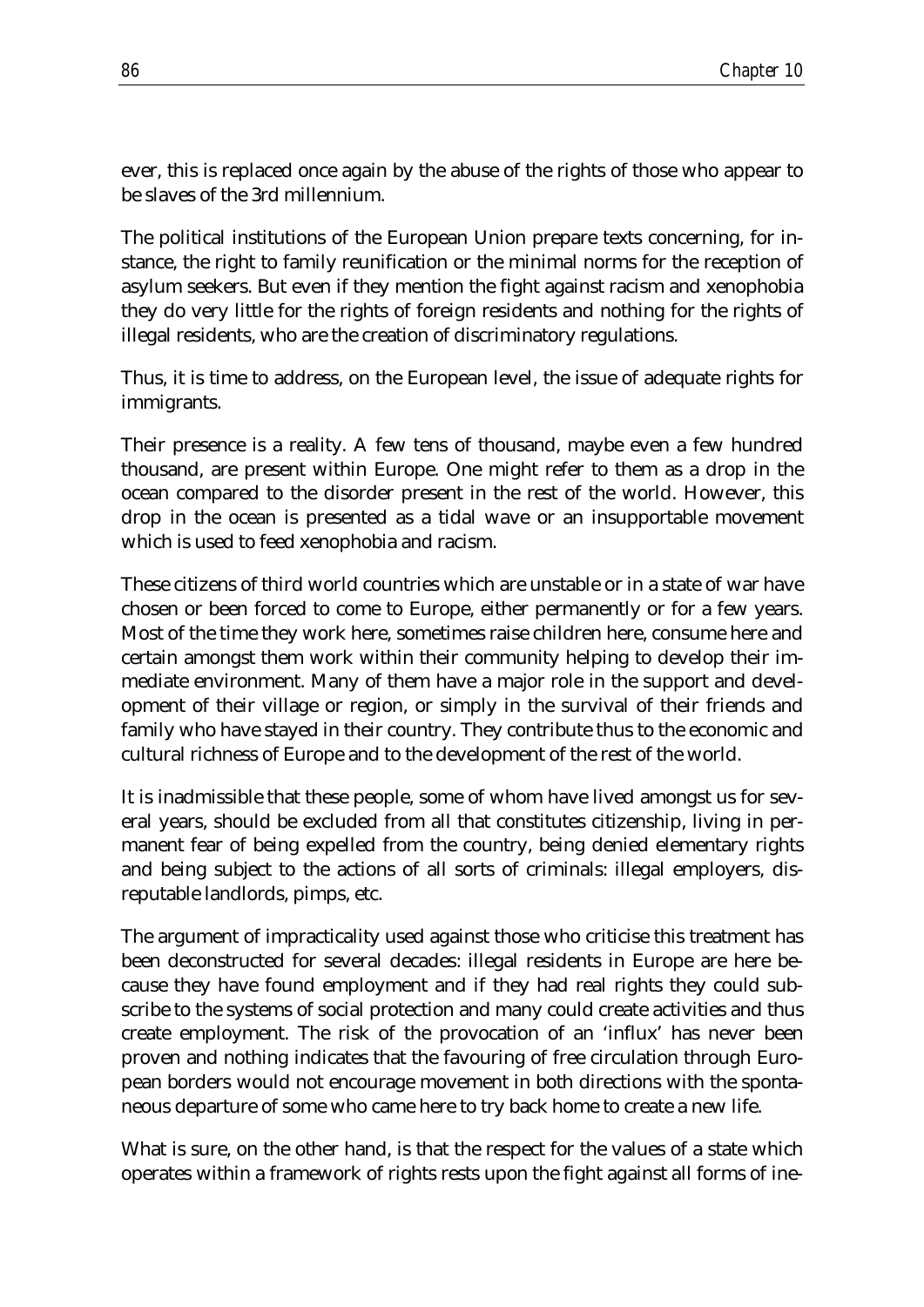quality and cannot accommodate the sub-status conferred upon certain of its members.

This is why we believe it to be just to ask that:

- All de facto residents within the European Community obtain, within the country where they are, a durable residence status.
- The European political institutions oblige the member states to protect these people against exploitation and to guarantee access to the rights which result from their presence and their employment.
- The states of the European Union create measures targeted at the eradication of the situation of foreigners with neither status nor rights by creating the status of European resident which encompasses security of residence.
- Europe integrates into its principles the right and liberty of circulation for all persons, whether nationals of European states or states outwith the European Community.
- In the immediate future the status of current illegal residents be resolved through a directive which would oblige the member states to proceed to a regularisation of all such persons.

13th September 2002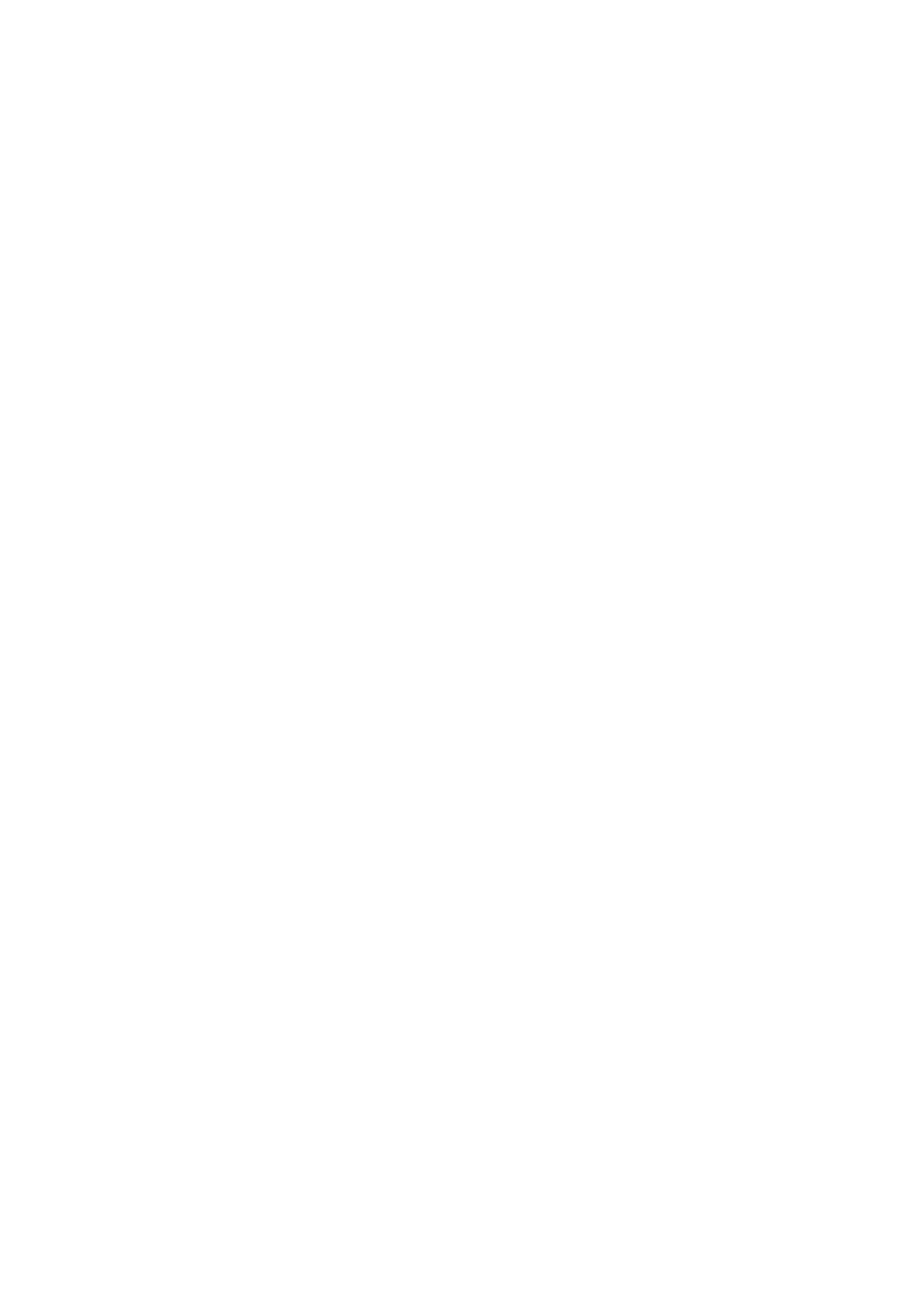# *CHAPTER 11 THE DEVIL IS IN THE DETAIL: LESSONS TO BE DRAWN FROM THE UK'S RECENT EXERCISE IN REGULARISING UNDOCUMENTED WORKERS76*

*Bridget Anderson, Institute of Social and Cultural Anthropology, University of Oxford.*

In July 1998 the UK government announced that they were going to give visas to a particular category of migrant domestic workers who were undocumented. They were also going to change the immigration rules pertaining to domestic workers accompanying their employers to the UK:

*We have been concerned for some time at reports of abuse of domestic workers accompanying their employers to the United Kingdom. Stories of physical abuse, virtual imprisonment, low or no pay and appalling working conditions in a minority of cases are evidence of the need to act ... We also propose to regularise the stay of those overseas domestic workers who, because of the shortcomings of the provisions in the past, find themselves in an irregular position through no fault of their own.* 

(Immigration Minister, Mike O'Brien, quoted in Home Office Press Release 23 July 1998.)

This followed a ten-year campaign by Kalayaan, an organisation supporting the rights of migrant domestic workers in the UK and Waling Waling, a formidable organisation of undocumented domestic workers whose membership numbered some 4,000. Fifteen months later, however, less than 200 workers had been regularised. The Home Office had built up an unwieldy backlog of cases and applicants were despondent and depressed. The spirit of the announcement it seemed had been lost. What are the lessons to be drawn from this experience of regularisation, for states, policy makers, campaigners, legal representatives, and undocumented migrants themselves?

<sup>76</sup> This article was written in 1999.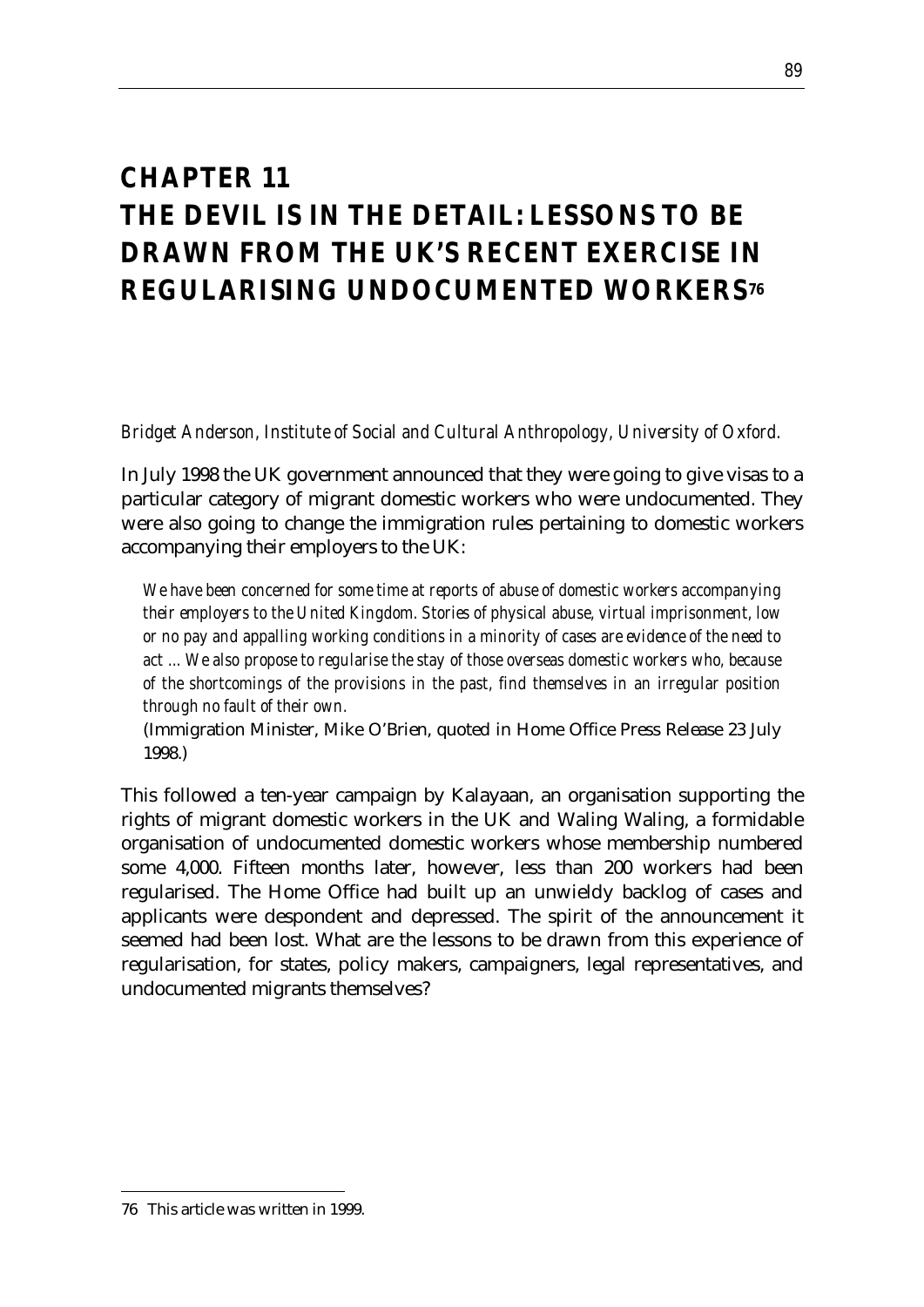#### **1. The Concession**

The group that the Home Office committed to regularise were Third Country Nationals, mainly, but not exclusively, women, who had entered the UK as domestic workers accompanying their wealthy employers.

*Looking at our national interest, if wealthy investors, skilled workers and others with the potential to benefit our economy were unable to be accompanied by their domestic staff they might not come here at all but take their money and skills to other countries only too keen to welcome them.* 

(Lord Reay speaking in House of Lords debate on overseas domestic workers, 28th November 1990. Hansard col. 1052.)

To allow for this demand, the government devised a concession for wealthy employers that would enable them to continue bringing their domestic workers to the UK even though work permits for resident domestic workers had been phased out by 1979. Under this concession the employer could bring in their worker under one of two categories, as 'visitors' or as 'persons named to work with a specified employer'. Immigration officials were issued with the following guidelines:

*A person engaged abroad as a domestic servant, who has been in the service of the employer for more than twelve months abroad may accompany the employer to the United Kingdom to continue the employment. The employer must undertake to provide maintenance and accommodation for any dependants and the Immigration Officer must be satisfied that the person intends to continue in the employment. Domestics may be allowed to benefit from this arrangement even if they are outside the normal age limits or have dependent children. Leave to enter should be given on Code 4 for up to twelve months. (Code 4 gives leave to enter* on condition that the holder only engages in employment for a particular named person; the holder is required to register with the police.)

*Domestic servants, chauffeurs, private secretaries and other employees who render personal service may be allowed to enter with their employers if only a visit is intended in which case leave to enter as a visitor on Code 3 for the period of the employer's authorised stay is appropriate*. (Code 3 gives leave to enter for a specified period on condition that the holder does not enter employment paid or unpaid; again, the holder has to register with the police.) *If the employer is to remain in the United Kingdom other than as a visitor e.g. for settlement or to set up in business, such employees require work permits.*

Here then was a contradiction embedded in the immigration guidelines: 'Domestic servants' were 'employees', they had 'employers', yet they were not in employment. Indeed in practice the stamp given was largely a matter of chance, and many were given a stamp under Code 5N, namely 'Leave to enter, employment prohibited' (see Anderson, 1993). So, these workers had all entered the UK legally accompanying wealthy employers as their cooks, cleaners, nannies, and carers, but they had not been given an immigration status independent of their employers. As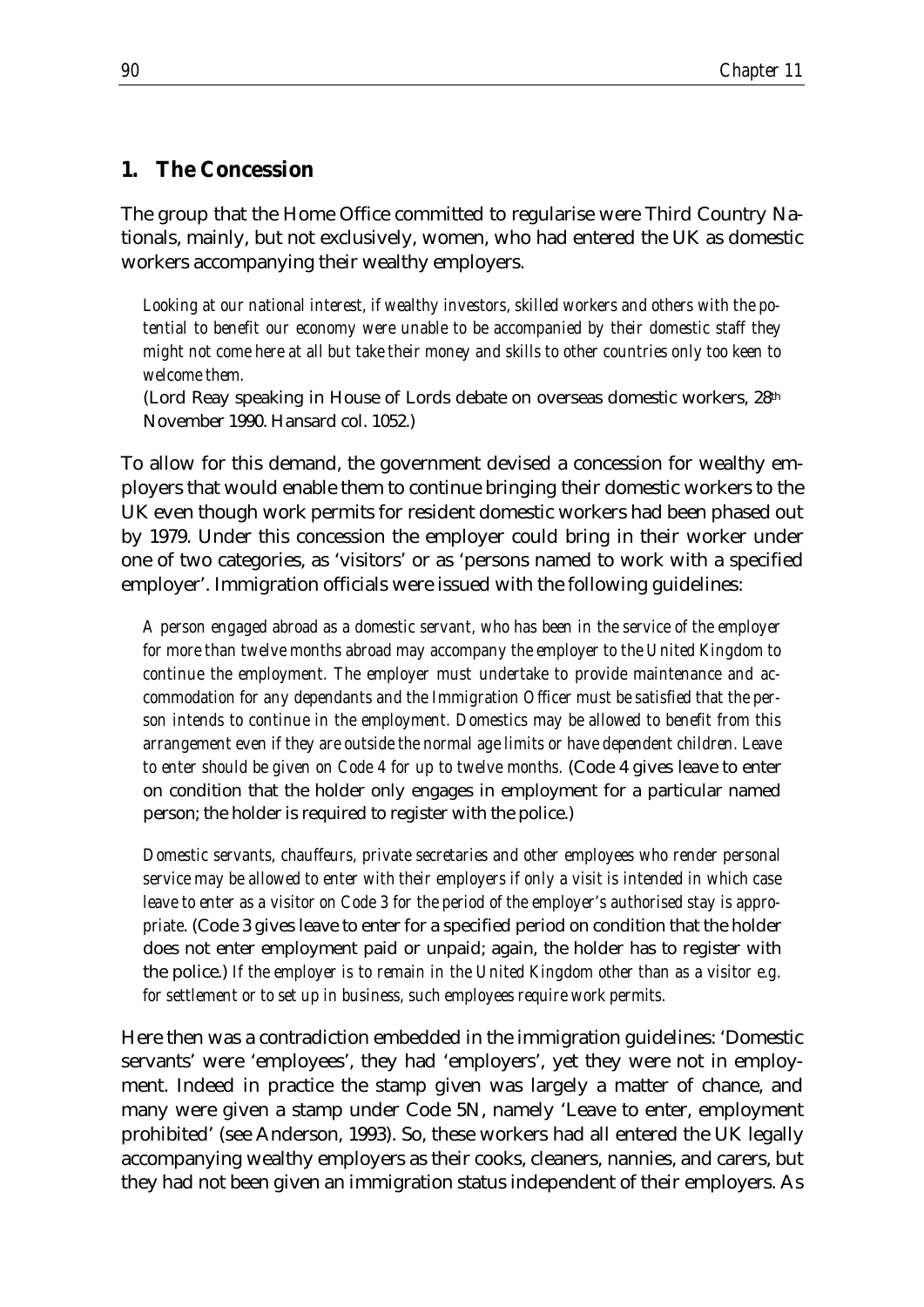the then Home Office Minister, David Waddington stated in a letter to Lord Avebury:

*Admission in such cases is on the basis that the employee will be expected to leave the country with the employer, or on prior termination of the employment.*

(Cited in the booklet accompanying Kalayaan's Open Space film *Domestic Slavery*, broadcast on BBC2 16th November 1987.)

Moreover, although applications for extensions to remain with the original employers were usually granted, applications to change employers were routinely refused on the basis that no work permit was held on entry.

It is important to point out, that although the concession appeared to give some structure to the immigration status of domestic workers accompanying their employers, the reality was very different. Not only were those entering with visitors given visitors' visas (Code 3) even though they were entering for employment, but there was a 'concession culture' under which domestic workers accompanying their employers were admitted to the UK with a wide variety of visas. There were even workers entering the UK who did not come through immigration controls at all. Two Filipinas were staying in Europe with a Saudi princess who decided to come to London for a visit in her private plane. She brought the domestic workers with her and on landing they were simply ushered through the VIP lounge with no passport formalities for either the employer or her workers. Many were given entry clearance on the basis of being family members, thereby opening themselves to accusations of deception and therefore illegal entry, even though their immigration status was entirely a matter for their employers and the UK immigration authorities. V. is typical:

*I don't know what is exactly in my passport. She (the employer) brought back two pieces of paper and asked me to sign ... So when I did that the driver took the two pieces of paper back*  and for a week after that the passport was ready. I do not know how they make it or what *happen, even my age ... So the passport was ready and it was time now to get the visa ... So she answered the questions, she said, yes she is coming with me and she will look after, she will help me to care for the children when I go out, and she's going to do some studying … So I really have nothing to do with the visa and the paper.* (From an unpublished interview with Old Street Films, 1996.)

Those entering as a family member are usually from the same country of origin as their employers, often from Africa. After 1990, domestic workers had to attend an entry clearance interview with a British representative abroad to determine what kind of visa they were to be given. But these interviews were typically held with the employer or an employer's representative present, so even if the worker were minded to complain or ask questions, it was extremely difficult. Finally the domestic workers accompanying diplomats were not technically admitted under the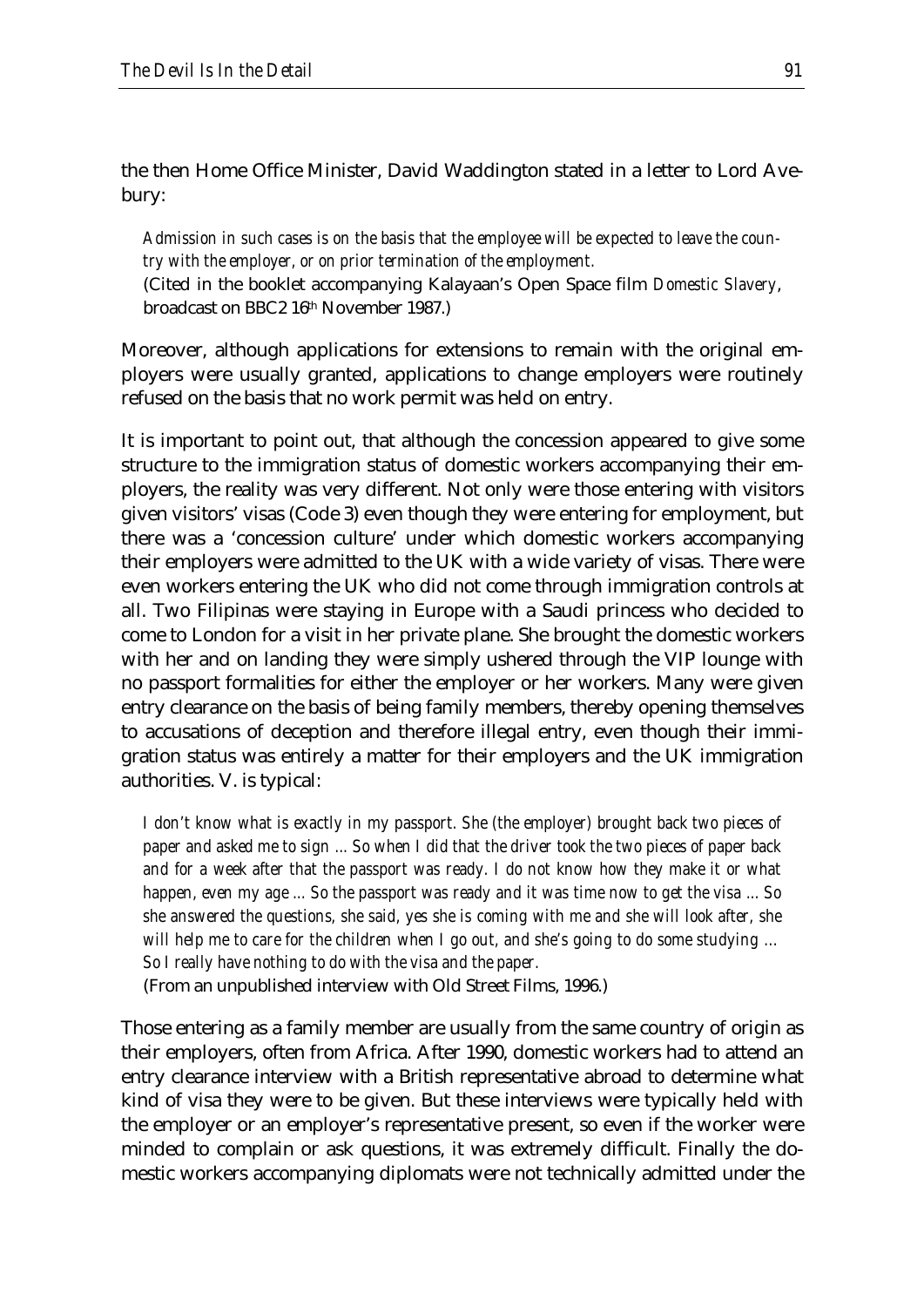concession but under the category of 'permit free employment' listed under the immigration rules.

Whatever the stamp on the passport, there was an alarming similarity to the descriptions given by domestic workers of their living and working conditions.

*February 26, 1990, they had planned to go to a party. The smallest things which did not please my madam resulted in abuse, shouting and slapping of my face. One dreadful occasion I washed a jumper in too hot water, this caused shrinkage. I was not only hit, but almost choked to death. The combined attack by the husband and wife left me beaten up on the floor. So I decided this is the time I had to save my life, for me, I am a prisoner, I can't go out, no*  day off, can't talk to anyone, they pay me £120 a month but I don't receive it. Only if I tell *them I have to send money to my family, they give me one month, they owe me five months or more then. So I decided I had to run away.*

As soon as I came to London and to her house I feel like she brought me to jail ... I have to *sleep on a shelf, which is made to keep all things and the suitcases, everything … So morning 4:30 to midnight I have to be up. I have no rest and I have no place to sit. She ask me not to sit on the chair, not to be near the children. Every time I go to the toilet I have to wash with the dettol and all and not touch anything about the children. She treat me as if I have bad disease. And always she calling my name, and when I say 'yes madam, I am here', she shouts, 'what are you doing here? go and do the work'. … and then in September after two and a half months she passed me to her friend. So I have to work to her friend and she asked her friend not to pay me anything and not to let me go out. My madam said not to talk to*  anybody. She kept me locked in the house and not even to open the window. All the time the *curtains are closed.*

(Conference papers 1995 Slavery Still Alive Kalayaan, London.)

In 1990 Kalayaan began to keep statistics detailing the kinds of difficulties faced by workers they interviewed who had escaped from the employers whom they had accompanied to the UK. Kept annually these figures are more or less constant from year to year. In 1996-1997 195 workers were registered at the centre, and they had worked for employers from 30 different countries. Eighty four per cent reported psychological abuse, 34 physical abuse and 10 per cent sexual abuse. Fifty four per cent were locked in, 55 per cent did not have their own bed, and 38 per cent had no regular food.

The difficulty pinpointed by Waling Waling and Kalayaan was that of immigration status: workers were dependent on the employer they entered with for their immigration status, they could not change employers legally, and if forced to run away (often without their passport) they could not work for anyone else. Moreover, once their original visa expired they would lose all right to be in the UK. This meant that, having escaped from one abusive situation, workers were very vulnerable to exploitation by secondary employers (usually British), who could take advantage of their immigration status with poor working conditions, low pay etc.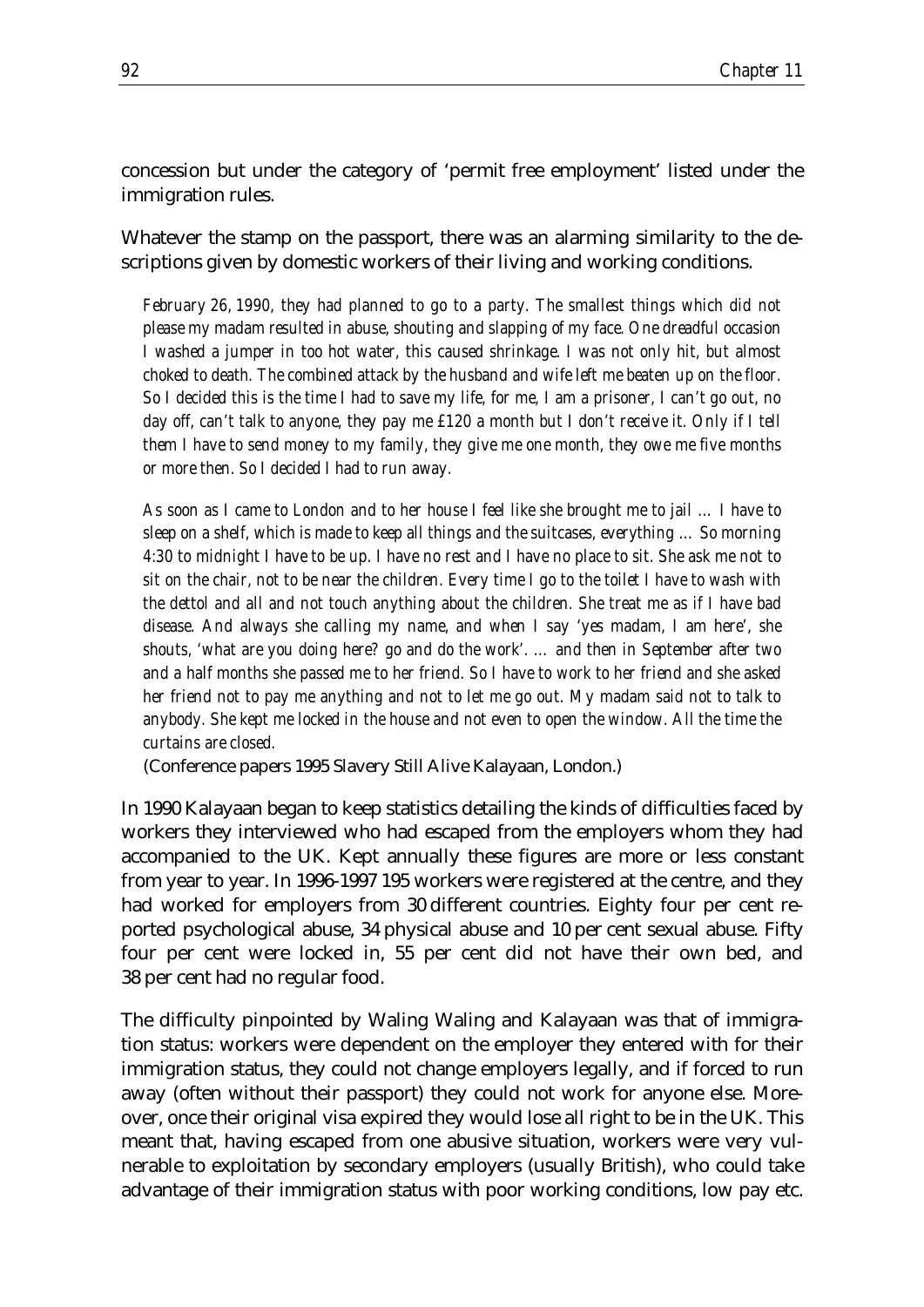For her MA thesis the then Kalayaan staff worker, Margaret Healy, interviewed ten women before and after their change of employer. She found that two months after the first interview, six had left their British employers. Problems included:

*The negotiated salary was not adhered to. Likewise with the hours of work. For example when asked to change a day off or to do overtime, if the worker said she had an appointment with the doctor, the employer would say, 'well I can always call the Home Office' ... The treatment of the employers ranged from shouting at them, insults to their person, passing derogatory comments; constant complaints. One woman said she was treated 'as if I'm nothing'. One of the six had to sleep on the living-room floor and wasn't given any place to put her personal belongings. She had to keep everything in her bag. One of the women experienced overt racism by the employer making personal derogatory remarks about her, not allowing her to sit on the settee in the sitting room ... Another of the women complained that her male employer was constantly sexually harassing her by making suggestive comments and even offering her money for sexual favours.* (Healy 1994: 29.)

In 1998 Cecile Divino interviewed 39 workers on their working, accommodation and access to health services after leaving their primary employers. She found that over 81 per cent of live-in workers were working nine hours or more a day, and that nearly 30 per cent worked more than 12 hours a day, many working up to 16 hours a day. Most were 'on call' in the night - i.e. had to be permanently available. It was common for employers to deduct room and board from workers wages. In short:

*The wages paid and hours worked in secondary employment by the majority of overseas domestic workers in this sample have improved in comparison with the experiences in primary employment recorded in Kalayaan statistics, but only slightly.*  (Divino 1998: 17.)

Before coming to power, following intense lobbying by Waling Waling, Kalayaan and the Transport and General Workers Union, the Labour party committed itself to changing the system under which domestic workers entered the UK. Key party members had also undertaken to regularise those workers who had entered under the old system and who had been forced to leave their primary employers because of abuse, thereby becoming undocumented.

## **2. General Difficulties**

The government's announcement was greeted by those who had campaigned for it with great enthusiasm. Yet, over one year since the announcement was made, under 2,000 workers had registered with Kalayaan to apply for regularisation. This was in part to do with the lack of publicity around the regularisation exercise. The 'spin' put on the announcement was obviously informed by fear that the gov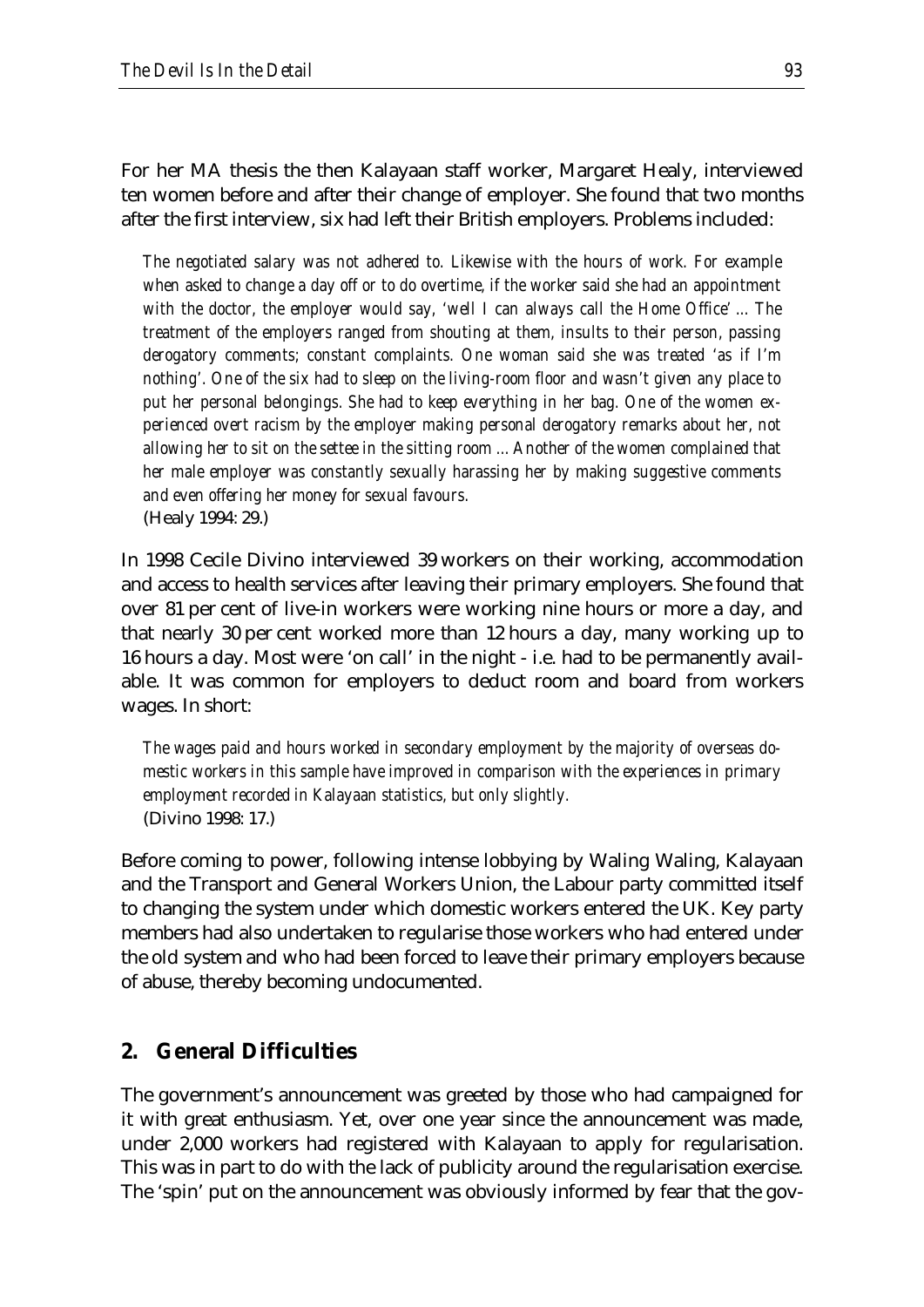ernment would be criticised for 'opening the floodgates', and reassured the public that the policy change represented a tightening of immigration regulations while downplaying the regularising of undocumented workers. This strategy seemed to pay off.77 Far from arousing controversy the regularisation did not even attract much comment. There was no television or radio coverage of the issue, despite the previously high profile of the campaign. This risked the possibility that those undocumented workers living outside of the capital, those who did not speak English, and those who did not read and write, might well not hear about the possibility to regularise their status, particularly since those migrants who work in private households are isolated and are often cut off from regular community contacts. An informal publicity campaign by Kalayaan with the support of the TGWU generated a significant response from agencies outside London, particularly legal firms and Citizens Advice Bureaux. Articles in the black and ethnic minority press also resulted in people contacting Kalayaan for further information. However, not only must people hear of the opportunity to legalise their status, they must also feel confident enough to take it up. In interviews conducted with undocumented domestic workers before regularisation, they commonly described their immigration status as leading them to live in fear, as outsiders:

*I feel in my heart illegal. No tax, no insurance, no my home, no my family (started crying).*  Like I'm outside. Everyone saying why not going home, but I don't want to lie, so I don't *speak, only work. Thinking not going home, not respected. Respect is when you look eye to eye, you have a free mind, speaking mind, but I am little, low … sometimes if I make a mistake my boss say, as a joke, 'I am calling the police'. Our boss will joke to me, 'You're under arrest'. We have a security bell at work, and if they know it is me who is answering, when I ask who it is they say they are the police.*

For people who have lived such lives, often for years, to bring themselves, voluntarily, to the attention of the authorities, clearly requires a tremendous leap of faith, and confidence that it will not result in deportation. Even among members of Waling Waling, whom one might expect to be among the most well informed of undocumented workers, alarming rumours circulated. Solicitors' letters containing a disclaimer that applicants could not be guaranteed of a successful result were the source of considerable alarm. Even when people began to get their papers the suspicion continued. So for example, one person who had returned to her home country for a visit having successfully obtained her visa was phoned in the middle of the night by her compatriots who had 'heard' that she had been detained, questioned, and deported by UK immigration authorities as she left the country!

<sup>77</sup> Independent 25.7.98 "Overseas domestics granted basic rights"; Guardian 25.7.98 "Government acts to stop abuse of foreign domestic servants"; Daily Telegraph 25.7.98 "Rules on overseas staff are tightened".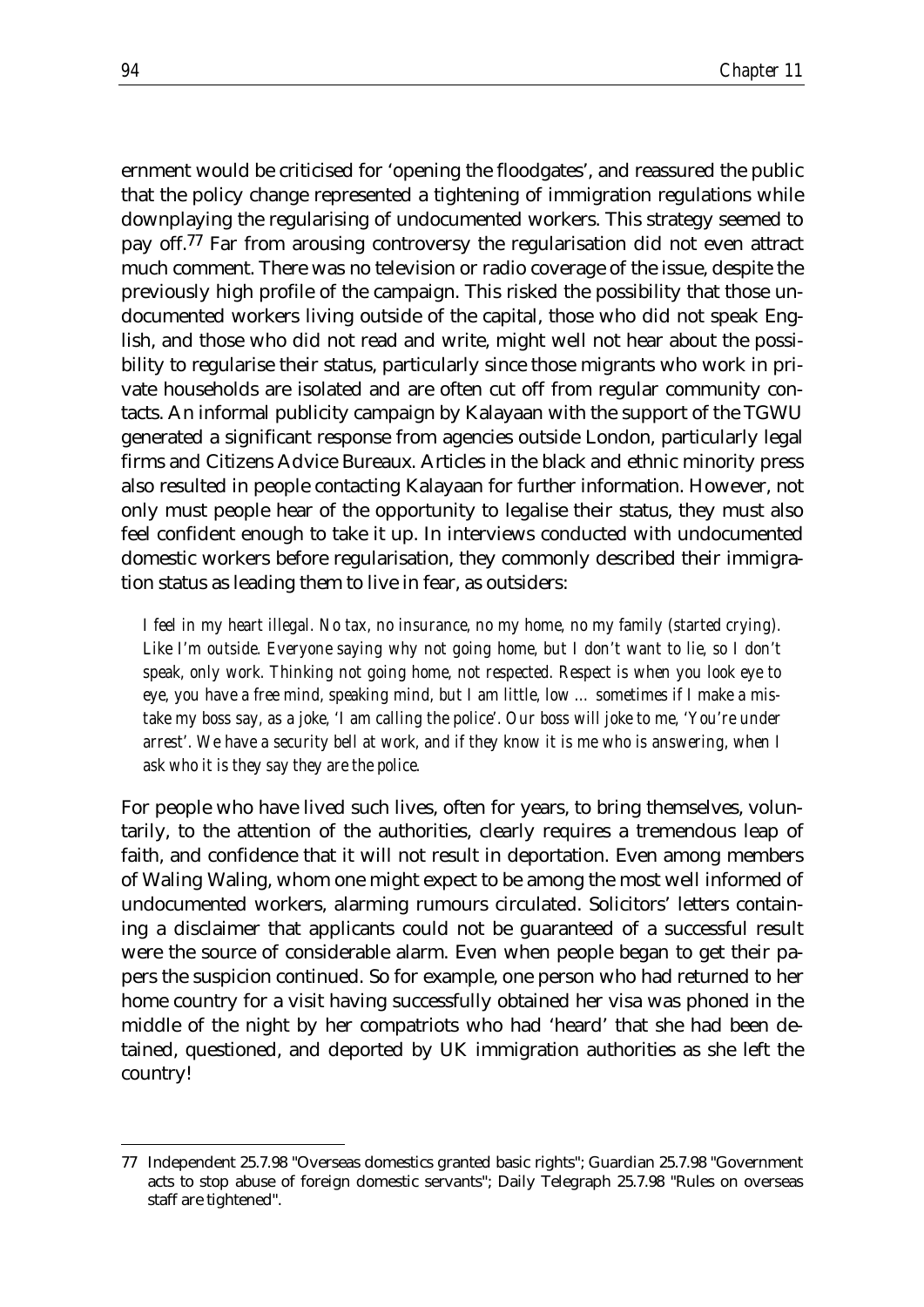#### **3. The Devil Is In the Detail …**

The criteria for regularising domestic workers were unclear until January 1999, meaning that advisers and their clients were reluctant to submit all but the most iron cast of applications. By December 1998 only 150 people had put in papers to the Home Office, and only three decisions had been made (all positive). Given that the original deadline for submission of applications was 23 July 1999 - later extended to October 1999 - this represented a serious problem. Moreover, when the criteria were finally clarified they resulted in considerable difficulties for many bona fide applicants, despite significant concessions from the Home Office. The requirements for 'straightforward cases' at first sight seemed relatively simple: a valid passport; proof that one currently is employed as a domestic worker and able to support and maintain oneself without recourse to public funds (a letter from the employer stating salary details and other 'in kind' payments); and proof that one entered as a domestic worker. These documents, together with a standard application form for variation of leave to remain, and a photograph were to be sent to the Home Office. These would be processed by the Initial Consideration Unit (ICU) and, providing there were no further queries, Mike O'Brien, the Immigration Minister of the time felt that, by Easter 1999, they would be dealt with within 48 hours. More complicated cases, including those without sufficient documents would be passed to the Case Allocation Unit (CAU) where they would have to join the notorious backlog of cases.

In practice the first problem arises with having a valid passport. Domestic workers who entered the UK under the concession typically did not hold their passport. Of those 195 workers approaching Kalayaan in 1996-97, 69 per cent had their passports taken by their employers and those who had managed to hold on to their passport had not renewed it on expiry. One of the first steps for applicants therefore was to get a new passport from their embassy. Some embassies, noticeably the Philippines Embassy, were supportive of their citizens' applications for new passports. They required an affidavit of loss, a birth certificate and marriage certificate and four photographs. Filipino citizens who work abroad are required to pay tax on their earnings to the Philippines government and regularisation applicants were retrospectively liable, but, in a special concession this was reduced to £15 a year. Other embassies however were less than helpful. The Indian High Commission for example was initially unwilling to provide replacement passports. A worker had to produce 12 photographs, a statutory declaration authorised by a notary public (approx. cost £30), pay a fee of £125 and come up with a police report that the original passport was lost or stolen. Even then it was often required that the Home Office give the visa before they would issue the passport. The first Indian workers to report their missing passports to the police, found themselves arrested and held overnight until their lawyer was able to argue them out. This scarcely encouraged people to go to the police station. The problem was not only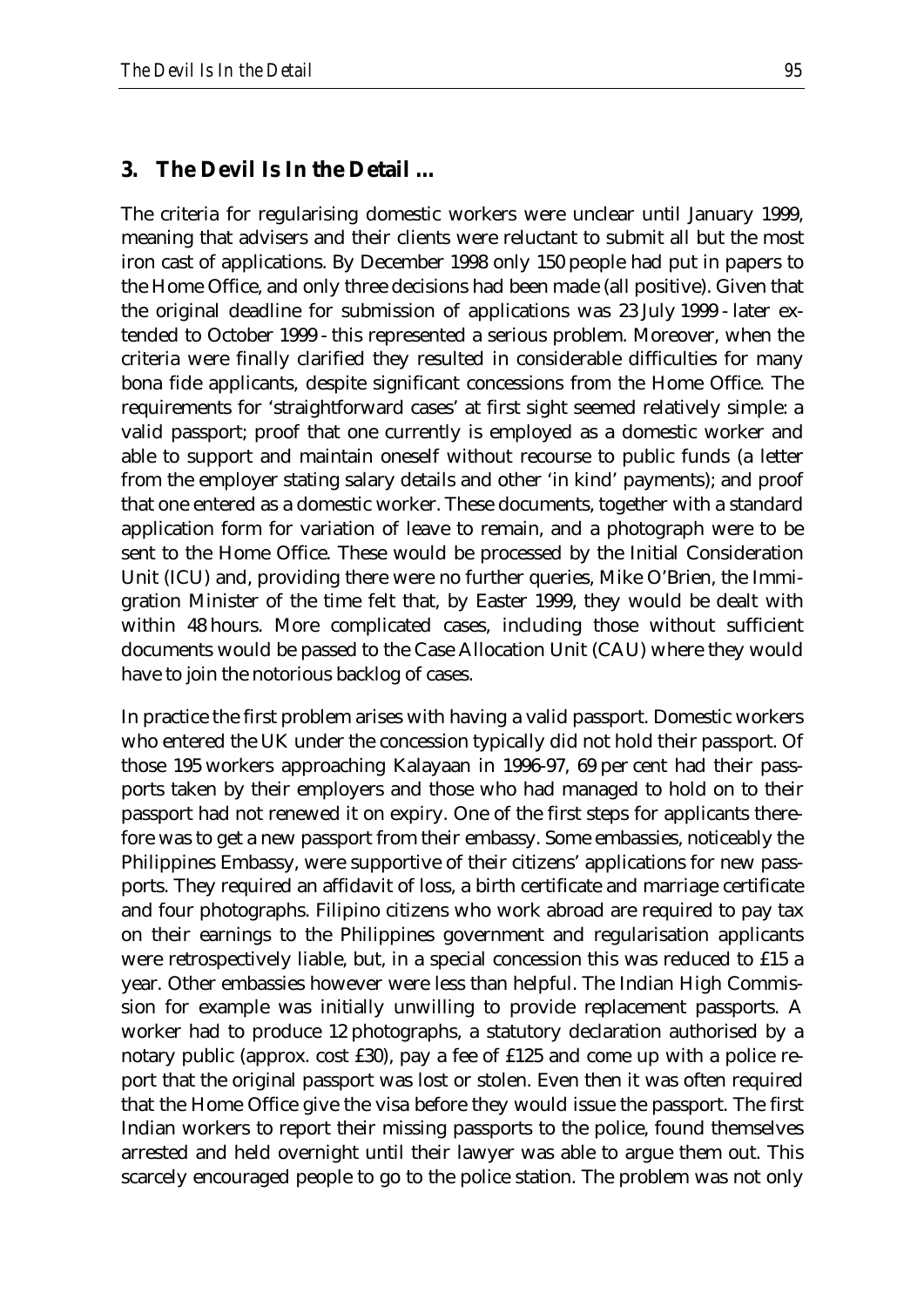with police stations. It must be remembered that many people find their embassies intimidating places, and there are particular problems for domestic workers, many of whom have worked (and been maltreated by) embassy staff. Of the cases known to Kalayaan, about 10 per cent entered the UK accompanying diplomats. One worker who left his diplomat employer several years ago, was extremely anxious that he might bump into him at the embassy. In the event, not only did he bump into him, he found that his former employer was in charge of issuing his new passport. The employer went so far as to tell him that he would inform the police that the man had lied in claiming the passport was lost - 'You know where it is. I have kept it!'.

Proof of current employment and that applicants were able to support themselves also in reality became extremely problematic. At first, as indicated above, the suggestion was that workers should obtain letters from their current employers as proof of employment. However, this proved very difficult. Employers were reluctant to furnish this proof because they did not want to jeopardise their own position. Fears of laying themselves open to prosecution because of employing 'illegal immigrants' were partly to blame, but the main concern seemed to be that they would render themselves liable to paying tax and national insurance. Some employers refused absolutely to sign. The migrant then had to leave their job and look for a new one, running the very real risk of unemployment since jobs were in short supply because they were a regularisation requirement. Of 141 people questioned about the regularisation process, 27 (19 per cent) had had problems getting their employer to sign a confirmation of employment, and of these, 16 (11 per cent) had consequently left their employer. These figures exclude those deterred or delaying applying because of not having employers' letters. One of the purposes of the exercise was to free domestic workers from dependence on their employers for their immigration status, yet the necessity of a letter from their employer only reinforced this dependency. The majority of those questioned (111) were Filipinas, and if one examines only the non-Filipino applicants, difficulties with confirmation of employment are more acute: eight out of 30 (26 per cent) had problems, and five (16 per cent) had left their employers. Nine (30 per cent) of the 30 had other problems, generally difficulties with passports. It should be remembered that these applicants for regularisation are likely to be among the best supported and most well informed of those able to apply, since they were all people who attended Waling Waling meetings.

The applicant did not only have to prove that she was in employment. She had also to prove that she could support herself 'without recourse to public funds'. Most undocumented migrants do not have a bank account and are paid in cash. It was often, therefore, once again incumbent upon employers to reveal details of the salary they paid their worker, the applicant's word was not sufficient proof. This was actually rather ironic, since domestic workers claimed that the amount de-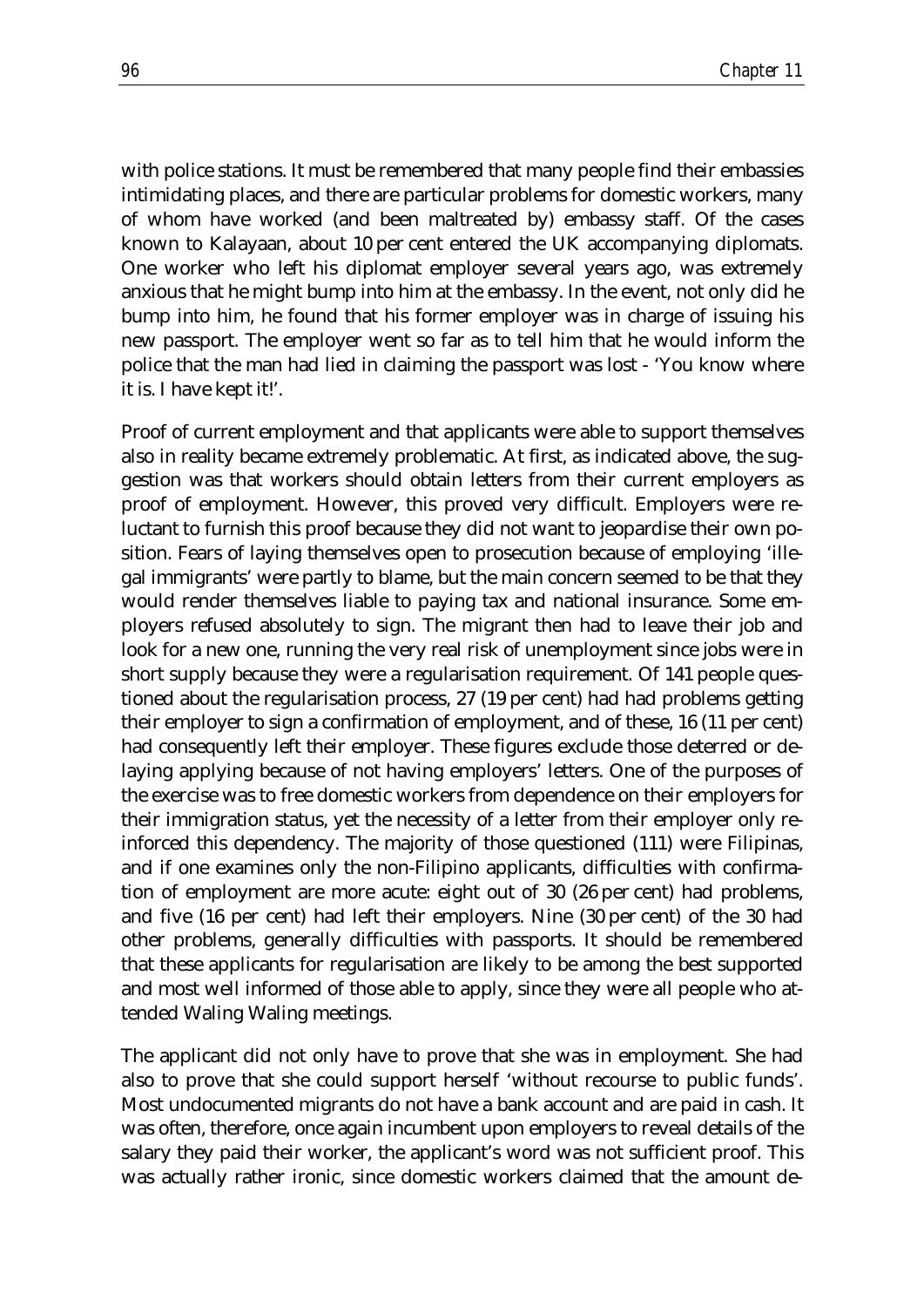clared was rarely accurate, typically one week's salary was declared as the salary for an entire month, because of employers' concerns about tax. Workers who lived out had particular difficulties with the no recourse to public funds requirement because of their accommodation. They had to prove that they were living 'within their means', and that they were not occupying council accommodation. A rent book was suggested as adequate proof. However, being undocumented the majority had been force to live for years in the shadow economy through no fault or choice of their own. Accommodation arrangements were often rather irregular. Typically they lived in sub-let council accommodation, or in accommodation let by landlords who did not want it revealed that they had 'harboured' illegal immigrants or that they were renting properties that were legally overcrowded. Amy, for instance, was living in a room she had rented having found it from an advertisement in a newsagent's window. Her landlord refused to give her receipts for her rent or any rent book. The only 'proof' of accommodation he would give her was to sign his name in her diary on the date that she moved in. She had no proof even of address, because council tax was included in the rent, and all facilities were paid by metre, and the telephone was a call box. In such circumstances how does one prove that one is able to maintain and support oneself? Many women moved out of the accommodation they had occupied for years simply in order to have the requisite documents.

Even more difficult than all these requirements however, was the provision of proof that one had entered as a domestic worker. This difficulty arose when the Home Office moved to stating explicitly 'This only applies to those who were originally admitted to the UK with the correct entry clearance for employment as a domestic worker'. This notion of 'correct entry clearance' was extremely problematic when applied to the concession. Indeed, arguably, one of the main problems with the concession was precisely that there was no specific entry clearance granted to domestic workers. Some non-visa nationals who entered before 1990, for instance, did not have to have any entry clearance at all. As noted above, there was no single correct entry clearance for domestic workers, and the concession allowed for domestic workers to be given visitors' visas, but it seems that what was considered 'correct entry clearance' was when the worker had the employers' name written on their passport i.e. code 4. As discussed above the exact stamp on their passport was something that was completely out of the workers' control. As far as the applicants were concerned it was particularly invidious because some nationalities were more likely to have code 4 visas than others. In particular African women seem to have been given code 3 visas. How then could one allow for such instances, of which there were many, and exclude the thousands of other overstayers who had entered on visitors' visas - which presumably the Home Office would want to do? The immigration minister responded by allowing that those workers with proof that they were working as a domestic worker when they entered the UK would be eligible for regularisation. Crucially, registration with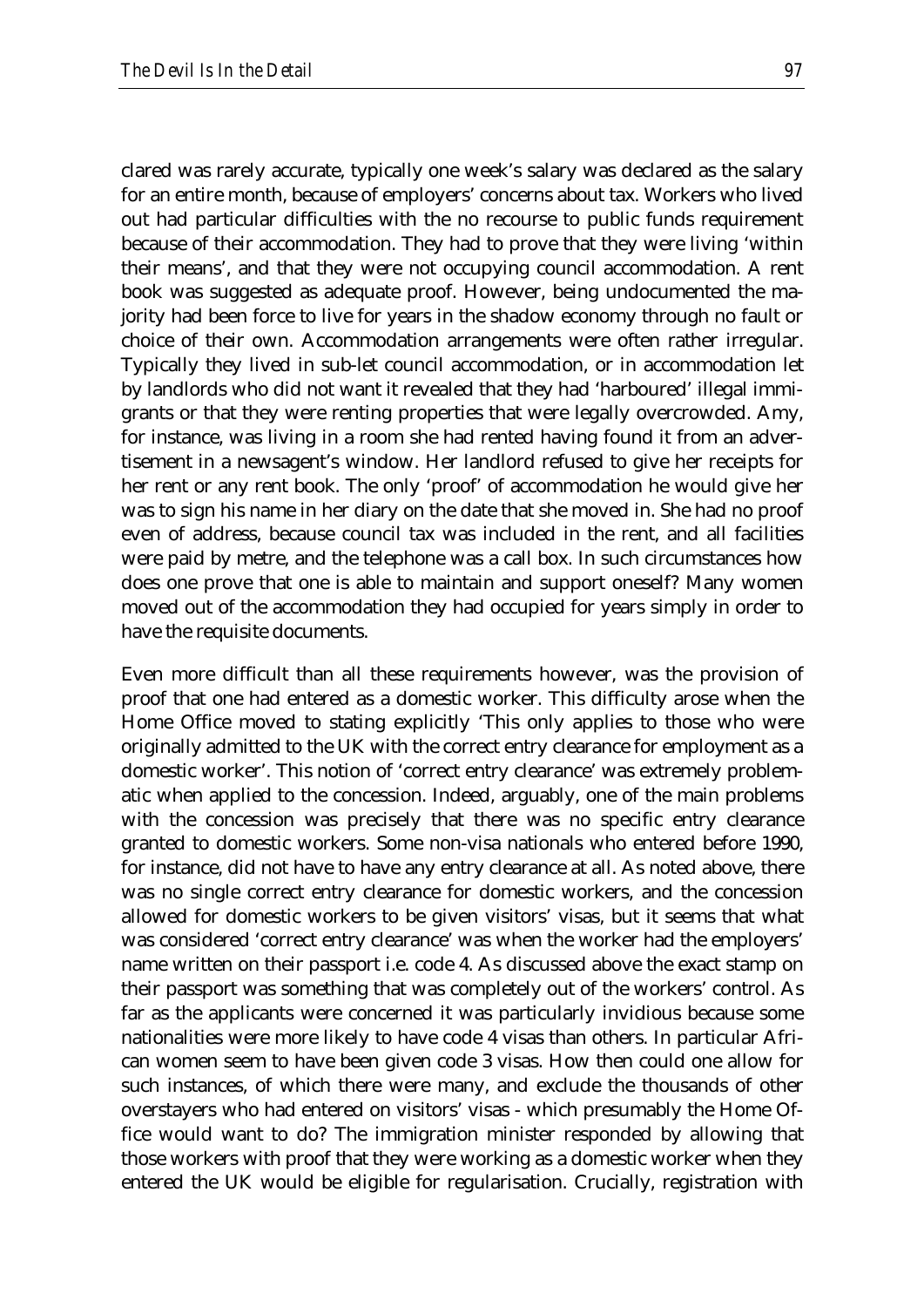Kalayaan, the support organisation for migrant domestic workers, would count as such proof. The registration form recorded details such as when the person first made contact, when and how they entered the country and who they were working for. This was a significant concession by the Home Office, but again many people were excluded: Kalayaan had no idea at the time of introducing such forms that they would become such valuable documents. Indeed it was precisely because of that, that the Home Office were able to give such weight to those forms, knowing that they were not falsified. Those who had registered with the group before 1990 had not had their details formally recorded, while some registration sheets had gone missing. The Home Office declared that registration after May 1997 would carry less weight, on the grounds that the Labour Party had come to power that month, and that other migrants wishing to legalise their stay could well have noted their commitment to migrant domestic workers, and registered with Kalayaan in anticipation of the regularisation announcement. In fact an analysis of the organisation's monthly statistics reveals that there was no unusual increase in registration with the group until July 1998, the month of the government's announcement.

These difficulties pertaining to documentation were generally related to the particular problems around 'proof' for undocumented migrants in general, and those working in private households in particular. But there were also difficulties of process, related to the much publicised difficulties of the Home Office around the failure of its new computer system, and moving to new offices which clearly had very real implications for those depending on its efficiency. Much was made in the UK press about the long waiting time for UK citizens who wanted to get new passports, but for those non-UK citizens caught up in these difficulties the consequences were more than mere inconvenience. Visitors to the new offices described rooms piled high with boxes of papers and rotting, unopened mail, and files stacked in corridors. The Initial Consideration Unit, supposed to be up and running by March 1999 was not operative until several months later. These Home Office problems had consequences across the board - even recognised refugees needing to leave the country to see dying relatives were not given papers on time. Regularisation applicants had papers lost by the Home Office, and experienced long delays. Of 141 of those who had submitted applications, 57 described themselves as extremely concerned about the length of time taken to consider their cases. This time matter was dismissed by the immigration minister as of little consequence, after all, as long as people who deserved it got their visas in the end, what was in a matter of a few months? However, for the migrants themselves, months were very important. Having contacted relatives whom they had not seen for many years, to tell them that they would be visiting soon and that they were going to be able to regularise their stay, people found that they were soon in the position of being disbelieved. Rosalind first contacted her family in August 1998 to tell them that she would be coming home soon. Her mother fell ill later that year.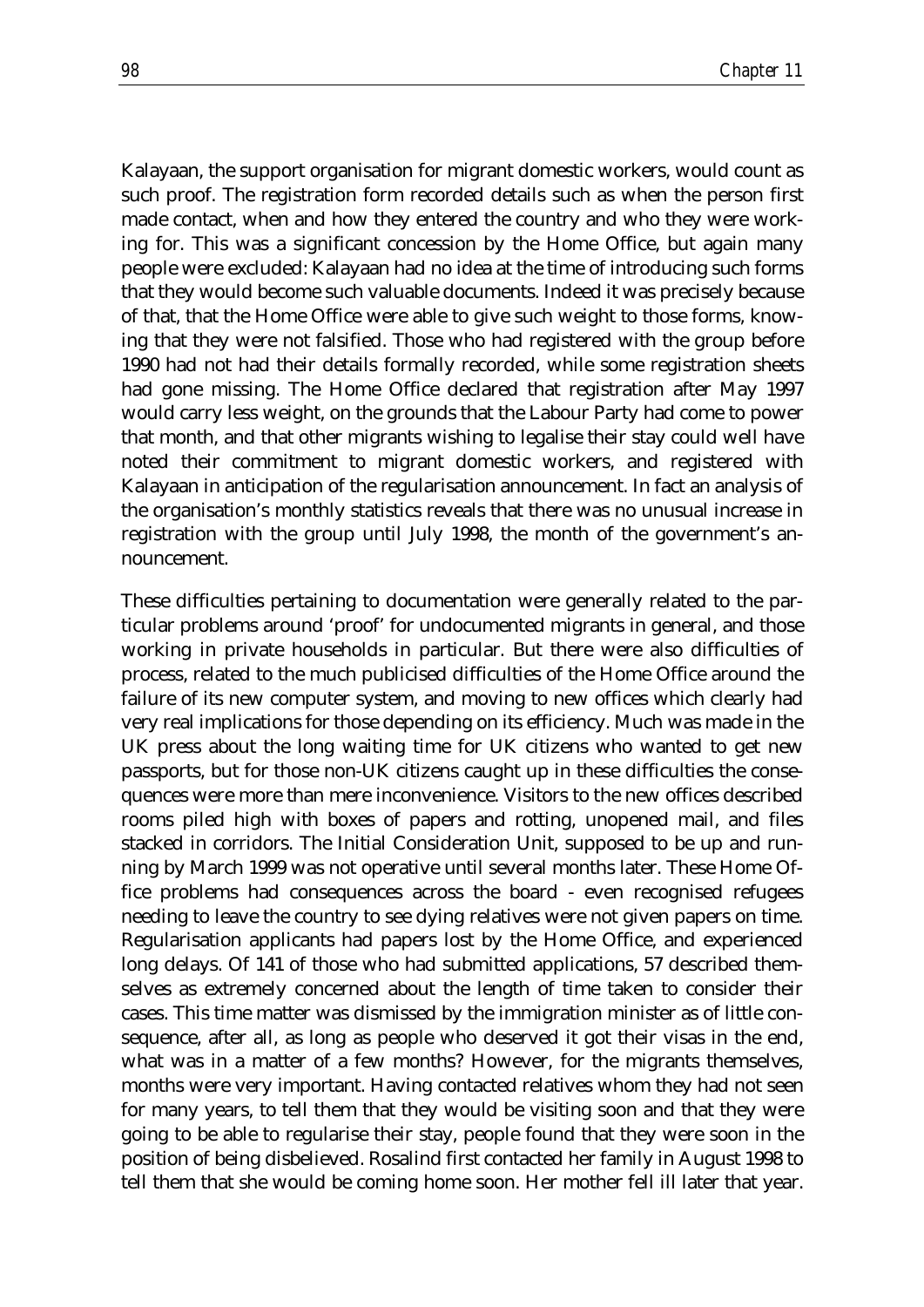She died in June 1999, convinced that her daughter had lied to her. Rosalind finally got her visa in August that year. Her father had also died while she was undocumented in UK, so she was unable to go to either of her parents' funerals. Veronica's daughter had postponed her marriage three times in anticipation of her mother being able to attend ... Each applicant has a story to tell of family disruption and the immense stress they experienced and continue to experience as they wait to hear the result of their application.

Home Office caseworkers were not well informed about the regularisation. This had many consequences, even for those who successfully obtained visas. Some for instance, found that they were given a stamp on their passport, authorising them to work with the name of their employer written on it i.e. precisely the stamp that was the cause of so many problems and which the Home Office were concerned to abolish. Of those workers who, by September 1999 had been given visas, many who were eligible for Indefinite Leave to Remain had been given only one year extensions. Different Home Office caseworkers required different proofs from the regularisation applicant, some requested employers' bank details, and even employers' passports, which understandably created difficulties for their workers.

There were also problems of representation. Unregulated 'immigration advisers' as well as registered law firms offering bad and expensive advice, are a serious problem for the migrant and refugee communities generally. Many seized on news of the regularisation to offer their services, and applicants paid between £1,500 and £4,000 to submit their papers through them. More reputable firms such as Winstanley Burgess and Douglass Luu Simons were charging between £150 and £500. However, their waiting lists were extremely long because of their specialised knowledge, and those unwilling to wait, in the first instance up to six weeks for an initial appointment, were easy prey to unreliable and expensive practitioners. One woman who fell behind on her instalment payments of £4,000 was told that if she did not come up with the money, the immigration advisers would inform the Home Office that she was 'illegal'. Even reputable solicitors were often put in the position of being perceived as Home Office proxies: in their concern to ensure that applicants put in the best possible case they made requests that, to the applicants, seemed totally unreasonable - moving accommodation, as mentioned above, for example. One woman who had lived in her council flat for twelve years was told that she should find other accommodation, since technically she was having recourse to public funds. She felt that the solicitors were thereby making totally unreasonable demands on her. Problems of communication with legal representatives were significant – 10 per cent of those questioned said that they had not heard enough from their solicitor. But there were also difficulties, particularly around language, so solicitors would write to clients requesting further information, and clients would not respond because they had not understood. Differences of approach between different solicitors soon became apparent. So hundreds of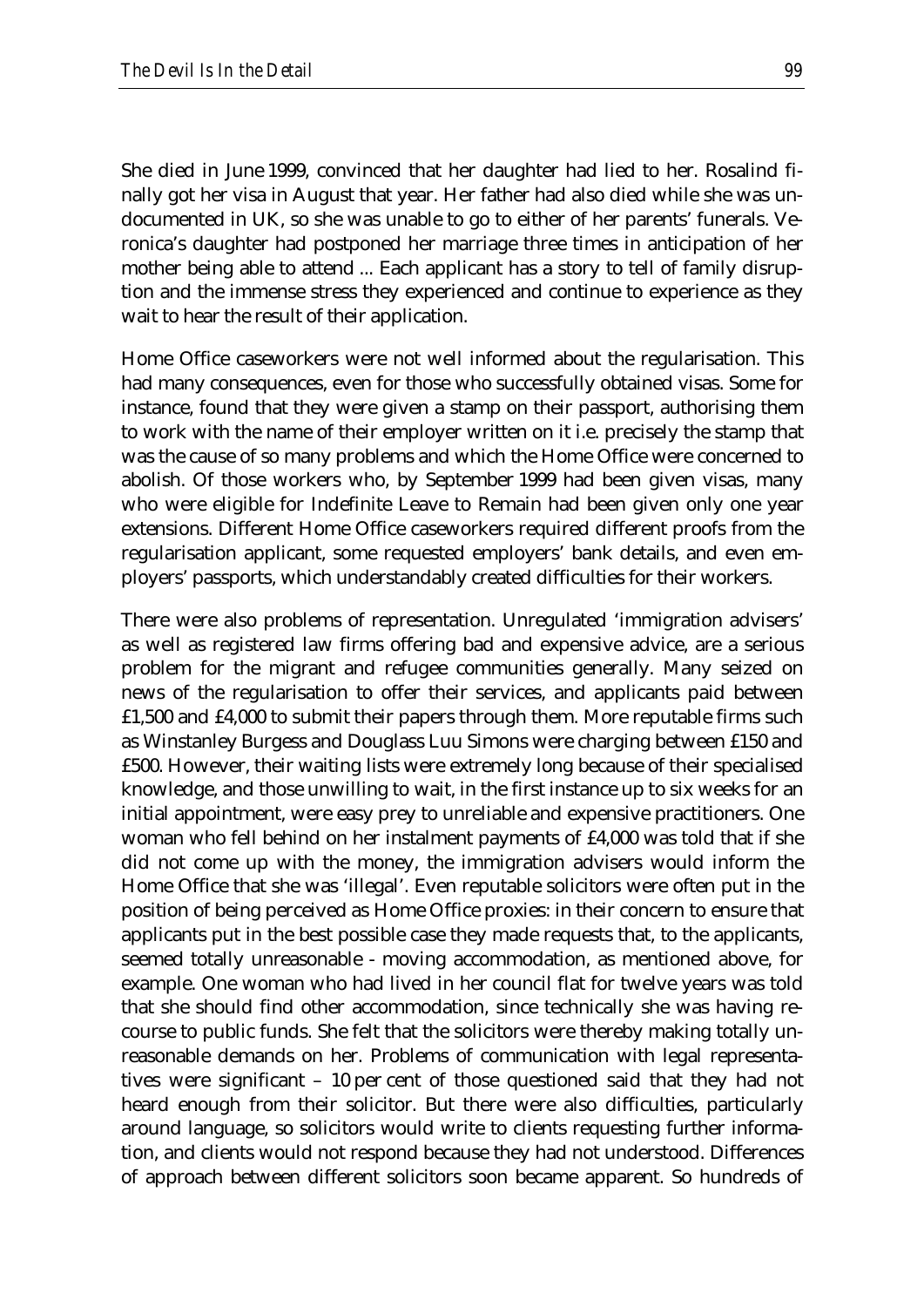domestic workers were adopting all kinds of strategies in order to convince an employer to sign a letter confirming employment, when one well respected solicitor affirmed that he did not think that it was so important, that a statutory declaration or a covering letter from the legal representative reporting any conversations held with the employer. These differences of approach caused some confusion among applicants, particular when combined with delays from the Home Office and the apparently random nature in which some cases were dealt with faster than others. Moreover, the stronger some cases were made the weaker others were made to appear.

#### **4. Conclusions and Recommendations**

Although there have been many regularisations and 'amnesties' for undocumented migrants across Europe, and some states - most notably perhaps Italy, have extensive experience in these processes, there has been no comprehensive sharing among non-governmental agencies, and migrant and refugee support groups about the lessons that can be drawn from these experiences. Unless they are to be everlastingly inventing the wheel, this needs to be prioritised at a European level.

From the UK experience 1998/99 there are many lessons to be learned. Firstly the importance of publicity to maximise the take up of any regularisation programme. NGOs should bear in mind the possibility of government's reluctance to take this on because of the public hostility to undocumented migrants. There need to be clear guidelines for the procedure for amnesty/regularisation applicants at the time that the announcement is made. However, I would argue that, in retrospect, a more satisfactory process from the point of view of the migrants themselves, the Home Office and campaigning organisations, would have been in this instance to organise a blanket amnesty rather than a case by case approach to applicants, at least for those who had records of being granted entry clearance as a domestic worker (which would have included some of those with visitors visas) or who had registered as domestic workers with Kalayaan prior to the 1998 announcement. This would have saved much needless and expensive bureaucracy, surely unnecessary for such a small number of cases, which currently are contributing to the Home Office's backlog of cases to be dealt with. More generally the difficulties of proof of non-recourse to public funds by undocumented migrants need to be recognised. People who have been living in a cash economy, often under false names are likely to have a dearth of official documentation. From the point of view of organisations working with undocumented migrants, this highlights the importance of recording details of their clients. Clearly this is a contentious issue, and many groups are against maintaining such records because of fears of police raids. However, Kalayaan's experience demonstrates that there are some good argu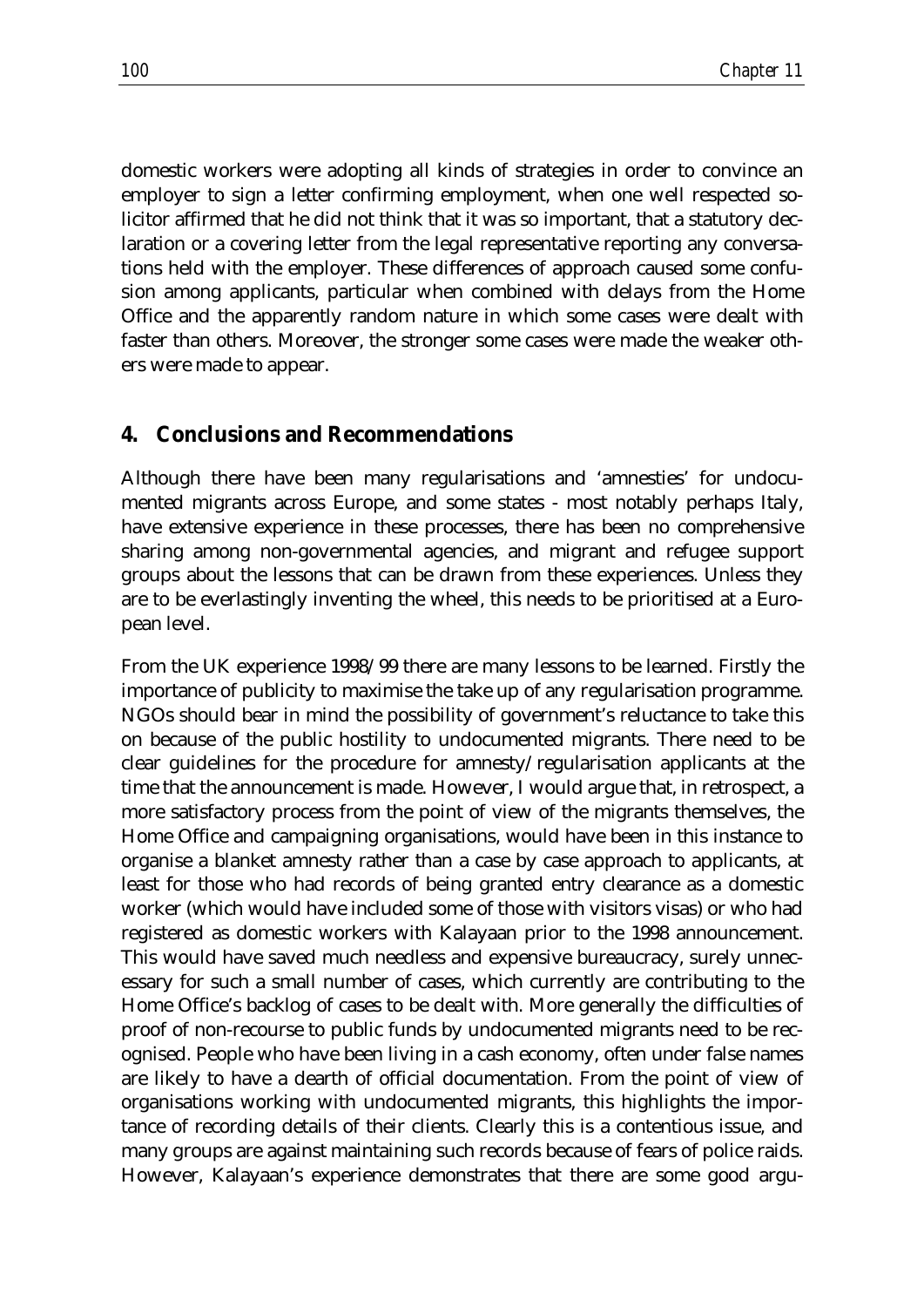ments for finding an acceptable way of minimising and taking this risk. This is particularly important given the fact that it is not only the employers of domestic workers who hold their employees' passports and this is a matter for the migrant's country of origin as well as the host state and the migrant themselves. Under intense lobbying from the Filipino migrant community in Europe, the Philippines government undertook an official Congressional Consultation in Rotterdam, Amsterdam, Barcelona and Rome in April-May 1999, and the attitudes of embassy and mission officials have been reported to have changed considerably. Certainly in the UK they have been supportive of their undocumented fellow citizens and this has made an importance difference to their experiences of the process of regularisation.

It is still too early to determine how many undocumented migrants will be regularised as a result of the Labour government's announcement of July 1998. Let us hope that it is more than two hundred.

#### **5. References**

- Anderson B. (1993), *Britain's Secret Slaves: an Investigation into the Plight of Overseas Domestic Workers*, London, Anti-Slavery International and Kalayaan.
- Divino C. (1998), "A Report on the Experiences of Overseas Domestic Workers with Work, Accommodation and Access to Health Services After Leaving Their Primary Employer", unpublished mss, Kalayaan.
- Healy M. (1994), "Exploring the Slavery of Domestic Work in Private Household", unpublished MA thesis, University of Westminster.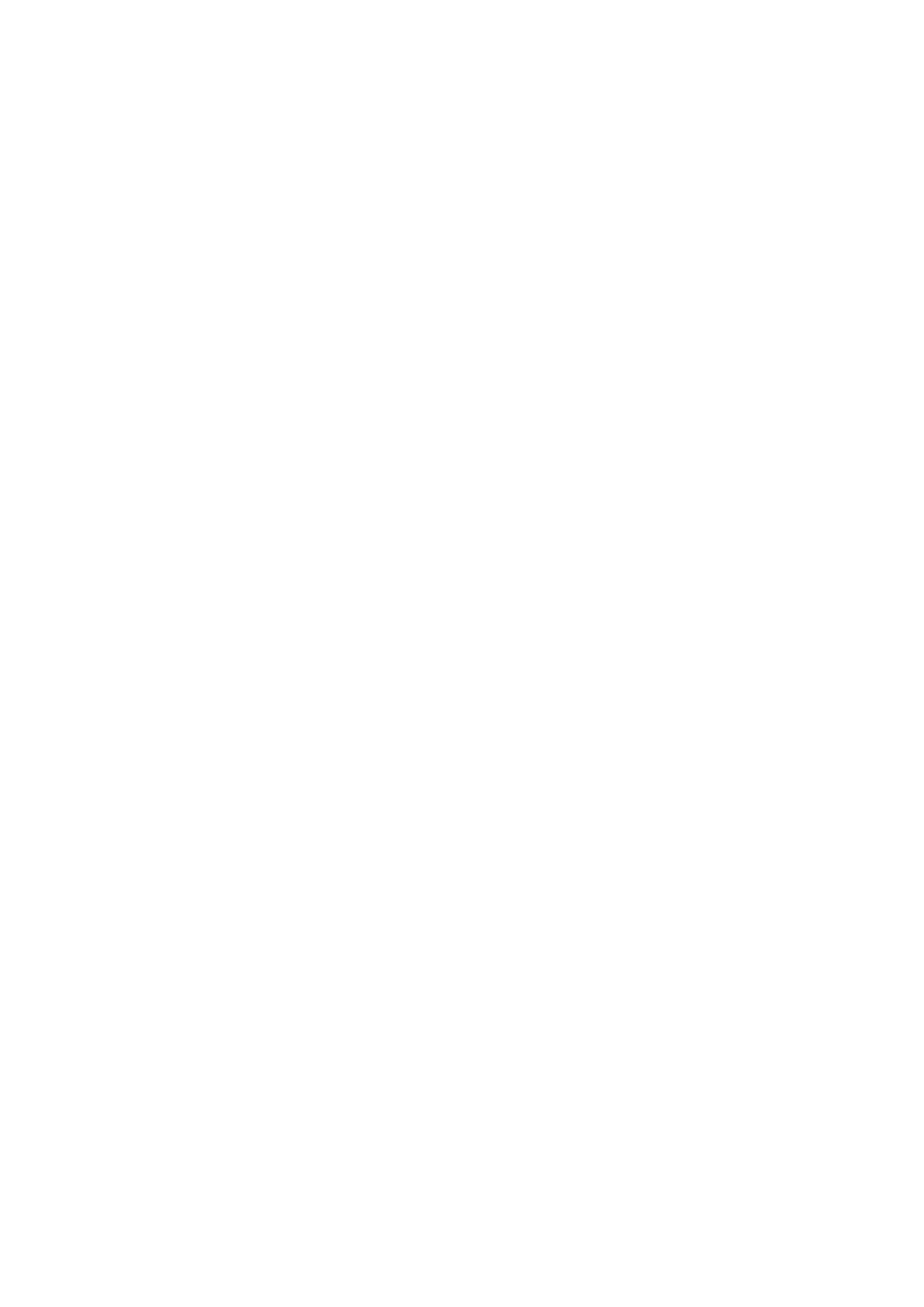# *PART 4 ROLE AND POSITION OF VARIOUS ACTORS*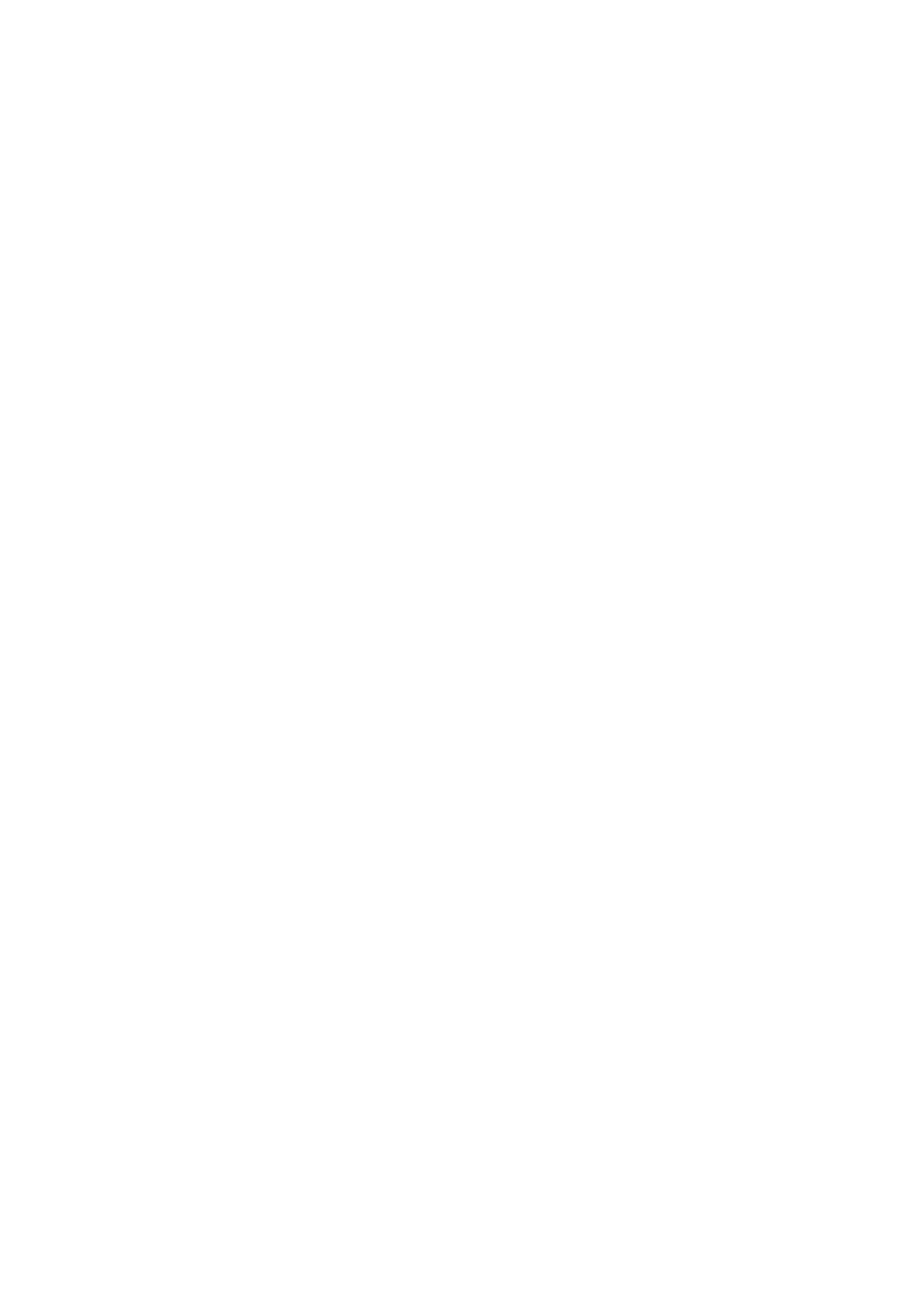## *CHAPTER 12 SOCIAL INSPECTION: A BLESSING OR PUNISHMENT FOR THE UNDOCUMENTED WORKER?*

*Didier Verbeke, Labour inspector, Belgium.*

The 1994 report of the Belgian Parliamentary Commission on Human Trafficking stated that an approach based on the application of social and fiscal laws in fighting human traffic in prostitution would be highly efficient. Following these conclusions, the Social Inspection Service focused part of its activities on fighting human trafficking. It was felt that this approach would have potential direct and significant financial consequences for the trespassers, thereby hurting them directly in their ultimate goal of making a profit (indeed, infringement of the Belgian social laws means huge fines in various forms).

The Social Inspection Service concluded that its contribution in fighting human trafficking would be to emphasise inspection of the 'demand' of illegal employment, being the employers in the broadest sense. Social inspection is by no means a hunt for illegal workers, but a service set out to check employers concerning the application of social laws in force. It especially focuses on the perpetrators of labour exploitation.

Moreover, Belgian social law never punishes employees; it is protective legislation to the benefit of employees. Thus, one may say that if there are sanctions against workers, they should be considered as collateral damage.

Inspection of illegal employment puts the Social Inspection Service in a strange position. On the one hand, our inspection is aimed at protecting the worker (either legal or illegal) by forcing the application of various social laws via his/her employer. This means correct payment of salary, respect of working hours, declaration of activities to the social security office and offering access to health care services, unemployment benefits, and so on. In each of these cases the employer is sanctioned for an incorrect application, even in the case of employment of a worker who does not have a working permit. On the other hand, we sanction the illegal worker in so far as illegal employment invalidates his/her stay and therefore means deporting him/her.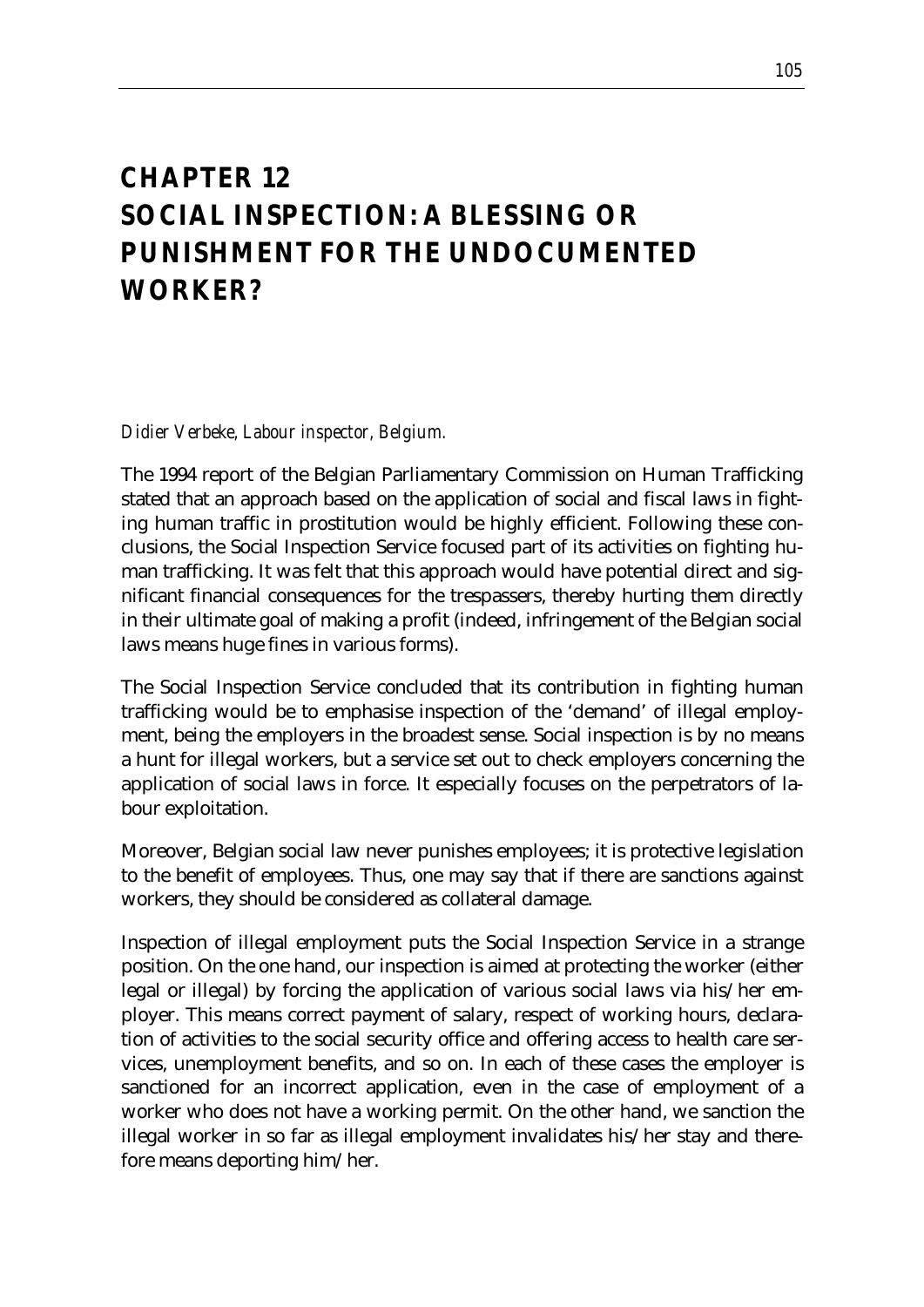The Social Inspection Service aimed to be competent concerning the legislation on residence and settlement, not for the sake of checking the application of this legislation, but for the famous Article 77 bis of the Law of 15 December 1980 which was specially written to grant more possibilities for specific actions in the combat against human trafficking. At the same time it also meant that the Social Inspection Service was competent for the whole of this legislation.

Article 29 of the Penal Code clearly stipulates that every public servant who takes note of a crime in carrying out his/her function is obliged to immediately inform the public prosecutor. Thus, agents of the service do have legal obligations, which means that contraventions will be automatically signalled to the police or eventually taken care of by our service.

In a few cases, and this is a very cynical statement, the only way to give a swift and decisive blow to a trespasser's activities is to take away his workforce. If the workforce is made up of illegal workers, this is easily done and incapacitates the employer in continuing his activities, which means a direct financial loss. The illegal worker is then subject to sanctions.

Social inspection is not only competent for checking foreign employees, but also for checking foreigners who are self-employed with the same link to legislation on residence and settlement. In this we seek a righteous approach for every participant.

On the whole, the approach of the service is to guarantee the rights of the individual illegal worker, even by forcing the employer to pay the due salary on the spot for the deported worker, to deliver him/her documentation on the system of aid to victims of trafficking, even to make sure s/he understands the meaning of it, deportation being the legal consequence of a particular behaviour, illegal employment.

In conclusion we must admit that on the whole a repressive attitude is the norm in the approach to employment of workers of foreign nationality, and certainly in the case of illegal employment. We are also aware that a sole repressive attitude will not resolve the problem and we therefore seek partners in developing a preventive strategy in countries of origin. We do not stand alone in this repressive approach. On the whole, European inspection services have developed repressive strategies.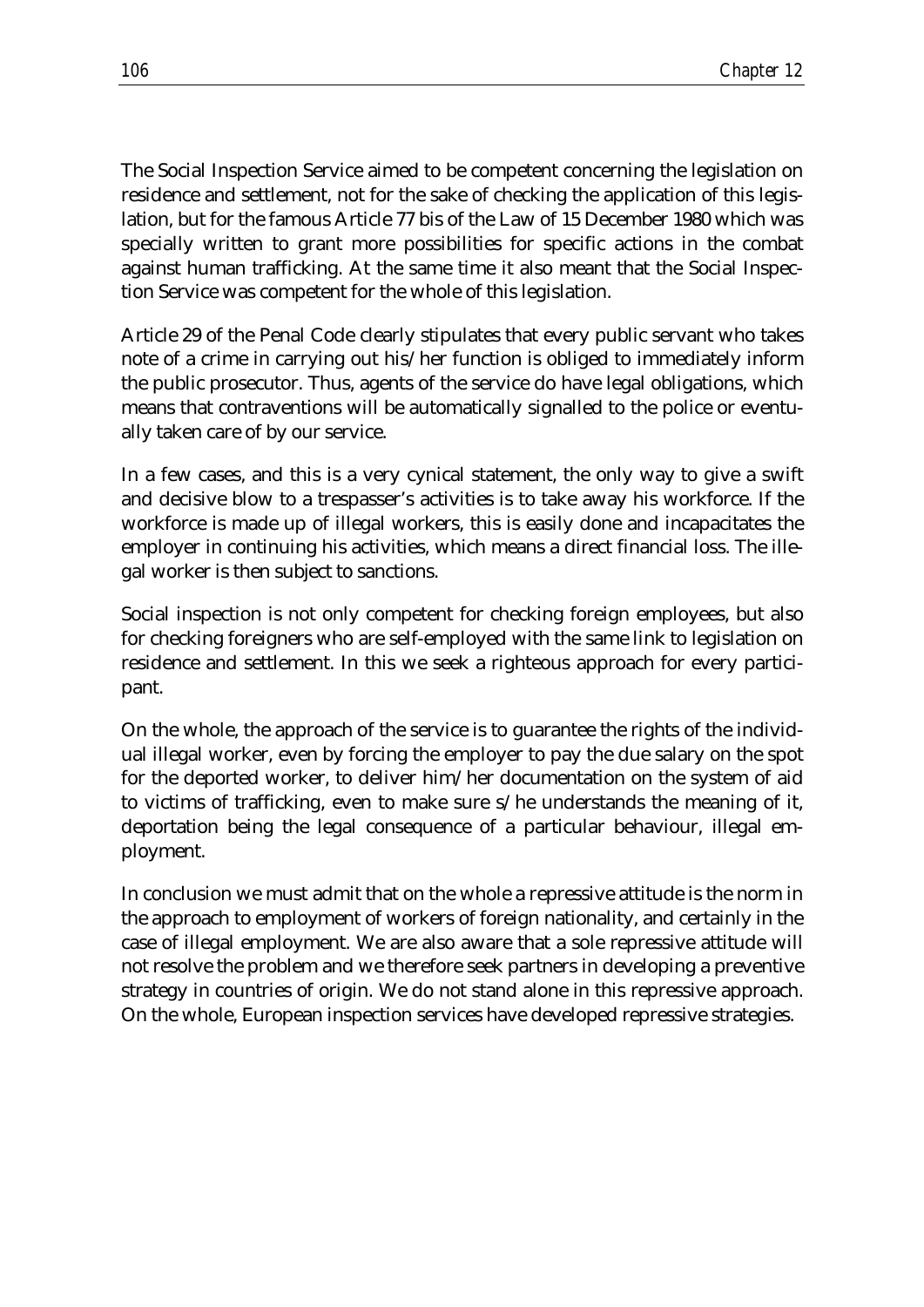# *CHAPTER 13 REPRESENTING UNDOCUMENTED MIGRANT WORKERS IN INDUSTRIAL TRIBUNALS: STIMULATING NGO EXPERIENCES FROM GERMANY*

*Norbert Cyrus,*78 *Polish Social Council, Berlin.*

The existence of ILO and UN Conventions underline the protection of workers' rights and social standards as accepted targets of international human rights policy. But the problem remains – as we all know - with implementation. One problem is connected with the refusal of many nation states to ratify conventions and a narrow interpretation of provisions with a tendency to exclude undocumented immigrants (Cyrus, 1999). Another problem of implementation arises from the weak awareness of civil society and immigrants of legal provisions already in force that offer protection to those in vulnerable situations. In this paper I will deal with the last aspect of supposed exclusion.

### **1. Supposed Exclusion: An Obstacle to the Implementation of Workers' Rights**

Despite transnational approaches to obtain legal protection of migrant workers, the conviction that undocumented workers have no rights at all is common and widespread. It is a taken for granted assumption that migrant workers in irregular situations are excluded from all social and legal protection. Undocumented migrant workers themselves assume that they are not entitled to claim their rights due to their lack of regular residence status and work permit.

This is particularly true for Germany. Here, a sophisticated control system of cooperating public institutions and authorities is keen to tease illegally employed workers out of labour markets – with a particular stress on undeclared employment of foreign workers (Cyrus & Vogel, 2001 and 2002; Vogel, 2000 and 2001).

Immigrants' organisations, social workers and even labour inspection officers agree that undocumented migrant workers detected on work sites face very unfavourable treatment: they are immediately arrested and soon deported. They have

<sup>&</sup>lt;u>.</u> 78 cyrusnorbert@aol.com.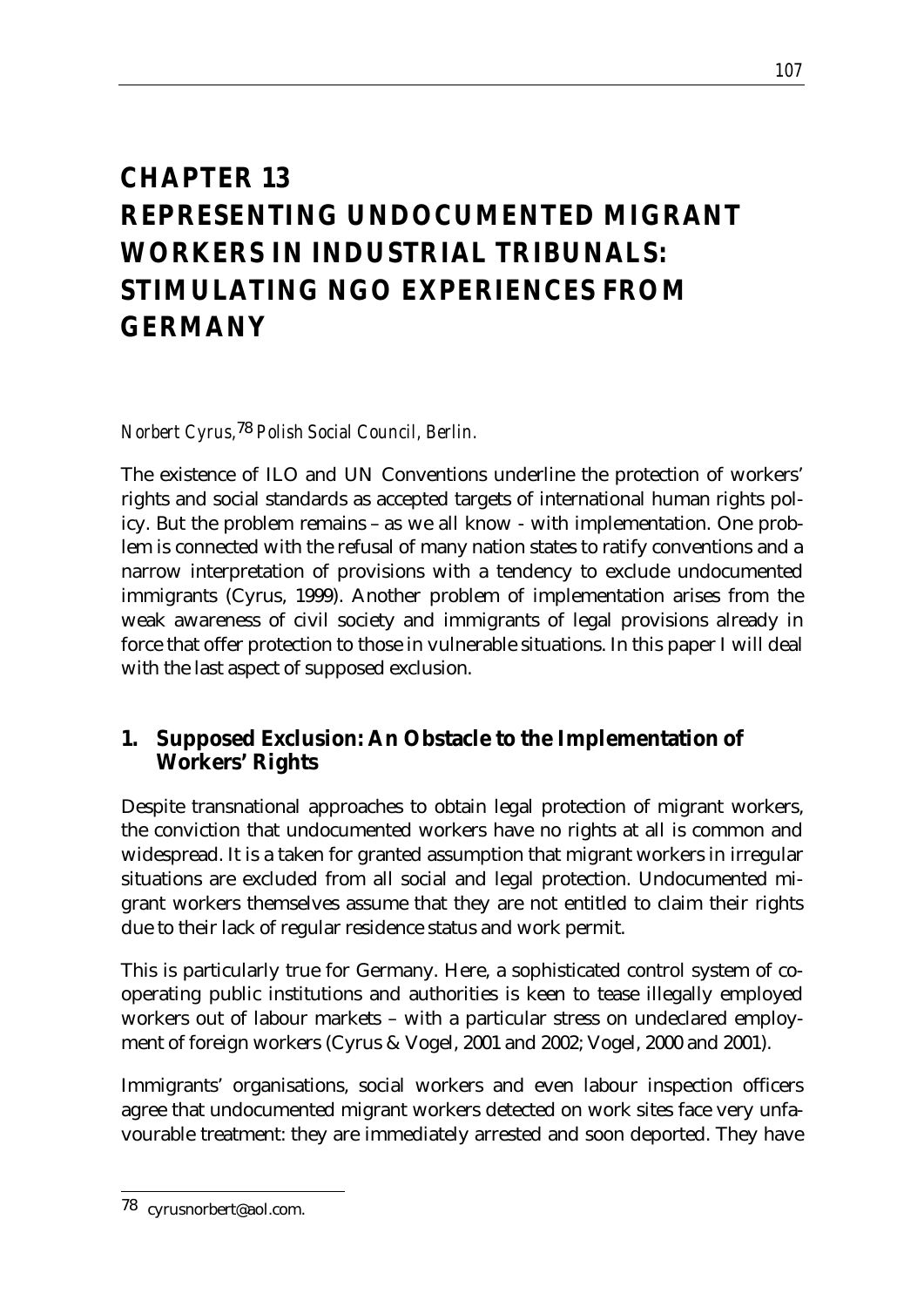no chance to make a claim against their employers for payment of outstanding wages for work already done. Even worse, in some cases police confiscate their financial means to cover the costs of deportation.

Meanwhile, some labour inspectors assume that in some cases the illegal employer informed labour inspection shortly before the date of payment in order to get rid of the employees and to increase profits.

Taking into account this general framework, the conviction seems to be substantiated that undocumented workers do not receive any protection from public institutions and have to hide from public authorities.

### **2. Making a Claim: The Legal and Juridical Framework in Germany**

However, some years ago I raised the question if this conviction corresponds with juridical provisions (Cyrus, 1998). Germany is a constitutional state and I simply asked which juridical provision excludes workers from their right to appeal to industrial tribunals in a situation of need.

To make a long story short: there are no such provisions in Germany. It turned out that employers are obliged to pay the wages for the work done – regardless of the residential or work permit status (Wissenschaftlicher Dienst des Deutschen Bundestages, 2000). According to this understanding, undocumented work sets up a 'factual employment relation' equivalent to a contract of employment with mutual rights and obligations for both sides. The employer is not allowed to withhold usual conditions of work and pay or to escape from obligations to pay the remuneration by using the argument that the worker is in an irregular situation. Concerning the lack of a residence and work permit, the law only allows the dismissal of the worker. To summarize: even undocumented workers have the right to be paid for their work done. So far, so good.

But to have a right is one thing, to realise this right, is another. A legal provision of German Foreigners Law (Section 76) binds all public offices to notify the Foreigners Office with information on undocumented immigrants received during the course of public service.

Therefore, the taken for granted assumption is that undocumented workers cannot appeal to industrial tribunals because the court has to inform the Foreigners Office and this will finally lead to the detection and deportation of the plaintiff.

But again, juridical provisions are more neatly defined and open opportunities for undocumented migrant workers to make a claim in this field too. We have to remember that industrial tribunals are civil courts. An industrial tribunal does not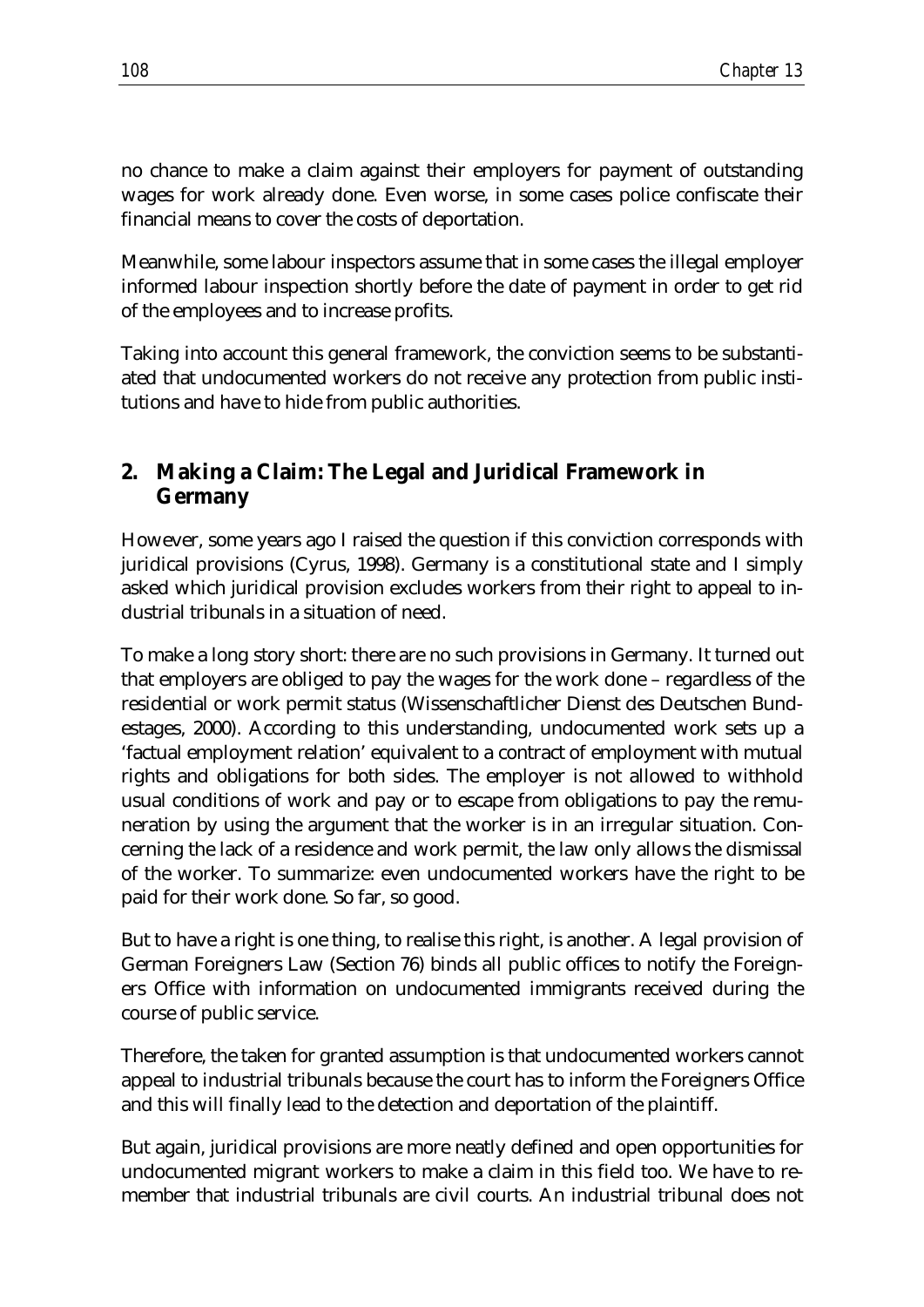*investigate* in cases but deals with the information the plaintiff, i.e. the worker, and the defendant, i.e. the employer, provide. The industrial tribunal concentrates on a few questions: Has the employment existed at all? Which rights and obligations derived from the employment? And which claims brought forward by the plaintiff have not yet been settled?

The industrial tribunal is confined to the information both parties introduce in the proceedings. If neither party mentions the residence and work permit status, it will not be considered in an industrial tribunal proceeding.

According to juridical expertise (Fodor, 2002), industrial tribunals would be obliged to inform the Foreigners Office about undocumented workers (*Übermittlungspflicht –* duty to transmit information on the residential status), but they are not obliged to investigate the residence and work permit status79 (*Ermittlungspflicht -* duty to examine the residential status). This distinction between the obligation to *transmit* but not to *examine* the status opens an opportunity for undocumented workers to present a case in industrial tribunals.

However, this interpretation is not generally accepted. An opposing position underlines that industrial tribunals have to notify the public prosecutor in charge of combating illegal employment of every case of illegal employment. All in all, the question of transmitting information is not settled and there is still some founded fear that industrial tribunal judges may inform the Foreigners Office even when they are not obliged to. There is a particular uncertainty about how a judge will proceed.

Experiences reported by German NGOs active in the field of legal and social protection of immigrants underline that *de facto* most immigrants are afraid of making use of their rights as workers because of the well-founded fear of being reported to the Foreigners Office and subsequently deported.

Thus, considerable legal obstacles prevent the implementation of already existing human and social rights for undocumented migrant workers. It is urgently necessary to remove these obstacles.

### **3. Empowerment: NGO Experiences**

In spite of the assumption of the general deprivation of rights *(Rechtlosigkeit)* and in spite of the still pertaining juridical uncertainty, the 'Polish Social Council', an immigrants' rights NGO in Berlin, succeeded in convincing undocumented work-

<sup>&</sup>lt;u>.</u> 79 Section 2 No 3 a Arbeitsgerichtsgesetz (ArbGG).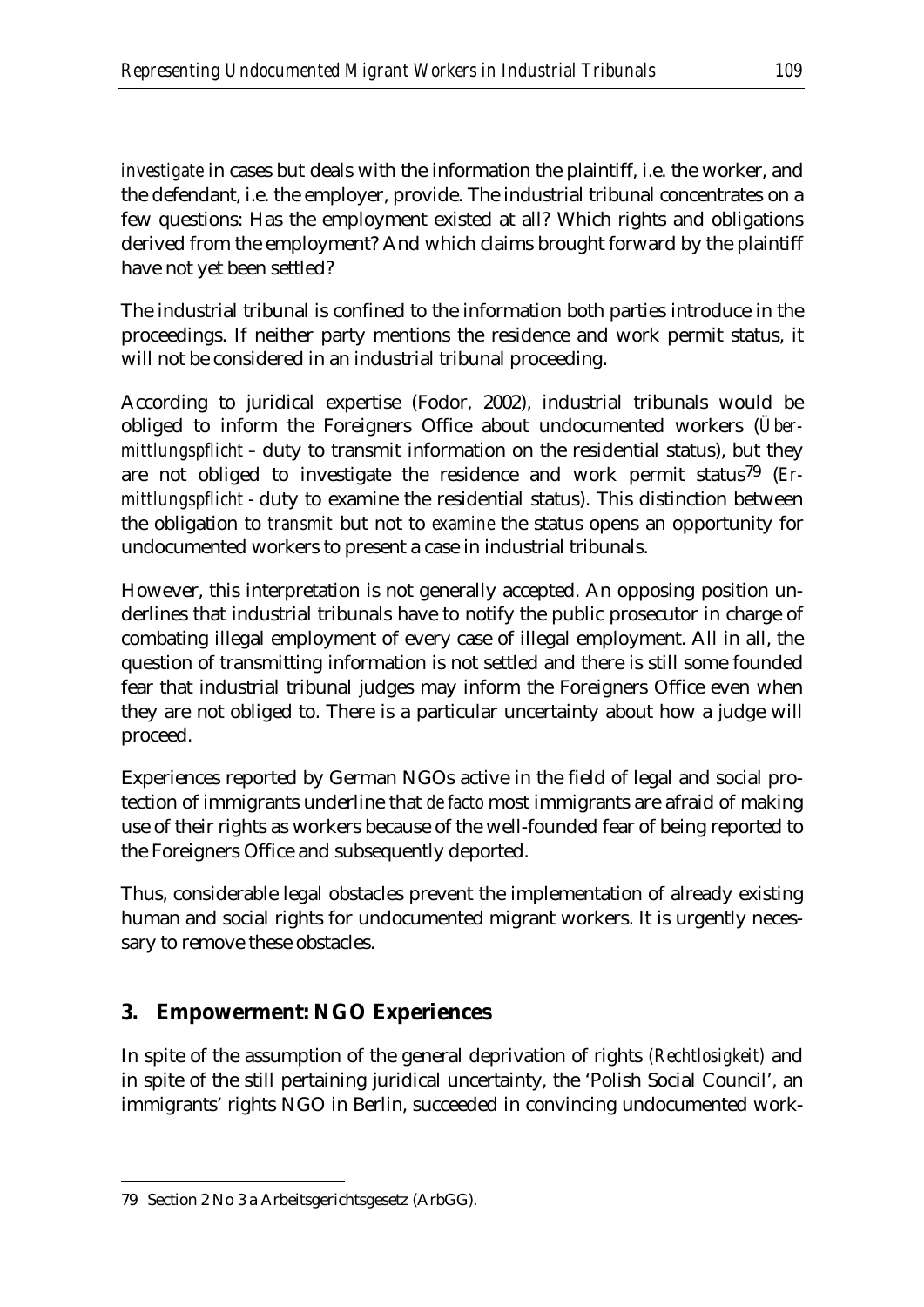ers to make their claims against employers through the legal channel (Cyrus, 2001).

In some cases, Latin American undocumented cleaners were encouraged to appeal to industrial tribunals and demand withheld remuneration. In other cases Polish undocumented workers brought an action against construction enterprises and received the right. Between 1997 and 2001 the 'Polish Social Council' dealt with eleven cases in which employers had deceived 27 undocumented migrant workers. The organisation encouraged the workers to demand the withheld remuneration from their employers and in nine cases the workers appealed to industrial tribunals. In some cases an industrial tribunal hearing took place with a final judgment in favour of the illegally employed workers (Projekt ZAPO, 2001).

Recently an outstanding industrial tribunal hearing took place in Hannover with a final decision issued on 15 January 2003. This case concerned a Polish domestic worker who had been dismissed after an occupational accident without medical care and was subsequently withheld remuneration by her employers, a German-Polish physician family. The Polish household worker had cut one of her fingers and the fingertip had to be amputated. When the employers refused to pay and denied any responsibility, the 'Polish Social Council' recommended and supported a charge and got a lawyer who presented the case to the competent industrial tribunal in Hannover. The plaintiff received legal aid and finally won. The employers had to pay the withheld wage of  $£1,700$ . Moreover, the professional organisation (the accident insurance) accepted to pay a small pension because of the amputated fingertip, which was recognised as a partial inability to work.<sup>80</sup>

All in all, these path-breaking experiences underline that the support of undocumented workers works. We argue that supporting undocumented workers will not increase the volume of the shadow economy, but reduce it. Most of all, unscrupulous employers will be deterred by the strengthening of *legal certainty* (Rechtssicherheit) and the *workers' ability to deal with conflicts* (Konfliktfähigkeit). In my view the supportive approach is an effective instrument to reduce the incentives for exploitative employment of undocumented migrant workers, to reduce unfair competition and thus to protect the rights of all workers (Cyrus, 1998 and 2001).

<u>.</u>

<sup>80</sup> See the national newspaper Die Tageszeitung (taz) from 18.01.2003. The case has the file no. 13Ca268/02 with the Hannover industrial tribunal. The decision is not final.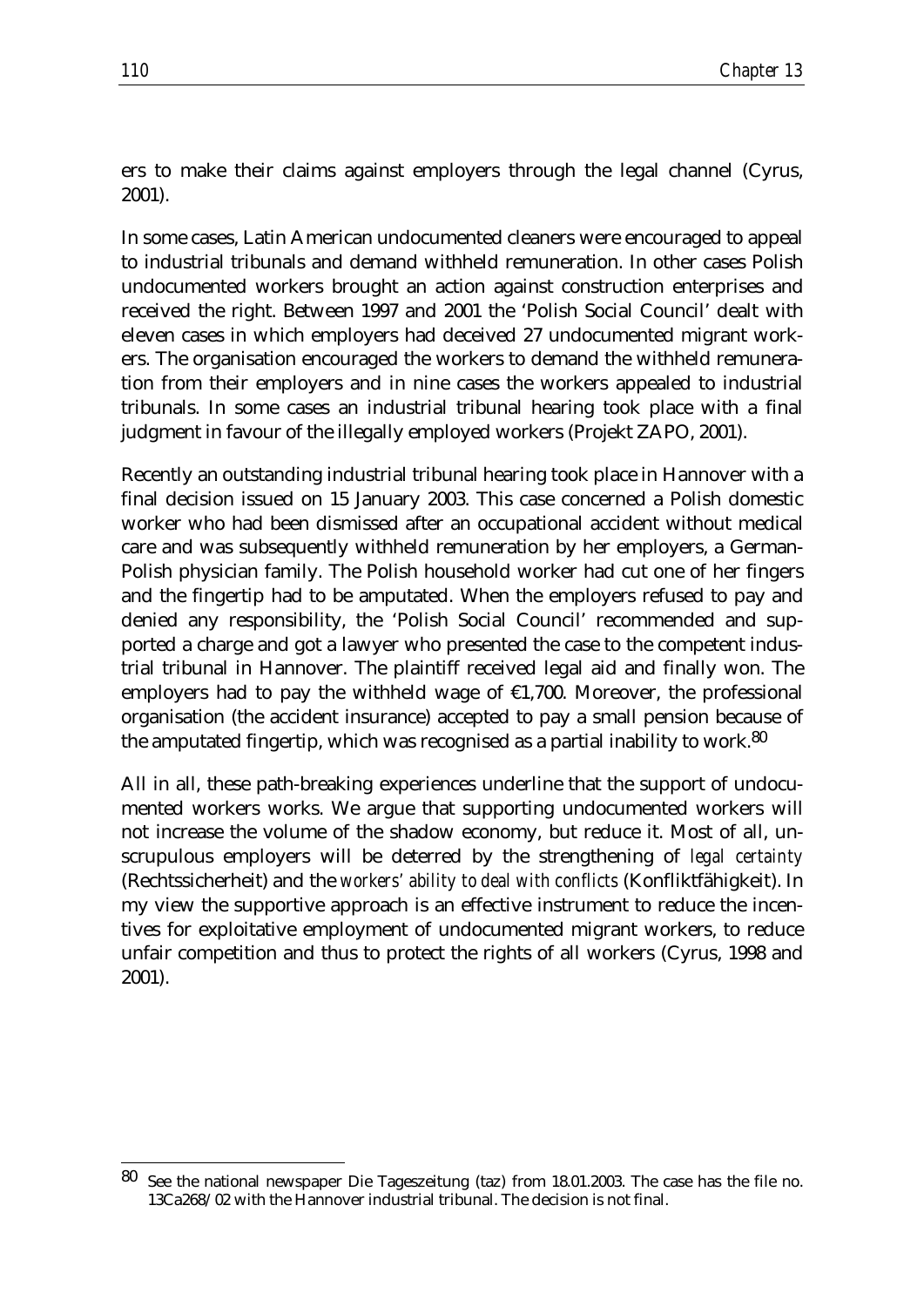#### **4. References**

- Cyrus N. (1998), Unterstützung statt Kontrollen. Der unterstützende Ansatz ein Konzept für die Durchsetzung sozialer Standards auf den deutschen Arbeitsmärkten unter Beachtung sozialer und grundrechtlicher Standards, *epd-dokumentation*,4/98, S. 26-34.
- Cyrus N. (1999), Im menschenrechtlichen Niemandsland Illegalisierte Zuwanderung in der Bundesrepublik Deutschland zwischen individueller Rechtlosigkeit und transnationalen Bürgerrechten, *Angeworben - Eingewandert - Abgeschoben. Ein anderer Blick auf die Einwanderungsgesellschaft Bundesrepublik Deutschland*, Münster, Westfälisches Dampfboot, S. 205-231.
- Cyrus N. (2001), Rechtssicherheit und Konfliktfähigkeit stärken. Ein arbeitsmarktbezogener Ansatz zur Sozialen Arbeit mit Menschen ohne Aufenthaltsstatus in Berlin, *Migration und Soziale Arbeit - iza*:1, S. 20-27.
- Cyrus N. & Vogel D. (2001), Implementing migration control in labour markets control and routines in Germany, IAPASIS-Germany Working Paper 2/2001, Carl von Ossietzky Universität Oldenburg, Fachbereich 11, Oldenburg: Juni 2001 [available at: http://www.iue.it/RSCAS/Research/IAPASIS/Index.shtml.
- Cyrus N. & Vogel D. (2002), Ausländerdiskriminierung durch Außenkontrollen im Arbeitsmarkt? Fallstudienbefunde - Herausforderungen - Gestaltungsoptionen, *Mitteilungen aus der Arbeitsmarkt- und Berufsforschung*, 35:2, S. 254-270.
- Fodor R., (2001), Rechtsgutachten zum Problemkomplex des Aufenthalt von ausländischen Staatsangehörigen ohne Duldung in Deutschland, in J. Alt & R. Fodor, *Rechtlos? Menschen ohne Papiere. Anregungen für eine Positionsbestimmung*, Karlsruhe, Von Loeper Literaturverlag, p. 125-223.
- Projekt ZAPO (2001), Zusammenfassung der Falldokumentation, Polnischer Sozialrat Berlin e.V. (unpubl. Ms.), Berlin.
- Vogel D. (2000), Migration control in Germany and the United States, *International Migration Review* (International Migration Review), 34:2, S. 390-422.
- Vogel D. (2001), Identifying Unauthorized Foreign Workers in the German Labour Market, in J. Caplan & J. Torpey (Hg.) *Documenting Individual Identity: The Development of State Practices in the Modern World*, Princeton Oxford, Princeton University Press, S. 328-344.
- Wissenschaftlicher Dienst des Deutschen, Bundestages, (2000), Anspruch auf Arbeitsentgelt bei Beschäftigung ohne Aufenthaltsgenehmigung, WF VI - 70/00, Wissenschaftlicher Dienst des Deutschen Bundestages, Berlin.
- Wissenschaftlicher Dienst des Deutschen, Bundestages, (2001), Können illegal Beschäftigte (Ausländer) ihren Lohn einklagen, Wissenschaftlicher Dienst des Deutschen Bundestages, Berlin.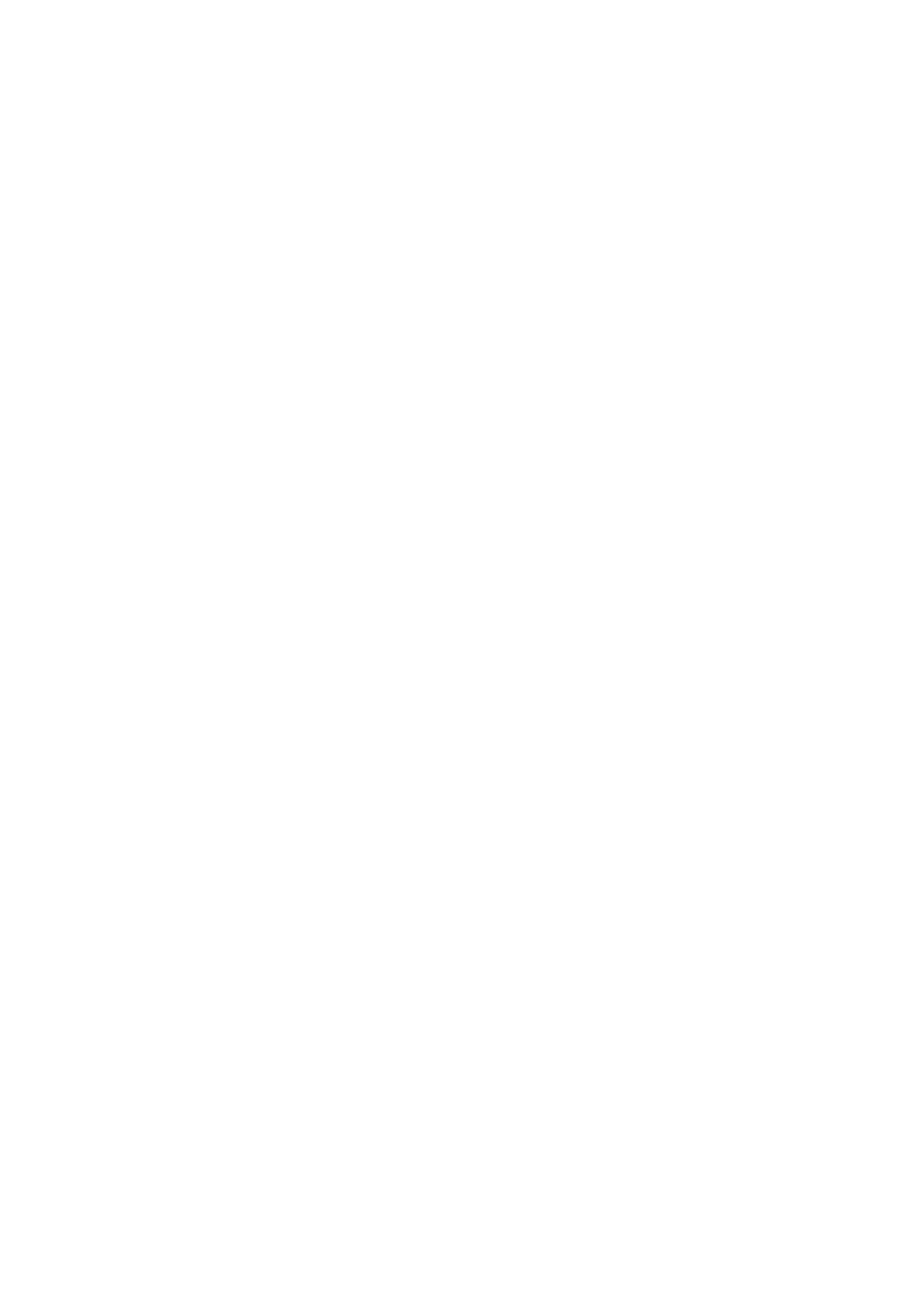### *CHAPTER 14 TRADE UNION PRACTICES IN EUROPE*

Trade unions can play a very important role in assistance to undocumented workers by providing advice and legal assistance for claims of non-payment of wages, exploitation, abuse, accidents at the work place, etc. On the international level, two trade union confederations have expressed their support towards undocumented migrants. The ICFTU (International Confederation of Free Trade Unions) urges unions to demand governments to legalize undocumented workers, to lobby for legislation to protect those working in the underground economy, to work with communities to provide support and legal assistance for undocumented workers, and to undertake special campaigns to organize migrant workers, including those who are undocumented. The ETUC (European Trade Union Confederation) has issued statements favoring the legalization of undocumented migrant workers already residing in Europe rather than granting work permits to workers from abroad.

The degree to which trade unions support and become involved in labour issues faced by undocumented workers varies substantially amongst the various EU member states. In France, Spain and Italy, for example, it is common for trade unions to openly support undocumented migrants. The Ley de Extranjería (Migration Law) was introduced in Spain in August 2000, forbidding undocumented migrants from the right to assembly, demonstration, association, unionization, and going on strike. In January 2001, three major trade unions in Spain, the UGT (Union General de Trabajadores), CCOO (Comisiones Obreras) and CGT (Confederación General de Trabajo) made a public announcement that the law goes against immigrant workers. The trade unions stated that they would not follow the law that states that undocumented migrants cannot join, and thus allow undocumented migrants to be members of their trade unions.

Major trade unions in France such as the CGT and SUD-PTT support undocumented migrants that come together in the *collectifs des sans papiers*. These and other unions have actively endorsed their struggles by providing legal assistance to help process requests for regularization, and by offering material help in arranging for food and shelter for undocumented migrants engaged in sit-ins. Unions also support undocumented migrants by participating in demonstrations and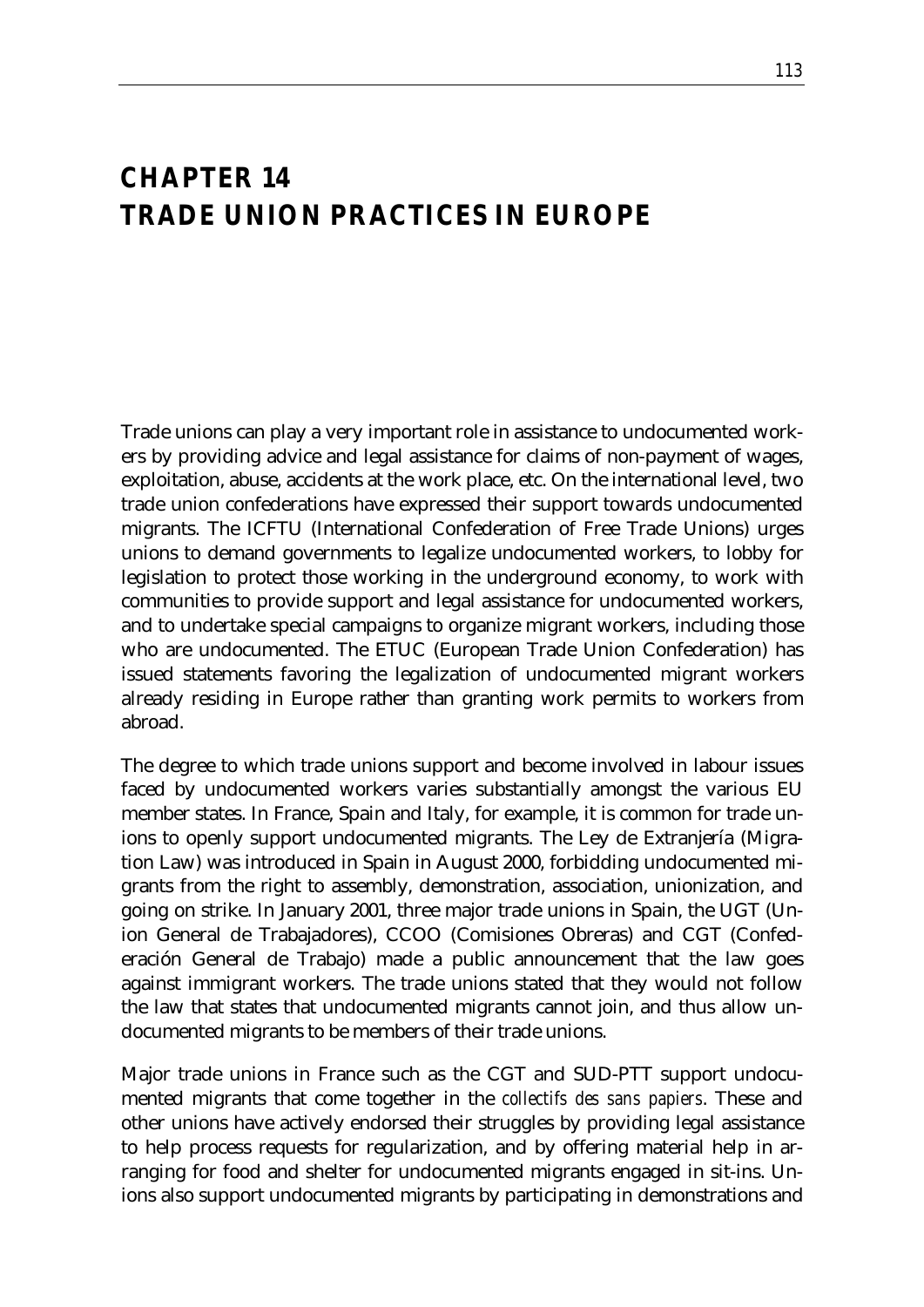raising awareness amongst union members of the exploitation faced by undocumented workers.

In Italy, trade unions have been active in denouncing exploitative working conditions of undocumented migrants. CISL-CESIL will support a worker and will denounce exploitative conditions, even if the worker is undocumented. Many employers don't want to regularize employees who work irregularly, so the trade union has opened up a lot of files to criticize these employers to convince them to regularize their workers. When faced with a case of exploitation, CISL-CESIL tries to reach a compromise between the employer and employee to avoid the case being brought to court. CGIL also provides help for undocumented migrants to be paid for work, and provide legal assistance in cases of exploitation.

The British trade union T&G has a special interest in protecting undocumented migrant domestic workers and has extended its support in various ways, including: encouraging migrant domestic workers to join and participate in branch activities; providing assistance to recently regularized migrant domestic workers to keep their jobs; accompanying undocumented workers in their claim for wages; and campaigning and lobbying on issues faced by migrant domestic workers.

In 2002, FNV, one of the biggest trade unions in the Netherlands, made a proposal for trade unions to represent the interests of undocumented employees. FNV proposed to offer them advice and legal support, and provide them with the opportunity to lodge complaints concerning abuses at work. In Belgium, trade unions and organizations providing assistance to undocumented migrants are gradually coming together to negotiate on possible cooperation.

Trade unions in other EU Member States such as Germany, Sweden, Denmark and Austria are not entirely supportive of undocumented workers. For many union members, undocumented workers represent a threat, as their presence at the workplace and the working conditions they accept are not according to the collective agreements. The response by unions has not been very positive, and many times has been to alienate them from trade unions. A negative aspect of trade unions' policies concerning undocumented labour has been to crack down on employers who exploit undocumented migrants, which usually has the effect of immediate deportation of the undocumented worker. While some trade unions have carried out some positive measures towards undocumented workers, these unfortunately appear to be an exception rather than the rule.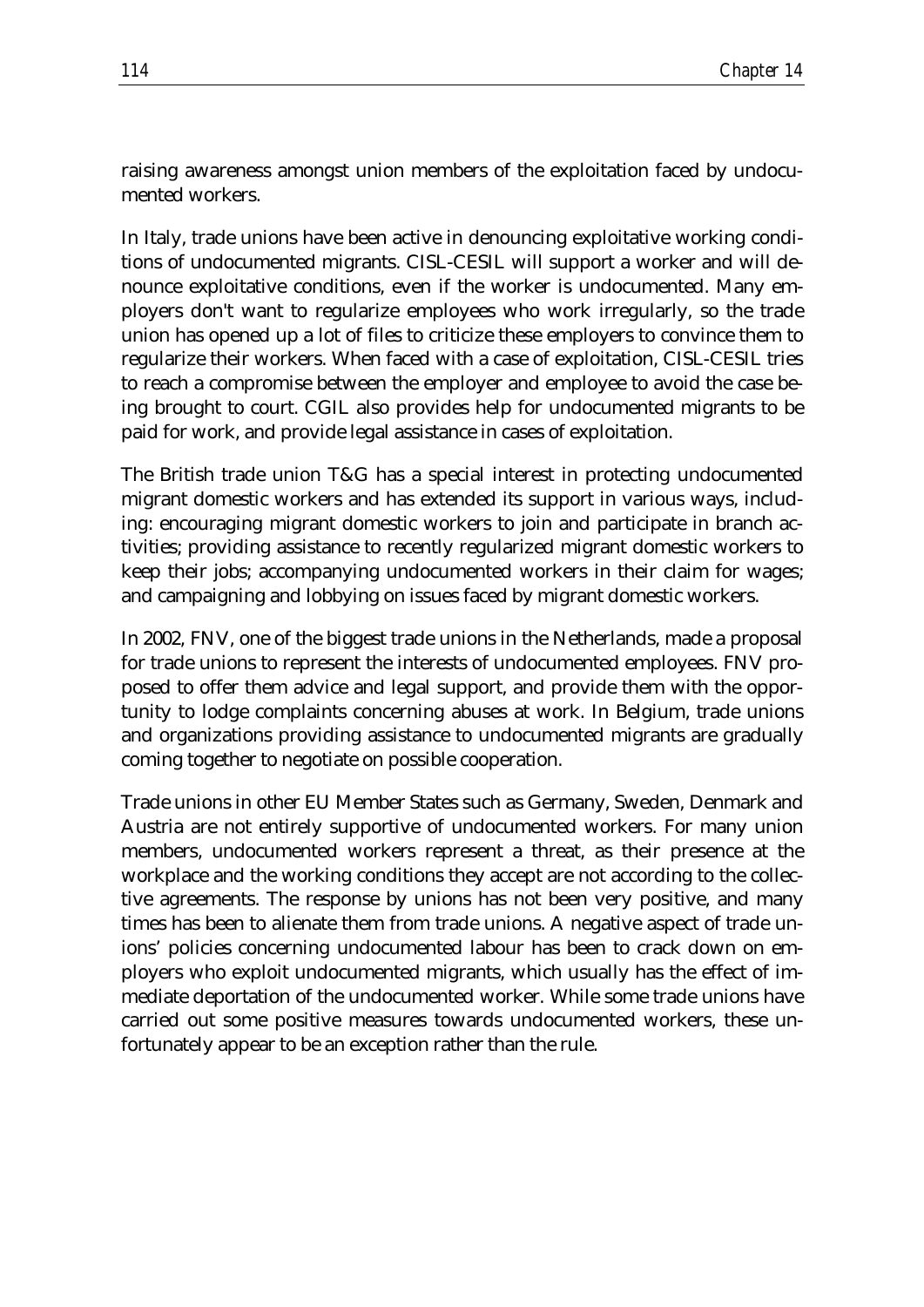## *CHAPTER 15 WHAT A UNION CAN DO FOR UNDOCUMENTED WORKERS*

*Ghassan Saliba, Head of Department of Migration of CCOO-Catalonia and President of CITE-CCOO Catalonia.*

CITE, the Foreign Workers' Advice Center, is a service of the CCOO trade union that provides free advice concerning the legal and administrative situation of foreigners (residence permit, work permit, family reunification, nationality, etc.). We organize language classes (in Catalonia, classes are given in Catalan and Spanish), and we assist migrants in their societal orientation. Our assistance is specifically focused on facilitating the same opportunities and possibilities for immigrants as for other citizens. All of the other themes that deal with labour rights, affiliation, and trade union activities are dealt with by the trade union as they would be for all workers, without any distinction or segregation.

CITE has been in operation since 1987, after the approval of the first foreigners' law in Spain. The first office was located in Barcelona. In Catalonia we currently have 32 offices, and nearly 200 in Spain. In 2002, we served nearly 21,000 people in Catalonia, with nearly 56% being undocumented migrants.

The issue of undocumented migrants is a priority for our trade union. This is not only due to humanitarianism or solidarity, but also to the social and labour responsibilities of our trade union:

1. After winning national elections by an absolute majority in March 2000, the central government of the People's Party (Partido Popular) started an unjustified campaign to change the migration law adopted a year before. According to the Partido Popular, the law was too flexible, had a 'magnet effect', and reflects too much the idea of open borders. A dangerous discourse was used, linking immigration with security and portraying it as a threat against European identity and values. With the absolute majority, the PP was able to change the law, especially leaving out basic rights for undocumented migrants such as the right to have meetings, to join a trade union, to associate, to strike … these are basic rights recognized by the Constitution regardless of the administrative situation. They also took out Article 29, which allowed for a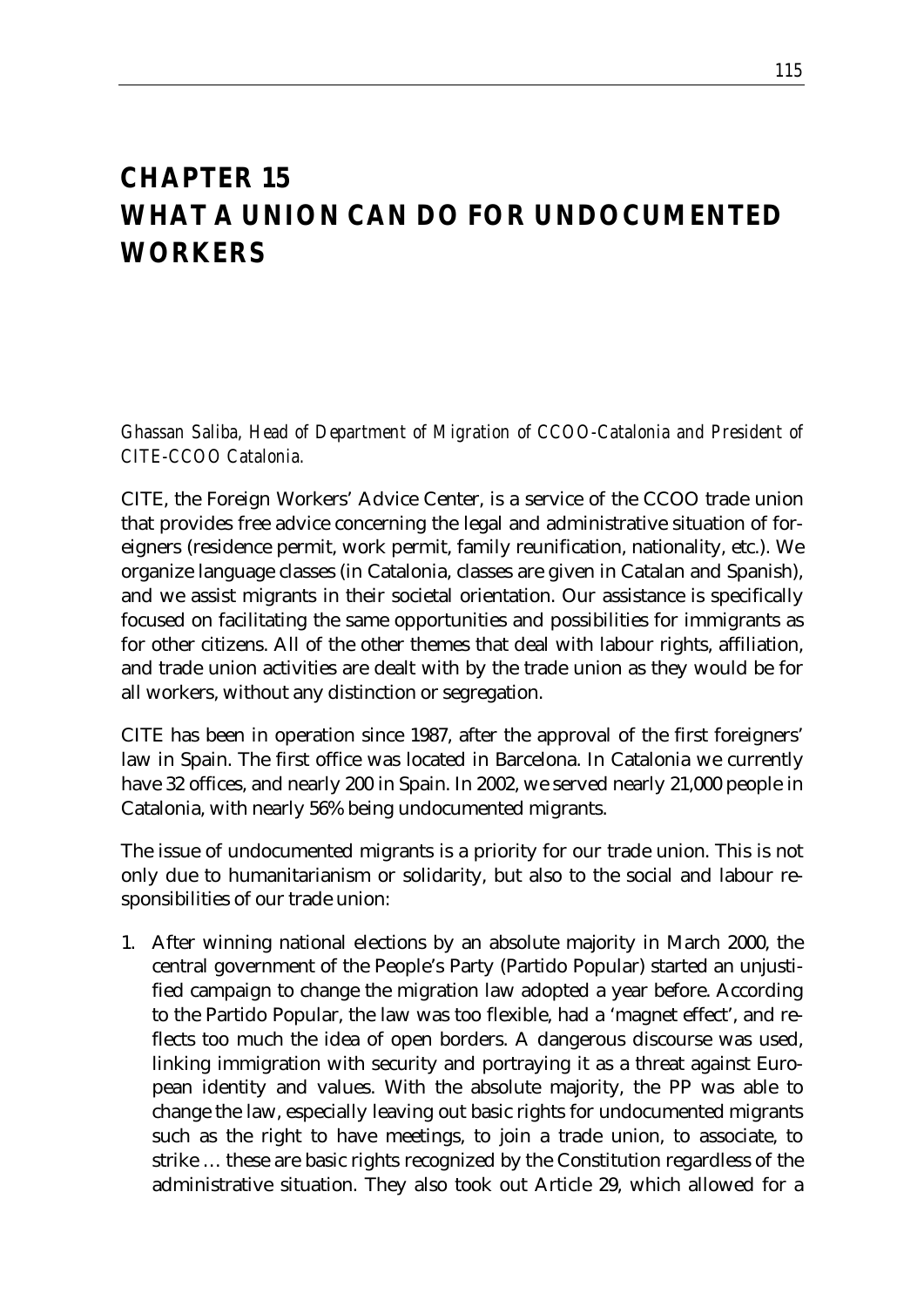permanent regularization of undocumented migrants who could prove two years of residence in Spain.

- 2. Since March 21, 2001, after three years of application of the new law, the number of undocumented migrants in Spain has increased. There are now more than 500,000 undocumented migrants in Spain, of which 150,000 are in Catalonia. The majority of these migrants work in the underground economy. They are exploited and work in subhuman conditions. There are cases of slavery, of workers who have worked for several months and haven't been paid, who work for 12-14 hours per day in i.e. construction and agriculture, with the situation in the sector of domestic work being even worse. But this situation does not only affect undocumented migrant workers. It causes a general downgrading of the labour conditions and wages of all workers, both immigrants and nationals. Of the 20,749 people who received assistance from the CITE offices in Catalonia in 2002, nearly 12,000 people worked, and of these 12,000 who worked, 53% worked without a contract. Extrapolating these figures would mean that the number of immigrant workers without a contract in Spain is about 35-40%.
- 3. The fraud that is caused by the underground economy is enormous. Millions of euros are not fed into Social Security, and this affects the whole social welfare system.

Here are some examples of the work that we do in the Department of Migration at CCOO as well as at CITE:

- The CCOO trade union brought forth an anti-constitutional appeal against the law.
- We haven't stopped allowing undocumented migrants to become affiliated to our trade union. In Catalonia, there are presently more than 5,000 immigrants affiliated to the trade union, and nearly 20% are undocumented migrants.
- We intervene to defend the rights of undocumented migrant workers, and have legally won some cases in favor of workers who were not paid their salaries.
- We have reached an agreement with the Labour Inspection and the delegation of the central government in Catalonia to regularize undocumented migrants who denounce their situation, based upon an article in the law ('regularization through collaboration with the administration'). This tool is however very limited and selective and there are very few migrants that dare to denounce their situation.
- We are the heartbeat of several mobilizations for regularizing undocumented migrants. Recently we achieved consensus with employers' associations and the autonomous government (Department of Labour) on the need for regularization of immigrant workers in the underground economy.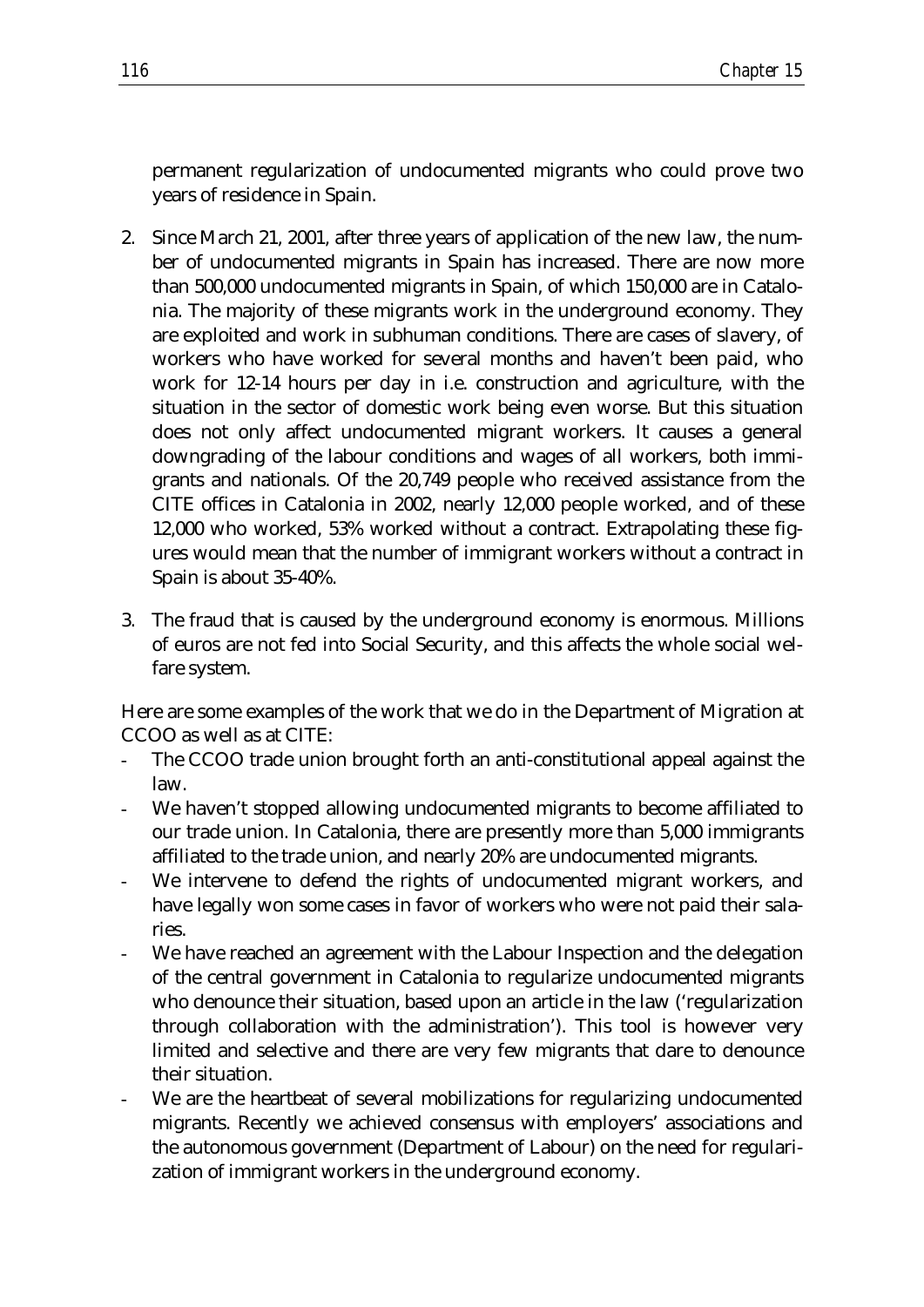- We believe that it is necessary to reinstall the permanent measure for regularization. I repeat that this is a question of social responsibility, and as a trade union we cannot accept the fact that there are exploited workers in an underground economy.
- Our daily work involves free and individualized counseling, and processing of residence permits, work permits, family reunification, suspension of visa and renovation of permits. We try to avoid that these migrants fall into the hands of the mafia, private agencies or people who take advantage of the situation of undocumented migrants for their own financial gain.

The presence of large numbers of undocumented migrants is not due to mafias. Mafias take advantage of the presence of undocumented migrants and especially profit from the absence of a real, agile and flexible policy on residence and work permits. In Spain, the quota policy has failed. In 2002, the government established a quota of 11,000 people for fixed permits, of which 4,400 in Catalonia. In reality, the Catalan government did not even issue 10% of these permits: in the entire year of 2002 only 300 permits were granted to new migrants. Besides this quota system, there was no other way in 2002 to enter the country legally.

The quota policy has also not worked in 2003. For this year, the quota policy is for 4,400 offers for all of Spain. After five months of operation, only 800 offers have been approved and 500 of these 800 offers (60%) are for three companies.

All of this shows the need to rethink the entire European policy in the area of immigration. The policy of zero immigration has failed and the policy of threats, deportation and removal does not work in limiting the number of undocumented migrants. On the contrary, especially in European countries such as Spain, there is a high rate of workers in the underground economy. A more open and flexible policy needs to be made to have working and residence permits issued in countries of origin, always managing the offers of work through the public employment services. We are aware that it is impossible for the circumstances of several immigration producing countries: social despair, liquidation of public services, etc. It is impossible to control the entry of people for different means and it is thus necessary to grant a permanent mechanism of regularization for undocumented migrant workers. At the same time it is necessary to have stricter measures against companies that employ and exploit and take advantage of the presence of undocumented migrant workers.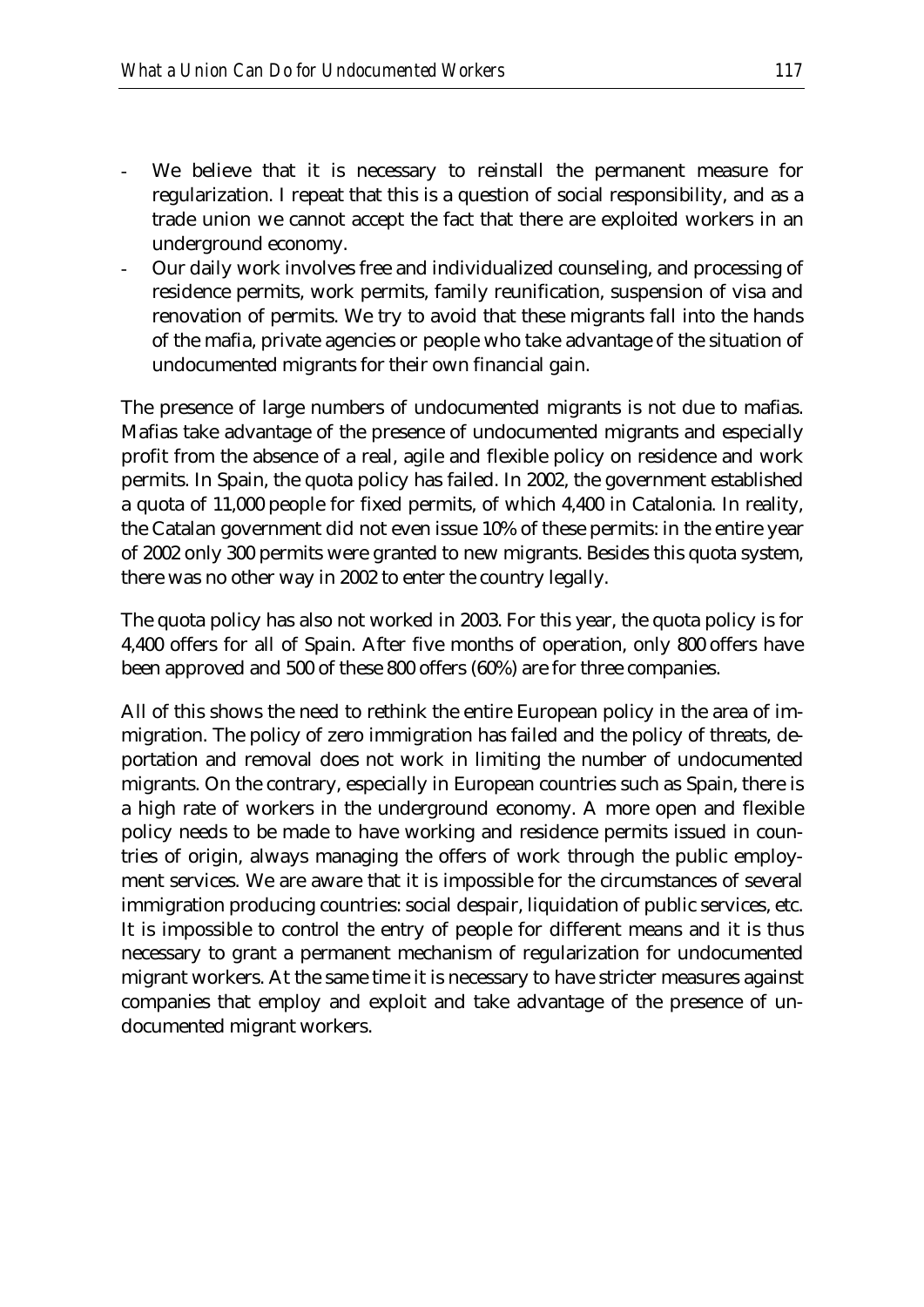### **1. CITE – Foreign Workers' Advice Center**

The Foreign Workers' Advice Center is a unit set up by the Workers' Commissions (CCOO) to provide support to immigrants.

CITE provides the following free services:

- Advice and guidance concerning foreigners' law;
- Applications for work and/or residence permits, family reunification and nationality;
- Catalan language classes;
- Communication between the family and school in Catalonia in different languages.

CITE organizes and participates in:

- Awareness raising campaigns against racism;
- Making proposals in the area of social integration policies;
- Specialized publications on immigration.

CITE is a reference for all foreigners in Catalonia.

There are 32 offices in Catalonia where one can receive free information.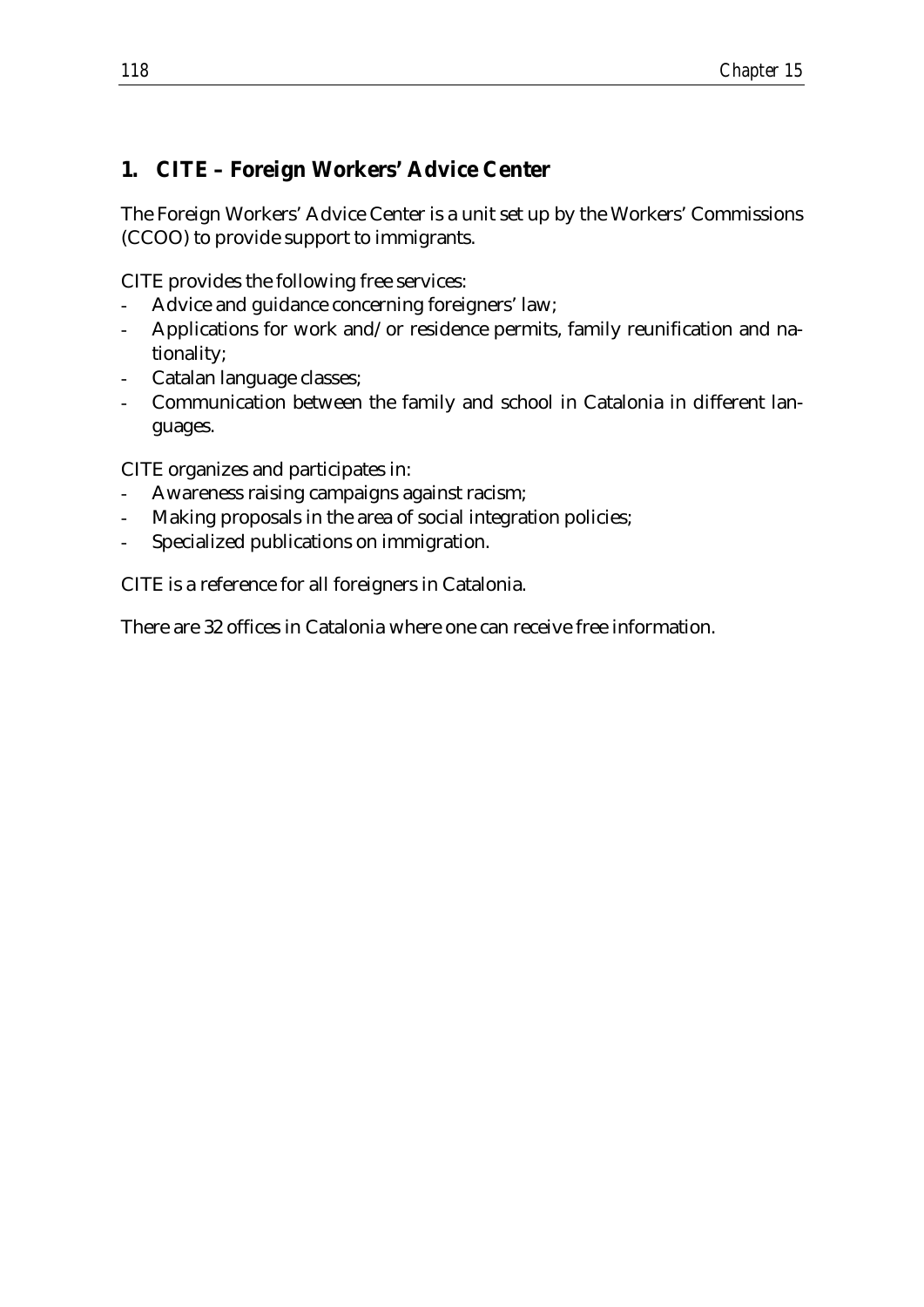# *PART 5 CONCLUSIONS AND RECOMMENDATIONS*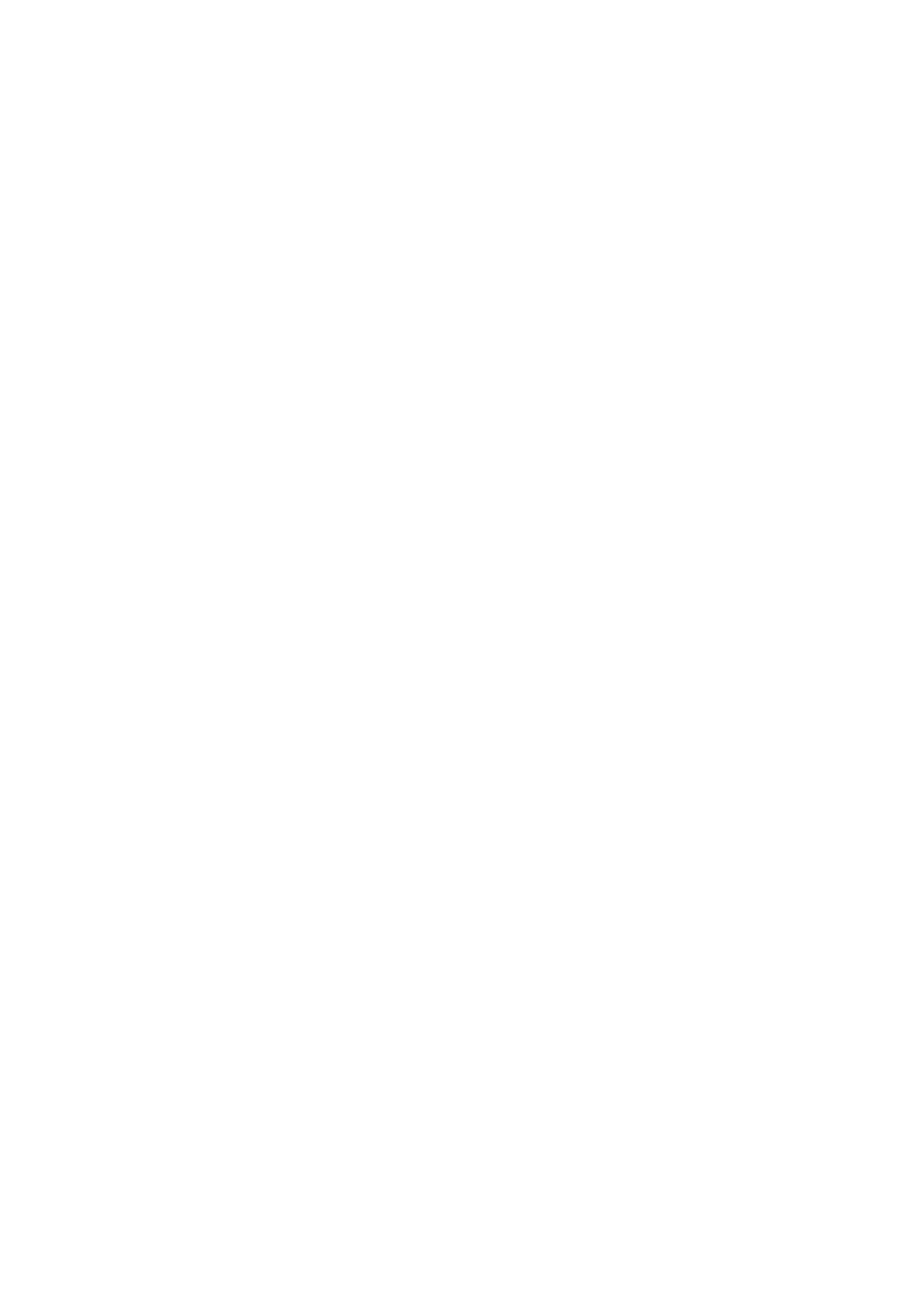## *CHAPTER 16 CONCLUSIONS*

The articles in this report correspond to three main lines of analysis in respect to undocumented migrant workers. First, they present an overview of the situation of undocumented migrant workers in Europe and offer an explanation of the various factors that have contributed to the presence of a large irregular workforce. Second, strong emphasis is made throughout the report to standards of basic social rights outlined in international treaties and conventions, with a particular focus on standards for fair working conditions. The third line of analysis offers a comparative perspective by evaluating the current situation of undocumented migrant workers in Europe and international standards. Possible solutions to the problem of general degrading of workers' rights are also presented.

### **1. The Situation of Undocumented Migrant Workers in Europe: General Deterioration of Workers' Rights**

Patrick Taran and Alain Morice reveal in Chapter II how the phenomena of globalization, human mobility and labour exploitation are all interlinked. Individuals pushed out of their countries by the effects of globalization seek ways to maintain their survival elsewhere. Yet due to the difficulties in legally entering the European Union, many migrants enter illegally, or enter legally and become 'illegal' after their visa/residence permit expires. They do not hold the right to work due to their lack of an official work permit, and face difficulties in surviving in Europe, where they are often confronted with racism and xenophobia.

By denying them fair working conditions, employers are able to respond to the growing demands of consumers to have inexpensive goods and services accessible at any time. To ensure a good profit margin, companies often resort to cutting costs by lowering the standards of working conditions. Nationals are not always willing to accept such work, and according to the logic of supply and demand, such jobs are often filled by undocumented migrants who are forced to accept substandard working conditions.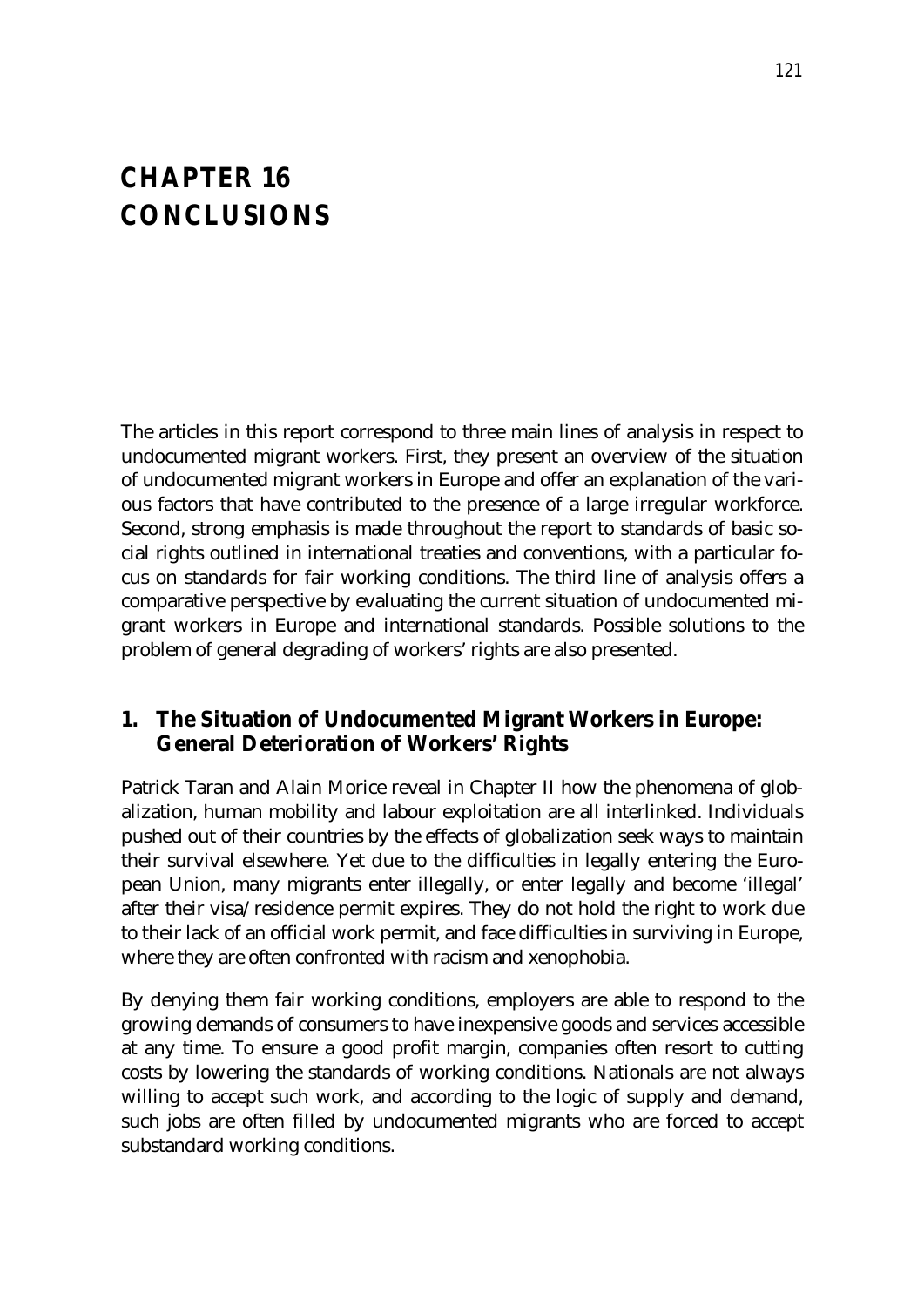#### **1.1 How Do the Authorities React To This Situation?**

Policy makers become involved in this phenomenon in contradictory ways. As mentioned above, they opt for continually stringent policy measures to restrict the entry and residence of foreigners on their territories. Yet on the other hand, they are well aware of the benefits undocumented labour brings to their economies and unofficially tolerate their presence. Nonetheless, official policies are indeed strict towards undocumented migrants as they make it extremely difficult for them to obtain a working permit. Various authors in this report point to the same explanation, which at first sight appears to be a contradiction: official policies remain strict and repressive because what employers really need is to rely on submissive workers. This can be explained more in detail by looking at some sectors.

#### **1.2 Why Are Undocumented Migrant Workers So Desired?**

Various European economic sectors rely on undocumented workers to fulfill their needs for work. The percentage of work done by undocumented workers varies according to the country and sector, but it is observed that undocumented work is nonetheless a common element of European countries' economies.

This has come into being for a variety of different reasons. Regarding the agricultural sector in general and the fruit and vegetable production in particular, Nicholas Bell explains that they are heavily affected by climatic uncertainties that make it difficult to plan the workforce. Supermarket chains also exert an enormous amount of pressure on producers to deliver fruits and vegetables on very short notice at competitive prices. In domestic work, Bridget Anderson underlines that employers are frequently looking for carers who can be called to duty outside of working hours whenever their services might be needed, at a moment's notice. Employers in the construction sector also heavily rely on undocumented labour, due to price pressures as well as labour shortages for this type of work in some parts of Europe. But Bernd Honsberg highlights two other elements at stake in the construction sector: first of all, employers in this sector can earn profits of up to 70% if they hire undocumented workers, which leads him to observe that market forces are not the real reason why employers resort to undocumented labour, but merely greed. Secondly, he argues that the role of the consumer, who is often unwilling to pay just prices for goods or services, should also not be overlooked.

Availability and flexibility are two important qualities in workers sought out by employers in these sectors. The aim is to make the workforce a variable that can be reduced in periods of economic downturn. Employers want workers who should be available when needed, are flexible, and will accept poor working conditions. Undocumented migrants are the perfect workers to respond to this demand. They rarely assert their right to fair working conditions due to their dependence on their earnings and fear of other possible repercussions.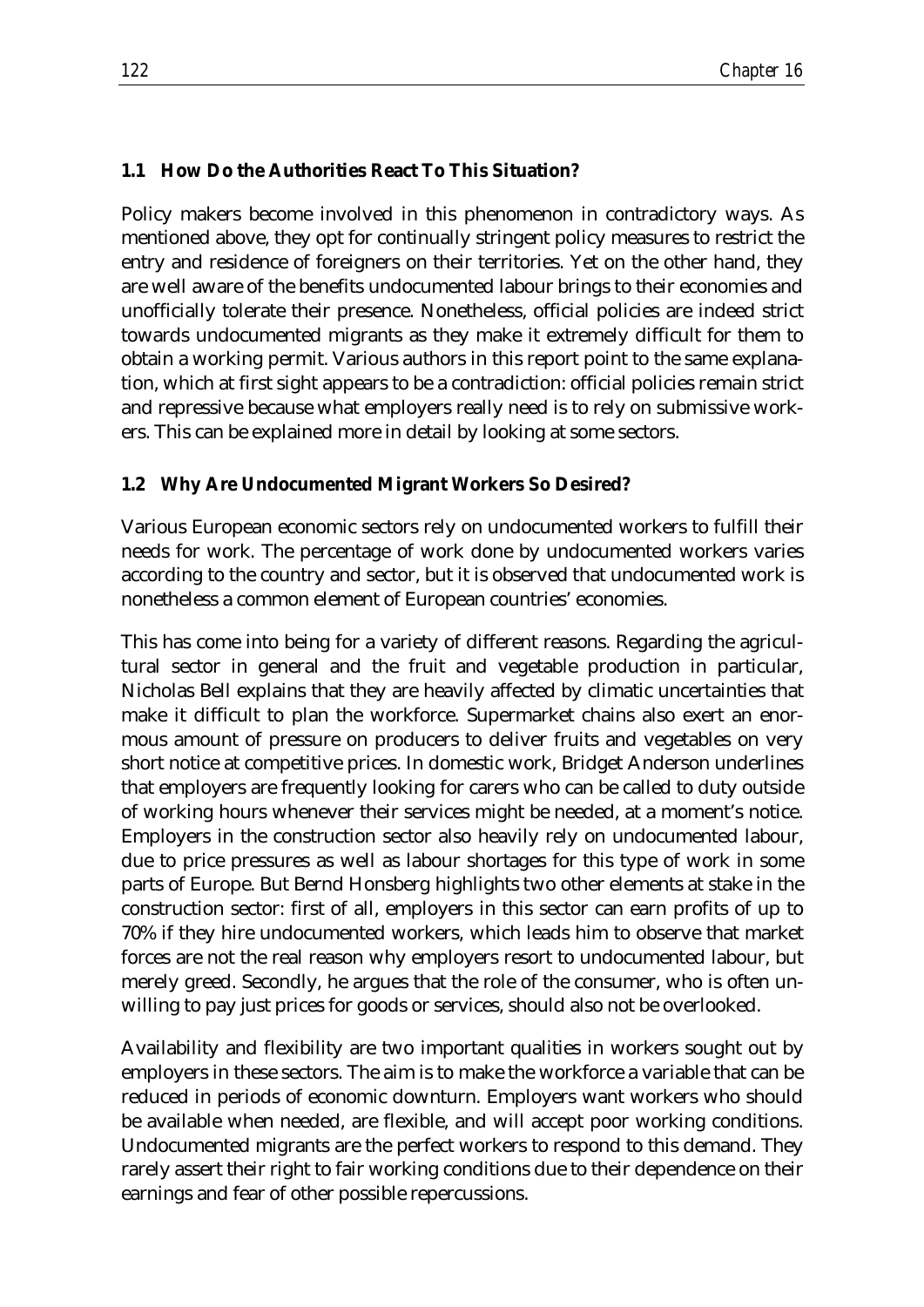According to Alain Morice, the present immigration law, which at the same time tolerates and represses undocumented migrant workers, encourages a system of dependency and can be considered a de facto employment policy. Xenophobia allows this to happen and also keeps it going by reinforcing the isolation of undocumented migrant workers. Nicholas Bell adds that racism and discrimination form part of the recipe.

### **1.3 Danger of a General Downgrade of Workers' Rights**

Several authors underline the risk inherent in tolerating a situation in which a certain group of workers is denied their rights. Alain Morice states that migrants and undocumented migrants have often been the experimental ground for the profound restructuring of the economic fabric and work models. In his view, the new orientation of capital-work relations can be described in two words: flexibility and externalization. All of the present trends of temporary work, precarious contracts, subcontracting, mobile schedules, dependency of employees and undeclared employees have all been tried out first on foreign workers. Ghassan Saliba also states that the substandard situation of undocumented migrant workers causes a downgrade of labour conditions and wages of all workers. Along the same line, Nicholas Bell warns of being aware when new statuses are established: in this sense it appears that governments try to institutionalize this situation by providing legal contracts without providing rights. 'Have work but not the worker' will be the core of the whole future labour policy, if it is not stopped in its present stage.

### **2. Standards: Models to Guarantee Workers' Rights**

Being undocumented is not synonymous to having no rights whatsoever; on the contrary, various international conventions set out rights for all persons and workers, regardless of their administrative status. Instruments such as the International Covenant on Economic, Social and Cultural Rights (ICESCR), the International Convention for the Protection of the Rights of All Migrant Workers and the Members of Their Families (ICMW), and the ILO Convention No. 143 all aim to promote equality amongst migrant workers and nationals. The ICMW, which went into force on July 1, 2003, is a particularly important instrument not only for the protection of documented workers and their families, but for undocumented workers as well.

Protection from forced labour is also an important element of various international conventions, notably those issued by the International Labour Organization (ILO). In recent years there has also been more emphasis on making broader definitions of trafficking, to not only include sexual exploitation but other forms of trafficking, including labour exploitation and forced labour. Roger Plant's article focuses on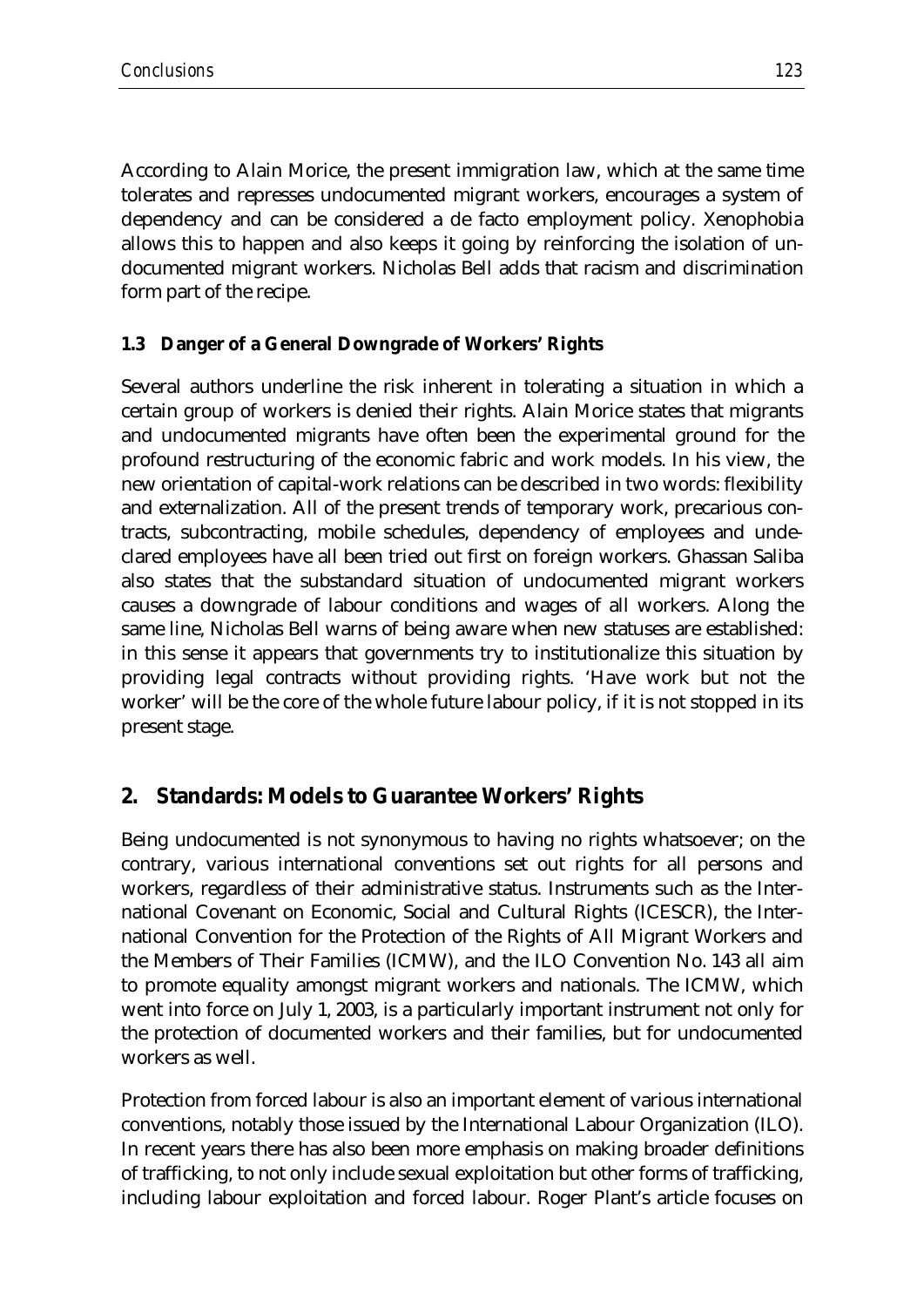these issues within the context of the ILO's new global program against forced labour, which combines research, community development, awareness raising, victim identification and support, labour market analysis and the strengthening of labour institutions in an integrated action plan in origin and destination countries. International standards regarding forced labour need to be creatively adapted to the needs of the present day, in which private agents and enterprises (who are often linked to organized crime and work in the shadow economy) have important influence.

### **3. Reaching the Level of Standards: How to Protect Undocumented Workers**

Although some European states have adopted protective measures towards undocumented workers by incorporating them into the legal system, this seems to be the exception rather than the rule, and undocumented migrants remain legally excluded in most countries. What are the reasons for this? From an employer's point of view, as explained above, it is advantageous for them to maintain migrant workers in a weak position. This situation is reinforced by the current climate of xenophobia that prevails in Europe. Within this context, it is noteworthy to examine the possibilities of what could and should be done to protect undocumented migrant workers.

#### **3.1 Basic Social Rights**

The bottom line is that international instruments indicate that certain rights are inalienable and must be respected, regardless of one's legal status in the country of residence. National and international policy measures should be put into place based upon the existence of international instruments. The ILO suggests several policy elements for viable, sustainable migration management.

Several authors refer to the difficulties that undocumented migrants face in realizing their rights. As mentioned above, many fear possible consequences of revealing their status to public authorities. Legal obstacles are also an important impediment to achieving protection guaranteed through rights. Anna Gallagher points out undocumented workers in the United States have many of the same rights as legal residents, such as the right to a minimum wage, overtime pay, disability pay and compensation and safe worksite conditions. But an unfavourable Supreme Court decision in 2002 concerning undocumented workers is a strong dissuasion for undocumented workers to pursue claims against employers and exercise their labour rights. Norbert Cyrus adds that there is a weak awareness of civil society and undocumented migrants in general of the latter's basic social rights.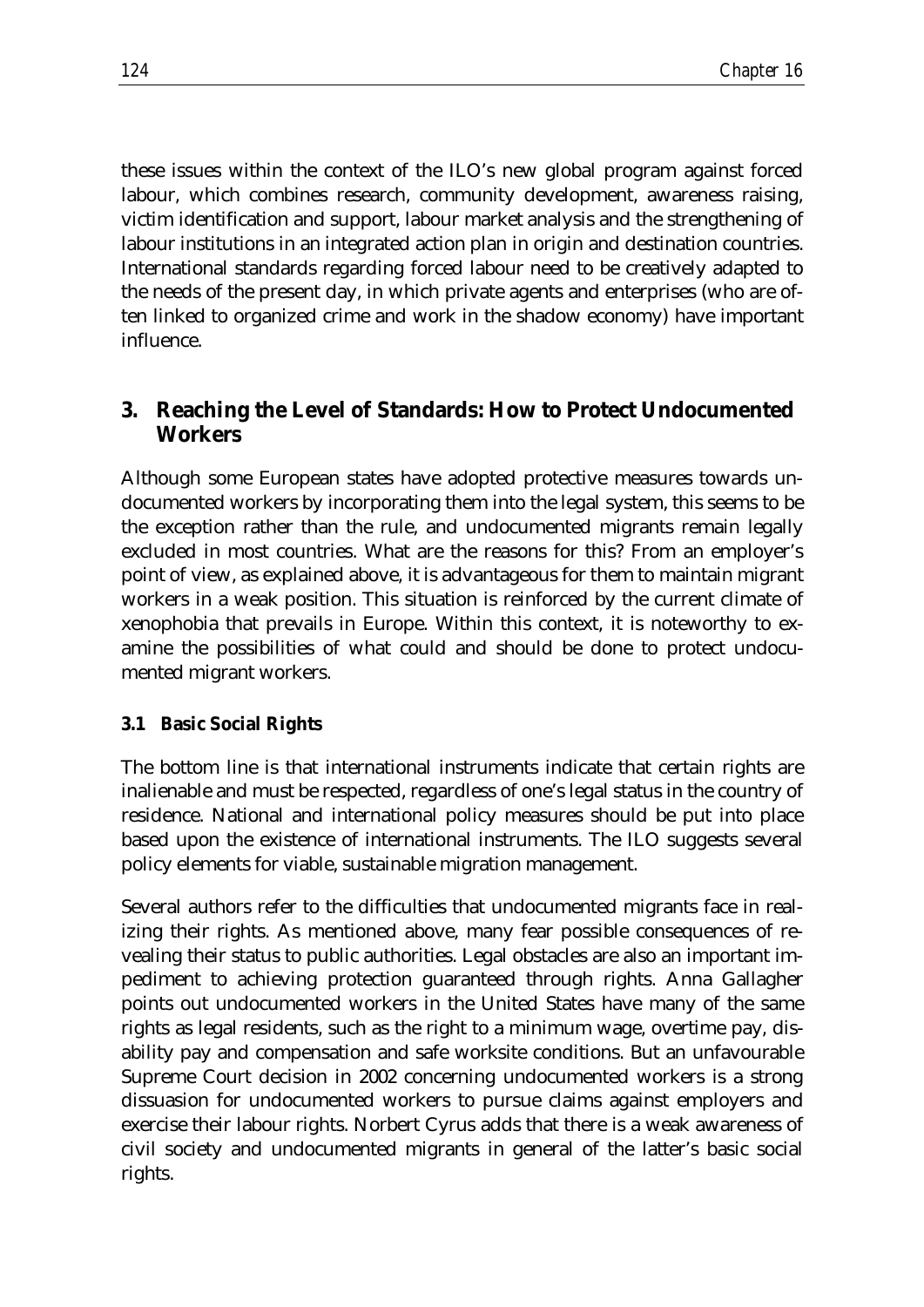#### **3.2 Regularisation**

A solution could be envisaged through regularization, which is a possibility for undocumented migrants to achieve protection by the legalization of their residence status. However, regularization campaigns are not always a panacea for all undocumented workers, who may not easily meet the various requirements. Even if they may be potential candidates, they may have difficulties in gathering all of the necessary documentation and proof. The 1998 regularization campaign of migrant domestic workers in the United Kingdom required applicants to show proof of a valid passport, current employment, entry as a domestic worker, etc. Yet such requirements proved to be very restrictive for many migrant domestic workers whose situation required them to live in conditions in which proof was very difficult to obtain. In addition to the complications in meeting all of these criteria, there were problems with the process. It should also be underlined that undocumented migrants are generally afraid of coming into contact with public institutions, which is a necessary requirement of applying for regularization.

Claudia Cortes Diaz also raises some questions about the value of regularization campaigns. She states that regularization has some limitations in that it generally leads to a precarious status in which the undocumented migrant remains vulnerable. Bernd Honsberg also notes that very often a worker who is regularized is fired and replaced by a new undocumented worker.

#### **3.3 Actors**

Traditional actors that support workers' rights can act as key players in safeguarding undocumented workers' rights. Trade unions in several EU countries have taken various initiatives to support undocumented workers, by denouncing restrictive laws, raising awareness amongst union members about exploitation and discrimination faced by undocumented workers, publicly denouncing their working conditions, providing legal, social and material assistance to undocumented workers and providing support in general. Ghassan Saliba discusses some of the particular ways in which CITE, the Foreign Workers' Advice Center that is incorporated in the CCOO trade union, has provided support to undocumented workers. CITE offers free advice and management concerning the legal and administrative situation of foreigners.

The role played by the social inspection service is often evaluated rather negatively. In many countries this service aims to fight the exploitation of workers, but usually results in a denunciation of the exploitative employer and deportation of the undocumented worker. Didier Verbeke's example of the Belgian social inspection service is no exception to this reality, but his article goes further to explain that social inspection aims to protect workers (both documented and undocumented) by forcing the application of various social laws by focusing on the em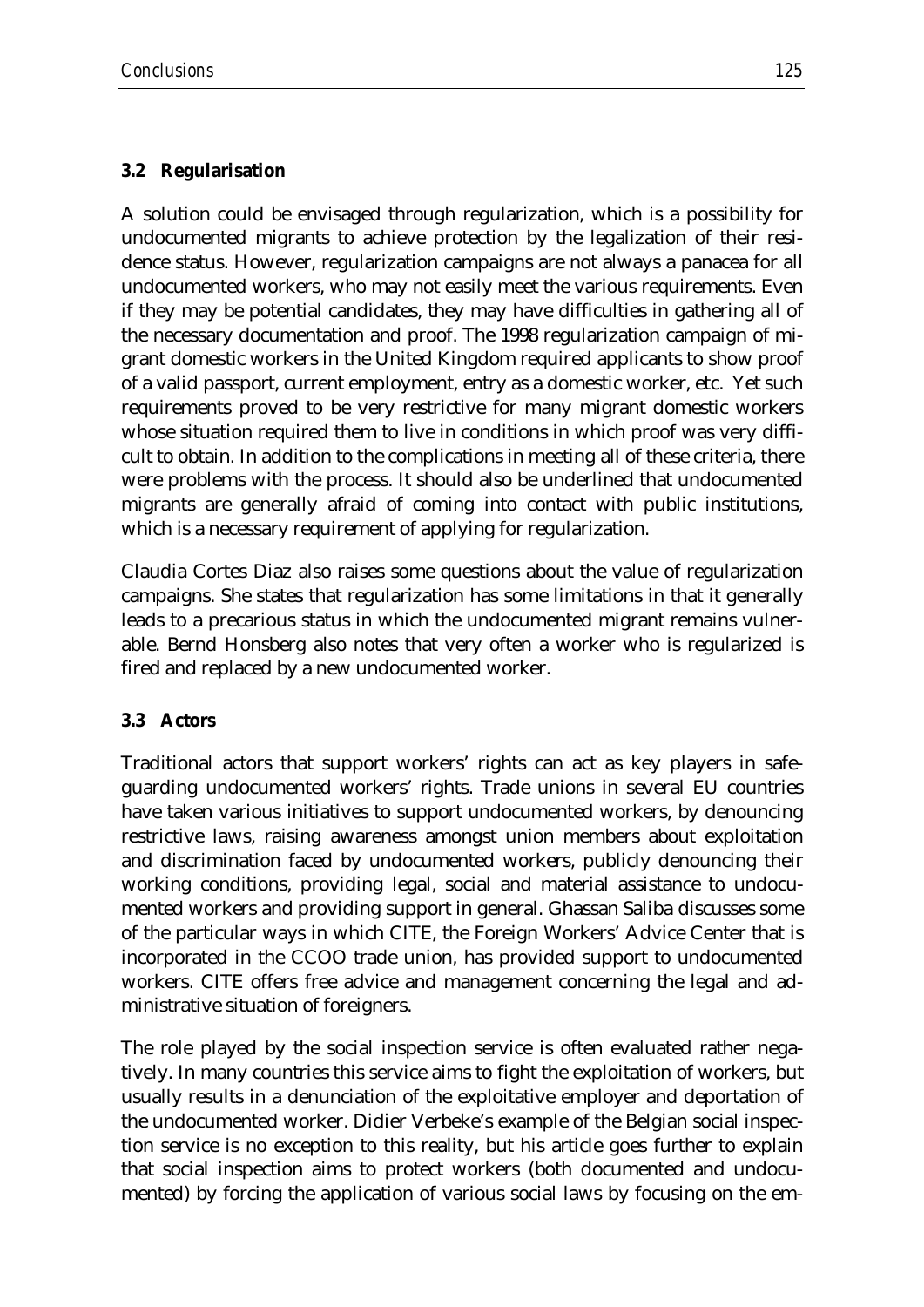ployer. Social inspection thus plays a role in reinforcing the combat against human trafficking.

NGOs are also an important actor and play an essential role in raising awareness and making existing tools for the protection of undocumented migrant workers accessible. Due to their close relation to the target group, they can also empower workers to fulfill their own rights. Norbert Cyrus discusses the positive experiences of the Polish Social Council in convincing undocumented workers to use legal recourse to make claims against their employers to demand withheld remuneration. Some of the cases resulted in industrial hearings and positive decisions concerning the undocumented workers' claims.

Employers' organizations can also be influential in protecting undocumented migrant workers. Nonetheless, their contribution to the conference was minor and can most likely be explained by their general reluctance to speak out on the issue of protection of undocumented workers.

To conclude, an important point was made by Norbert Cyrus, who states that supporting undocumented workers will not increase the volume of the shadow economy, but will reduce it. Unscrupulous employers will be deterred by the strengthening of legal certainty and by workers' abilities to deal with conflicts. In this view the supportive approach is an effective instrument to reduce incentives for exploitation and unfair competition and thus to protect the rights of all workers.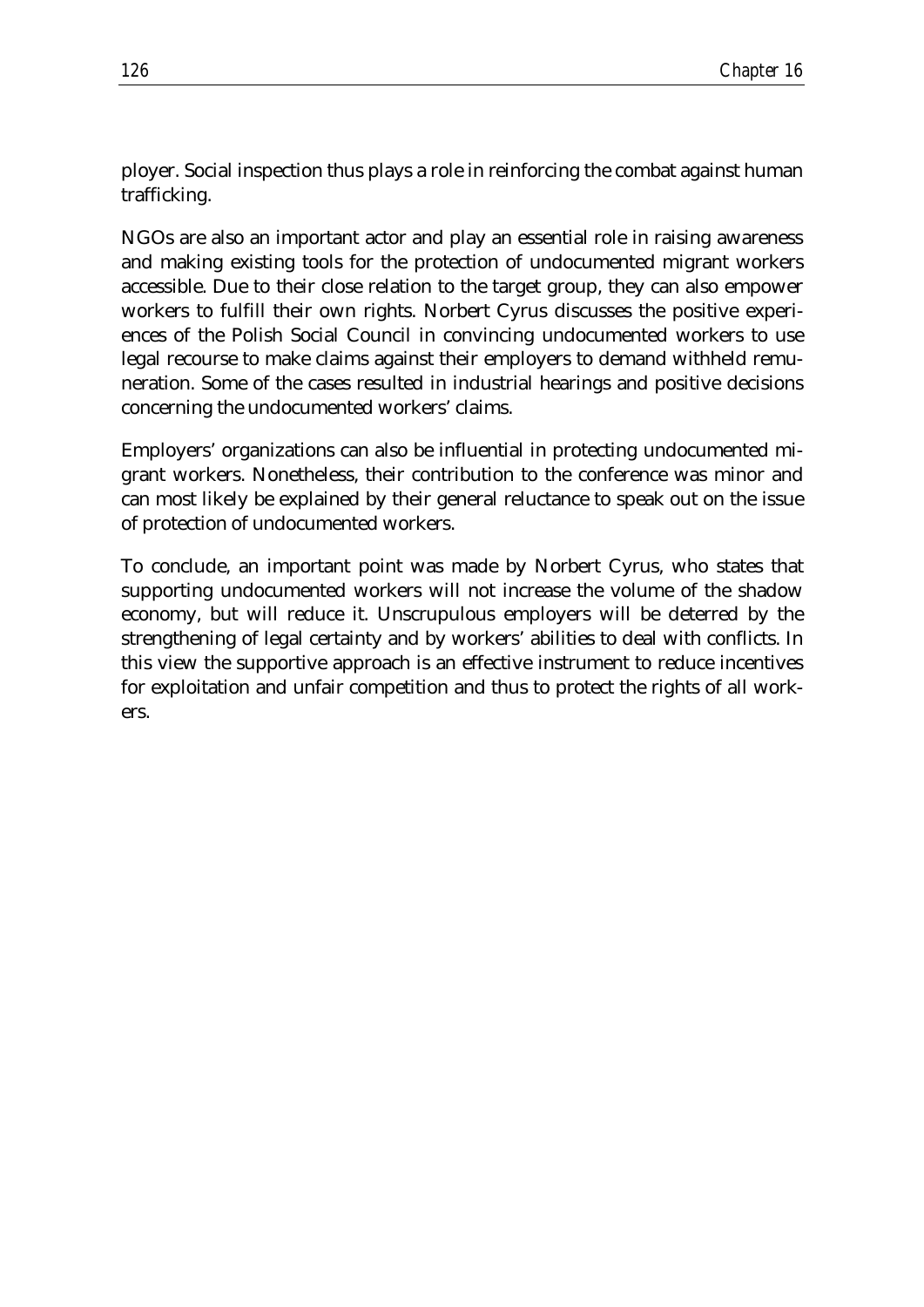## *CHAPTER 17 RECOMMENDATIONS*

**Acknowledging** that *all* workers have the right to fair working conditions and decent living conditions;

**Recalling** the solid international basis for extending workers' rights to the informal economy;

**Aware of** the negative effect that the situation of vulnerable and exploited migrant workers has on standards for *all* workers;

The following recommendations are formulated to ensure protection of undocumented migrant workers:

- 1. National governments of European states are urged to *ratify the International Convention for Protection of the Rights of All Migrant Workers and Members of Their Families (1990),81* which guarantees various basic social rights to undocumented migrant workers.
- 2. National and European governments should openly *recognise that several economic sectors in Europe depend on a cheap and voiceless workforce and that this dependence is unlikely to change. On the other hand, migration to Europe will continue to occur.* The firm recognition of these two facts should serve as the basis for developing further policies in the fields of migration, employment and social affairs.
- 3. National and European governments should undertake the following measures to ensure that undocumented migrants can *effectively fulfill their basic social rights* as outlined in the International Convention for the Protection of the Rights of All Migrant Workers and Members of Their Families:

<sup>&</sup>lt;u>.</u> 81 This convention entered into force on 1 July 2003. As of 31 October 2003, Bosnia & Herzegovina is the only European state that has ratified the convention. For a full text of the convention and signatories, see: http://www.december18.net/UNconvention.htm.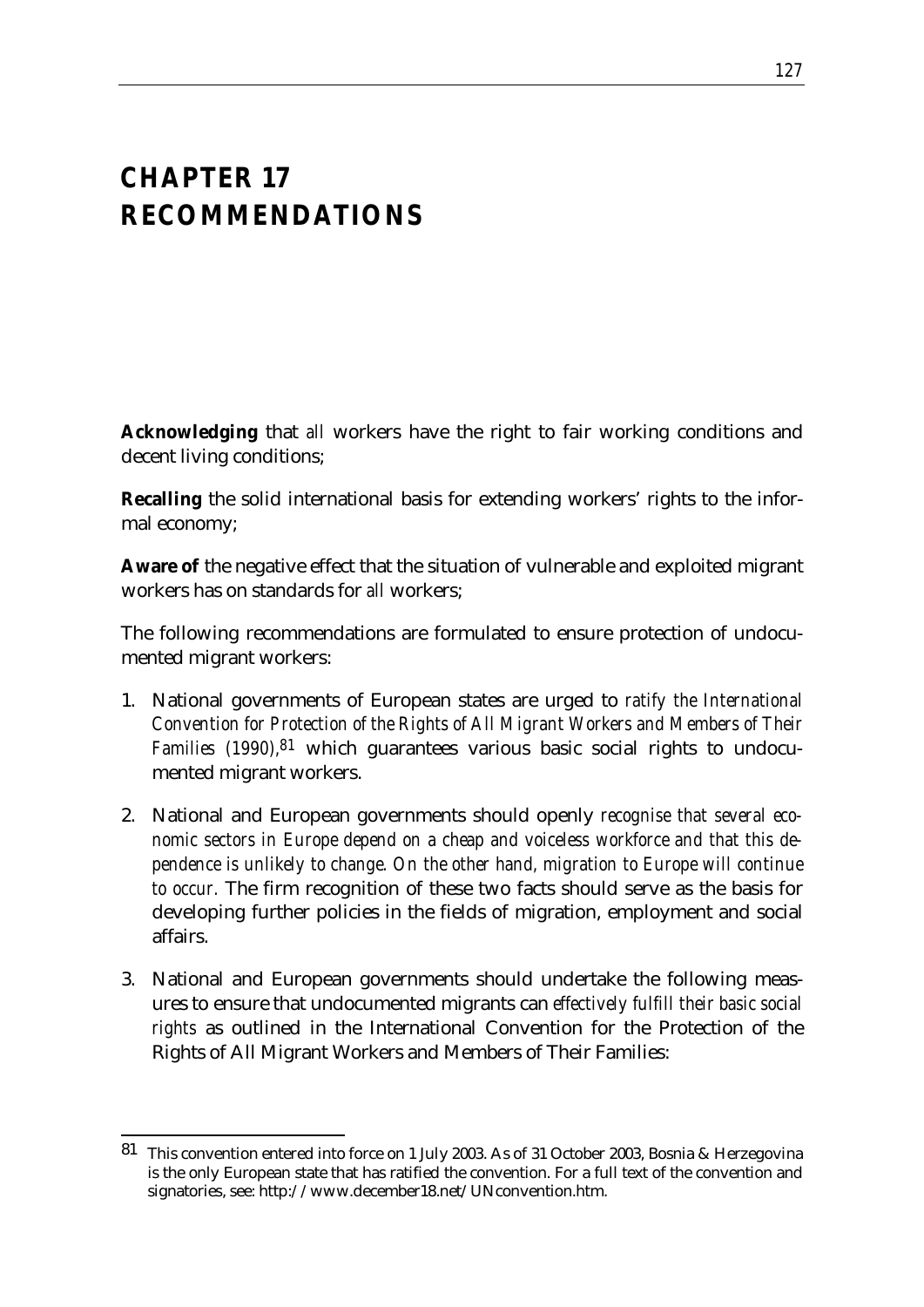- *Appropriate and effective labour legislation with the necessary links to social security legislation should be developed.* Informal workers are generally covered by existing labour legislation, although most are unaware of this and do not fulfill their rights. Social security legislation is usually inapplicable to undocumented migrant workers since the law excludes those that do not have formal employment. But it should be noted that in reality, the problem extends beyond situations in which the employment is clearly informal. There have been many changes in the labour market and in forms of work organization in the recent decade. Labour legislation has failed to keep up with the increasing flexibilisation and externalisation. It is important to adapt labour legislation without lowering core labour standards.
- Since the repressive approach in dealing with undocumented migrant appears to have failed, governments should undertake a *supportive approach.* Such an approach could entail stimulating the legal assertiveness of informal workers and empowering them in their ability to deal with conflicts. Incentives for hiring this 'easily exploitable' workforce would then be reduced.
- Legislation and policies should be formulated with special focus on the needs of *undocumented women and children*, who are particularly vulnerable.
- 4. National and European governments should take appropriate measures *to reconcile flexibility with equity* (as emphasized by the ILO), to protect workers and uphold their rights throughout the process of increasing productivity in the European economy. The Guidelines for the Employment Policies of EU Member States (as presented by the Council on 22 July 2003) are designed to help in reaching the Lisbon goals - the EU should become the world's most dynamic and competitive economy. Issues such as safety at work and quality of jobs are merely addressed in the name of enhancing productivity. It is, however, important that the European Union does not lose sight of its goals of social inclusion and solidarity. Indeed, striving for a competitive economy in Europe puts pressure on labour relations on the global level. This is why it is important for employment policies to ensure that measures taken to enhance production are never made at the expense of the worker.
- 5. To develop a sound policy on this issue, national and European governments should prioritize *collecting and exchanging data.*
	- Research on undeclared work and the employment of undocumented migrants should have a global approach. Very little research has been done on the issue, but two studies that have been launched by the EC on undeclared work since its 1998 communication on this subject (reporting on the effectiveness of the different policies to combat undeclared work, and focusing on the measurement of undeclared work, the situation in the accession countries, the gender dimension and good practice) have a rather nar-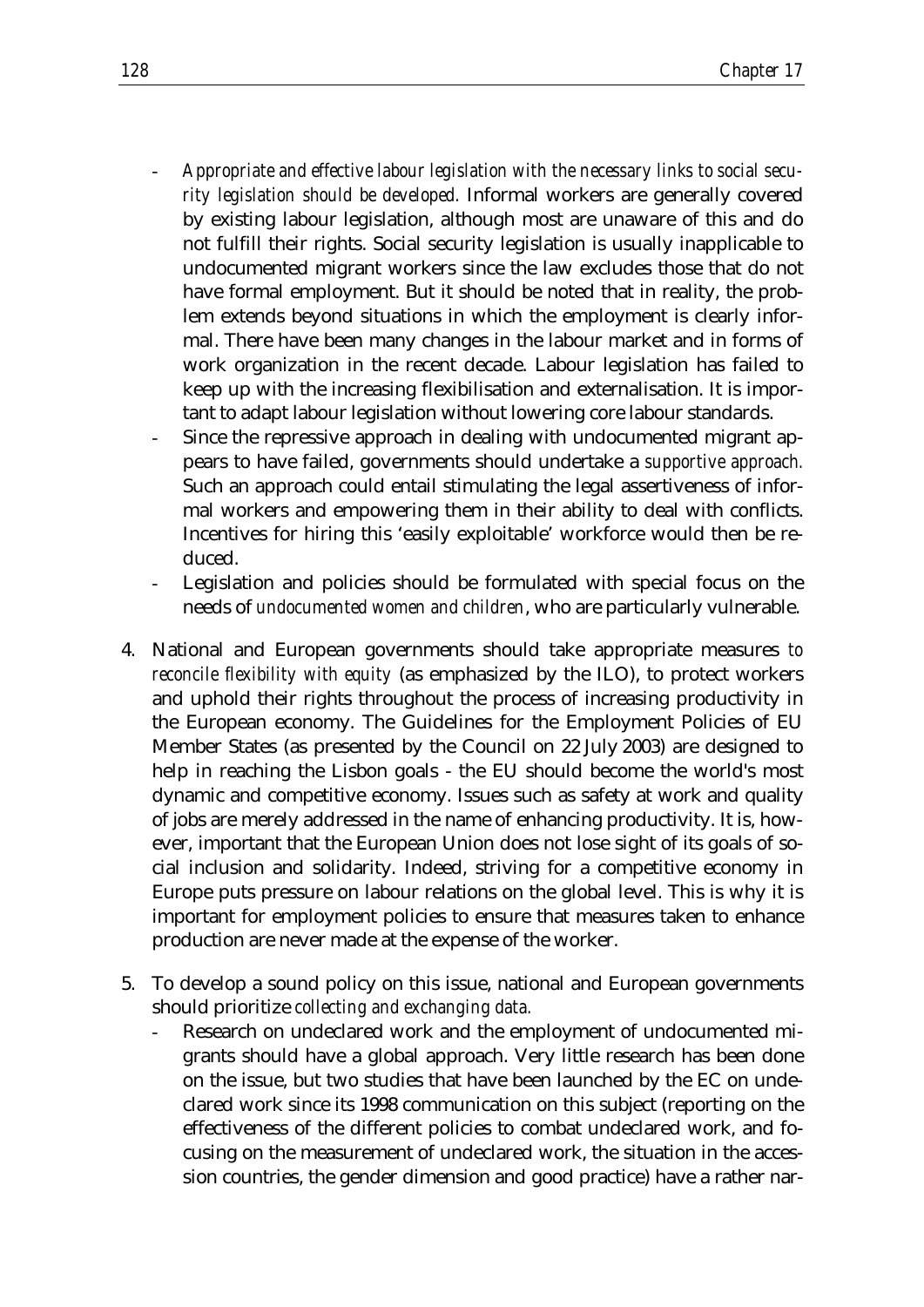<u>.</u>

row approach and do not take into account all of the relevant factors described in this report. A study on undeclared work should investigate both supply and demand of informal work, the role of all of the traditional partners and consumers, and should make the link to migration and migration policies.

- For the collection of data, a formal (governmental) or informal (NGO) ombudsman should be appointed to gather information on abuse, exploitation, and violations of rights.
- 6. It is important to rely on existing tools to protect undocumented migrant workers. *Traditional actors in the field of labour* are challenged to reconsider or reinforce their role.
	- *Trade unions* have a great potential in protecting undocumented migrant workers. The present situation of exploitation of workers and lack of protection in labour legislation is the same phenomenon that occurred more than a century ago when unions were beginning to be established. If trade unions refuse to include undocumented migrant workers in their ranks, their power base will become smaller, and their opinions will no longer be seen as representative of all workers. Unions will end up defending a diminishing group of privileged, mostly male workers with permanent jobs in traditional industries, who feel threatened by the growing number of unprotected workers.82 The charter that is currently being drafted by the International Union of Farm Workers on the rights for documented and undocumented migrant workers in agriculture could serve as an example.83
	- Instead of only talking about migrants in terms of a needed workforce to enhance productivity, *employers' organisations* should stimulate their members to debate relevant ethical issues. Employers' organisations should take a clear stand against exploitation of the workforce for the benefit of increasing profit.
	- *Labour inspectors* also play an important role in protecting undocumented migrant workers, as their mission is to protect all employees. Labour inspectors are urged to consider undeclared workers as victims, and to minimize the negative consequences that an apprehension might have for them.

<sup>82</sup> FNV (2003), *From Marginal Work to Core Business. European Trade Unions Organising in the Informal Economy*, Amsterdam.

<sup>83</sup> International Union of Food, Agricultural, Hotel, Restaurant, Catering, Tobacco and Allied Workers' Associations (IUF). "A Charter of Rights for Migrant Workers in Agriculture". 14 July 2003. http://www.iuf.org/cgibin/dbman/db.cgi?db=default&uid=default&ID=927&view\_records=1&ww=1&en=1 (29

October 2003).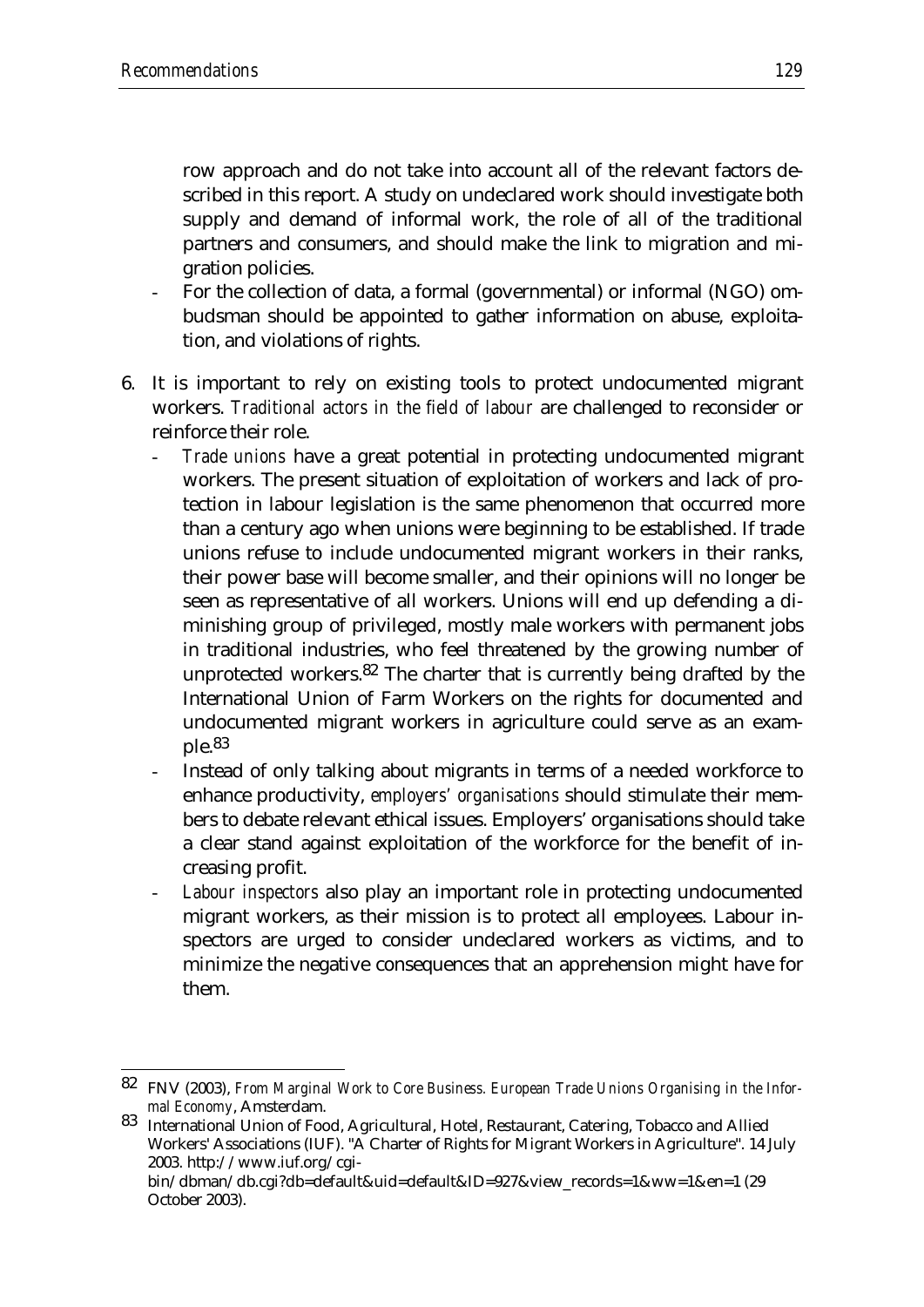- Unions cannot meet the challenges of the informalization of the labour market alone. This is especially true where unions are still learning about how the process of informalization is occurring, or where they have difficulties in reaching and organising informal economy workers. Therefore, co-operation and alliances with *researchers* and with *NGOs working in the field of labour* are very important.84 It is also imperative that individuals and NGOs that provide humanitarian support to undocumented migrant workers should in no way be penalized or criminalized.
- 7. *Consumers* can also play a role in combating the exploitation of undocumented migrant workers. Consumers seek the lowest price and are usually unaware of the social and environmental conditions in which the production of the goods they consume takes place. Through campaigns (e.g. the Clean Clothes Campaign),85 they can be made aware of their responsibilities and the choice they have not to purchase certain products.
- 8. In addition to adapting labour and social security legislation to guarantee undocumented migrant workers' fulfillment of their basic social rights, national and European governments should elaborate and implement *anti-racism and anti-discrimination* legislation, as racism and discrimination often contribute to the exploitation of undocumented migrant workers.

<u>.</u>

<sup>84</sup> FNV (2003*), From Marginal Work to Core Business. European Trade Unions Organising in the Informal Economy*, Amsterdam.

<sup>85</sup> Clean Clothes Campaign, http://www.cleanclothes.org (29 October 2003).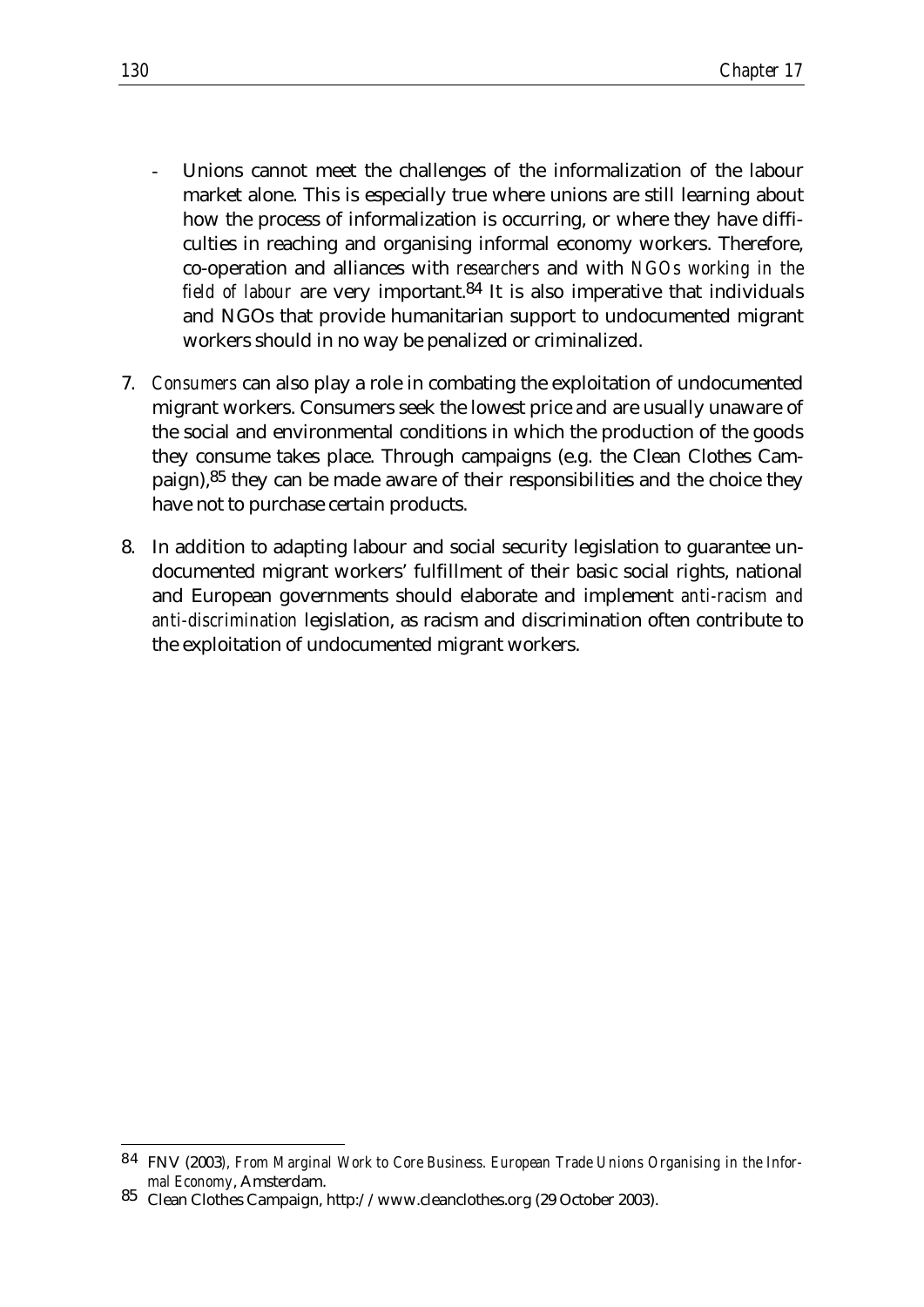### *EPILOGUE*

*Wahid, Undocumented Migrant.*

My name is Wahid from Morocco. I am the son of a well-documented immigrant who has been working five years in different countries in Europe, about forty years ago. After five years my father went back home to start a business.

Forty years later, fate has it that I came to Europe as well. Since my father saw to it that I learned many languages, I came to Europe with a lot of potential. Indeed I learned five European languages in private schools back home in my country. I have been living now for thirteen years in Belgium in an undocumented situation. During this time I have been working as a translator with a number of organizations, especially in the social sector, with refugees and 'clandestines'. I learned many things, and I find it very important to give something back to the society.

I see that, in what we are doing here, it is very important to work together, otherwise nothing will get done. The problem of undocumented migrant workers for example is a problem which transcends barriers and geographical locations. It's a universal problem, if you wish. I realize that there is no magic potion to solve this problem. There are many problems in the world that a humble human being cannot solve without really working together with other organizations, because it's so complex and it's of a very difficult nature.

Yet a journey of 1,000 miles starts with one small step. I think that the journey has started, and we should encourage further steps. It's encouraging to notice that people are becoming more and more aware of the issues. They don't really give a break to the politicians who want to abuse this issue, and I hope that this will continue. A word of thanks to the people of PICUM and the others who have enriched this conference, by their remarkable input.

I will read to you now some articles from the Universal Declaration of Human Rights. There's about thirty, but I'll just mention six. The first one is that all human beings are born free, and equal in dignity and rights. They are endowed with reason and conscience and should act towards one another in the spirit of brotherhood. The second article says that everyone is entitled to all the rights and the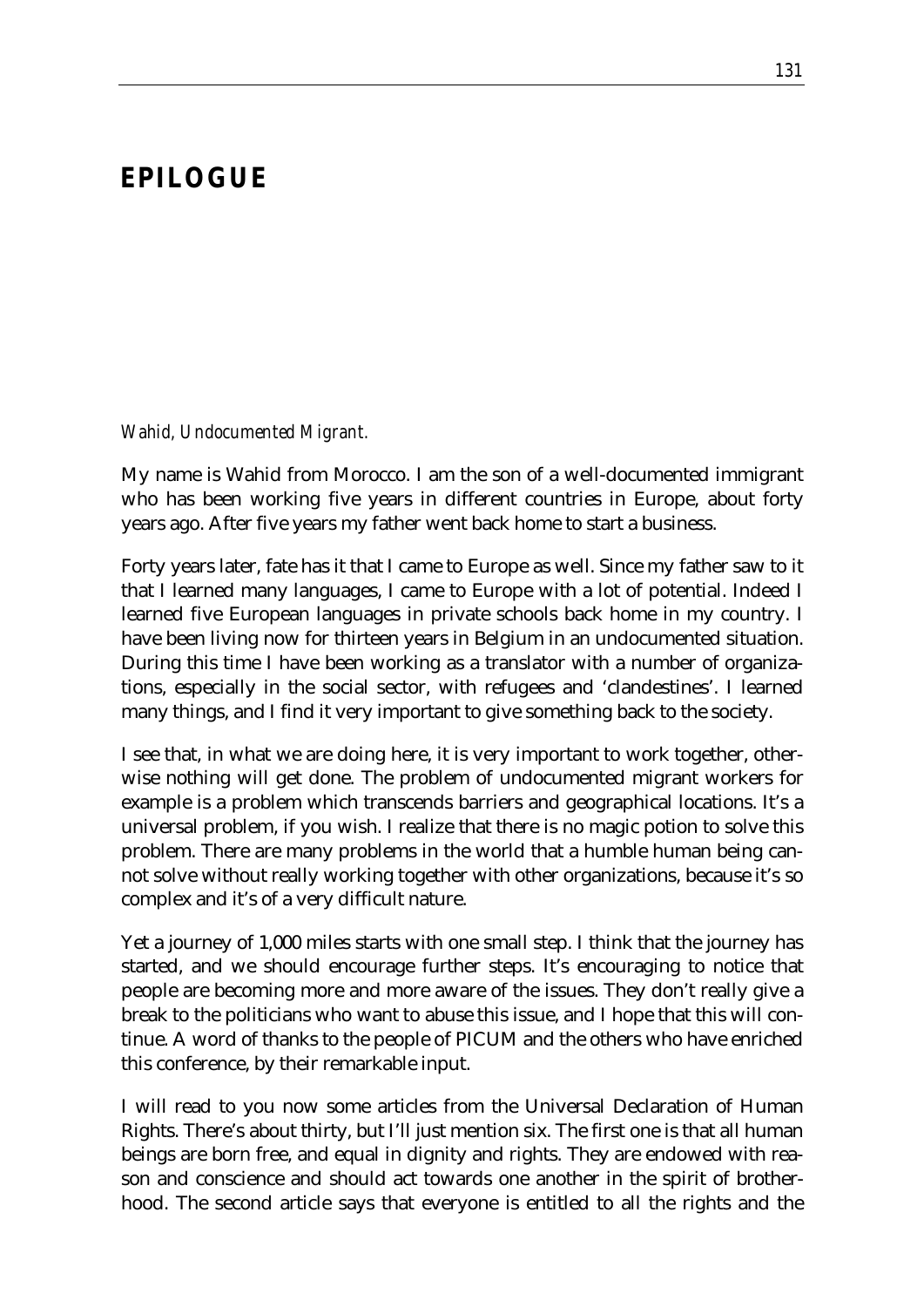freedoms set forth in this declaration without distinction of any kind such as race, color, sex, language, religion, political or other opinion, national or social origin, property, birth or other status. The third article says that everyone has the right to life, liberty and security of person. The fourth article says that no one should be held in slavery or servitude. Slavery and the slave trade shall be prohibited in all their forms. This is a very important one. No one should be subjected to torture or to cruel, inhumane or degrading treatment or punishment. I move directly to the thirteenth: Everyone has the right to freedom of movement and residence within the borders of each state. Everyone has the right to live in a country, including his own, and to return to his country. The fourteenth: Everyone has the right to seek and to enjoy, in other countries, asylum from prosecution, and this right may not be involved in the case of prosecutions genuinely arising from non-political crimes or from acts contrary to the purposes and principals of the United Nations.

I thank you all.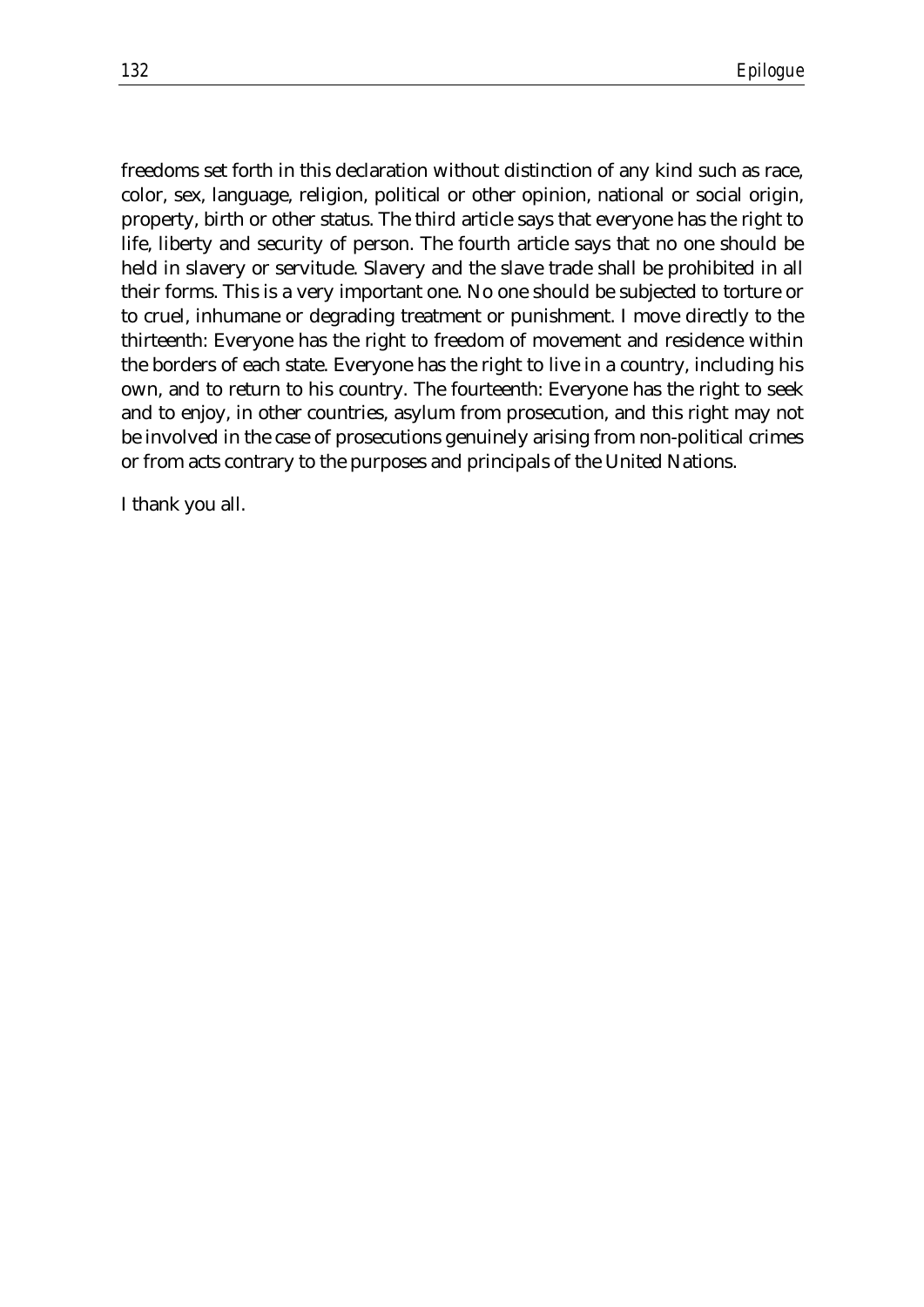# *ANNEXES*

#### **1. List of Participants**

Adam, Ilke GERME-ULB Belgium ilke.adam@ulb.ac.be

Alberdi, Uribarri European Women's Lobby Belgium office@womenlobby.org

Alves, Hélio Paroisse Jésus Travailleur Belgium helioalves@belgacom.net

Angeles, Daisy **FFON Netherlands** megraso@hotmail.com

Bagci, Sefa Stichting Haags Islamitisch Platform **Netherlands** shipnet@xs4all.nl

Ballarin-devins, Marylise Collectifs des Sans-Papiers de Suisse Switzerland marylised@iprolink.ch

Barnes, Carmelita Samahan Belgium barnesc@who-eu.be

Bell, Nicholas European Civic Forum France nicholas.bell@gmx.net

Benseddik, Ahmed Hervormde Diakonie Den Haag **Netherlands** abenseddik@steknet.nl

Benzaouia, Mohamed Ambassade Universelle Belgium mohamed@universal-embassy.be

Bergman, Manfred Casa Diritti Sociali Italy manberg@tin.it

Bijl, Marijke **OKIA Netherlands** bijl@xs4all.nl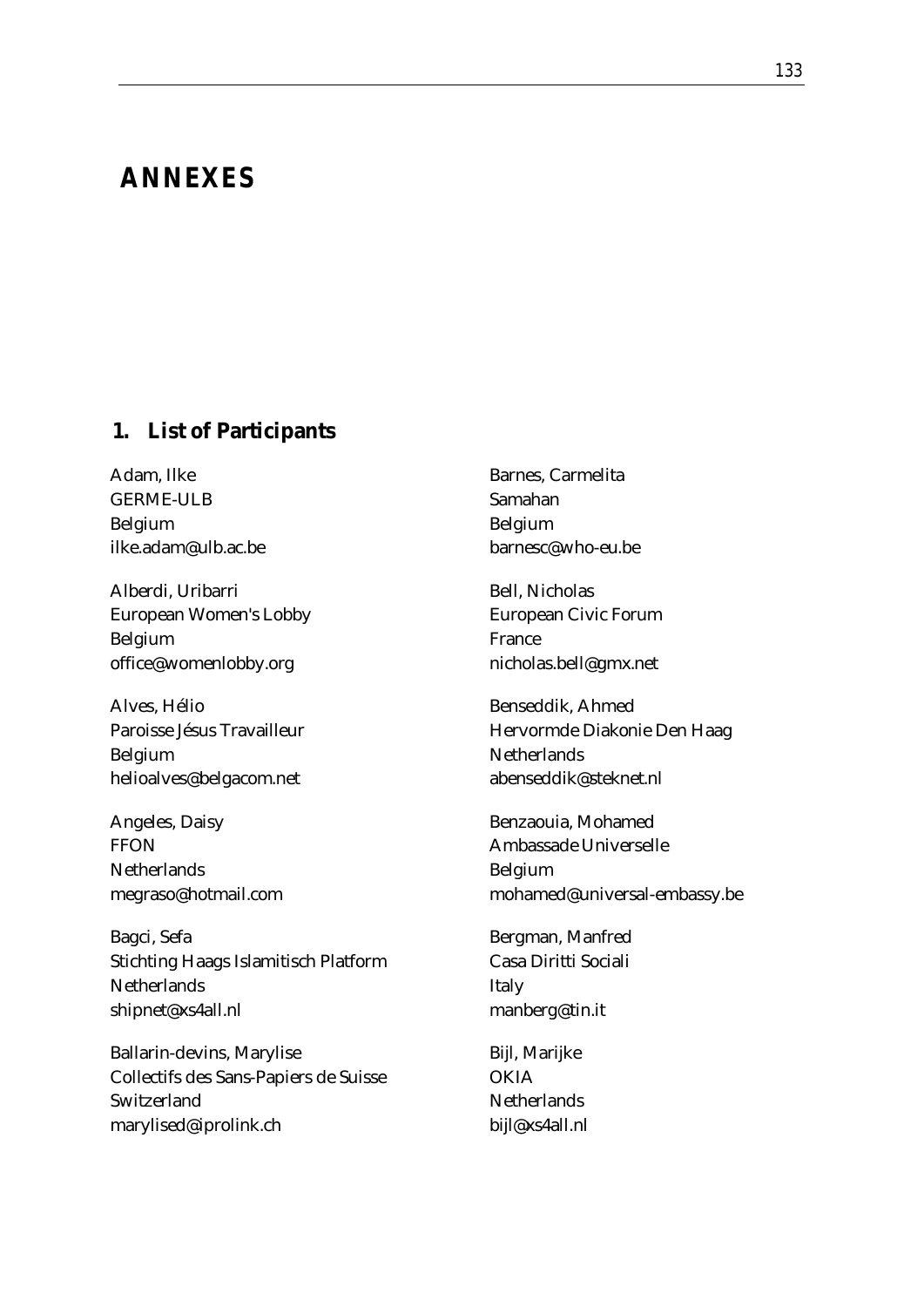Blomgren, Stina Dagens Nyheter Sweden stina.blomgren@dn.se

Blondel, Benoît **MSF** Belgium benoit.blondel@msf.be

Bluiminck, Frank FNV **Netherlands** Frank.Bluiminck@vc.fnv.nl

Boillat, Valérie Parti Socialiste suisse Switzerland valerie.boillat@bluewin.ch

Botman, Sjoukje Amsterdam School for Social Science UA **Netherlands** sbotman@fmg.uva.nl

Boumediene-Thiery, Alima Member of European Parliament Belgium aboumedienne@europarl.eu.int

Bruggen, Wolf Vlaams Minderhedencentrum Belgium wolf.bruggen@vmc.be

Burger, Christina Schweizerischer Evangelischer Kirchenbund Switzerland christina.burger@sek-feps.ch

Buyck, Marianne The voice of the Afro-Belgians Belgium steunpunt\_mariannebuyck@hotmail.com

Cabactulan, Grace **FFON Netherlands** gcabactulan@planet.nl

Cakirerk, Rana Catholic University Leuven Belgium rcakirerk@hotmail.com

Chiriboga, Paco Association Suisse-Equateur Switzerland

Cholewinski, Ryszard University of Leicester United Kingdom ric1@leicester.ac.uk

Clark, Nick TUC United Kingdom nclark@tuc.org.uk

Cortés Diaz, Claudia **GISTI** France charles@gisti.org

Cyrus, Norbert Polish Social Council Germany Cyrusnorbert@aol.com

D. Galicia, Raquel Samahan Belgium rockydgalicia@yahoo.com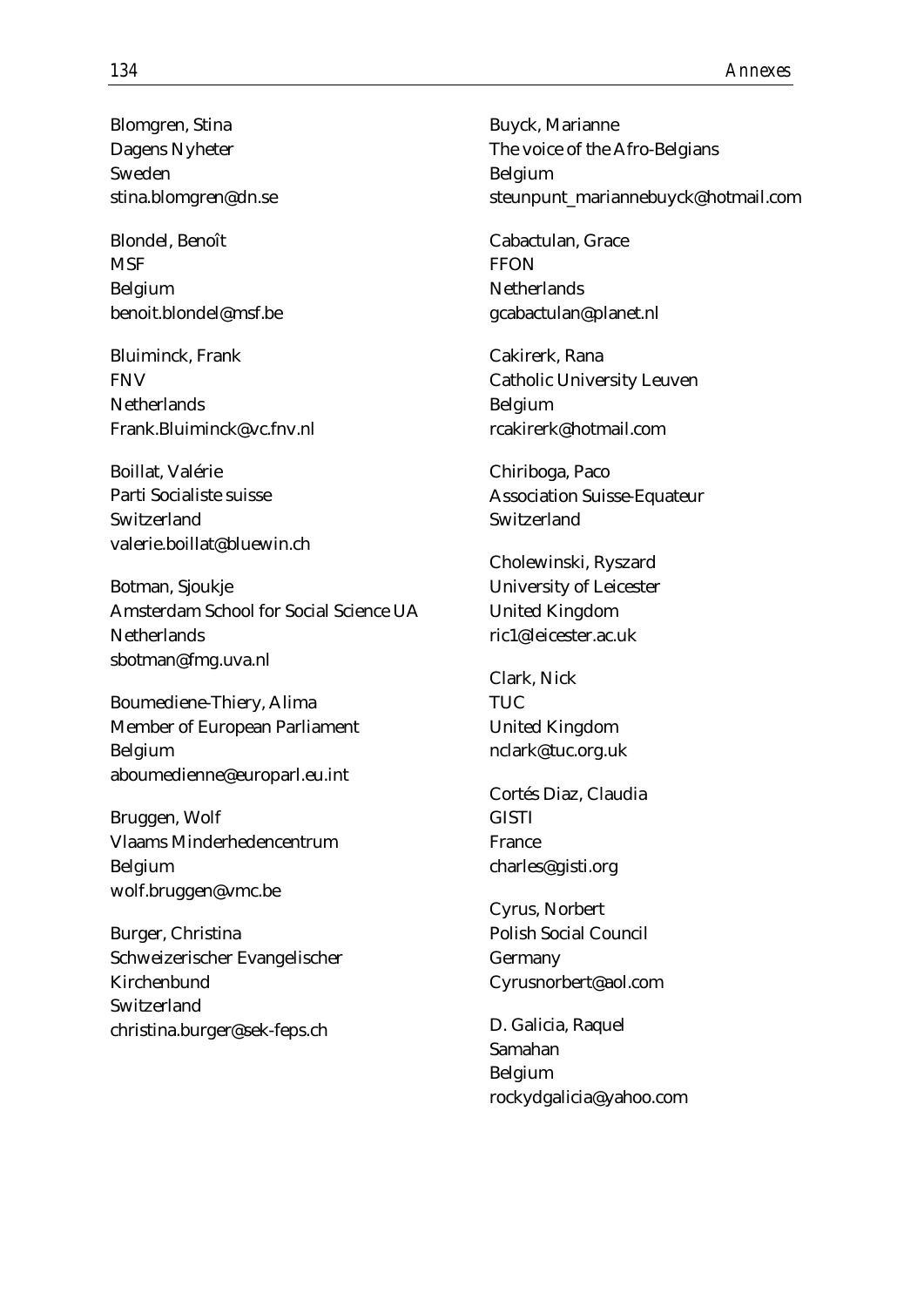D'Addio, Anna Cristina **HIVA** Belgium anna.daddio@hiva.kuleuven.ac.be

Damilano, Claire Euro Citizen Action Service Belgium http://www.ecas.org/

Dardis, John Jesuit Refugee Service Belgium jdardis@pi.be

De Bruyn, Tom **HIVA** Belgium tom.debruyn@hiva.kuleuven.ac.be

De Feyter, Myriam December 18 Belgium info@december18.net

de Groot-Bugarin, Beth **FFON Netherlands** p.degroot19@chello.nl

de Wergifosse, Nathalie CIRE Belgium

Delbrouck, Philippe Foyer Selah Belgium selah@yucom.be

Delorme, Marielle Cimade France marielle.delorme@wanadoo.fr Denis, Sabine King Baudouin Foundation Belgium goudeseune.m@Kbs-frb.be

D'Herde, Dorothée **NEF** Belgium dorothee.dherde@nefic.org

Diallo, Marina European Network Against Racism Belgium secretariat.enar@skynet.be

Dias, Eduardo OGB-Luxembourg Luxembourg eduardo.dias@ogb-l.lu

Dossou-Santos, Evelyne African Union in Luxembourg Luxembourg dossou@pt.lu

Drijkoningen, Goele YWCA-Mwasi Antwerpen Belgium ywca@yucom.be

Ducrocq, Serge Collectif de soutien aux Sans-papiers Genève Switzerland collectifsanspapiers@ccsi.ch

Dumont, Céline Cimade France celdumon@noos.fr

Duru, Maureen December 18 Belgium info@december18.net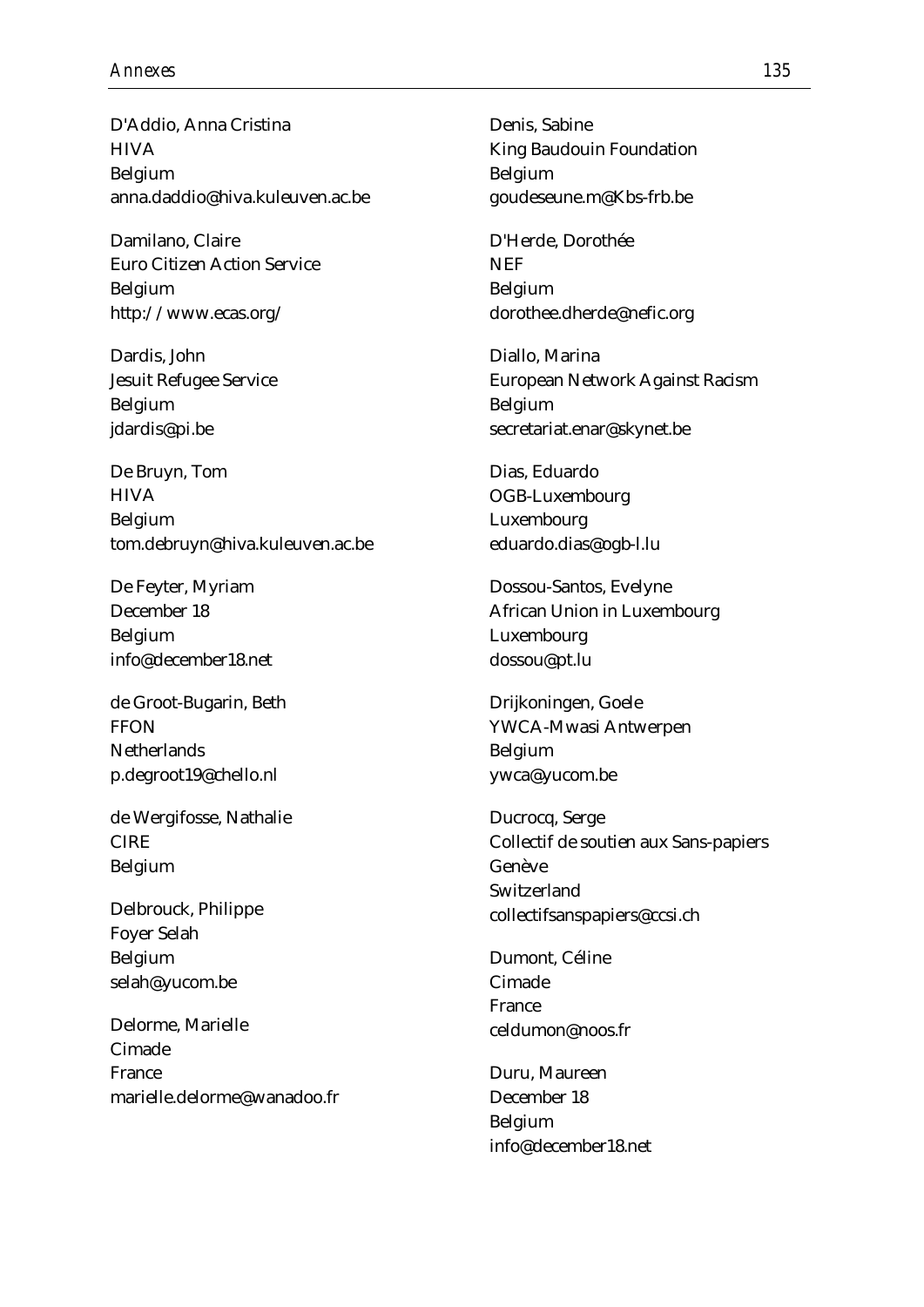Eriksson, Alexandra Belgium laxxa@spray.se

Evenepoel, Veerle Medisch Steunpunt Mensen Zonder Papieren Belgium veerle.evenepoel@pi.be

Fabian, Emmanuel Samahan Belgium e.fabian@skynet.be

Fernandez, Amaya Movimiento por la Paz Belgium mpdl.brux@beon/be

Flynn, Don Joint Council for the Welfare of Immigrants United Kingdom Don@jcwi.org.uk

Franssen, Walthere Collectif Herstalien Opposé aux Centres Fermés Belgium walthere.franssen@teledisnet.be

Gallagher, Anna Marie University of Deusto Spain anna@comunicacionglobal.com

Gepts, Wilfried Pax Christi International Belgium w.gepts@glo.be

Glättli, Balthasar Solidarité sans frontières Switzerland sekretariat@sosf.ch

Golemo, Karolina Poland

Goor, Jean-Pierre King Baudouin Foundation Belgium goor.j@kbs-frb.be

Graft, Annemarie Universiteit Tilburg **Netherlands** graft@uvt.nl

Gratia, Marianne MRAX asbl Belgium marianne.gratia@mrax.be

Haasl, Edward Quaker Council For European Affairs Belgium haasl@chello.be

Hadjer, Kerstin Institut for Anthropology, University of Cologne Germany kerstin.hadjer@gmx.net

Hagemann, Hildegard German Commission for Justice and Peace

Germany h.hagemann@dkb.be

Hardillo-Werning, Mary Lou U Babaylan Philippine Women's Network

Germany MLHardillo@aol.com

Hendrikx, Shaju Picum Belgium info@picum.org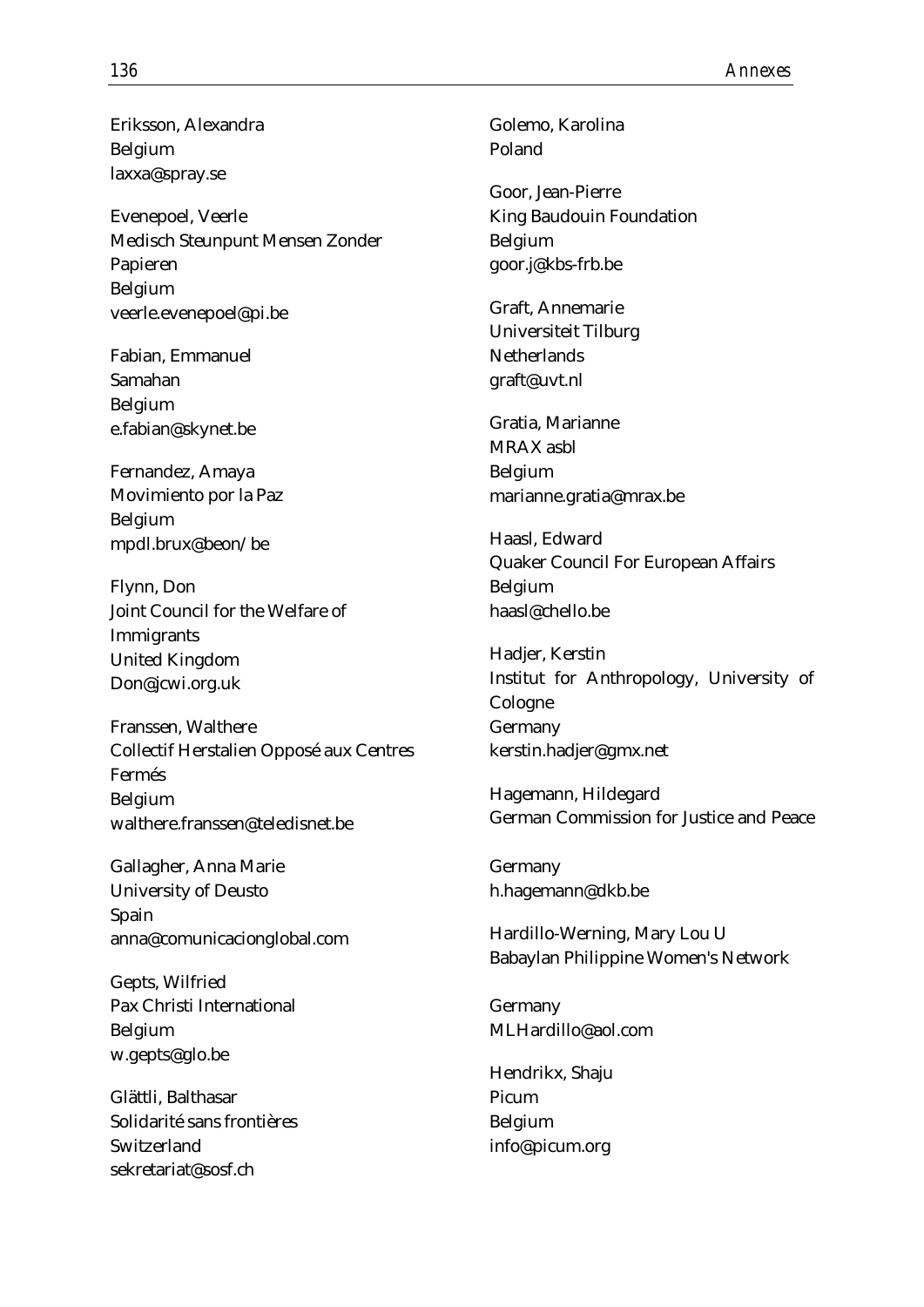Hidalgo, Roberto Association Suisse-Equateur Switzerland roberto.hidalgo@wipo.int

Hoegsholm Mongaya, Filomenita Babaylan Denmark Philippine Women's Network in Denmark filomenitah@yahoo.com

Honsberg, Bernd IG Bau Germany frank.schmidt-hullmann@igbau.de

Horner, Thierry SIT Switzerland

Hueck, Petra Catholic University Leuven Belgium phueck@skynet.be

Huisman, Janine Oikos **Netherlands** j.huismans@stichtingoikos.nl

Jacquemyn, Mireille Crown Cork & Seal Belgium mireille.jacquemyn@eur.crowncork.com

Jover, Judy Babaylan Denmark Philippine Women's Network in Denmark Denmark

Jusay, Fé CFMW **Netherlands** admin@cfmw.org Kapfer, Bruno Caritas Europa Belgium bkapfer@caritas-europa.org

Klippenstein, Eva Landesarbeitsamt Nordrhein-Westfalen

Germany klippenstein@t-online.de

Kpeteme, Fausto Foyer Selah Belgium selah@yucom.be

Krause, Christina Catherine **ECHO** Belgium christina-cather.krause@cec.eu.int

Krzeslo, Estelle ULB Belgium ekrzeslo@ulb.ac.be

Lahmeyer, Kerstin FFAT Belgium ahn@effat.org

Lambert, Jean Member European Parliament Belgium je.lambert@europarl.eu.int

LeVoy, Michele Picum Belgium michele.levoy@picum.org

Leclair, Emanuelle Parlement Européen Belgium mhgillig@europarl.eu.int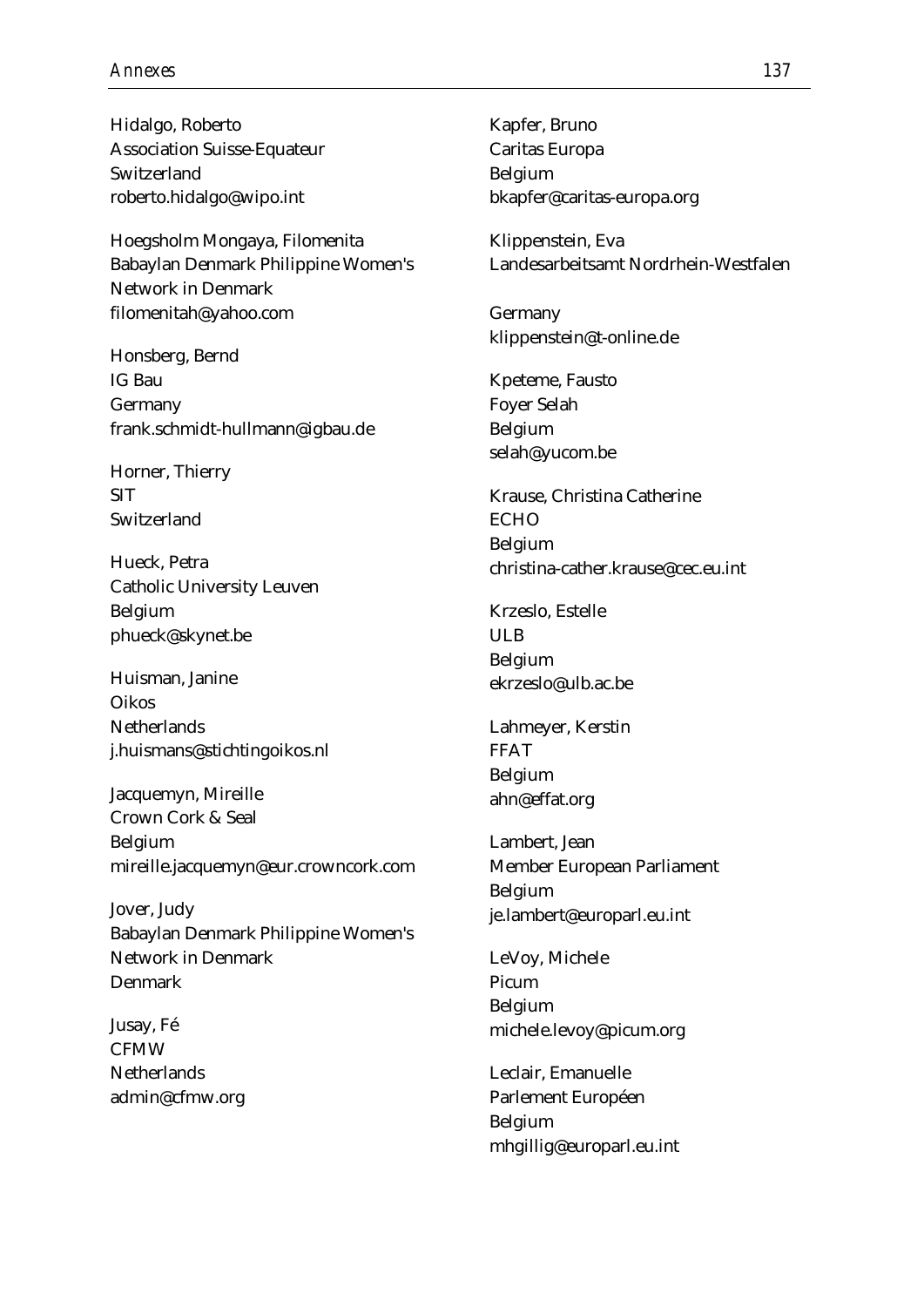Ledent, Isabelle Interpreter

Leinemann, Felix **COMECE** Belgium Felix.Leinemann@comoce.org

Lesic, Vanja FELICITAS Women's Association Yugoslavia marival@eunet.yu

Lindner, Lucia Hervormde Diakonie Den Haag **Netherlands** llindner@steknet.nl

Loones, Sander Belgium sanderloones@hotmail.com

Lugo, Betsa December 18 Belgium info@december18.net

MacKay, Teresa RAAW/TGWU United Kingdom ciluyemi@tgwu.org.uk

Magalhães, Anabela CGTP-IN Portugal anabela.magalhaes@cgtp.pt

Manet, Fred CIRE Belgium

Marcel, Etienne **FGTB** Belgium etienne.marcel@swing.be Martinali, Ellen CFMW and University Utrecht **Netherlands** alienmartinalien@hotmail.com

Mata Burgarolas, Imma Caritas Diocesana de Barcelona Spain imata@caritasbcn.org

Mathes, Robert **CCME** Belgium robertmathes@web.be

Meireman, Katrien **HIVA** Belgium katrien.meireman@hiva.kuleuven.ac.be

Mony, Patrick **GISTI** France

Morice, Alain GISTI France morice@paris7.jussieu.fr

Moufagued, Maati Amicale des Marocains en Russie Federale Russia drmaati@ropnet.ru

Moulen Janssen, R.AM. Chr KNR **Netherlands** r.moulenjanssen@knr.nl

Muller, Pieter Council of Churches of the Netherlands **Netherlands** pmuller@dutch.nl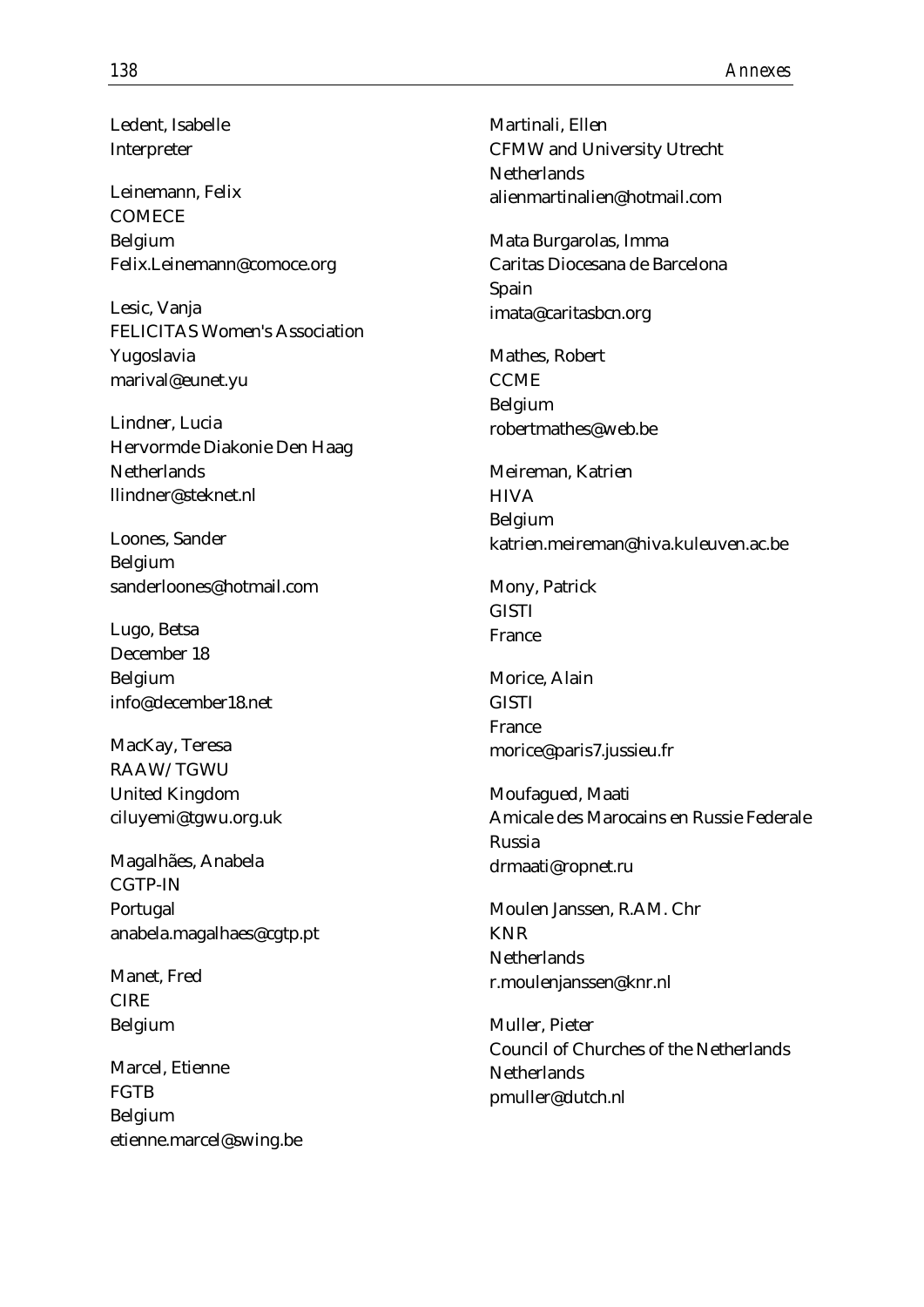Nayafi, Beshid Agisra-Köln Germany agisra@e-migrantinnen.de

Nix, Nanneke Oikos **Netherlands** n.nix@stichtingoikos.nl

Nnorom Ndubuisi Ndeagha Mahatma Gandhi Organisation Hungary budghandhim@yahoo.com

O' Donoghue, Siobhan Migrant Information Centre Ireland siobhanodonoghue@eircom.net

Osagumwengie Jesuorobo, Egheosa God's Time Ministries Trust United Kingdom gtmlead@yahoo.co.uk

Pacurar, Andi ARCA-Romanian Forum for Refugees and Migrants Romania andi@arca.surf.ro

Paredes Morono, Kattia Confédération Mondiale du Travail Belgium kattia.paredes@cmt.wcl.org

Parenti, Fabio Naga Italy naga@naga.it

Paspalanova, Mila Catholic University Leuven Belgium mila.paspalanova@soc.kuleuven.ac.be

Pena, Yves Ligue des Droits de l'Homme PACA France ldhmarseille.vallee.huveaune@wanadoo.fr

Perdereau, Matthieu Droits d' Urgence France mperdereau@droitsdurgence.org

Peschke, Doris **CCME** Belgium ccme@wanadoo.be

Petree, Jennifer Switzerland jenpetree@aol.com

Pfister Souza, Darlène Switzerland boaventura@darksite.ch

Pierzchala, Marie Poland mariapierzchala@poczta.onet.pl

Plant, Roger  $\overline{U}$ Switzerland plant@ilo.org

Pohl, Brita Picum Belgium administration@picum.org

Rerrich, Maria S. Fachhochschule München Germany rerrich@fhm.edu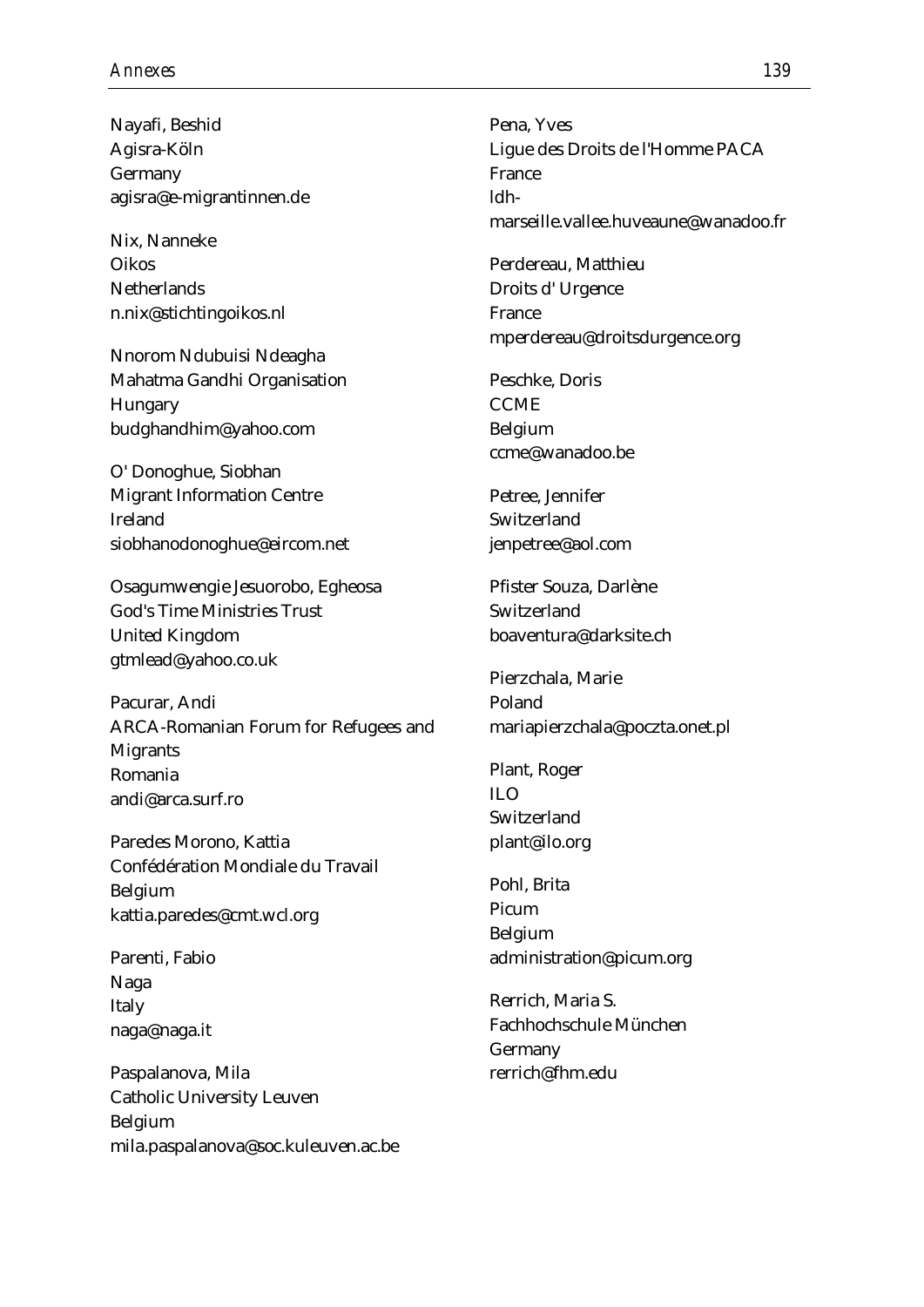Rispens-Noel, Leila **NOVIB Netherlands** leila.rispens-noel@novib.nl

Rix, Lucy Kalayaan United Kingdom kalayaanuk@aol.com

Rodriguez, F. Jorge FEANTSA Belgium jorge.rodriguez@feantsa.org

Rogaly, Ben University of East Anglia United Kingdom b.rogaly@uea.ac.uk

Rooze, Tetty Protestants Sociaal Centrum Belgium tetty.rooze@cawdeterp.be

Ruiz, Marta Social Alert Belgium m.ruiz@socialalert.org

Rutkowska, Dominika Poland

Rzemieniecka, Monika **COMECE** Belgium comece@comece.org

Saliba, Ghassan CITE-CCOO Spain gsaliba@conc.es Samokhvalov, Vsevolod International Media Network Greece vsevolod76@yahoo.com

Santos, Luiz Carlos Paroisse Jésus Travailleur Belgium

Schibel, Yongmi MPG Belgium yschibel@migpolgroup.com

Schwenken, Helen University of Kassel Germany helena.schwenken@uni-kassel.de

Sebastiano, Sabina Belgium sabrina.sebastiano@ibg.fgov.be

Smet, Pascal Commissariaat Generaal voor Vluchtelingen en Statelozen Belgium pascal.smet@chello.be

Snelders, Petra Komitee Zelfstandig verblijfsrecht voor Migranten vrouwen **Netherlands** pcm.snelders@hetnet.nl

Spahn, Arnd EFFAT Belgium a.spahn@effat.org

Stassen, Johan ACV-Vlaamse Bewegingsploeg Belgium Johan.Stassen@acv-csc.be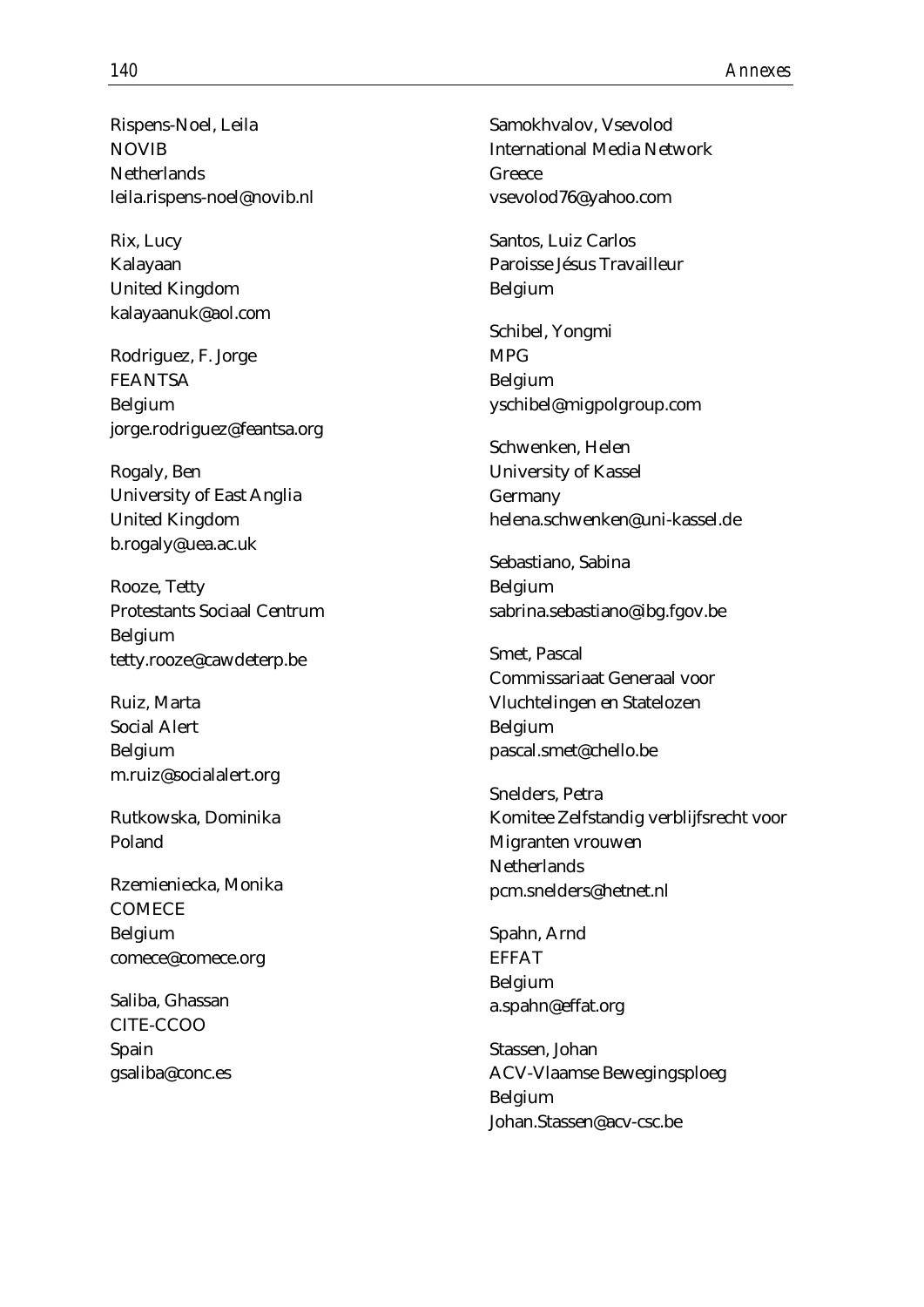Stroobants, Veerle De Acht Belgium havenvzw@pi.be

Strugoveca, Kristine De Rode Draad **Netherlands** kstrugoveca@rodedraad.nl

Stuyck, Karen KUL-ISEG Belgium karen.stuyck@geo.kuleuven.ac.be

Taraban, Svitlana Freiburg Pedagogical University Germany staraban@hotmail.com

Taran, Patrick ILO International Migration Branch Switzerland taran@ilo.org

Tholy, Anne Droits d'Urgence France atholy@droitsdurgence.org

Timmermans, Thierry Koning Boudewijn Stichting Belgium

Türker, Ismail **SIT** Switzerland imturker@sit-syndicat.ch

Van Daele, Dirk Steunpunt Mensen Zonder Papieren Belgium steunpunt.mzp.bru@wanadoo.be

van Domselaar, I. Van Driel advocaten **Netherlands** vandomselaaradv@planet.nl

van Heteren, Godelieve Member of Dutch Parliament **Netherlands** g.vanheteren@efg.kun.nl

van Huijstee, Dominique ASKV **Netherlands** askvsv@dds.nl

Vandeloo, Rita Wereldsolidariteit Belgium rita.vandeloo@wsm.be

Vanderslycke, Didier Steunpunt Mensen Zonder Papieren Belgium didier@kms.be

Vastmans, Myriam MSF Projetsbelges Belgium msf.projets.belges@msf.be

Verbeke, Didier Sociale Inspectie Belgium didier.verbeke@minsoc.fed.be

Verbruggen, Nele Picum Belgium info@picum.org

Vernier, Johanne **GISTI** France verhanne@net-up.com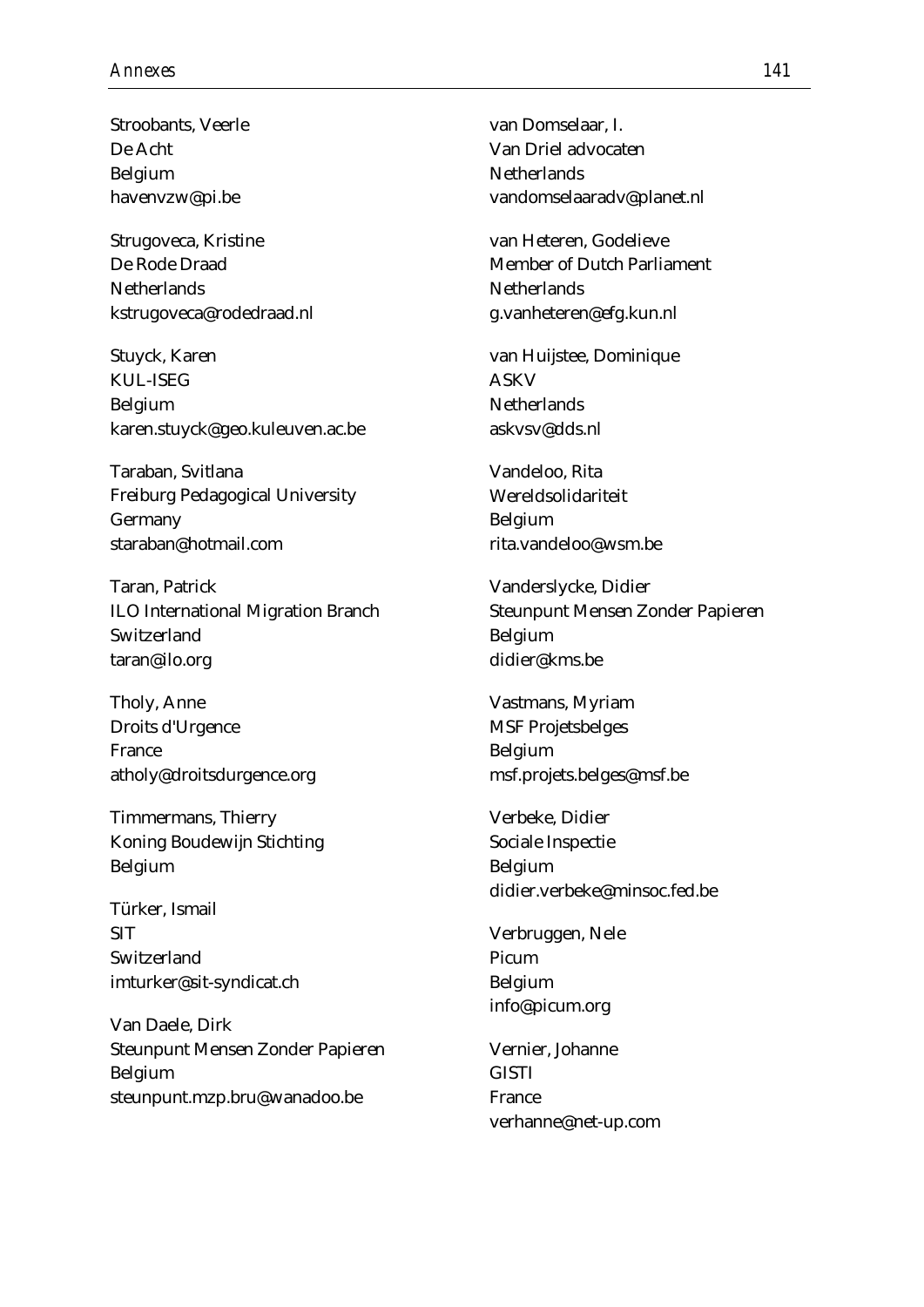Vervoort, Jo VKW Belgium jo.vervoort@vkw.be

Villar, Jorge ASTI Luxembourg ensemble@asti.lu

Vittoria, Mora Maria Naga Italy naga@naga.it

Vulsteke, Benedikt FOD Binnenlandse Zaken Belgium Benedikt.Vulsteke@ibz.fgov.be

Vuylsteke, Catherine De Morgen Belgium catherine.vuylsteke@demorgen.be

Wahid Belgium

Warin, Colombe **NEF** Belgium colombe.warin@nefic.org

Waringo, Karin d' Letzebuerger Land Belgium kwaringo@hotmail.com

Wedat, Khalil Stichting Haags Islamitisch Platform **Netherlands** shipnet@xs4all.nl

Wemmers, Hans Cordaid **Netherlands** hans.wemmers@cordaid.nl

Wets, Johan PICUM Belgium info@picum.org

Wuyts, Anita Quaker Council For European Affairs Belgium awuyts@qcea.org

Wynants, Eric Point D'Appui Belgium pointdappui@tiscalinet.be

Yewondwossen, Solomon Foyer Selah Belgium selah@yucom.be

Zlotea, Marian R.Y.A.U.N. Romania unyor@hotmail.com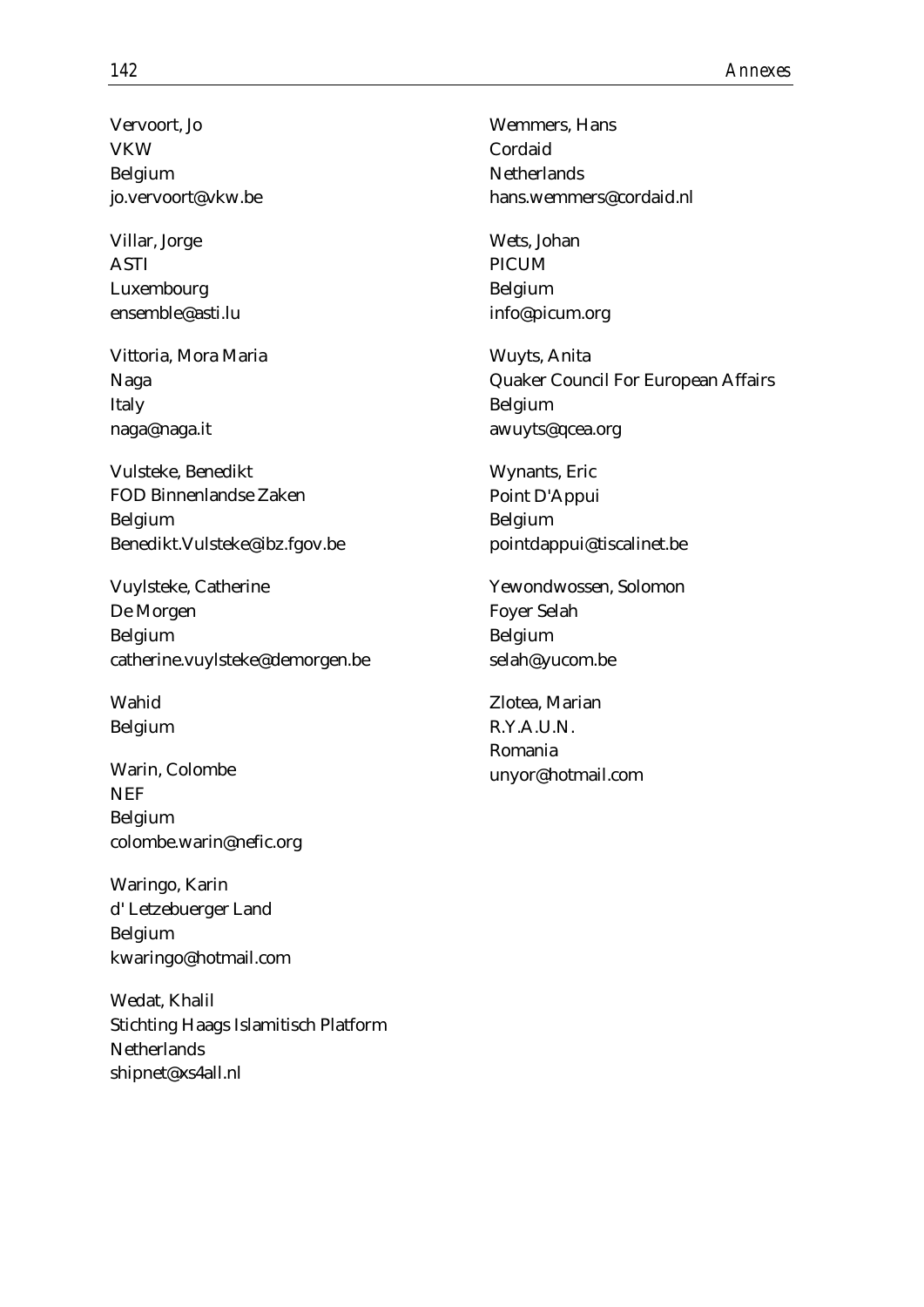# **2. Resources on Undocumented Migrant Workers**

# **2.1 Some Useful Websites**

#### http://www.picum.org

Site of the Platform for International Cooperation on Undocumented Migrants, which aims at promoting respect for the human rights of undocumented migrants in Europe.

#### http://www.december18.net

December 18 is an online organisation for the promotion of the human rights of migrants worldwide.

#### http://www.solidar.org

SOLIDAR is an independent international alliance of non-governmental organisations (NGOs) involved in social service provision, international co-operation, humanitarian aid and life-long learning, which are historically linked to the free and democratic labour and trade union movement.

#### http://www.civic-forum.org

The European Civic Forum focuses on research and development of alternative lifestyles to the neo-liberal economic model; exercising citizenship through new forms of solidarity; direct exchanges; and conflict prevention through better mutual knowledge and intercultural contacts.

#### http://www.conc.es/cite

This is the website of the Foreign Workers' Advice Centre (CITE), which is part of the CCOO Spanish trade union. CITE provides support for foreign workers.

#### http://www.gisti.org

GISTI is an organization that specializes in foreigners' law. Its main services include free legal consultations to those in need, editing of publications and training sessions in the area of foreigners' law.

#### http://www.ilo.org

The International Labour Organization is the UN specialized agency which seeks the promotion of social justice and internationally recognized human and labour rights.

#### http://www.bok.net/pajol/

Historical site focusing on *sans papiers* in France, which contains numerous links and an annotated bibliography.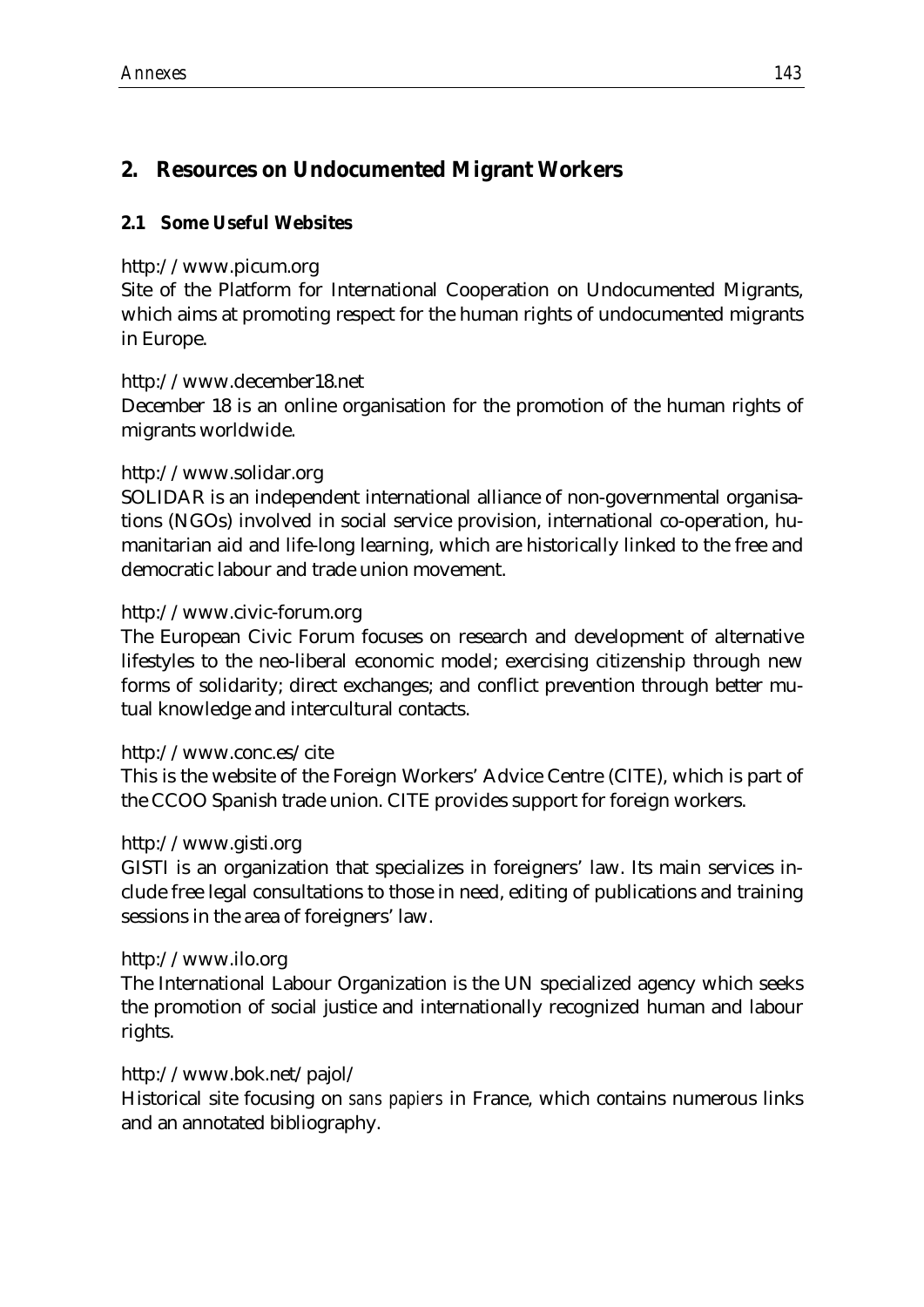http://pajol.eu.org/rubrique.php3?id\_rubrique=42/

Dynamic site with many links maintained by a collective of activists in France and abroad that wish to inform, reflect and act upon (and against) asylum policies and externalisation of camps for asylum seekers.

#### http://www.noborder.org/news\_index.php

Website of the No Border Network, which contains information and links on deportation and detention.

# http://www.migpolgroup.com

The Migration Policy Group publishes *Migration News Sheet*, a European monthly covering all major European developments in the fields of immigration and asylum policies, asylum-seekers, controlled migration, irregular and illegal immigration, racism and xenophobia, and issues arising out of the process of integrating ethnic minorities.

#### http://www.statewatch.org

This website provides excellent reporting on civil liberties issues in the European Union.

#### http://www.irr.org.uk/

The Institute of Race Relations (IRR) in London publishes the *European Race Bulletin*, a comprehensive quarterly digest of race relations in Europe, collating and summarizing news reports from papers, magazines, NGOs and campaigns in every European country.

#### http://migration.ucdavis.edu

This website is a good source of information on migration and integration issues. It publishes (electronically and in hard print) the monthly *Migration News* which reports on migration issues around the world.

# http://www.opm.gov/extra/investigate/IS-01.pdf

This U.S. government published report contains information on citizenship laws from countries throughout the world.

# http://www.migrationinformation.org

This migration information news service is part of the Migration Policy Institute based in Washington, D.C., a policy group focusing on immigration issues around the world.

#### http://www.ilrc.org

The Immigrant Legal Resource Center is a non-profit organization in the United States dedicated to the protection of migrants´ rights.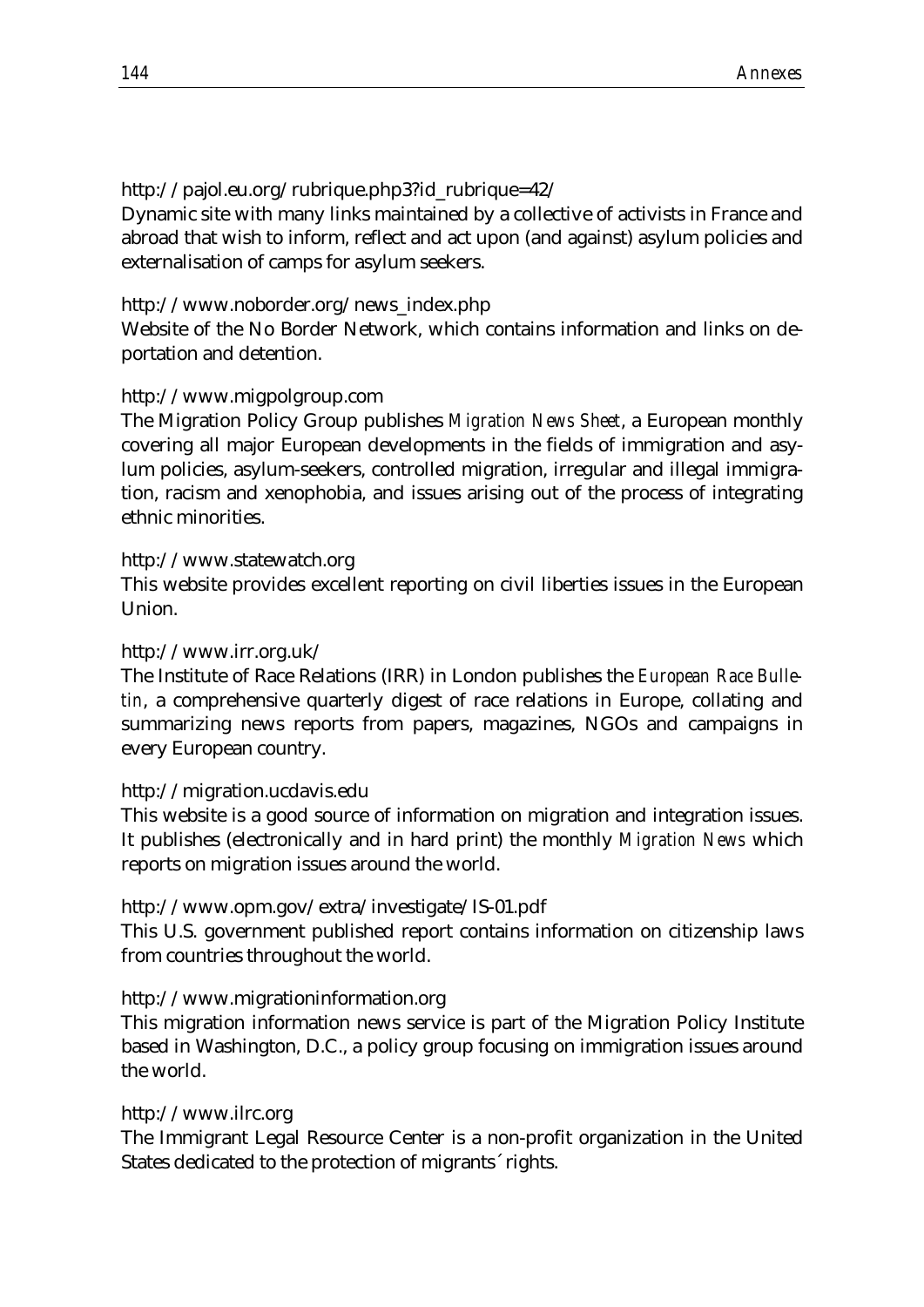#### http://www.nationalimmigrationproject.org

The National Immigration Project is a network of lawyers, law students, jailhouse lawyers and legal workers joined together to end unlawful immigration practices in the United States.

#### http://www.nilc.org

The National Immigration Law Center is North American non-profit organization dedicated to the promotion of the respect of the rights of low-income immigrants and their family members in the United States.

# http://www.aila.org

This is the website for the American Immigration Lawyers Association composed of over 8,000 lawyers who represent immigrants and refugees in the United States. It is a powerful and influential voice in the immigration debate.

#### http://www.maldef.org

The Mexican American Legal Defense and Education Fund is a North American non-profit organization dedicated to the promotion of the rights of Mexican migrants in the United States. Founded in 1968, it is the leading Latino litigation, advocacy and education outreach institution in the United States.

#### http://www.nclr.org

This is the website for the National Council of La Raza, an important and powerful advocacy group for Latino immigrants in the United States.

#### http://www.fairus.org

This is the website of the Federation for American Immigration Reform (FAIR), one of the strongest and most vocal anti-immigration lobbying groups in the United States.

#### **2.2 Selected Publications**

Anderson B., (2000), *Doing the Dirty Work: The Global Politics of Domestic Labour*, London, Zed Books.

Bacon D., "Employer Sanctions - the Political Economy of Undocumented Immigration in the U.S." 13 May 2001, http://www.labornet.org (21/8/03).

Baldwin-Edwards M. & J. Arrango (eds.) (1998), Special Issue on Immigrants and the Informal Economy in Southern Europe. *South European Society and Politics 3*, no. 3.

Confédération Mondiale du Travail (2000), *Les travailleuses migrantes. Comment les syndicats peuvent-ils les protéger?*, Brussels, Confédération Mondiale du Travail.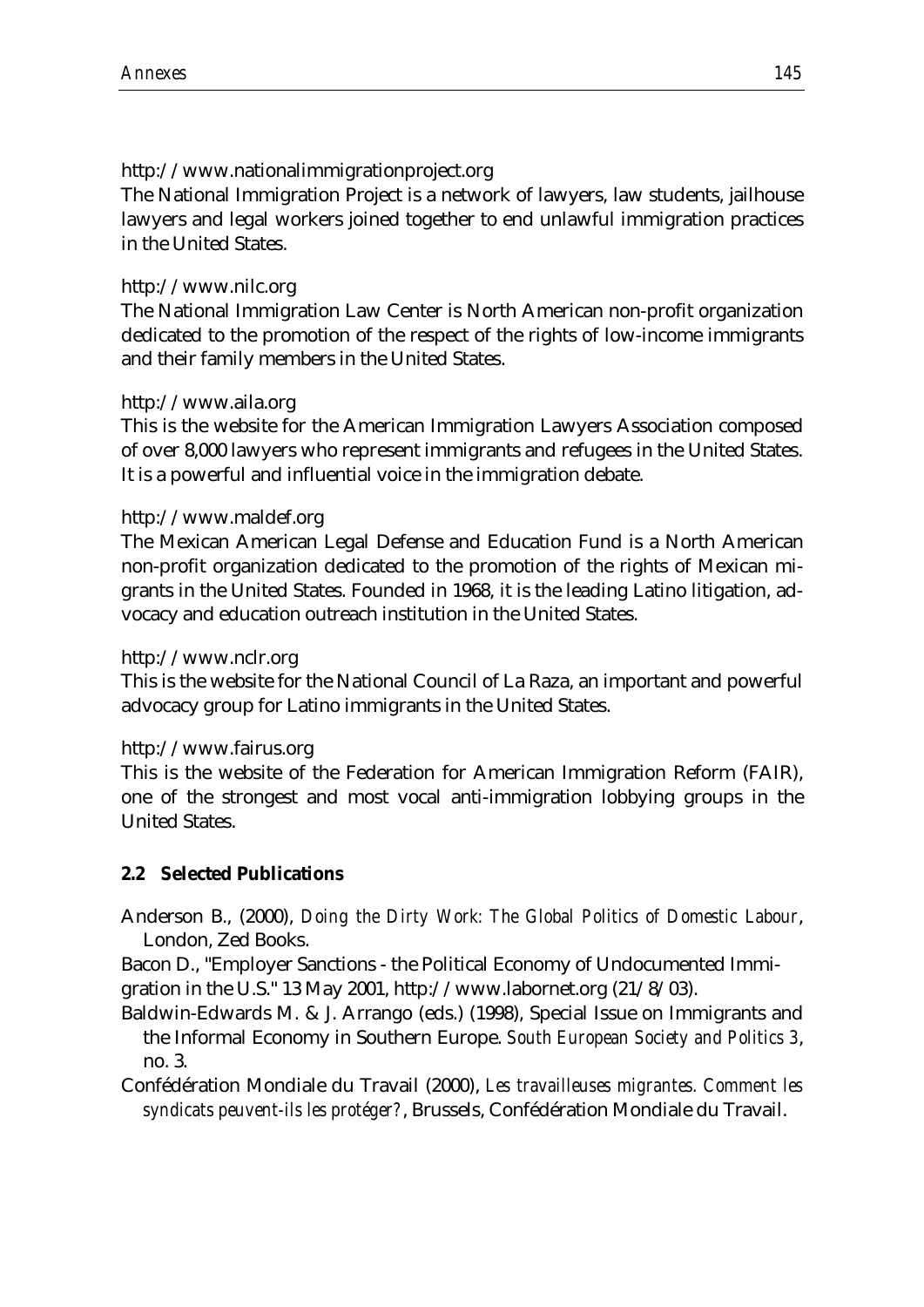- Cyrus N. (2002), "Changing Rhetoric and Narratives: German Trade Unions and Polish Migrant Workers", in W. Spohn & A. Triandafyllidou (eds), *Europeanisation, National Identities and Migration: Changes in Boundary Construction Between Western and Eastern Europe*, p. 192-222, London, Routledge.
- Cyrus N. & Vogel D., *Implementing Migration Control in Labour Markets Routines and Discretion in Germany*. IAPASIS-Deutschland Working Paper 2/2001, Carl von Ossietzky Universität Oldenburg, September 2001.

(http://www.iue.it/RSCAS/Research/IAPASIS/Index.shtml).

*\_\_\_\_ Managing Access to the German Labour Market - How Polish (Im)migrants Relate to German Opportunities and Restrictions*. IAPASIS-Deutschland Working Paper 1/2002, Carl von Ossietzky Universität Oldenburg, May 2002.

(http://www.iue.it/RSCAS/Research/IAPASIS/Index.shtml).

- FNV (2003), *From Marginal Work to Core Business. European Trade Unions Organising in the Informal Economy*, Amsterdam, FNV.
- Forum Civic Européen (2002), *Le goût amer de nos fruits et légumes: l'exploitation des migrants dans l'agriculture intensive en Europe. Témoignages et analyses à partir du cas des migrants clandestins marocains à El Ejido (Andalousie),* Limans, Forum Civic Européen.
- Global Labor Institute (2002), *Workers in the Informal Economy: Platform of Issues,* Geneva, Global Labor Institute.
- Harris N. (2003), *Economic Migration and the European Labour Market*, Brussels, European Policy Center.
- International Labour Office (2001), "Report of the Director-General: Reducing the Decent Work Deficit – A Global Challenge",
	- http://www.ilo.org/public/english/standards/relm/ilc/ilc89/rep-i-a.htm/ (17 October 2003).

*\_\_\_\_* "Decent Work and the Informal Economy", 2002,

http://www.ilo.org/public/english/standards/relm/ilc/ilc90/pdf/rep-vi.pdf (17 October 2003).

*\_\_\_\_ "*Resolution and Conclusions of the Committee on the Informal Economy, International Labour Conference, 2002, Provisional Record 25"*,* 2002,

http://www.ilo.org/public/english/standards/relm/ilc/ilc90/pdf/pr-25res.pdf (17 October 2003).

*\_\_\_\_* (2002), *Freedom, Security and Voice at Work: 50 Years of Action by the ILO Committee on Freedom of Association,* Geneva, International Labour Office.

- *\_\_\_\_ (2002), Unprotected Labour: What Role for Unions in the Informal Economy?* Geneva, International Labour Office.
- Jordan B. & Düvell F. (2003), *Irregular Migration. The Dilemmas of Transnational Mobilit*y, Cheltenham, UK, Edward Elgar.
- Jordon S. & Reilly M., "Workers are Burden, Benefit to Consumers", 8 June 2003. http://www.omaha.com (16/6/2003).